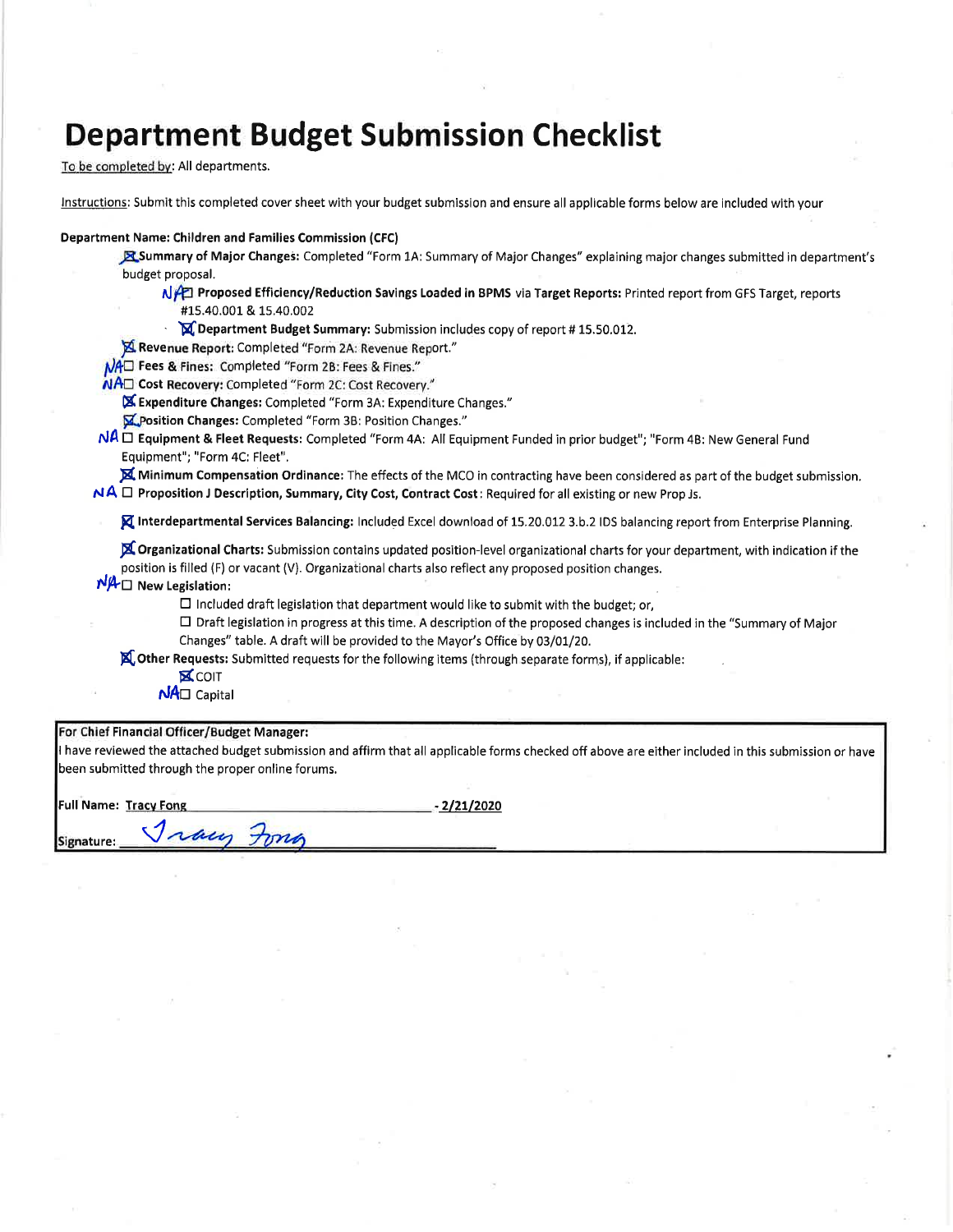|                                                                                                                                                                                                                                                                                                                                                                                | FY 2020-21 and FY 2021-22                                                                                                                                                                                                                                                                                                                                                                                                                                                                                                                     |
|--------------------------------------------------------------------------------------------------------------------------------------------------------------------------------------------------------------------------------------------------------------------------------------------------------------------------------------------------------------------------------|-----------------------------------------------------------------------------------------------------------------------------------------------------------------------------------------------------------------------------------------------------------------------------------------------------------------------------------------------------------------------------------------------------------------------------------------------------------------------------------------------------------------------------------------------|
|                                                                                                                                                                                                                                                                                                                                                                                | <b>Children and Families Commission (CFC)</b>                                                                                                                                                                                                                                                                                                                                                                                                                                                                                                 |
| <b>Major Changes</b>                                                                                                                                                                                                                                                                                                                                                           | <b>Department Response</b>                                                                                                                                                                                                                                                                                                                                                                                                                                                                                                                    |
| 1. SUMMARY. What major changes is the<br>department proposing? Clearly describe<br>each change, including the fiscal impact of<br>the proposal, and how the department<br>proposes to fund each significant change<br>(i.e. reprioritization of existing funds,<br>grants, or other new revenues). Include<br>detail related to position changes in<br>Position section below. | The Children and Families Commission is increasing its budget to continue to fund nonprofits<br>so that they can provide necessary services to the community. This increase funding will also<br>pay for some of the alignment/intergration work with the Office of Early Care and Education.<br>To accomplish this work, additional funding will come from its Tobacco Tax fund balance and<br>state grants. CFC will also hire temporary staff and move existing staff around to cover the<br>work. There is no impact on the General Fund. |
| 2. EXPENDITURES. What expenditure<br>changes did the department submit from<br>the base budget? Please differentiate<br>between General Fund and non-General<br>Fund.                                                                                                                                                                                                          | The Children and Families Commission is a non-General Fund department. Total expenditures<br>increased by \$4.1M for 2020-21 and \$3.3M for 2021-22. For 2020-21 CFC's fund balance will<br>cover the \$2.3M shortfall for non-grant expenses and grant funds will cover the remaining<br>\$2.1M. For 2021-22 CFC's fund balance will cover the \$1.8M shortfall for non-grant expenses<br>and grant funds will cover the remaining \$1.2M.                                                                                                   |
| (This should match an Audit Trail, as<br>shown in form 3A Expenditure Changes).                                                                                                                                                                                                                                                                                                |                                                                                                                                                                                                                                                                                                                                                                                                                                                                                                                                               |
| 3. REVENUE. What revenue changes did<br>the department submit from the base<br>budget? Please differentiate between<br>General Fund and non-General Fund.                                                                                                                                                                                                                      | The Children and Families Commission is a non-General Fund department. Due to declining<br>Tobacco Tax revenues, the Children and Families Commission will be using approximately \$4M<br>of its fund balance to cover any shortfall in each year. However, 2020-21 is also the start of a<br>new grant funding cycle. Projected grants increased by \$1.8M for 2020-21 and \$1.3M for<br>2021-22.                                                                                                                                            |
| (This should match an Audit Trail, as<br>shown in form 2A Revenue Report).                                                                                                                                                                                                                                                                                                     |                                                                                                                                                                                                                                                                                                                                                                                                                                                                                                                                               |
| its target? What are the programmatic,<br>operational, or staffing impacts of this<br>proposed reduction?                                                                                                                                                                                                                                                                      | 4. TARGET. How did the department meet The Children and Families Commission is a non-General Fund department and has no targets<br>to meet for 2020-21 and 2021-22.                                                                                                                                                                                                                                                                                                                                                                           |
| 5. POSITIONS. Did the department include<br>changes to positions or special classes?<br>What is the overall General Fund impact?<br>Highlight any changes related to major<br>changes/initiatives as noted in the<br>Summary section.                                                                                                                                          | The Children and Families Commission is shifting staff to cover activities that need more<br>support and/or oversight. CFC has also added temporary positions to assist in the<br>alignment/intergration work with the Office of Early Care and Education (OECE). There is no<br>impact on the General Fund. All CFC positions are paid by state Prop 10 funds (Tobacco Tax<br>revenues).                                                                                                                                                     |
| (Reminder: No increases to General Fund<br>supported FTE should be loaded in the<br>system. Include reference numbers for all<br>position changes).                                                                                                                                                                                                                            |                                                                                                                                                                                                                                                                                                                                                                                                                                                                                                                                               |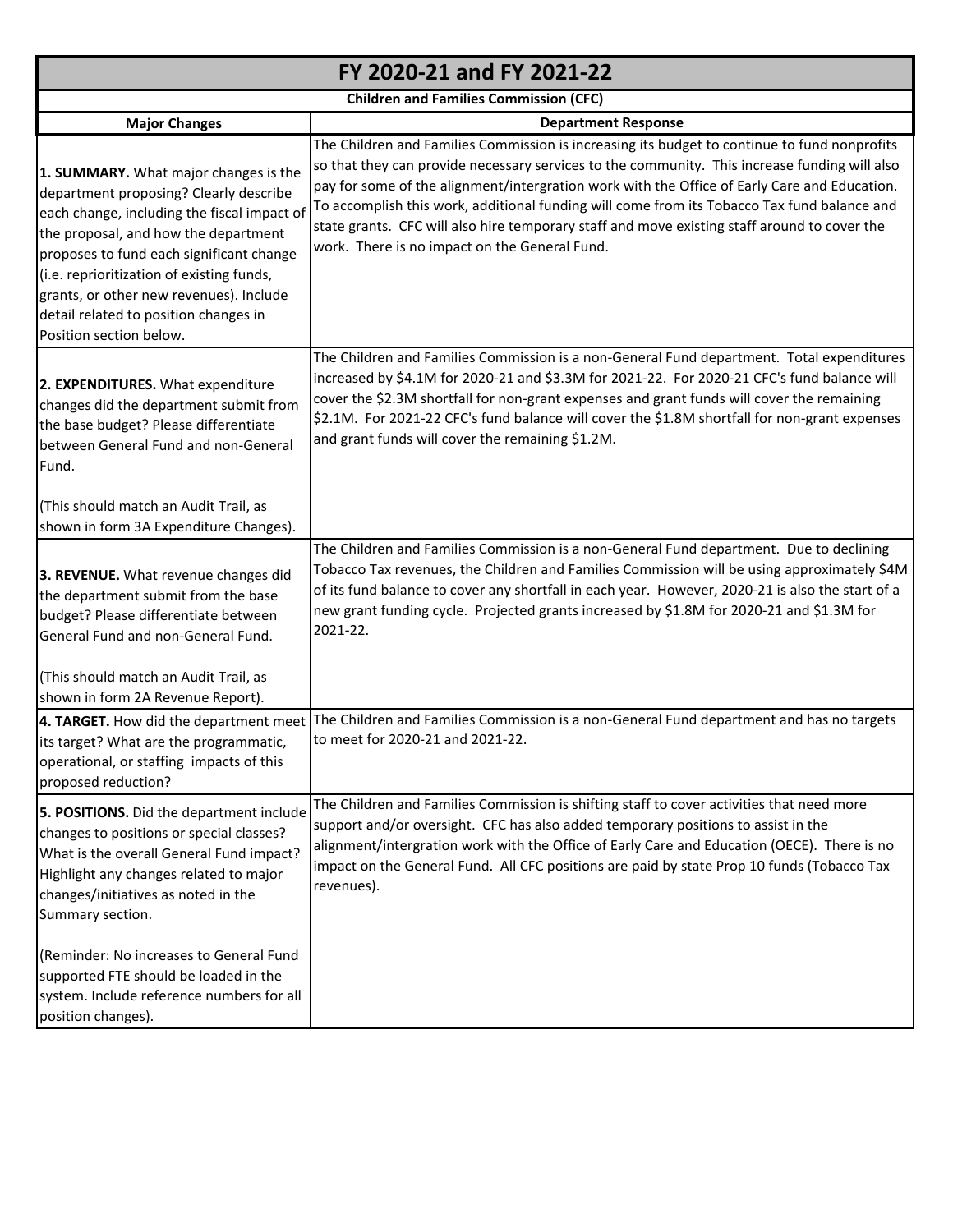|                                              | <b>Children and Families Commission (CFC)</b>                                                                         |
|----------------------------------------------|-----------------------------------------------------------------------------------------------------------------------|
| <b>Major Changes</b>                         | <b>Department Response</b>                                                                                            |
|                                              | There are no proposed changes to the IDS workorders.                                                                  |
|                                              |                                                                                                                       |
| 6. INTERDEPARTMENTAL SERVICES (IDS).         |                                                                                                                       |
| Is the department proposing any              |                                                                                                                       |
| discretionary changes to IDS workorders      |                                                                                                                       |
| (excluding those that are centrally loaded   |                                                                                                                       |
| by the Mayor's Office)? If so, describe the  |                                                                                                                       |
| changes, including the change amount,        |                                                                                                                       |
| the corresponding requesting/performing      |                                                                                                                       |
| department, and whether those                |                                                                                                                       |
| departments are in agreement with the        |                                                                                                                       |
| change.                                      |                                                                                                                       |
| (Reminder: A new IDS balancing report        |                                                                                                                       |
| (15.20.012 3.b.2) is available in CFO        |                                                                                                                       |
| Dashboards > Enterprise Planning in BI).     |                                                                                                                       |
|                                              | The Children and Families Commission's budget does not require any legislative change.                                |
| 7. LEGISLATION. Is the department            |                                                                                                                       |
| seeking to submit any legislation with the   |                                                                                                                       |
| budget? Does the department's budget         |                                                                                                                       |
| assume any revenues/expenditures that        |                                                                                                                       |
| require a legislative change?                |                                                                                                                       |
|                                              |                                                                                                                       |
| If so, please submit drafts of legislation   |                                                                                                                       |
| along with the budget submission. Or         |                                                                                                                       |
| provide a summary of desired legislation     |                                                                                                                       |
| and an expected date of submission, if still |                                                                                                                       |
| in progress.                                 |                                                                                                                       |
|                                              | 8. PROP J: Identify existing Prop J Analyses The Children and Families Commission does not have any Prop J contracts. |
| that will continue, and if the department's  |                                                                                                                       |
| budget proposes any NEW contracting out      |                                                                                                                       |
| of work previously done by City workers.     |                                                                                                                       |
| 9. TRANSFER OF FUNCTION: Is the              | The Children and Families Commission is not requesting any Transfer of Functions of positions                         |
| department requesting any Transfer of        | between departments.                                                                                                  |
| Functions of positions between               |                                                                                                                       |
| departments? If so, please explain.          |                                                                                                                       |
| 10. INTERIM EXCEPTIONS: Is the               | The Children and Families Commission is not requesting any interim exceptions.                                        |
| department requesting any interim            |                                                                                                                       |
| exceptions (new positions that are 1.0 FTE   |                                                                                                                       |
| rather than 0.77)? If so, for what reason    |                                                                                                                       |
| are is the request being made?               |                                                                                                                       |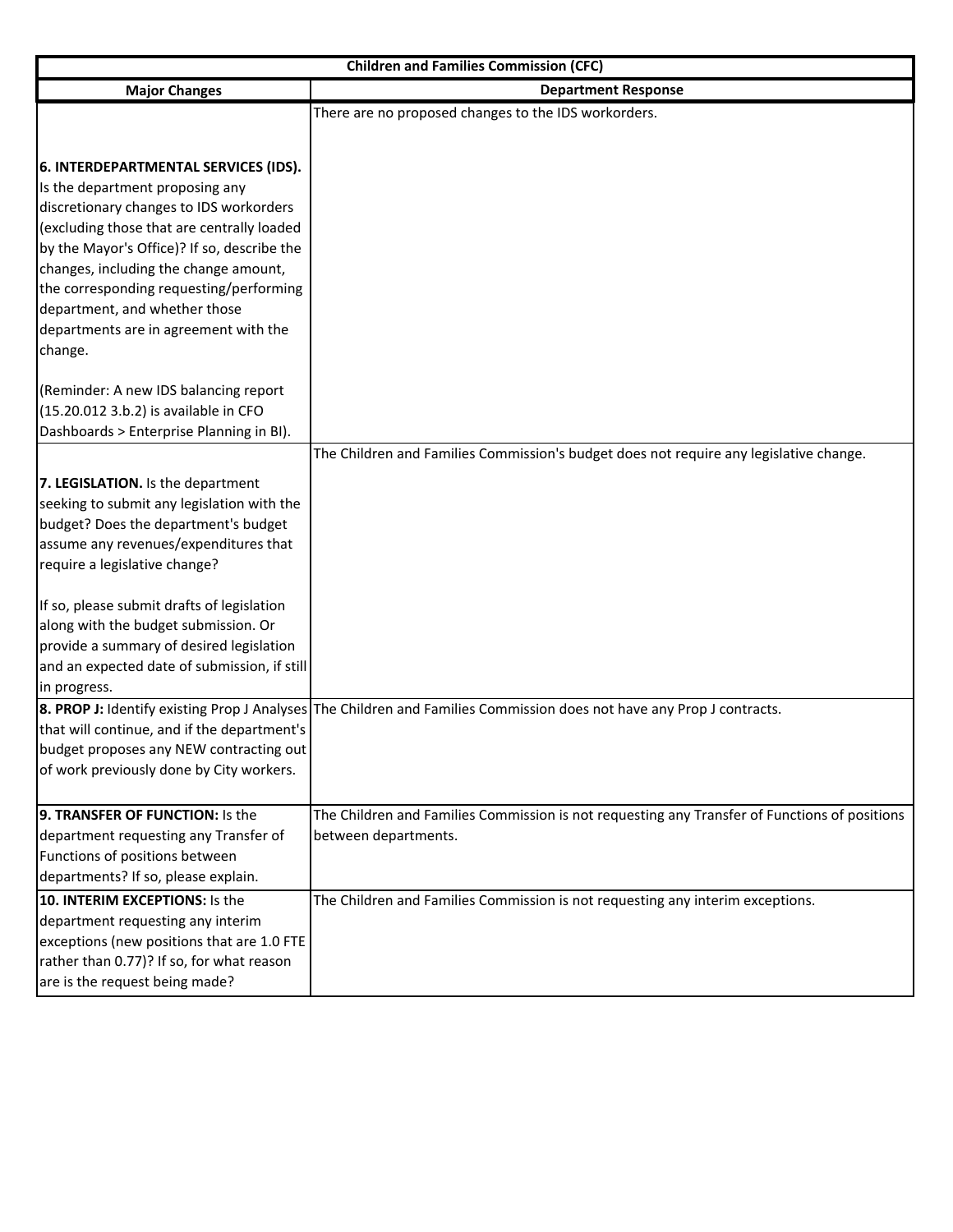|                                                                                                                                                                                                                                                                                                                                      | <b>Children and Families Commission (CFC)</b>                                           |
|--------------------------------------------------------------------------------------------------------------------------------------------------------------------------------------------------------------------------------------------------------------------------------------------------------------------------------------|-----------------------------------------------------------------------------------------|
| <b>Major Changes</b>                                                                                                                                                                                                                                                                                                                 | <b>Department Response</b>                                                              |
| <b>111. FELLOWSHIP PROGRAMS: Did the</b><br>department apply to any citywide<br>fellowship programs, including San<br>Francisco Fellows, the Fish Fellowship, or<br>the 1249 HR Analyst Trainee Program?<br>Reminder for AIR, PRT, PUC and SFMTA,<br>please also address FY 21/22, including<br>the 1249 HR Analyst Trainee program. | The Children and Families Commission did not apply to any citywide fellowship programs. |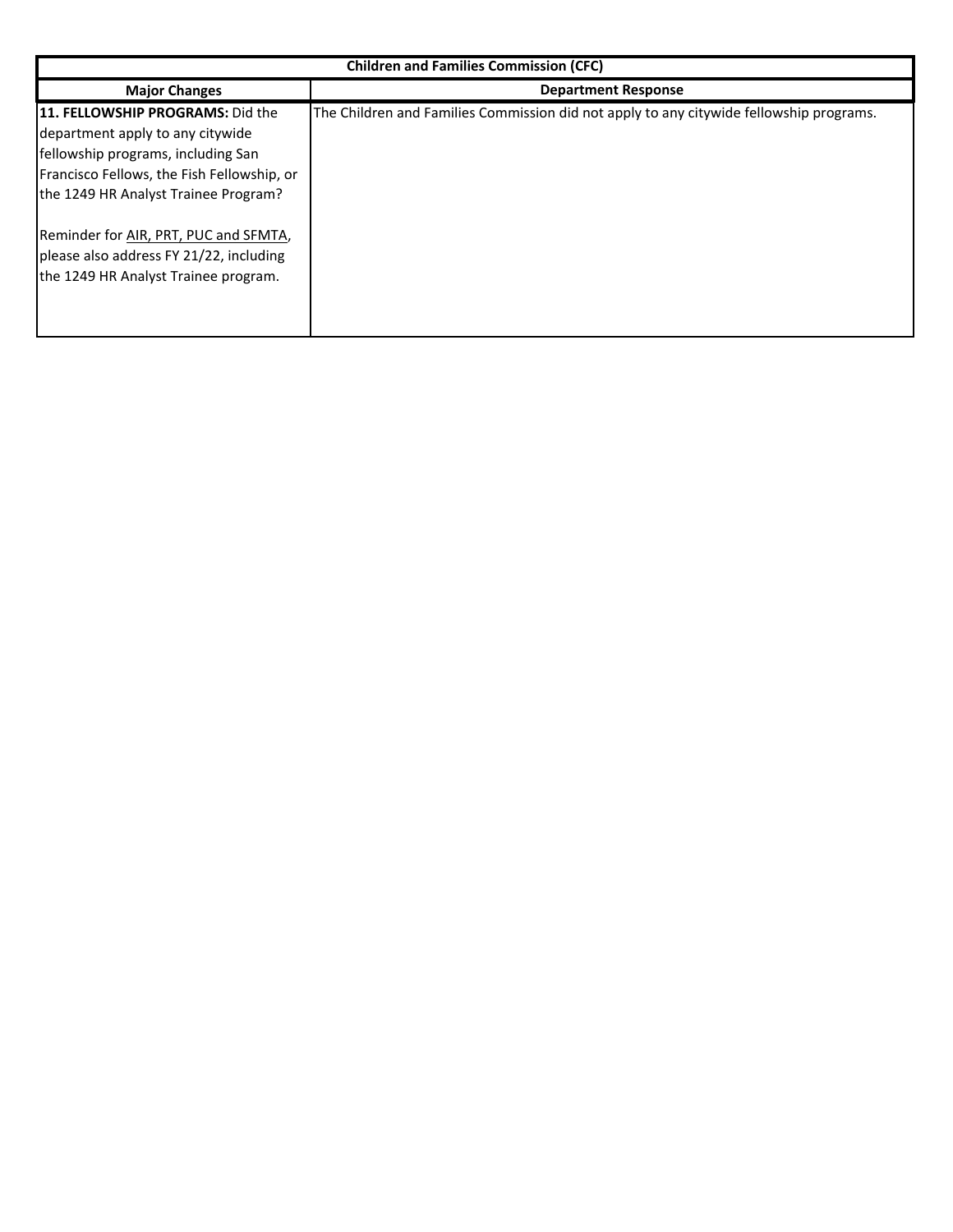| <b>Authorized Positions</b>          | 2019-2020<br>Original<br><b>Budget</b> | 2020-2021<br><b>Proposed</b><br><b>Budget</b> | <b>Change From</b><br>2019-2020 | 2021-2022<br><b>Proposed</b><br><b>Budget</b> | <b>Change From</b><br>2020-2021 |
|--------------------------------------|----------------------------------------|-----------------------------------------------|---------------------------------|-----------------------------------------------|---------------------------------|
| <b>Total Authorized</b>              | 15.77                                  | 17.00                                         | 1.23                            | 17.00                                         |                                 |
| Non-Operating Positions (cap/other)  | (0.77)                                 | (1.00)                                        | (0.23)                          | (1.00)                                        |                                 |
| <b>Net Operating Positions</b>       | 15.00                                  | 16.00                                         | 1.00                            | 16.00                                         | 0.00                            |
| <b>Sources</b>                       |                                        |                                               |                                 |                                               |                                 |
| Interest & Investment Income         | 250,000                                | 300,000                                       | 50,000                          | 300,000                                       |                                 |
| InterGovernmental Rev-Federal        | 900,000                                | 878,483                                       | (21, 517)                       | 878,483                                       |                                 |
| Intergovernmental Rev-State          | 9,659,250                              | 11,486,050                                    | 1,826,800                       | 10,846,173                                    | (639, 877)                      |
| <b>Expenditure Recovery</b>          | 18,319,184                             | 18,355,405                                    | 36,221                          | 18,355,405                                    |                                 |
| <b>Operating Transfers In</b>        | 125,000                                |                                               | (125,000)                       |                                               |                                 |
| Unappropriated Fund Balance          | 1,904,278                              | 3,944,486                                     | 2,040,208                       | 3,883,840                                     | (60, 646)                       |
| <b>General Fund Support</b>          |                                        |                                               |                                 |                                               |                                 |
| <b>Sources Total</b>                 | 31,157,712                             | 34,964,424                                    | 3,806,712                       | 34,263,901                                    | (700, 523)                      |
| <b>Uses - Operating Expenditures</b> |                                        |                                               |                                 |                                               |                                 |
| <b>Salaries</b>                      | 1,776,820                              | 1,946,804                                     | 169,984                         | 2,014,396                                     | 67,592                          |
| <b>Mandatory Fringe Benefits</b>     | 828,963                                | 906,063                                       | 77,100                          | 916,519                                       | 10,456                          |
| <b>Non-Personnel Services</b>        | 1,450,286                              | 1,138,601                                     | (311, 685)                      | 1,098,401                                     | (40, 200)                       |
| City Grant Program                   | 24,951,532                             | 29,088,534                                    | 4,137,002                       | 28,346,507                                    | (742, 027)                      |
| Materials & Supplies                 | 231,500                                | 118,991                                       | (112,509)                       | 116,491                                       | (2,500)                         |
| Programmatic Projects                | 113,271                                | 154,230                                       | 40,959                          | 158,370                                       | 4,140                           |
| Services Of Other Depts              | 1,805,340                              | 1,611,201                                     | (194, 139)                      | 1,613,217                                     | 2,016                           |
| <b>Uses Total</b>                    | 31, 157, 712                           | 34,964,424                                    | 3,806,712                       | 34,263,901                                    | (700, 523)                      |
| <b>Uses - Division Description</b>   |                                        |                                               |                                 |                                               |                                 |
| CFC Children & Families Commsn       | 31, 157, 712                           | 34,964,424                                    | 3,806,712                       | 34,263,901                                    | (700, 523)                      |
| <b>Uses by Division Total</b>        | 31,157,712                             | 34,964,424                                    | 3,806,712                       | 34,263,901                                    | (700, 523)                      |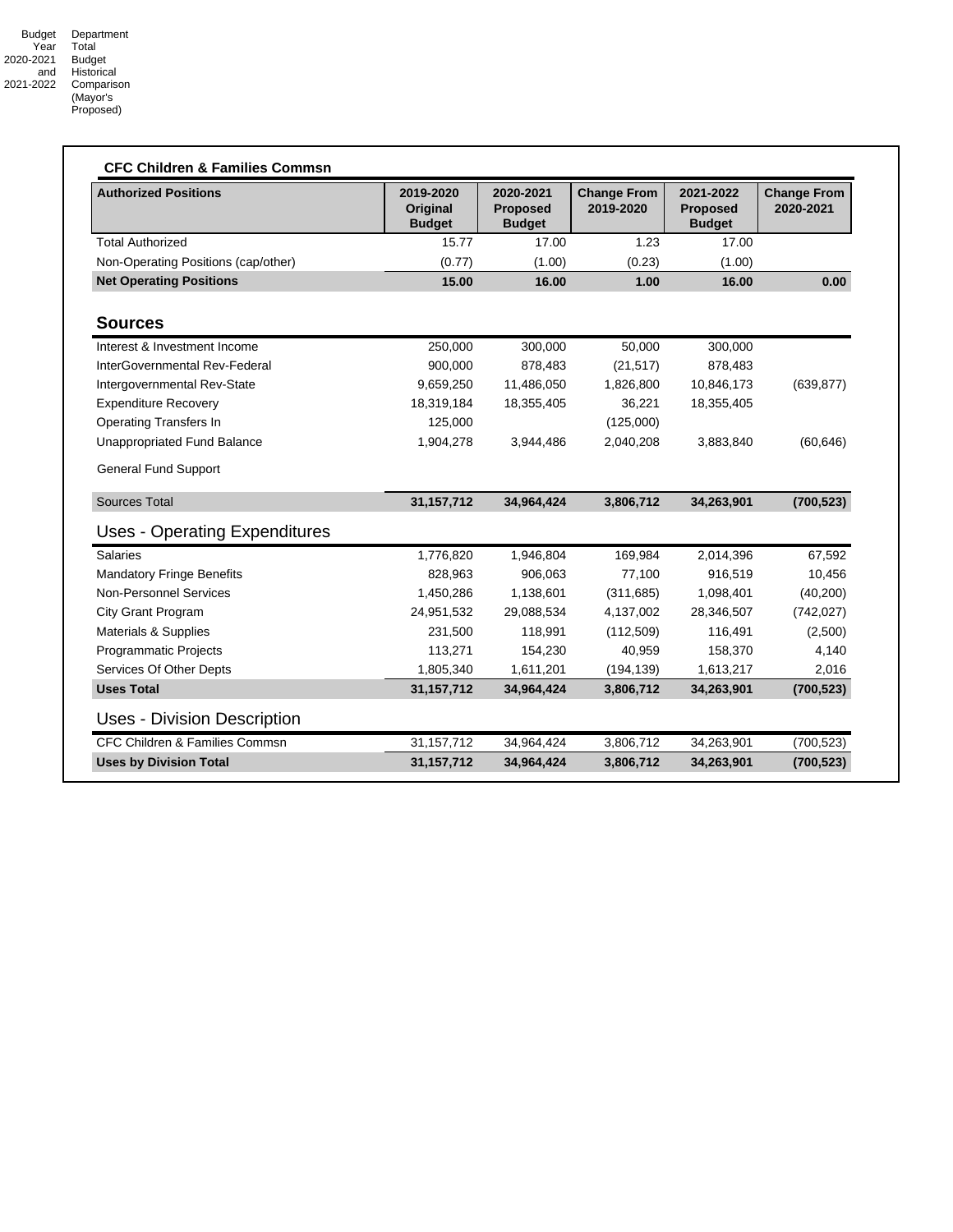# **BUDGET FORM 2A: Revenue Report**

DEPARTMENT: Children and Families Commission

Please identify proposed revenue changes from the FY 2020-21 and FY 2021-22 Base Budget at the account level.

**Note**: To submit this information, run the **15.30.005 Snapshot Comparison (Audit Trail)** report from the budget system.

**Select the following criteria before running the report:**  Budget Year: **2021** Before Snapshot: **Start of Dept**

After Snapshot: **Current**

GFS Type: Do not select a value.

#### **Filter report on "AAO Title" field to only display "Regular Revenues".**

For any proposed changes, provide an explanation in the **"Revenue Description & Explanation of Change"** column.

Please contact your Mayor's Office or Controller's Office Analyst if you need assistance running this report.

All submissions must be formatted appropriately so that printed copies are easily readable for the public.

**Budget System Report 15.30.005 filtered on Gross Expenditures GFS Type Dept Dept DivisionDivisionDescription Dept SectionSection Description Dept IDDept ID Description Fund IDFundProject IDProject Title Activity IDActivity Title Authority Authority IDTitle Account Lvl 5 Account Lvl 5 Name ID Account Account Title TRIO IDTRIO Title AAO Category AAO Title Change Type Title Type Code Change Start Dept Amt End** Dept Amt SelfSupporting CFC 229047 CFC Children & Families Commsn1000 SR CFC ContinuingAuthor ityCtrl 10022906 Prop 10 ‐ Tobacco Tax Prop 10 eneral/C rations 16921 CF Prop 10 ‐ Tobacco Tax Fundi<br>CF Prop 10 -430150 4300IntInv 430150 Interest Earned ‐ Pooled Cash specified D01 Regular RevenuesSelfSupporting CFC 229047 CFCCFC Children & Families Commsn11000 SR CFC ContinuingAuthor ityCtrl 11000 SR CFC 10022906 Tobacco Tax ding 1 General/O rations 5921 Tobacco Tax FundiF Prop 10 -445417 4450IGRSta 445417 Prop 10 Tobacco Tax Funding<br>Prop 10 Unspecified D01 Regular RevenuesSelfSupporting CFC 229047 CFCCFC Children & Families CommsnontinuingAut ityCtrl 022906 Prop 10 -Tobacco Tax ding 8 Family Support 6921 Tobacco Tax Fundi 15417 4450IGRSta 445417 Tobacco Tax Funding Unspecified D01 Regular RevenuesSelfSupporting CFC 229047 CFC Children & Families Commsn11000 SR CFC ContinuingAuthor ityCtrl 0022906 Prop 10 -Tobacco Tax Funding **Child**  Health 6921 CF Prop 10 -Tobacco Tax FundiF Prop 10 -445417 4450IGRSta 445417 Prop 10 Tobacco Tax Funding Unspecified D01 Regular RevenuesSelfSupporting CFC 229047 CFCCFC Children & Families Commsn11020 SRildren&Fami sGrants Fed rop 10 -Tobacco Tax nding Child evelon ent6921 Tobacco Tax Fundi 14931 4400IGRFed **Fed Grants** Pass‐Thru State‐Oth Unspecified D01 Regular RevenuesSelfSupporting CFC 229047 CFC Children & Families Commsn11020 SRildren&Famil sGrants Fed $\overline{0}$ rop 10 -Tobacco Tax nding 9 Child Develop ent16921 CFF Prop 10 -Tobacco Tax ndi  $\gamma$ rop 10 Tobacco Tax inding pecified D01 Regular RevenuesSelfSupporting EFC 229047 CFC Children & Families Commsn1020 ildren&Fami sGrants Fed 122906 Prop 10 · Tobacco Tax nding Child Developm ent5921 CF Prop 10 Tobacco Tax Fundi 8999 4450IGRSta 448999 **Other Stat**  Grants & ubventn Unspecified D01 Regular RevenuesSelfSupporting CFC 229047 CFC Children & Families Commsn11020 SRhildren&Fam sGrants Fed10035577 CFC IMPACT 2020 Local 9 Child Developm ent16921 **CF Prop 10 -**Tobacco Tax FundiProp 10 Tobacco Tax unding specified D01 Regular RevenuesSelfSupporting CFC 229047 CFC Children & Families Commsn11020 SRildren&Famili sGrants Fed10035578 CFC IMPACT 2020 HUBChild evelon ent16921 CF Prop 10 -Tobacco Tax Fundi445417 4450IGRSta 445417 Prop 10 Tobacco Tax Funding nspecified D01 Regular RevenuesSelfSupporting CFC 229047 CFC Children & Families Commsn $1020$ hildren&Fami sGrants Fed135579 CFC FY20-21 CSPP QRIS 9 Child Developm ent6921 CF Prop 10 -Tobacco Tax undi 48999 4450IGRSta 448999 State Grants &Ibventns specified D01 Regular RevenuesSelfSupporting CFC 229047 Children & Families Commsn1020 ildren&Fami sGrants Fed10035580 CFC FY20‐21 QCC QRIS 9 Child Developm ent6921 CF Prop 10 -Tobacco Tax Fundi44931 4400IGRFed 444931 Fed Grants Pass‐Thru State‐Othnspecified D01 Regular RevenuesSelfSupporting CFC 229047 CFC Children & Families Commsn1020 ildren&Fami sGrants Fed10035581 CFC FY20‐21 QCC Regional 9 Child Developm ent6921 CF Prop 10 Tobacco Tax Fundi 4931 4400IGRFed 444931 Fed Grants Pass‐Thru State‐Othnspecified D01 Regular RevenuesSelfSupporting CFC 229047 CFC Children &Families Commsn1020 dren&Fami sGrants Fed 035630 CFC DLL Pilot 9 Child Developm ent6921 CF Prop 10 -Tobacco Tax Fundi 445417 4450IGRSta 445417 Prop 10 Tobacco Tax inding Unspecified D01 Regular Revenues

|                      |                            |                       | <b>Total BY Expenditure Variance:</b> | \$1,937,958    |                        | <b>Total BY+1 Expenditure Variance:</b> | \$1,298,081    |                |                                                                                                                                                                                                                     |
|----------------------|----------------------------|-----------------------|---------------------------------------|----------------|------------------------|-----------------------------------------|----------------|----------------|---------------------------------------------------------------------------------------------------------------------------------------------------------------------------------------------------------------------|
|                      |                            |                       |                                       |                |                        |                                         |                | <b>FORMUL/</b> | <b>FILL IN</b>                                                                                                                                                                                                      |
| Change<br>Type Title | Change<br><b>Type Code</b> | <b>Start Dept Amt</b> | <b>End Dept Amt</b>                   | Var Dept Amt   | Start BY+1 Dept<br>Amt | End BY+1 Dept Amt Var BY+1 Dept Change  | Amt            | submittted?    | <b>Explanation of Change</b>                                                                                                                                                                                        |
| On-Going             |                            | \$250,000             | \$300,000                             | \$50,000       | \$250,000              | \$300,000                               | \$50,000       | YES            | Expect a slightly better rate of<br>return on cash balance.                                                                                                                                                         |
| On-Going             |                            | \$5,000               | \$15,000                              | \$10,000       | \$5,000                | \$15,000                                | \$10,000       | YES            | Expect a slightly better return on<br>state's cash balance.                                                                                                                                                         |
| On-Going             | 4                          | \$4,098,706           | \$5,300,298                           | \$1,201,592    | \$4,098,706            | \$5,192,421                             | \$1,093,715    | YES            | Due to decline in Prop 10<br>revenues, all expected FY21<br>revenues has been directed to<br>over family support service                                                                                            |
| On-Going             | 4                          | \$1,134,577           | \$0                                   | ( \$1,134,577] | \$1,134,577            | \$0                                     | ( \$1,134,577) |                | YES Due to decline in Prop 10<br>revenues, CFC will use its fund<br>palance to cover any shortfall                                                                                                                  |
| On-Going             |                            | \$900,000             | \$0                                   | (\$900,000)    | \$900,000              | \$0                                     | ( \$900,000]   |                | YES Due to grant clean-up activities,<br>this project code will be inactive<br>in FY21. Grant funds have been<br>moved to new project codes.                                                                        |
| On-Going             | 4                          | \$2,738,292           | \$0                                   | (52, 738, 292) | \$2,738,292            | \$0                                     | (52, 738, 292) | YES            | Due to grant clean-up activities,<br>this project code will be inactive<br>in FY21. Grant funds have been<br>moved to new project codes.                                                                            |
| On-Going             | 4                          | \$1,600,000           | \$0                                   | ( \$1,600,000] | \$1,600,000            | \$0                                     | ( \$1,600,000] |                | YES Due to grant clean-up activities,<br>this project code will be inactive<br>in FY21. Grant funds have been<br>moved to new project codes.                                                                        |
| On-Going             | 4                          | \$0                   | \$583,569                             | \$583,569      | \$0                    | \$583,569                               | \$583,569      | <b>YES</b>     | New project code due to grant<br>clean-up. FY21 is also the start<br>of the new grant funding cycle.<br>Overall there is a projected slight<br>increase in Prop 10 grant funding<br>based on state discussions.     |
| On-Going             | 4                          | \$0                   | \$1,500,000                           | \$1,500,000    | \$0                    | \$1,500,000                             | \$1,500,000    |                | YES New project code due to grant<br>clean-up. FY21 is also the start<br>of the new grant funding cycle.<br>Overall there is a projected slight<br>increase in Prop 10 grant funding<br>based on state discussions. |
| On-Going             |                            | \$0                   | \$1,305,183                           | \$1,305,183    | \$0                    | \$1,305,183                             | \$1,305,183    |                | YES New project code due to grant<br>clean-up. FY21 is also the start<br>of the new grant funding cycle.<br>Overall there is a projected<br>increase to grant funds from the                                        |
| On-Going             | 4                          | \$0                   | \$501,483                             | \$501,483      | \$0                    | \$501,483                               | \$501,483      |                | YES New project code due to grant<br>clean-up. There is only a<br>projected minor decrease in<br>federal pass-through funding<br>(approximately \$22K) which is                                                     |
| On-Going             | 4                          | \$0                   | \$377,000                             | \$377,000      | \$0                    | \$377,000                               | \$377,000      | <b>YES</b>     | New project code due to grant<br>clean-up. There is only a<br>projected minor decrease in<br>federal pass-through funding<br>(approximately \$22K) which is                                                         |
| On-Going             | 4                          | \$0                   | \$782,000                             | \$782,000      | \$0                    | \$750,000                               | \$750,000      | <b>YES</b>     | New project code due to grant<br>clean-up. FY21 is also the start<br>of the new grant funding cycle.<br>Overall there is a projected slight<br>increase in Prop 10 grant funding<br>based on state discussions.     |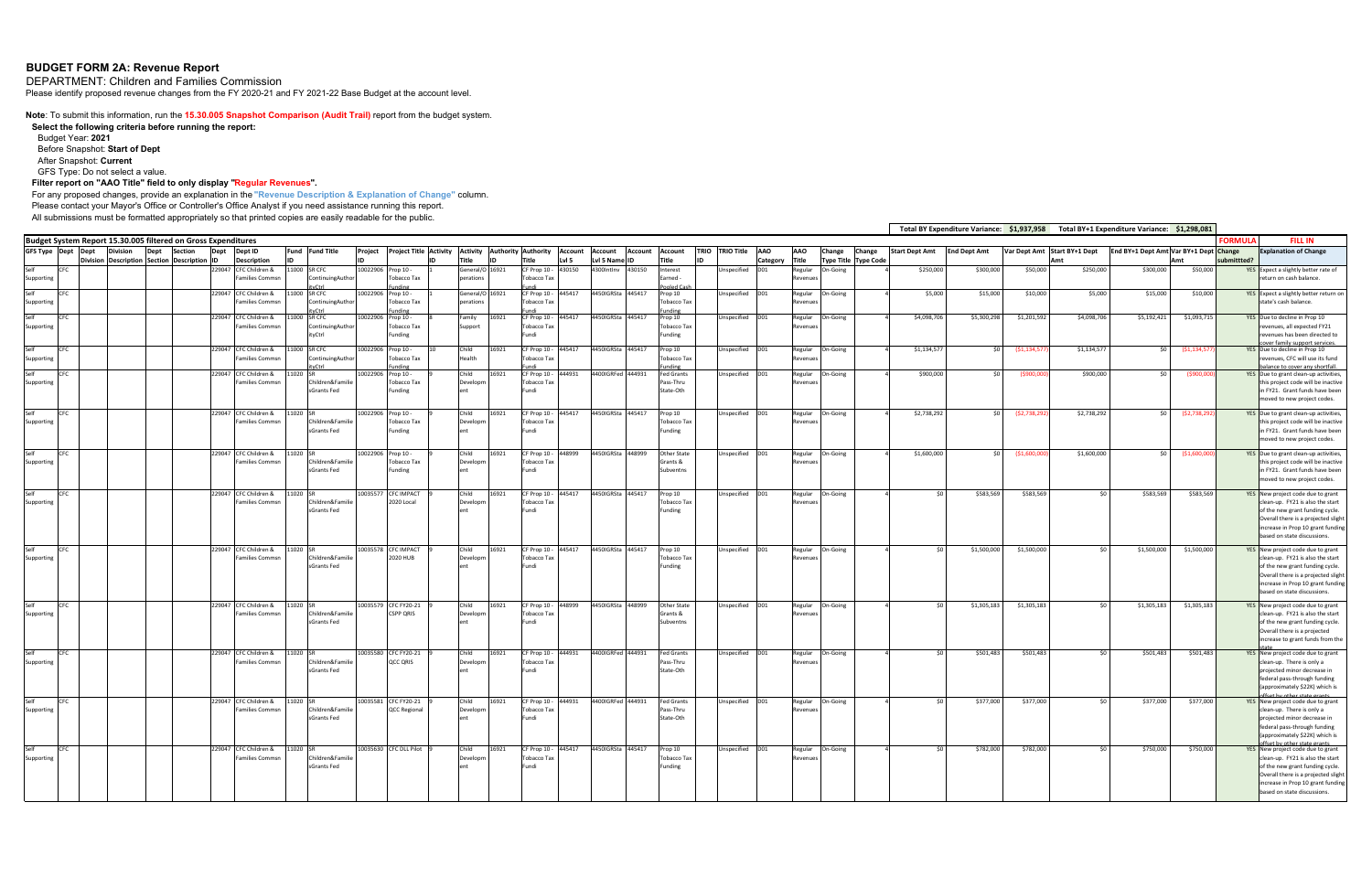|            |                             |  |      |                                                               |      |                        |          |                  |         |                                                     |          |       |                     |            |                        |         |                    |             |                   |            |            |                      |                |                       |                     |            |                              | Total BY Expenditure Variance: \$1,937,958 Total BY+1 Expenditure Variance: \$1,298,081 |             |                                     |
|------------|-----------------------------|--|------|---------------------------------------------------------------|------|------------------------|----------|------------------|---------|-----------------------------------------------------|----------|-------|---------------------|------------|------------------------|---------|--------------------|-------------|-------------------|------------|------------|----------------------|----------------|-----------------------|---------------------|------------|------------------------------|-----------------------------------------------------------------------------------------|-------------|-------------------------------------|
|            |                             |  |      | Budget System Report 15.30.005 filtered on Gross Expenditures |      |                        |          |                  |         |                                                     |          |       |                     |            |                        |         |                    |             |                   |            |            |                      |                |                       |                     |            |                              |                                                                                         |             | <b>FILL IN</b>                      |
|            | GFS Type Dept Dept Division |  | Dept | <b>Section</b>                                                | Dept | Dept ID                |          | Fund Fund Title  | Project | Project Title Activity Activity Authority Authority |          |       |                     |            | <b>Account Account</b> | Account | <b>Account</b>     | <b>TRIO</b> | <b>TRIO Title</b> | <b>AAO</b> | <b>AAO</b> | Change               | <b>IChange</b> | <b>Start Dept Amt</b> | <b>End Dept Amt</b> |            | Var Dept Amt Start BY+1 Dept | End BY+1 Dept Amt Var BY+1 Dept Change                                                  |             | <b>Explanation of Change</b>        |
|            |                             |  |      | Division Description Section Description ID                   |      | <b>Description</b>     |          |                  |         |                                                     |          |       | Title               | Lvl 5      | Lvl 5 Name             |         |                    |             |                   | Category   | Title      | Type Title Type Code |                |                       |                     |            |                              |                                                                                         |             |                                     |
| Self       |                             |  |      |                                                               |      | 229047 CFC Children &  | 11020 SR |                  |         | 10036088 CFC Home                                   | Child    |       | CF Prop 10 -        | $- 445417$ | 4450IGRSta 445417      |         | op 10              |             | Inspecified       |            | Regular    | One-Time             |                |                       | \$500,000           | \$500,00   |                              |                                                                                         |             | YES New project code due to grant   |
| Supporting |                             |  |      |                                                               |      | <b>Families Commsn</b> |          | Children&Familie |         | Visitin <sub>c</sub>                                | Health   |       | Tobacco Ta:         |            |                        |         | Tobacco Tax        |             |                   |            | Revenue    |                      |                |                       |                     |            |                              |                                                                                         |             | clean-up. FY21 is also the start    |
|            |                             |  |      |                                                               |      |                        |          | sGrants Fed      |         |                                                     |          |       | Fundi               |            |                        |         | Funding            |             |                   |            |            |                      |                |                       |                     |            |                              |                                                                                         |             | of the new grant funding cycle.     |
|            |                             |  |      |                                                               |      |                        |          |                  |         |                                                     |          |       |                     |            |                        |         |                    |             |                   |            |            |                      |                |                       |                     |            |                              |                                                                                         |             | Overall there is a projected slight |
|            |                             |  |      |                                                               |      |                        |          |                  |         |                                                     |          |       |                     |            |                        |         |                    |             |                   |            |            |                      |                |                       |                     |            |                              |                                                                                         |             | increase in Prop 10 grant funding   |
|            |                             |  |      |                                                               |      |                        |          |                  |         |                                                     |          |       |                     |            |                        |         |                    |             |                   |            |            |                      |                |                       |                     |            |                              |                                                                                         |             | based on state discussions. This    |
|            |                             |  |      |                                                               |      |                        |          |                  |         |                                                     |          |       |                     |            |                        |         |                    |             |                   |            |            |                      |                |                       |                     |            |                              |                                                                                         |             | is expected to be one-time          |
| Self       |                             |  |      |                                                               |      | 229047 CFC Children &  | 11020 SR |                  |         | 10036089 CFC Workforce 9                            | Child    | 16921 | CF Prop 10 - 448999 |            | 4450IGRSta 448999      |         | <b>Other State</b> |             | Inspecified       |            | Regular    | n-Going              |                |                       | \$1,500,000         | \$1,500,00 |                              | \$1,500,000                                                                             | \$1,500,000 | YES New project code due to grant   |
| Supporting |                             |  |      |                                                               |      | <b>Families Commsn</b> |          | Children&Familie |         | Pathways                                            | Developm |       | <b>Tobacco Tax</b>  |            |                        |         | Grants &           |             |                   |            | Revenue    |                      |                |                       |                     |            |                              |                                                                                         |             | clean-up. FY21 is also the start    |
|            |                             |  |      |                                                               |      |                        |          | sGrants Fed      |         |                                                     |          |       | Fundi               |            |                        |         | subventr           |             |                   |            |            |                      |                |                       |                     |            |                              |                                                                                         |             | of the new grant funding cycle.     |
|            |                             |  |      |                                                               |      |                        |          |                  |         |                                                     |          |       |                     |            |                        |         |                    |             |                   |            |            |                      |                |                       |                     |            |                              |                                                                                         |             | Overall there is a projected        |
|            |                             |  |      |                                                               |      |                        |          |                  |         |                                                     |          |       |                     |            |                        |         |                    |             |                   |            |            |                      |                |                       |                     |            |                              |                                                                                         |             | increase to grant funds from the    |
|            |                             |  |      |                                                               |      |                        |          |                  |         |                                                     |          |       |                     |            |                        |         |                    |             |                   |            |            |                      |                |                       |                     |            |                              |                                                                                         |             |                                     |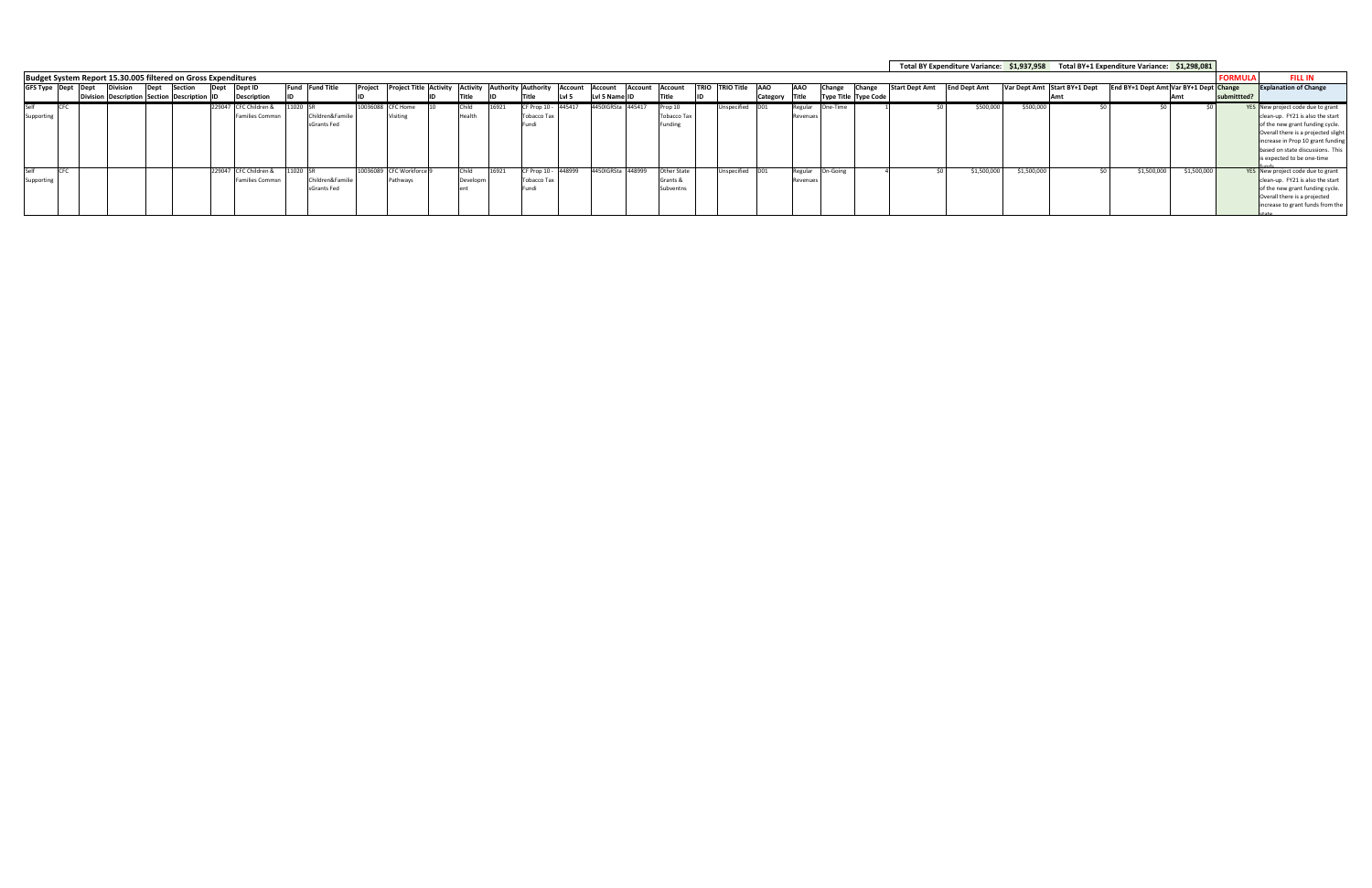# **BUDGET FORM 3A: Expenditure Changes**

DEPARTMENT: Children and Families Commission

Please identify proposed expenditure changes from the FY 2020-21 and FY 2021-22 Base Budget at the account level.

**Note**: To submit this information, run the **15.30.005 Snapshot Comparison (Audit Trail)** report from the budget system.

**Select the following criteria before running the report:**  Budget Year: **2021** Before Snapshot: **Start of Dept** After Snapshot: **Current** GFS Type: Do not select a value.

#### **Filter report on "AAO Title" field to only display "Gross Expenditures".**

For any proposed changes, provide an explanation in the **"Explanation of Change"** for each Budget Year column. Please contact your Mayor's Office or Controller's Office Analyst if you need assistance running this report. All submissions must be formatted appropriately so that printed copies are easily readable for the public.

|                    | \$3,310,571<br>Total BY Expenditure Variance: \$4,085,910 Total BY+1 Expenditure Variance:<br>Budget System Report 15.30.005 filtered on Gross Expenditures                                                                                                                                                                                                                                                                                                                  |                                                                                                                                                                                                                                                                                                                                                                                                    |  |  |  |                                   |  |                                    |  |                    |                            |  |                              |                             |                           |                                       |        |                                                                          |                 |       |                     |          |          |           |             |          |           |            |            |                                                                  |
|--------------------|------------------------------------------------------------------------------------------------------------------------------------------------------------------------------------------------------------------------------------------------------------------------------------------------------------------------------------------------------------------------------------------------------------------------------------------------------------------------------|----------------------------------------------------------------------------------------------------------------------------------------------------------------------------------------------------------------------------------------------------------------------------------------------------------------------------------------------------------------------------------------------------|--|--|--|-----------------------------------|--|------------------------------------|--|--------------------|----------------------------|--|------------------------------|-----------------------------|---------------------------|---------------------------------------|--------|--------------------------------------------------------------------------|-----------------|-------|---------------------|----------|----------|-----------|-------------|----------|-----------|------------|------------|------------------------------------------------------------------|
|                    | Authority Authority   Account   Account Lvl   Account   Account Title   TRIO   TRIO Title   AAO<br><b>Division</b><br>Dept ID<br>Fund Fund Title Project Project Title<br><b>Activity</b><br><b>Activity</b><br><b>AAO Title</b><br>Start Dept Amt End Dept Amt<br>Var Dept Amt Start BY+1 Dept<br>Var BY+1 Dept Amt Change<br>GFS Type Dept Dept<br><b>Section</b><br>Dept<br>Change Change<br>End BY+1 Dept<br>Dept<br>Title<br>Lvl 5<br>5 Name<br>ïtle<br><b>Division</b> |                                                                                                                                                                                                                                                                                                                                                                                                    |  |  |  |                                   |  |                                    |  |                    |                            |  |                              |                             | ORMULA                    | <b>FILL IN</b>                        |        |                                                                          |                 |       |                     |          |          |           |             |          |           |            |            |                                                                  |
|                    |                                                                                                                                                                                                                                                                                                                                                                                                                                                                              |                                                                                                                                                                                                                                                                                                                                                                                                    |  |  |  |                                   |  |                                    |  |                    |                            |  |                              |                             |                           |                                       |        |                                                                          |                 |       |                     |          |          |           |             |          |           |            |            | <b>Explanation of Change</b>                                     |
|                    |                                                                                                                                                                                                                                                                                                                                                                                                                                                                              | <b>Description Section Description ID</b><br><b>Description ID</b><br>Category<br>Type Title  Type Code<br>ubmittted?<br>\$416,593<br>229047 CFC Children<br>11000 SR CFC<br>501010<br>\$466,816<br>\$50,223<br>\$431,241<br>\$483,230<br>\$51,989<br>10022906 Prop 10 - Tobacco<br>General/Op 16921<br>CF Prop 10<br>01010<br>5010Salary<br>Perm Salaries-<br>nspecified J01<br>On-Going<br>Gross |  |  |  |                                   |  |                                    |  |                    |                            |  |                              |                             | YES COLA/Step adjustment. |                                       |        |                                                                          |                 |       |                     |          |          |           |             |          |           |            |            |                                                                  |
| Supporting         |                                                                                                                                                                                                                                                                                                                                                                                                                                                                              |                                                                                                                                                                                                                                                                                                                                                                                                    |  |  |  | & Families                        |  | ContinuingAu                       |  | Tax Funding        |                            |  | erations                     | Tobacco Tax                 |                           |                                       |        | Misc-Regular                                                             |                 |       | Expenditures        |          |          |           |             |          |           |            |            |                                                                  |
| Self               | <b>CFC</b>                                                                                                                                                                                                                                                                                                                                                                                                                                                                   |                                                                                                                                                                                                                                                                                                                                                                                                    |  |  |  | 229047 CFC Children               |  | orityCtr<br>1000 SR CFC            |  |                    | 10022906 Prop 10 - Tobacco |  | General/Op 16921             | CF Prop 10 -                |                           | 505010 5010Salary                     | 505010 | <b>Temp Misc</b>                                                         | Unspecified J01 | Gross |                     | One-Time | -50      | \$66,000  | \$66,000    | \$0      | \$68,000  | \$68,000   |            | YES Temporary positions to assist in                             |
| Supporting         |                                                                                                                                                                                                                                                                                                                                                                                                                                                                              |                                                                                                                                                                                                                                                                                                                                                                                                    |  |  |  | & Families                        |  | ContinuingAu                       |  | <b>Tax Funding</b> |                            |  | erations                     | Tobacco Tax                 |                           |                                       |        | Regular Salaries                                                         |                 |       | Expenditures        |          |          |           |             |          |           |            |            | ilignment work with Office of                                    |
| Self               | <b>CFC</b>                                                                                                                                                                                                                                                                                                                                                                                                                                                                   |                                                                                                                                                                                                                                                                                                                                                                                                    |  |  |  | 229047 CFC Children               |  | <b>OrityCtrl</b><br>SR CFC<br>1000 |  |                    | 10022906 Prop 10 - Tobacco |  | General/Op 16921             | CF Prop 10 -                |                           | 513010 5130Fringe 513010              |        | <b>Retire City Misc</b>                                                  | Unspecified J01 | Gross |                     | On-Going | \$93,743 | \$105,229 | \$11,486    | \$90,799 | \$101,936 | \$11,137   |            | arly Care and Education<br>YES COLA/Step adjustment and          |
| Supporting         |                                                                                                                                                                                                                                                                                                                                                                                                                                                                              |                                                                                                                                                                                                                                                                                                                                                                                                    |  |  |  | ramilies ا                        |  | ContinuingAu                       |  | Tax Funding        |                            |  | erations                     | Tobacco Ta:                 |                           |                                       |        |                                                                          |                 |       | Expenditures        |          |          |           |             |          |           |            |            | inclusion of benefits for temporary                              |
| Self               | <b>CFC</b>                                                                                                                                                                                                                                                                                                                                                                                                                                                                   |                                                                                                                                                                                                                                                                                                                                                                                                    |  |  |  | 229047 CFC Children               |  | 1000 SR CFC                        |  |                    | 10022906 Prop 10 - Tobacco |  | General/Op 16921             |                             |                           | CF Prop 10 - 514010 5130Fringe 514010 |        | Social Security                                                          | Unspecified J01 | Gross |                     | One-Time | \$0      | \$4,092   | \$4,092     | \$0      | \$4,216   | \$4,216    | YES        |                                                                  |
| Supporting         |                                                                                                                                                                                                                                                                                                                                                                                                                                                                              |                                                                                                                                                                                                                                                                                                                                                                                                    |  |  |  | & Families                        |  | ContinuingAu                       |  | <b>Tax Funding</b> |                            |  | erations                     | Tobacco Tax                 |                           |                                       |        | Oasdi & Hi)                                                              |                 |       | Expenditures        |          |          |           |             |          |           |            |            |                                                                  |
| Self               | CFC                                                                                                                                                                                                                                                                                                                                                                                                                                                                          |                                                                                                                                                                                                                                                                                                                                                                                                    |  |  |  | 229047 CFC Children               |  | orityCtrl<br>1000 SR CFC           |  |                    | 10022906 Prop 10 - Tobacco |  | General/Op 16921             |                             |                           | CF Prop 10 - 514010 5130Fringe 514010 |        | Social Security                                                          | Unspecified J01 | Gross |                     | On-Going | \$23,470 | \$26,584  | \$3,114     | \$24,305 | \$27,529  | \$3,224    | YES        |                                                                  |
| Supporting         |                                                                                                                                                                                                                                                                                                                                                                                                                                                                              |                                                                                                                                                                                                                                                                                                                                                                                                    |  |  |  | & Families                        |  | ContinuingAu<br>orityCtrl          |  | Tax Funding        |                            |  | erations                     | Tobacco Tax                 |                           |                                       |        | Oasdi & Hi)                                                              |                 |       | Expenditures        |          |          |           |             |          |           |            |            |                                                                  |
| Self               | <b>CFC</b>                                                                                                                                                                                                                                                                                                                                                                                                                                                                   |                                                                                                                                                                                                                                                                                                                                                                                                    |  |  |  | 229047 CFC Children               |  | 1000 SR CFC                        |  |                    | 10022906 Prop 10 - Tobacco |  | General/Op 16921             |                             |                           | CF Prop 10 - 514020 5130Fringe 514020 |        | Social Sec-                                                              | Inspecified J01 | Gross |                     | One-Time | \$0      | \$957     | \$957       | \$0      | \$986     | \$986      | YES        |                                                                  |
| Supporting         |                                                                                                                                                                                                                                                                                                                                                                                                                                                                              |                                                                                                                                                                                                                                                                                                                                                                                                    |  |  |  | & Families                        |  | ContinuingAu<br>rityCtrl           |  | <b>Tax Funding</b> |                            |  | erations                     | <b>Tobacco Tax</b>          |                           |                                       |        | Medicare(HI                                                              |                 |       | Expenditures        |          |          |           |             |          |           |            |            |                                                                  |
| Self               | <b>CFC</b>                                                                                                                                                                                                                                                                                                                                                                                                                                                                   |                                                                                                                                                                                                                                                                                                                                                                                                    |  |  |  | 229047 CFC Children               |  | 1000 SR CFC                        |  |                    | 10022906 Prop 10 - Tobacco |  | General/Op 16921             |                             |                           | CF Prop 10 - 514020 5130Fringe 514020 |        | Social Sec-                                                              | Jnspecified J01 | Gross |                     | On-Going | \$6,040  | \$6,769   | \$729       | \$6,251  | \$7,005   | \$754      | YES        |                                                                  |
| Supporting         |                                                                                                                                                                                                                                                                                                                                                                                                                                                                              |                                                                                                                                                                                                                                                                                                                                                                                                    |  |  |  | & Families                        |  | ContinuingAu<br>orityCtrl          |  | <b>Tax Funding</b> |                            |  | erations                     | Tobacco Ta:                 |                           |                                       |        | Medicare(HI                                                              |                 |       | Expenditures        |          |          |           |             |          |           |            |            |                                                                  |
| Self               | <b>CFC</b>                                                                                                                                                                                                                                                                                                                                                                                                                                                                   |                                                                                                                                                                                                                                                                                                                                                                                                    |  |  |  | 229047 CFC Children               |  | 1000 SR CFC                        |  |                    | 10022906 Prop 10 - Tobacco |  | General/Op 16921             |                             |                           |                                       |        | CF Prop 10 - 515010 5130Fringe 515010 Health Service-                    | Unspecified J01 | Gross |                     | On-Going | \$13,018 | \$15,338  | \$2,320     | \$13,774 | \$16,229  | \$2,455    | YES        |                                                                  |
| Supporting         |                                                                                                                                                                                                                                                                                                                                                                                                                                                                              |                                                                                                                                                                                                                                                                                                                                                                                                    |  |  |  | & Families                        |  | ContinuingAu                       |  | Tax Funding        |                            |  | erations                     | Tobacco Tax                 |                           |                                       |        | City Match                                                               |                 |       | Expenditures        |          |          |           |             |          |           |            |            |                                                                  |
| Self               | <b>CFC</b>                                                                                                                                                                                                                                                                                                                                                                                                                                                                   |                                                                                                                                                                                                                                                                                                                                                                                                    |  |  |  | 229047 CFC Children               |  | 1000 SR CFC                        |  |                    | 10022906 Prop 10 - Tobacco |  | General/Op 16921             |                             |                           |                                       |        | CF Prop 10 - 515710 5130Fringe 515710 Dependent                          | Unspecified J01 | Gross |                     | On-Going | \$29,791 | \$34,435  | \$4,644     | \$31,520 | \$36,434  | \$4,914    | YES        |                                                                  |
| Supporting         |                                                                                                                                                                                                                                                                                                                                                                                                                                                                              |                                                                                                                                                                                                                                                                                                                                                                                                    |  |  |  | & Families                        |  | ContinuingAu                       |  | Tax Funding        |                            |  | erations                     | Tobacco Tax                 |                           |                                       |        | overage                                                                  |                 |       | <b>Expenditures</b> |          |          |           |             |          |           |            |            |                                                                  |
| Self               | <b>CFC</b>                                                                                                                                                                                                                                                                                                                                                                                                                                                                   |                                                                                                                                                                                                                                                                                                                                                                                                    |  |  |  | 229047 CFC Children               |  | 1000 SR CFC                        |  |                    | 10022906 Prop 10 - Tobacco |  | General/Op 16921             |                             |                           |                                       |        | CF Prop 10 - 516010 5130Fringe 516010 Dental Coverage                    | Unspecified J01 | Gross |                     | On-Going | \$3,756  | \$4,346   | \$590       | \$3,832  | \$4,435   | \$603      | YES        |                                                                  |
| Supporting         |                                                                                                                                                                                                                                                                                                                                                                                                                                                                              |                                                                                                                                                                                                                                                                                                                                                                                                    |  |  |  | & Families                        |  | ContinuingAu                       |  | Tax Funding        |                            |  | erations                     | Tobacco Tax                 |                           |                                       |        |                                                                          |                 |       | Expenditures        |          |          |           |             |          |           |            |            |                                                                  |
| Self               | <b>CFC</b>                                                                                                                                                                                                                                                                                                                                                                                                                                                                   |                                                                                                                                                                                                                                                                                                                                                                                                    |  |  |  | 229047 CFC Children<br>& Families |  | 1000 SR CFC<br>ContinuingAu        |  | Tax Funding        | 10022906 Prop 10 - Tobacco |  | General/Op 16921<br>erations | Tobacco Ta:                 |                           |                                       |        | CF Prop 10 - 517010 5130Fringe 517010 Unemployment<br>nsurance           | Unspecified J01 | Gross | Expenditure         | One-Time | \$0      | \$178     | \$178       | \$0      | \$184     | \$184      | YES        |                                                                  |
| Supporting         |                                                                                                                                                                                                                                                                                                                                                                                                                                                                              |                                                                                                                                                                                                                                                                                                                                                                                                    |  |  |  |                                   |  | rityCtr                            |  |                    |                            |  |                              |                             |                           |                                       |        |                                                                          |                 |       |                     |          |          |           |             |          |           |            |            |                                                                  |
| Self<br>Supporting | <b>CFC</b>                                                                                                                                                                                                                                                                                                                                                                                                                                                                   |                                                                                                                                                                                                                                                                                                                                                                                                    |  |  |  | 229047 CFC Children<br>& Families |  | 1000 SR CFC<br><b>ContinuingAu</b> |  | <b>Tax Funding</b> | 10022906 Prop 10 - Tobacco |  | General/Op 16921<br>erations | Tobacco Tax                 |                           |                                       |        | CF Prop 10 - 517010 5130Fringe 517010 Unemployment<br>hsurance           | Unspecified J01 | Gross | Expenditures        | On-Going | \$1,125  | \$1,260   | \$135       | \$1,165  | \$1,305   | \$140      | YES        |                                                                  |
|                    |                                                                                                                                                                                                                                                                                                                                                                                                                                                                              |                                                                                                                                                                                                                                                                                                                                                                                                    |  |  |  |                                   |  |                                    |  |                    |                            |  |                              |                             |                           |                                       |        |                                                                          |                 |       |                     |          |          |           |             |          |           |            |            |                                                                  |
| Self<br>Supporting | <b>CFC</b>                                                                                                                                                                                                                                                                                                                                                                                                                                                                   |                                                                                                                                                                                                                                                                                                                                                                                                    |  |  |  | 229047 CFC Children<br>& Families |  | 1000 SR CFC<br>ContinuingAu        |  | Tax Funding        | 10022906 Prop 10 - Tobacco |  | General/Op 16921<br>erations | Tobacco Ta:                 |                           | CF Prop 10 - 519120 5130Fringe 519120 |        | Long Term<br>Disability                                                  | Unspecified J01 | Gross | Expenditures        | On-Going | \$932    | \$1,128   | \$196       | \$963    | \$1,167   | \$204      | <b>YES</b> |                                                                  |
|                    |                                                                                                                                                                                                                                                                                                                                                                                                                                                                              |                                                                                                                                                                                                                                                                                                                                                                                                    |  |  |  |                                   |  | prityCtrl                          |  |                    |                            |  |                              |                             |                           |                                       |        |                                                                          |                 |       |                     |          |          |           |             |          |           |            |            |                                                                  |
| Self<br>Supporting | <b>CFC</b>                                                                                                                                                                                                                                                                                                                                                                                                                                                                   |                                                                                                                                                                                                                                                                                                                                                                                                    |  |  |  | 229047 CFC Children<br>& Families |  | 1000 SR CFC<br>Continuing Au       |  | Tax Funding        | 10022906 Prop 10 - Tobacco |  | General/Op 16921<br>erations | CF Prop 10 -<br>Tobacco Tax |                           | 521010 5210NPSvcs 521010              |        | <b>Travel Costs Pai</b><br>To Employees                                  | Unspecified J01 | Gross | Expenditures        | On-Going | \$1,660  | \$2,300   | \$640       | \$1,660  | \$2,300   | \$640      |            | YES Slight increase to cover higher<br>employee expenses.        |
| Self               | ICFC                                                                                                                                                                                                                                                                                                                                                                                                                                                                         |                                                                                                                                                                                                                                                                                                                                                                                                    |  |  |  | 229047 CFC Children               |  | SR CFC                             |  |                    | 0022906 Prop 10 - Tobacco  |  | General/Op 16921             | CF Prop 10 -                |                           | 521030   5210NPSvcs   521030          |        | Air Travel                                                               | Unspecified J01 | Gross |                     | On-Going | \$1,000  | \$2,000   | \$1,000     | \$1,000  | \$2,000   | \$1,000    | YES        |                                                                  |
| Supporting         |                                                                                                                                                                                                                                                                                                                                                                                                                                                                              |                                                                                                                                                                                                                                                                                                                                                                                                    |  |  |  | & Families                        |  | ContinuingAu                       |  | Tax Funding        |                            |  | erations                     | Tobacco Ta:                 |                           |                                       |        | <i>mployees</i>                                                          |                 |       | Expenditures        |          |          |           |             |          |           |            |            |                                                                  |
| Self               | <b>CFC</b>                                                                                                                                                                                                                                                                                                                                                                                                                                                                   |                                                                                                                                                                                                                                                                                                                                                                                                    |  |  |  | 229047 CFC Children               |  | prityCtrl<br>1000 SR CFC           |  |                    | 10022906 Prop 10 - Tobacco |  | General/Op 16921             | CF Prop 10 -                |                           | 522000   5210NPSvcs   522000          |        | <b>Training - Budget</b>                                                 | Unspecified J01 | Gross |                     | On-Going | \$4,000  | \$4,500   | \$500       | \$4,000  | \$4,500   | \$500      | YES        |                                                                  |
| Supporting         |                                                                                                                                                                                                                                                                                                                                                                                                                                                                              |                                                                                                                                                                                                                                                                                                                                                                                                    |  |  |  | Families                          |  | Continuing Au                      |  | <b>Tax Funding</b> |                            |  | erations                     | Tobacco Tax                 |                           |                                       |        |                                                                          |                 |       | Expenditures        |          |          |           |             |          |           |            |            |                                                                  |
| Self               | CFC.                                                                                                                                                                                                                                                                                                                                                                                                                                                                         |                                                                                                                                                                                                                                                                                                                                                                                                    |  |  |  | 229047 CFC Children               |  | nrityCtr<br>1000 SR CFC            |  |                    | 10022906 Prop 10 - Tobacco |  | General/Op 16921             |                             |                           | CF Prop 10 - 523000 5210NPSvcs 523000 |        | <b>Employee Field</b>                                                    | Jnspecified J01 | Gross |                     | On-Going | \$1,840  | \$1,500   | (\$340      | \$1,840  | \$1,500   | (\$340     | <b>YES</b> |                                                                  |
| Supporting         |                                                                                                                                                                                                                                                                                                                                                                                                                                                                              |                                                                                                                                                                                                                                                                                                                                                                                                    |  |  |  | & Families                        |  | ContinuingAu                       |  | Tax Funding        |                            |  | erations                     | <b>Tobacco Tax</b>          |                           |                                       |        | Expenses-Budge                                                           |                 |       | Expenditures        |          |          |           |             |          |           |            |            |                                                                  |
| Self               | CFC.                                                                                                                                                                                                                                                                                                                                                                                                                                                                         |                                                                                                                                                                                                                                                                                                                                                                                                    |  |  |  | 229047 CFC Children               |  | oritvCtrl<br>1000 SR CFC           |  |                    | 10022906 Prop 10 - Tobacco |  | General/Op 16921             | CF Prop 10 -                |                           | 524010 5210NPSvcs 524010              |        | Membership                                                               | Unspecified J01 | Gross |                     | On-Going | \$16,000 | \$25,000  | \$9,000     | \$16,000 | \$25,000  | \$9,000    |            | YES Increase membership fees to                                  |
| Supporting         |                                                                                                                                                                                                                                                                                                                                                                                                                                                                              |                                                                                                                                                                                                                                                                                                                                                                                                    |  |  |  | Families                          |  | Continuing Au<br>nrityCtr          |  | Tax Funding        |                            |  | erations                     | <b>Tobacco Tax</b>          |                           |                                       |        |                                                                          |                 |       | Expenditures        |          |          |           |             |          |           |            |            | First 5 Association.                                             |
| Self               | CFC.                                                                                                                                                                                                                                                                                                                                                                                                                                                                         |                                                                                                                                                                                                                                                                                                                                                                                                    |  |  |  | 229047 CFC Children               |  | SR CFC                             |  |                    | 0022906 Prop 10 - Tobacco  |  | General/Op 16921             | CF Prop 10 -                |                           | 527210 5210NPSvcs 527210              |        | Auditing &                                                               | Inspecified J01 | Gross |                     | On-Going | \$36,706 | \$37,000  | \$294       | \$36,706 | \$37,000  | \$294      |            | YES Slight annual increase as agreed                             |
| Supporting         |                                                                                                                                                                                                                                                                                                                                                                                                                                                                              |                                                                                                                                                                                                                                                                                                                                                                                                    |  |  |  | & Families                        |  | ContinuingAu<br>orityCtrl          |  | <b>Tax Funding</b> |                            |  | erations                     | Tobacco Tax                 |                           |                                       |        | Accounting                                                               |                 |       | Expenditures        |          |          |           |             |          |           |            |            | per contract                                                     |
| Self               | CFC                                                                                                                                                                                                                                                                                                                                                                                                                                                                          |                                                                                                                                                                                                                                                                                                                                                                                                    |  |  |  | 229047 CFC Children               |  | 11000 SR CFC                       |  |                    | 10022906 Prop 10 - Tobacco |  | General/Op 16921             |                             |                           |                                       |        | CF Prop 10 - 530110 5210NPSvcs 530110 Property Rent                      | Unspecified J01 | Gross |                     | On-Going | \$38,852 | \$72,834  | \$33,982    | \$38,852 | \$72,834  | \$33,982   |            | YES Increased for any unexpected                                 |
| Supporting         |                                                                                                                                                                                                                                                                                                                                                                                                                                                                              |                                                                                                                                                                                                                                                                                                                                                                                                    |  |  |  | & Families<br>ammsi               |  | ontinuingAu<br><b>orityCtrl</b>    |  | Tax Funding        |                            |  | erations                     | obacco Ta:                  |                           |                                       |        |                                                                          |                 |       | Expenditures        |          |          |           |             |          |           |            |            | costs associated with co-locating<br>vith OECE.                  |
| Self<br>Supporting | <b>CFC</b>                                                                                                                                                                                                                                                                                                                                                                                                                                                                   |                                                                                                                                                                                                                                                                                                                                                                                                    |  |  |  | 229047 CFC Children<br>& Families |  | 11000 SR CFC<br>ContinuingAu       |  | Tax Funding        | 10022906 Prop 10 - Tobacco |  | General/Op 16921<br>erations | Tobacco Tax                 |                           |                                       |        | CF Prop 10 - 535510 5210NPSvcs 535510 Copy Machine                       | Unspecified J01 | Gross | Expenditures        | On-Going | \$2,854  | \$2,411   | (\$443      | \$2,854  | \$2,411   | (\$443     |            | YES Monthly lease was less than<br>expected.                     |
|                    |                                                                                                                                                                                                                                                                                                                                                                                                                                                                              |                                                                                                                                                                                                                                                                                                                                                                                                    |  |  |  | commsn                            |  | <b>noritvCtrl</b>                  |  |                    |                            |  |                              |                             |                           |                                       |        |                                                                          |                 |       |                     |          |          |           |             |          |           |            |            |                                                                  |
| Self<br>Supporting | <b>CFC</b>                                                                                                                                                                                                                                                                                                                                                                                                                                                                   |                                                                                                                                                                                                                                                                                                                                                                                                    |  |  |  | 229047 CFC Children<br>& Families |  | 11000 SR CFC<br>ContinuingAu       |  | Tax Funding        | 10022906 Prop 10 - Tobacco |  | General/Op 16921<br>erations | Tobacco Tax                 |                           |                                       |        | CF Prop 10 - 535810 5210NPSvcs 535810 Advertising                        | Unspecified J01 | Gross | Expenditures        | On-Going | \$0      | \$500     | \$500       | \$0      | \$500     | \$500      |            | YES Projected need to advertise new<br>RFPs/RFQs.                |
|                    |                                                                                                                                                                                                                                                                                                                                                                                                                                                                              |                                                                                                                                                                                                                                                                                                                                                                                                    |  |  |  |                                   |  | <b>orityCtrl</b>                   |  |                    |                            |  |                              |                             |                           |                                       |        |                                                                          |                 |       |                     |          |          |           |             |          |           |            |            |                                                                  |
| Self<br>Supporting | <b>CFC</b>                                                                                                                                                                                                                                                                                                                                                                                                                                                                   |                                                                                                                                                                                                                                                                                                                                                                                                    |  |  |  | 229047 CFC Children<br>& Families |  | 11000 SR CFC<br>ContinuingAu       |  | Tax Funding        | 10022906 Prop 10 - Tobacco |  | General/Op 16921<br>erations | Tobacco Tax                 |                           |                                       |        | CF Prop 10 - 535990    5210NPSvcs    535990    Other Current<br>Expenses | Unspecified J01 | Gross | Expenditures        | On-Going | \$630    | \$750     | \$120       | \$630    | \$750     | \$120      |            | YES Slight increase to cover archival<br>and other miscellaneous |
| Self               | <b>CFC</b>                                                                                                                                                                                                                                                                                                                                                                                                                                                                   |                                                                                                                                                                                                                                                                                                                                                                                                    |  |  |  | mmer<br>229047 CFC Children       |  | norityCtrl<br>1000 SR CFC          |  |                    | 10022906 Prop 10 - Tobacco |  | General/Op 16921             |                             |                           | CF Prop 10 - 546990 5400Mat&Su 546990 |        | Food                                                                     | Unspecified J01 | Gross |                     | On-Going | \$7,000  | \$8,000   | \$1,000     | \$7,000  | \$8,000   | \$1,000    |            | YES Slight increase to cover higher                              |
| Supporting         |                                                                                                                                                                                                                                                                                                                                                                                                                                                                              |                                                                                                                                                                                                                                                                                                                                                                                                    |  |  |  | & Families                        |  | ContinuingAu                       |  | <b>Tax Funding</b> |                            |  | erations                     | Tobacco Tax                 |                           |                                       |        |                                                                          |                 |       | Expenditures        |          |          |           |             |          |           |            |            | than expected catering costs.                                    |
| Self               | <b>CFC</b>                                                                                                                                                                                                                                                                                                                                                                                                                                                                   |                                                                                                                                                                                                                                                                                                                                                                                                    |  |  |  | 229047 CFC Children               |  | orityCtrl<br>11000 SR CFC          |  |                    | 10022906 Prop 10 - Tobacco |  | General/Op 16921             | CF Prop 10 -                |                           | 549410  5400Mat&Su  549410  Minor     |        |                                                                          | Jnspecified J01 | Gross |                     | On-Going | \$23,779 | \$4,822   | ( \$18, 95] | \$23,779 | \$4,822   | (518, 957) |            | YES PY amount was one-time to cover                              |
| Supporting         |                                                                                                                                                                                                                                                                                                                                                                                                                                                                              |                                                                                                                                                                                                                                                                                                                                                                                                    |  |  |  | & Families                        |  | ContinuingAu                       |  | Tax Funding        |                            |  | erations                     | Tobacco Tax                 |                           |                                       |        | Furnishings                                                              |                 |       | Expenditures        |          |          |           |             |          |           |            |            | replacement furniture.                                           |
| Self               | <b>CFC</b>                                                                                                                                                                                                                                                                                                                                                                                                                                                                   |                                                                                                                                                                                                                                                                                                                                                                                                    |  |  |  | mmsr<br>229047 CFC Children       |  | <b>orityCtrl</b><br>11000 SR CFC   |  |                    | 10022906 Prop 10 - Tobacco |  | General/Op 16921             |                             |                           | CF Prop 10 - 549500 5400Mat&Su 549500 |        | Office Supply-                                                           | Unspecified J01 | Gross |                     | On-Going | \$4,756  | \$2,411   | (52, 345)   | \$4,756  | \$2,411   | (52, 345)  |            | YES PY amount was one-time to cover                              |
| Supporting         |                                                                                                                                                                                                                                                                                                                                                                                                                                                                              |                                                                                                                                                                                                                                                                                                                                                                                                    |  |  |  | & Families                        |  | ContinuingAu<br>rityCtrl           |  | Tax Funding        |                            |  | erations                     | Tobacco Tax                 |                           |                                       |        | Citywide Contrac                                                         |                 |       | Expenditures        |          |          |           |             |          |           |            |            | additional supplies.                                             |
|                    |                                                                                                                                                                                                                                                                                                                                                                                                                                                                              |                                                                                                                                                                                                                                                                                                                                                                                                    |  |  |  |                                   |  |                                    |  |                    |                            |  |                              |                             |                           |                                       |        |                                                                          |                 |       |                     |          |          |           |             |          |           |            |            |                                                                  |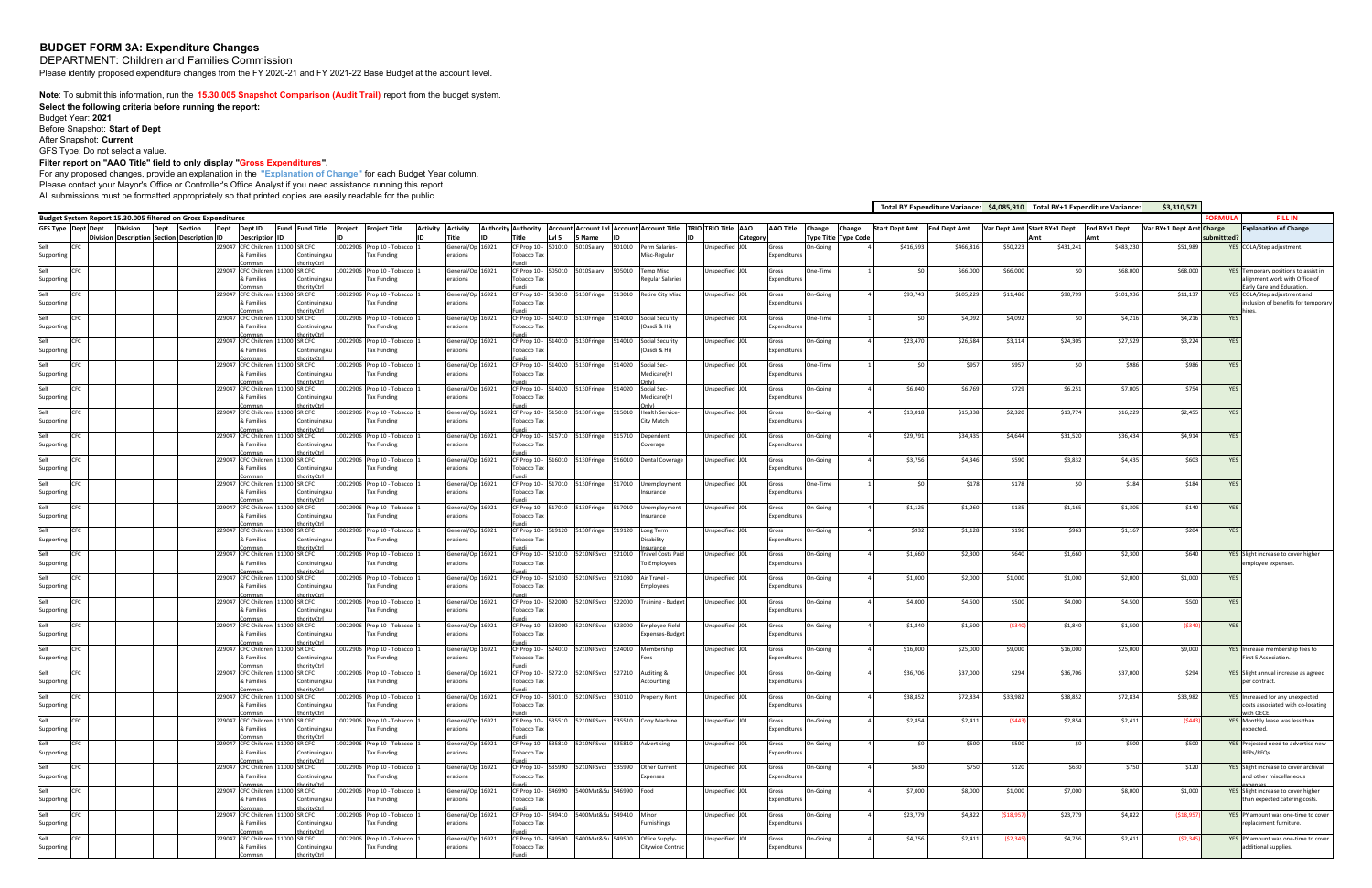|                                                                                     |          |                 |      |                                           |                     |                                   |                                                                     |  |                                                  |                              |       |                                                                     |        |                                       |                   |                                                                  |                        |         |                  |          |                             |                       |                     |             |                              | Total BY Expenditure Variance: \$4,085,910 Total BY+1 Expenditure Variance: | \$3,310,571              |               |                                                                                       |
|-------------------------------------------------------------------------------------|----------|-----------------|------|-------------------------------------------|---------------------|-----------------------------------|---------------------------------------------------------------------|--|--------------------------------------------------|------------------------------|-------|---------------------------------------------------------------------|--------|---------------------------------------|-------------------|------------------------------------------------------------------|------------------------|---------|------------------|----------|-----------------------------|-----------------------|---------------------|-------------|------------------------------|-----------------------------------------------------------------------------|--------------------------|---------------|---------------------------------------------------------------------------------------|
| Budget System Report 15.30.005 filtered on Gross Expenditures<br>GFS Type Dept Dept |          | <b>Division</b> | Dept | <b>Section</b>                            | Dept                | Dept ID                           | Fund Fund Title                                                     |  | Project Project Title<br><b>Activity</b>         | <b>Activity</b>              |       | Authority Authority   Account Account Lvl   Account   Account Title |        |                                       |                   |                                                                  | TRIO TRIO Title AAO    |         | <b>AAO Title</b> | Change   | Change                      | <b>Start Dept Amt</b> | <b>End Dept Amt</b> |             | Var Dept Amt Start BY+1 Dept | End BY+1 Dept                                                               | Var BY+1 Dept Amt Change | <b>FORMUL</b> | <b>FILL IN</b><br><b>Explanation of Change</b>                                        |
|                                                                                     | Division |                 |      | <b>Description Section Description ID</b> |                     | <b>Description</b>                |                                                                     |  |                                                  | Title                        |       | Title                                                               | Lvl 5  | Name                                  |                   |                                                                  |                        | Categor |                  |          | <b>Type Title Type Code</b> |                       |                     |             |                              | Amt                                                                         |                          | ubmittted?    |                                                                                       |
| Self<br><b>CEC</b><br>Supporting                                                    |          |                 |      |                                           | 229047              | & Families                        | CFC Children 11000 SR CFC<br>ContinuingAu                           |  | 10022906 Prop 10 - Tobacco<br>Tax Funding        | General/Op 16921<br>erations |       | CF Prop 10 - 549510<br>obacco Tax                                   |        |                                       | 5400Mat&Su 549510 | Other Office<br><b>Supplies</b>                                  | Jnspecified J01        | Gross   | Expenditure      | On-Going |                             | \$9,512               | \$12,058            | \$2,546     | \$9,512                      | \$12,058                                                                    | \$2,546                  |               | YES Slight increase to cover any<br>unexpected purchases due to re<br>ation with OFCF |
| Self<br>Supporting                                                                  |          |                 |      |                                           | 229047 CFC Children | & Families                        | 000 SR CFC<br>ContinuingAu                                          |  | 10022906 Prop 10 - Tobacco<br>Tax Funding        | General/Op<br>erations       | 16921 | CF Prop 10 -<br>Tobacco Tax                                         | 549990 |                                       | 5400Mat&Su 549990 | <b>Other Materials</b><br>& Supplies                             | Inspecified J01        | Gross   | Expenditures     | On-Going |                             | \$690                 | \$739               | \$49        | \$690                        | \$739                                                                       | \$49                     |               | YES Slight increase to cover any<br>unexpected purchases due to re-                   |
| Supporting                                                                          |          |                 |      |                                           | 229047              | <b>CFC Children</b><br>& Families | orityCtrl<br>1000 SR CFC<br>ContinuingAu                            |  | 10022906 Prop 10 - Tobacco<br>Tax Funding        | General/Op<br>erations       | 16921 | obacco Tax                                                          |        | CF Prop 10 - 581325 5810OthDep 581325 |                   | DT Enterprise<br><b>Tech Contracts</b>                           | Inspecified J01        | Gross   | Expenditures     | On-Going |                             | \$1,809               | \$1,809             | -SC         | \$1,809                      | \$3,548                                                                     | \$1,739                  |               | cation with OECE<br>YES Increased based on DTIS<br>projections.                       |
| Self<br>Supporting                                                                  |          |                 |      |                                           | 229047 CFC Children | & Families                        | 11000 SR CFC<br>ContinuingAu                                        |  | 10022906 Prop 10 - Tobacco<br>Tax Funding        | General/Op<br>erations       | 16921 | CF Prop 10 - 581360<br>Tobacco Tax                                  |        | 5810OthDep 581360                     |                   | Telecommunicati                                                  | Jnspecified J01        | Gross   | Expenditures     | On-Going |                             | \$10,723              | \$10,723            |             | \$10,723                     | \$11,000                                                                    | \$277                    |               | YES Slight increase for 2021-22.                                                      |
|                                                                                     |          |                 |      |                                           | 229047              | <b>CFC Children</b>               | $r$ ity $r$ tr<br>11000 SR CFC                                      |  | 10022906 Prop 10 - Tobacco                       | Family                       | 16921 | CF Prop 10 - 501010                                                 |        | 5010Salary                            | 501010            | Perm Salaries-                                                   | Unspecified J01        | Gross   |                  | On-Going |                             | \$261,873             | \$404,905           | \$143,032   | \$271,084                    | \$419,145                                                                   | \$148,061                |               | YES Shifted 0.6 FTE of a 9775 to                                                      |
| Supporting<br>Self                                                                  |          |                 |      |                                           | 229047              | & Families<br><b>CFC Children</b> | ContinuingAu<br>$\alpha$ rity $C$ trl<br>000 SR CFC                 |  | Tax Funding<br>10022906 Prop 10 - Tobacco        | Support<br>Family            | 16921 | Tobacco Tax                                                         |        | CF Prop 10 - 513010 5130Fringe        |                   | Misc-Regular<br>513010 Retire City Misc                          | Unspecified J01        | Gross   | Expenditures     | On-Going |                             | \$59,622              | \$91,933            | \$32,311    | \$57,794                     | \$89,098                                                                    | \$31,304                 |               | provide more oversight in this<br>YES Shifted 0.6 FTE of a 9775 to                    |
| Supporting<br>Self<br><b>ICEC</b>                                                   |          |                 |      |                                           | 229047 CFC Children | & Families                        | ContinuingAu<br>$\alpha$ rity $C$ trl<br>1000 SR CFC                |  | Tax Funding<br>10022906 Prop 10 - Tobacco        | Support<br>Family            | 16921 | <b>Tobacco Tax</b>                                                  |        | CF Prop 10 - 514010 5130Fringe 514010 |                   | Social Security                                                  | Unspecified J01        | Gross   | Expenditures     | On-Going |                             | \$16,236              | \$25,104            | \$8,868     | \$16,808                     | \$25,988                                                                    | \$9,180                  | <b>YES</b>    | provide more oversight in this<br>activity.                                           |
| Supporting                                                                          |          |                 |      |                                           |                     | & Families                        | ContinuingAu<br>rityCtrl                                            |  | Tax Funding                                      | Support                      |       | Tobacco Tax                                                         |        |                                       |                   | (Oasdi & Hi)                                                     |                        |         | Expenditures     |          |                             |                       |                     |             |                              |                                                                             |                          |               |                                                                                       |
| Self<br><b>CFC</b><br>Supporting                                                    |          |                 |      |                                           | 229047 CFC Children | & Families                        | 11000 SR CFC<br>ContinuingAu<br>righter                             |  | 10022906 Prop 10 - Tobacco<br>Tax Funding        | Family<br>Support            | 16921 | <b>Tobacco Tax</b>                                                  |        |                                       |                   | CF Prop 10 - 514020 5130Fringe 514020 Social Sec-<br>Medicare(HI | Unspecified J01        | Gross   | Expenditures     | On-Going |                             | \$3,797               | \$5,871             | \$2,074     | \$3,932                      | \$6,079                                                                     | \$2,147                  | YES           |                                                                                       |
| Self<br>C <sub>E</sub> C<br>Supporting                                              |          |                 |      |                                           | 229047              | <b>CFC Children</b><br>& Families | 1000 SR CFC<br>ContinuingAu<br>$r$ ity $C$ trl                      |  | 10022906 Prop 10 - Tobacco<br>Tax Funding        | Family<br>Support            | 16921 | <b>Tobacco Tax</b>                                                  |        | CF Prop 10 - 515010 5130Fringe 515010 |                   | <b>Health Service-</b><br><b>City Match</b>                      | Unspecified J01        | Gross   | Expenditures     | On-Going |                             | \$10,670              | \$16,236            | \$5,566     | \$11,290                     | \$17,180                                                                    | \$5,890                  | YES           |                                                                                       |
| Self<br>Supporting                                                                  |          |                 |      |                                           | 229047              | <b>CFC Children</b><br>& Families | 000 SR CFC<br>ContinuingAu                                          |  | 10022906 Prop 10 - Tobacco<br>Tax Funding        | Family<br>Support            | 16921 | <b>Tobacco Tax</b>                                                  |        | CF Prop 10 - 515710 5130Fringe        | 515710            | Dependent<br>Coverage                                            | Unspecified J01        | Gross   | Expenditure      | On-Going |                             | \$21,362              | \$32,508            | \$11,146    | \$22,602                     | \$34,394                                                                    | \$11,792                 | YES           |                                                                                       |
| Self<br>CFC<br>Supporting                                                           |          |                 |      |                                           | 229047              | <b>CFC Childrer</b><br>& Families | 1000 SR CFC<br>ContinuingA                                          |  | 10022906 Prop 10 - Tobacco<br>Tax Funding        | Family<br>Support            | 6921  | CF Prop 10 -<br><b>Tobacco Tax</b>                                  | 516010 | 5130Fringe                            | 516010            | <b>Dental Coverage</b>                                           | Unspecified J01        | Gross   | Expenditure      | On-Going |                             | \$2,716               | \$4,134             | \$1,418     | \$2,772                      | \$4,218                                                                     | \$1,446                  | YES           |                                                                                       |
| Self<br>Supporting                                                                  |          |                 |      |                                           | 229047 CFC Children | & Families                        | 1000 SR CFC<br>ContinuingAt                                         |  | 10022906 Prop 10 - Tobacco<br>Tax Funding        | Family<br>Support            | 16921 | <b>Tobacco Tax</b>                                                  |        |                                       |                   | CF Prop 10 - 517010 5130Fringe 517010 Unemployment<br>nsurance   | Unspecified J01        | Gross   | Expenditures     | On-Going |                             | \$707                 | \$1,093             | \$386       | \$732                        | \$1,131                                                                     | \$399                    | YES           |                                                                                       |
| Self                                                                                |          |                 |      |                                           | 229047              | <b>CFC Children</b>               | 1000 SR CFC                                                         |  | 10022906 Prop 10 - Tobacco                       | Family                       | 6921  | CF Prop 10 -                                                        | 519120 | 5130Fringe                            | 519120            | Long Term                                                        | Unspecified J01        | Gross   |                  | On-Going |                             | \$1,024               | \$1,584             | \$560       | \$1,060                      | \$1,639                                                                     | \$579                    | YES           |                                                                                       |
| Supporting<br>Self                                                                  |          |                 |      |                                           | 229047 CFC Children | & Families                        | ContinuingAu<br>11000 SR CFC                                        |  | ax Funding<br>10022906 Prop 10 - Tobacco         | Support<br>Family            | 16921 | Tobacco Tax<br>CF Prop 10 - 521010                                  |        | 5210NPSvcs 521010                     |                   | Disability<br><b>Travel Costs Paid</b>                           | Unspecified J01        | Gross   | Expenditures     | On-Going |                             | \$1,120               | \$1,620             | \$500       | \$1,120                      | \$1,620                                                                     | \$500                    |               | YES Increased funds to cover rising                                                   |
| Supporting<br>Self                                                                  |          |                 |      |                                           | 229047 CFC Children | & Families                        | ContinuingAu<br>1000 SR CFC                                         |  | Tax Funding<br>10022906 Prop 10 - Tobacco        | Support<br>Family            | 16921 | <b>Tobacco Tax</b><br>CF Prop 10 - 521030                           |        |                                       | 5210NPSvcs 521030 | To Employees<br>Air Travel                                       | Inspecified J01        | Gross   | Expenditure      | On-Going |                             | \$770                 | \$1,000             | \$230       | \$770                        | \$1,000                                                                     | \$230                    | YES           | travel and field work expenses.                                                       |
| Supporting<br><b>CFC</b>                                                            |          |                 |      |                                           | 229047 CFC Children | & Families                        | ContinuingAu<br>rityCtrl<br>11000 SR CFC                            |  | <b>Tax Funding</b><br>10022906 Prop 10 - Tobacco | Support                      | 16921 | <b>Tobacco Tax</b><br>CF Prop 10 - 522000                           |        |                                       |                   | Employees<br>5210NPSvcs 522000 Training - Budget                 | Unspecified J01        |         | Expenditures     | On-Going |                             | \$800                 | \$1,500             | \$700       | \$800                        | \$1,500                                                                     | \$700                    |               |                                                                                       |
| Supporting                                                                          |          |                 |      |                                           |                     | & Families                        | ContinuingAu                                                        |  | <b>Tax Funding</b>                               | Family<br>Support            |       | obacco Tax                                                          |        |                                       |                   |                                                                  |                        | Gross   | Expenditure      |          |                             |                       |                     |             |                              |                                                                             |                          | YES           |                                                                                       |
| Self<br>C <sub>E</sub> C<br>Supporting                                              |          |                 |      |                                           | 229047 CFC Children | & Families                        | 11000 SR CFC<br>ContinuingAu<br><b>vrityCtrl</b>                    |  | 10022906 Prop 10 - Tobacco<br>Tax Funding        | Family<br>Support            | 16921 | CF Prop 10 - 523000<br>Tobacco Tax                                  |        |                                       | 5210NPSvcs 523000 | <b>Employee Field</b><br>Expenses-Budget                         | Jnspecified J01        | Gross   | Expenditures     | On-Going |                             | \$820                 | \$1,000             | \$180       | \$820                        | \$1,000                                                                     | \$180                    | YES           |                                                                                       |
| Supporting                                                                          |          |                 |      |                                           | 229047              | <b>CFC Children</b><br>& Families | 1000 SR CFC<br>ContinuingAu<br>vrityCtrl                            |  | 10022906 Prop 10 - Tobacco<br>Tax Funding        | Family<br>Support            | 16921 | CF Prop 10 - 525010<br>Tobacco Tax                                  |        |                                       | 5210NPSvcs 525010 | Promotional &<br>ntertainmnt                                     | Jnspecified J01        | Gross   | Expenditures     | In-Going |                             | \$5,000               | \$3,000             | (52,000)    | \$5,000                      | \$3,000                                                                     | (52,000)                 |               | YES Reduce the amount of collateral<br>needed for the next two years.                 |
| Self<br>Supporting                                                                  |          |                 |      |                                           | 229047              | <b>CFC Childre</b><br>& Families  | 000 SR CFC<br>ContinuingAu                                          |  | 0022906 Prop 10 - Tobacco<br>ax Funding          | Family<br>Support            | 6921  | CF Prop 10 -<br><b>Tobacco Tax</b>                                  | 530110 |                                       | 5210NPSvcs 530110 | <b>Property Rent</b>                                             | Inspecified J01        | Gross   | Expenditures     | On-Going |                             | \$29,787              | \$62,177            | \$32,390    | \$29,787                     | \$62,177                                                                    | \$32,390                 |               | YES Increased for any unexpected<br>costs associated with co-locating                 |
| Self<br><b>CFC</b><br>Supporting                                                    |          |                 |      |                                           |                     | & Families                        | <b>nrityCtrl</b><br>229047 CFC Children 11000 SR CFC<br>LontinuingA |  | 10022906 Prop 10 - Tobacco<br>Tax Funding        | Family<br>support            | 16921 | эрассо Тах                                                          |        |                                       |                   | CF Prop 10 - 535510 5210NPSvcs 535510 Copy Machine               | Unspecified J01        | Gross   | :xpenditure      | On-Going |                             | \$2,188               | \$2,059             | (\$129      | \$2,188                      | \$2,059                                                                     | (\$129                   |               | th OFCF.<br>YES Monthly lease was less than<br>expected                               |
| Self<br><b>CFC</b><br>Supporting                                                    |          |                 |      |                                           | 229047 CFC Children | & Families                        | orityCtrl<br>11000 SR CFC<br>ContinuingAt                           |  | 10022906 Prop 10 - Tobacco<br>Tax Funding        | Family<br>Support            | 16921 | Tobacco Tax                                                         |        | CF Prop 10 - 535810 5210NPSvcs 535810 |                   | Advertising                                                      | Jnspecified J01        | Gross   | Expenditures     | On-Going |                             | \$0                   | \$500               | \$500       |                              | \$500<br>\$0                                                                | \$500                    |               | YES Projected need to advertise new<br>RFPs/RFQs.                                     |
| Self<br>C <sub>E</sub> C<br>Supporting                                              |          |                 |      |                                           | 229047 CFC Children | & Families                        | <b>orityCtrl</b><br>1000 SR CFC<br>ContinuingAu                     |  | 10022906 Prop 10 - Tobacco<br>Tax Funding        | Family<br>Support            | 16921 | CF Prop 10 - 538010<br>Tobacco Tax                                  |        |                                       |                   | Community<br><b>Based Org Srvcs</b>                              | <b>Jnspecified J01</b> | Gross   | Expenditures     | On-Going |                             | \$15,390,302          | \$16,295,981        | \$905,679   | \$15,390,302                 | \$16,113,981                                                                | \$723,679                |               | YES Increased funds to CBOs to cover<br>CODB, one-time and/or new                     |
|                                                                                     |          |                 |      |                                           |                     | Commsn                            | thorityCtrl                                                         |  |                                                  |                              |       | Fundi                                                               |        |                                       |                   |                                                                  |                        |         |                  |          |                             |                       |                     |             |                              |                                                                             |                          |               | projects/services to the                                                              |
| Self<br><b>ICEC</b><br>Supporting                                                   |          |                 |      |                                           | 229047 CFC Children | & Families                        | 11000 SR CFC<br>ContinuingAu<br>orityCtrl                           |  | 10022906 Prop 10 - Tobacco<br><b>Tax Funding</b> | Family<br>Support            | 16921 | CF Prop 10 - 546990<br><b>Tobacco Tax</b>                           |        | 5400Mat&Su 546990 Food                |                   |                                                                  | Unspecified J01        | Gross   | Expenditures     | On-Going |                             | \$9,000               | \$11,000            | \$2,000     | \$9,000                      | \$11,000                                                                    | \$2,000                  |               | YES Slight increase to cover higher<br>than expected catering costs.                  |
| Self<br>C <sub>E</sub> C<br>Supporting                                              |          |                 |      |                                           | 229047 CFC Children | & Families                        | 1000 SR CFC<br>ContinuingAu                                         |  | 10022906 Prop 10 - Tobacco<br>Tax Funding        | Family<br>Support            | 16921 | CF Prop 10 -<br><b>Tobacco Tax</b>                                  | 549410 | 5400Mat&Su 549410 Minor               |                   | Furnishings                                                      | Unspecified J01        | Gross   | Expenditures     | On-Going |                             | \$18,231              | \$4,118             | ( \$14, 113 | \$18,231                     | \$4,118                                                                     | (514, 113)               |               | YES PY amount was one-time to cover<br>replacement furniture.                         |
| Self<br><b>CFC</b><br>Supporting                                                    |          |                 |      |                                           |                     | & Families                        | 229047 CFC Children 11000 SR CFC<br>ContinuingAu<br>rityCtrl        |  | 10022906 Prop 10 - Tobacco<br>Tax Funding        | Family<br>Support            | 16921 | CF Prop 10 - 549500<br>Tobacco Tax                                  |        |                                       |                   | 5400Mat&Su 549500 Office Supply-<br>Citywide Contra              | Unspecified J01        | Gross   | Expenditures     | On-Going |                             | \$3,646               | \$2,059             | (51,58)     | \$3,646                      | \$2,059                                                                     | (51, 587)                |               | YES PY amount was one-time to cover<br>additional supplies.                           |
| Self<br>C <sub>E</sub> C<br>Supporting                                              |          |                 |      |                                           | 229047 CFC Children | & Families                        | 1000 SR CFC<br>ContinuingAt                                         |  | 10022906 Prop 10 - Tobacco<br>Tax Funding        | Family<br>Support            | 16921 | CF Prop 10 - 549510<br>Tobacco Tax                                  |        |                                       |                   | 5400Mat&Su 549510 Other Office<br><b>Supplies</b>                | Unspecified J01        | Gross   | Expenditures     | On-Going |                             | \$7,292               | \$10,294            | \$3,002     | \$7,292                      | \$10,294                                                                    | \$3,002                  |               | YES Slight increase to cover any<br>unexpected purchases due to re-                   |
| Self<br>CFC<br>Supporting                                                           |          |                 |      |                                           | 229047 CFC Children | & Families                        | vrityCtrl<br>11000 SR CFC<br>ContinuingAu                           |  | 10022906 Prop 10 - Tobacco<br>Tax Funding        | Family<br>Support            | 16921 | CF Prop 10 - 549990<br>Tobacco Tax                                  |        |                                       | 5400Mat&Su 549990 | <b>Other Materials</b><br>& Supplies                             | Unspecified J01        | Gross   | Expenditures     | On-Going |                             | \$146                 | \$206               | \$60        | \$146                        | \$206                                                                       | \$60                     |               | cation with OECE.<br>YES Slight increase to cover archival<br>and other miscellaneous |
| Self<br>Supporting                                                                  |          |                 |      |                                           | 229047 CFC Children | & Families                        | 1000 SR CFC<br>ContinuingAu                                         |  | 10022906 Prop 10 - Tobacco<br>Tax Funding        | Child<br>Developme           | 16921 | CF Prop 10 -<br>Tobacco Tax                                         | 501010 | 5010Salary                            | 501010            | Perm Salaries<br>Misc-Regular                                    | nspecified J01         | Gross   | Expenditures     | On-Going |                             | \$254,233             | \$354,681           | \$100,448   | \$263,175                    | \$367,156                                                                   | \$103,981                |               | YES Shifted 1 FTE of a 9772 to provide<br>nore support in this activity.              |
| Self<br>CFC<br>Supporting                                                           |          |                 |      |                                           |                     | & Families                        | rityCtrl<br>229047 CFC Children 11000 SR CFC<br>ContinuingAu        |  | 10022906 Prop 10 - Tobacco<br>Tax Funding        | Child<br>Developme           | 16921 | CF Prop 10 - 505010<br>obacco Tax                                   |        | 5010Salary                            | 505010            | <b>Temp Misc</b><br><b>Regular Salaries</b>                      | Inspecified J01        | Gross   | Expenditures     | One-Time |                             | \$0                   | \$44,000            | \$44,000    |                              | \$0<br>\$45,000                                                             | \$45,000                 |               | YES Temporary positions to assist in<br>alignment work with Office of                 |
| Self<br>CFC                                                                         |          |                 |      |                                           | 229047 CFC Children |                                   | 11000 SR CFC                                                        |  | 10022906 Prop 10 - Tobacco                       | Child                        | 16921 |                                                                     |        | CF Prop 10 - 513010 5130Fringe        | 513010            | <b>Retire City Misc</b>                                          | Inspecified J01        | Gross   |                  | On-Going |                             | \$57,476              | \$80,447            | \$22,971    | \$55,687                     | \$77,961                                                                    | \$22,274                 |               | arly Care and Education<br>YES Increased benefits to cover the                        |
| Supporting<br>Self<br>CFC                                                           |          |                 |      |                                           | 229047 CFC Children | & Families                        | ContinuingAu<br><b>vrityCtrl</b><br>11000 SR CFC                    |  | Tax Funding<br>10022906 Prop 10 - Tobacco        | Developme<br>Child           | 16921 | Tobacco Tax                                                         |        | CF Prop 10 - 514010 5130Fringe        | 514010            | <b>Social Security</b>                                           | Inspecified J01        | Gross   | Expenditures     | One-Time |                             | \$0                   | \$2,728             | \$2,728     |                              | \$0<br>\$2,790                                                              | \$2,790                  | YES           | additional temporary positions<br>and the reassigned 9772.                            |
| Supporting<br>Self                                                                  |          |                 |      |                                           | 229047              | & Families<br><b>CFC Children</b> | ContinuingAu<br>vrityCtrl<br>1000 SR CFC                            |  | Tax Funding<br>10022906 Prop 10 - Tobacco        | Developme<br>Child           | 16921 | obacco Tax<br>CF Prop 10 - 514010                                   |        | 5130Fringe                            | 514010            | (Oasdi & Hi)<br><b>Social Security</b>                           | Inspecified J01        | Gross   | Expenditures     | On-Going |                             | \$15,762              | \$21,990            | \$6,228     | \$16,317                     | \$22,764                                                                    | \$6,447                  | YES           |                                                                                       |
| Supporting                                                                          |          |                 |      |                                           |                     | & Families                        | ContinuingAu<br>rityCtrl                                            |  | Tax Funding                                      | Developme                    |       | obacco Tax                                                          |        |                                       |                   | (Oasdi & Hi)                                                     |                        |         | Expenditures     |          |                             |                       |                     |             |                              |                                                                             |                          |               |                                                                                       |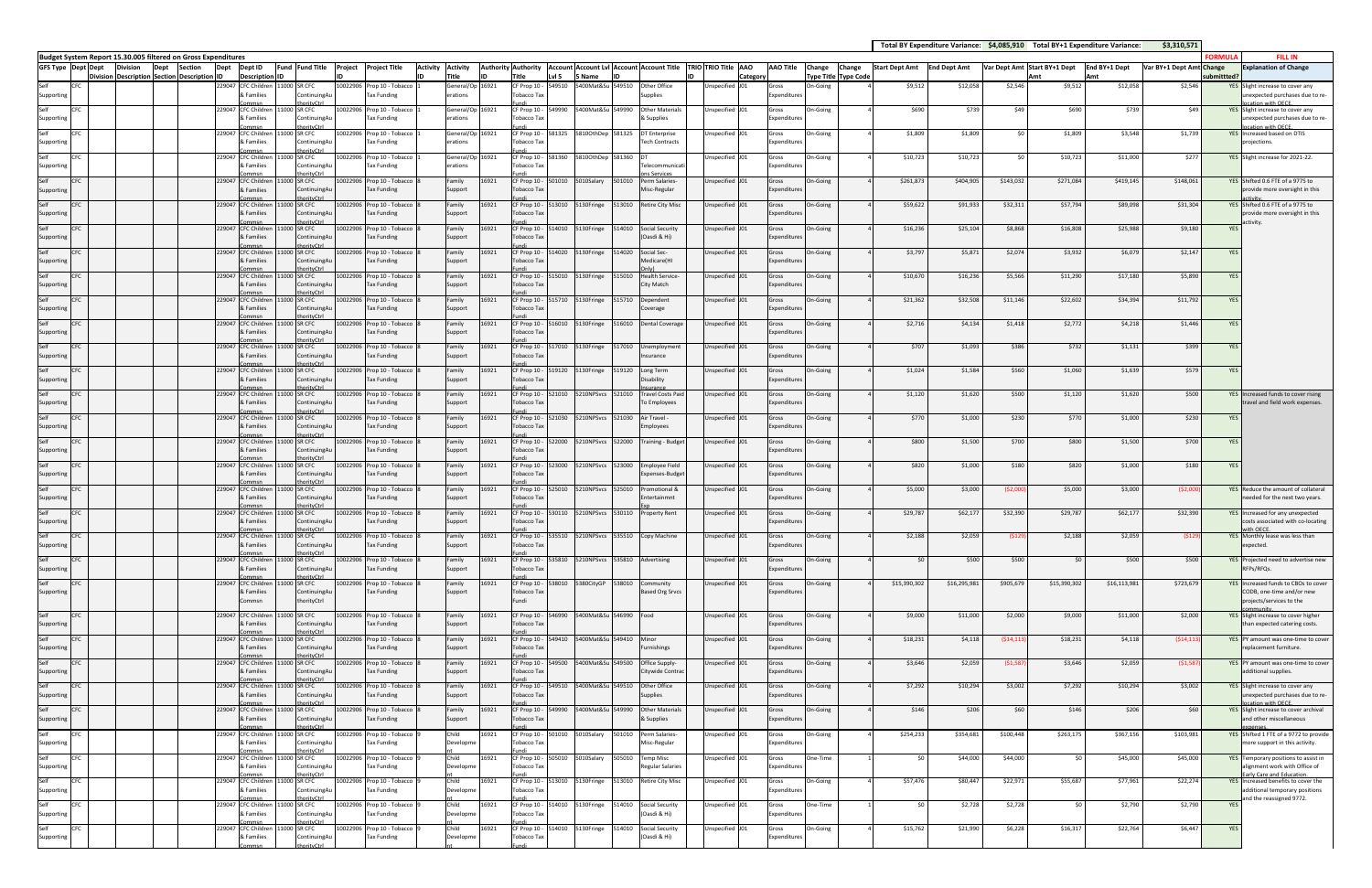|                                                                                            |                                           |             |         |                                                |                                            |                            |                                                  |                               |                    |       |                                    |        |                                                      |        |                                     |                          |                                                               |                              |                             |                       | Total BY Expenditure Variance: \$4,085,910 Total BY+1 Expenditure Variance: |            |                              |               | \$3,310,571              |            |                                                                          |
|--------------------------------------------------------------------------------------------|-------------------------------------------|-------------|---------|------------------------------------------------|--------------------------------------------|----------------------------|--------------------------------------------------|-------------------------------|--------------------|-------|------------------------------------|--------|------------------------------------------------------|--------|-------------------------------------|--------------------------|---------------------------------------------------------------|------------------------------|-----------------------------|-----------------------|-----------------------------------------------------------------------------|------------|------------------------------|---------------|--------------------------|------------|--------------------------------------------------------------------------|
| Budget System Report 15.30.005 filtered on Gross Expenditures<br><b>GFS Type Dept Dept</b> | <b>Division</b>                           | <b>Dept</b> | Section | Dept ID<br>Dept                                | Fund Fund Title                            | Project Project Title      |                                                  | <b>Activity</b>               | <b>Activity</b>    |       | <b>Authority Authority</b>         |        |                                                      |        |                                     |                          | Account Account Lvl Account Account Title TRIO TRIO Title AAO | <b>AAO Title</b>             | Change<br>Change            | <b>Start Dept Amt</b> | <b>End Dept Amt</b>                                                         |            | Var Dept Amt Start BY+1 Dept | End BY+1 Dept | Var BY+1 Dept Amt Change | ORMULA     | <b>FILL IN</b><br><b>Explanation of Change</b>                           |
| Division                                                                                   | <b>Description Section Description ID</b> |             |         | <b>Description ID</b>                          |                                            |                            |                                                  |                               | Title              |       | Title                              | LvI 5  | S Name                                               |        |                                     |                          | Category                                                      |                              | <b>Type Title Type Code</b> |                       |                                                                             |            | Δm                           | Amt           |                          | ubmittted? |                                                                          |
| Self<br>Supporting                                                                         |                                           |             |         | 229047<br><b>CFC Children</b><br>& Families    | 11000 SR CFC<br>ContinuingAu               |                            | 10022906 Prop 10 - Tobacco<br>ax Funding         |                               | Child<br>Developme | 16921 | CF Prop 10 -<br>obacco Tax         | 14020  | 5130Fringe                                           | 514020 | Social Sec-<br>Medicare(HI          |                          | Unspecified J01                                               | Gross<br>Expenditure         | One-Time                    | \$0                   | \$638                                                                       | \$638      | \$0                          | \$653         | \$653                    | <b>YES</b> |                                                                          |
| Self                                                                                       |                                           |             |         | 229047 CFC Children                            | nrityCtr<br>1000 SR CFC                    |                            | 10022906 Prop 10 - Tobacco                       |                               | Child              | 16921 | CF Prop 10 -                       | 14020  | 5130Fringe                                           | 514020 | Social Sec-                         |                          | Unspecified J01                                               | Gross                        | On-Going                    | \$3,686               | \$5,142                                                                     | \$1,456    | \$3,816                      | \$5,324       | \$1,508                  | <b>YES</b> |                                                                          |
| Supporting                                                                                 |                                           |             |         | & Families                                     | ContinuingA                                |                            | Tax Funding                                      |                               | Developme          |       | Fobacco Tax                        |        |                                                      |        | Medicare(HI                         |                          |                                                               | <b>Expenditure</b>           |                             |                       |                                                                             |            |                              |               |                          |            |                                                                          |
| Self<br>CFC<br>Supporting                                                                  |                                           |             |         | 229047 CFC Children<br>& Families              | 1000 SR CFC<br>ContinuingAu                |                            | 10022906 Prop 10 - Tobacco<br>Tax Funding        |                               | Child<br>Developme | 16921 | CF Prop 10 -<br>Fobacco Tax        | 15010  | 5130Fringe                                           | 515010 | <b>Health Service</b><br>City Match |                          | Unspecified J01                                               | Gross<br>Expenditure         | On-Going                    | \$9,278               | \$13,917                                                                    | \$4,639    | \$9,818                      | \$14,727      | \$4,909                  | <b>YES</b> |                                                                          |
| CFC                                                                                        |                                           |             |         | 229047 CFC Children                            | 1000 SR CFC                                |                            | 10022906 Prop 10 - Tobacco                       |                               | Child              | 16921 | CF Prop 10 -                       | 515710 | 5130Fringe                                           | 515710 | Dependent                           |                          | Unspecified J01                                               | Gross                        | On-Going                    | \$18,576              | \$27,864                                                                    | \$9,288    | \$19,654                     | \$29,481      | \$9,827                  | <b>YES</b> |                                                                          |
| Supporting                                                                                 |                                           |             |         | & Families                                     | ContinuingAu<br>$r$ ity $C$ trl            |                            | ax Funding                                       |                               | Developme          |       | obacco Tax                         |        |                                                      |        | Coverage                            |                          |                                                               | Expenditure                  |                             |                       |                                                                             |            |                              |               |                          |            |                                                                          |
| Self<br>Supporting                                                                         |                                           |             |         | 229047<br><b>CFC Children</b><br>& Families    | 1000 SR CFC<br>ContinuingAu                |                            | 10022906 Prop 10 - Tobacco<br>Tax Funding        |                               | Child<br>Developme | 16921 | CF Prop 10 -<br><b>Fobacco Tax</b> | 16010  | 5130Fringe                                           | 516010 |                                     | <b>Dental Coverage</b>   | Unspecified J01                                               | Gross<br>Expenditure         | On-Going                    | \$2,362               | \$3,543                                                                     | \$1,181    | \$2,410                      | \$3,615       | \$1,205                  | <b>YES</b> |                                                                          |
|                                                                                            |                                           |             |         | 229047<br><b>CFC Children</b>                  | orityCtrl<br>1000 SR CFC                   |                            | 10022906 Prop 10 - Tobacco                       |                               | Child              | 16921 | CF Prop 10 -                       | 517010 | 5130Fringe                                           | 517010 |                                     | Unemployment             | Unspecified J01                                               | Gross                        | One-Time                    | \$0                   | \$119                                                                       | \$119      | \$0                          | \$122         | \$122                    | <b>YES</b> |                                                                          |
| Supporting                                                                                 |                                           |             |         | & Families                                     | ContinuingAu<br>rityCtr                    |                            | ax Funding                                       |                               | Developme          |       | <b>Fobacco Tax</b>                 |        |                                                      |        | Insurance                           |                          |                                                               | Expenditures                 |                             |                       |                                                                             |            |                              |               |                          |            |                                                                          |
| Self<br>Supporting                                                                         |                                           |             |         | 229047 CFC Children<br>& Families              | 000 SR CFC<br>ContinuingAu                 |                            | 10022906 Prop 10 - Tobacco<br>Tax Funding        |                               | Child<br>Developme | 16921 | CF Prop 10 -<br><b>Fobacco Tax</b> | 517010 | 5130Fringe                                           | 517010 | Unemployment<br>Insurance           |                          | Unspecified J01                                               | Gross<br>Expenditures        | On-Going                    | \$686                 | \$957                                                                       | \$271      | \$710                        | \$991         | \$281                    | <b>YES</b> |                                                                          |
| Self                                                                                       |                                           |             |         | 229047 CFC Children                            | oritvCtrl<br>1000 SR CFC                   |                            | 10022906 Prop 10 - Tobacco                       |                               | Child              | 16921 | CF Prop 10 -                       |        | 519120 5130Fringe                                    | 519120 | Long Term                           |                          | Unspecified J01                                               | Gross                        | On-Going                    | \$994                 | \$1,387                                                                     | \$393      | \$1,030                      | \$1,437       | \$407                    | <b>YES</b> |                                                                          |
| Supporting                                                                                 |                                           |             |         | & Families                                     | ContinuingAu<br>vrityCtrl                  |                            | Tax Funding                                      |                               | Developme          |       | <b>Fobacco Tax</b>                 |        |                                                      |        | Disability<br>suranci               |                          |                                                               | Expenditure                  |                             |                       |                                                                             |            |                              |               |                          |            |                                                                          |
| Self<br>CEC<br>Supporting                                                                  |                                           |             |         | 229047 CFC Children<br>& Families              | 1000 SR CFC<br>ContinuingAu                |                            | 0022906 Prop 10 - Tobacco<br>Tax Funding         |                               | Child<br>Developme | 16921 | CF Prop 10 -<br>Tobacco Tax        |        | 521010 5210NPSvcs 521010                             |        | <b>To Employees</b>                 | <b>Travel Costs Paid</b> | Unspecified J01                                               | Gross<br>Expenditures        | On-Going                    | \$1,620               | \$2,620                                                                     | \$1,000    | \$1,620                      | \$2,620       | \$1,000                  |            | YES Increased funds to cover rising<br>travel and field work expenses.   |
|                                                                                            |                                           |             |         | CFC Children<br>229047                         | orityCtrl<br>1000 SR CFC                   |                            | 10022906 Prop 10 - Tobacco                       |                               | Child              | 16921 | CF Prop 10 -                       | 521030 | 5210NPSvcs 521030                                    |        | Air Travel -                        |                          | Unspecified J01                                               | Gross                        | On-Going                    | \$1,180               | \$2,500                                                                     | \$1,320    | \$1,180                      | \$2,500       | \$1,320                  | <b>YES</b> |                                                                          |
| Supporting                                                                                 |                                           |             |         | ል Families                                     | ContinuingAu<br>nrityCtr                   |                            | Tax Funding                                      |                               | Developme          |       | Fobacco Tax                        |        |                                                      |        | mployees                            |                          |                                                               | Expenditures                 |                             |                       |                                                                             |            |                              |               |                          |            |                                                                          |
| Self<br>Supporting                                                                         |                                           |             |         | 29047 CFC Childre<br>& Families                | 000 SR CFC<br>ContinuingAu                 |                            | 10022906 Prop 10 - Tobacco<br>Tax Funding        |                               | Child<br>Developme | 16921 | CF Prop 10<br>Tobacco Tax          | 22000  | 5210NPSvcs 522000                                    |        |                                     | Training - Budge         | Unspecified J01                                               | Gross<br>Expenditures        | On-Going                    |                       | \$1,000                                                                     | \$1,000    | \$0                          | \$1,000       | \$1,000                  | YES        |                                                                          |
|                                                                                            |                                           |             |         | 229047<br><b>CFC Childrer</b>                  | orityCtrl<br>000 SR CFC                    |                            | 10022906 Prop 10 - Tobacco                       |                               | Child              | 16921 | CF Prop 10                         | 23000  | 5210NPSvcs 523000                                    |        |                                     | Employee Field           | Unspecified J01                                               | Gross                        | On-Going                    | \$700                 | \$2,750                                                                     | \$2,050    | \$700                        | \$2,750       | \$2,050                  | YES        |                                                                          |
| Supporting                                                                                 |                                           |             |         | & Families                                     | ContinuingAu<br>rityCt                     |                            | Tax Funding                                      |                               | Developme          |       | Fobacco Tax                        |        |                                                      |        |                                     | xpenses-Budget           |                                                               | Expenditures                 |                             |                       |                                                                             |            |                              |               |                          |            |                                                                          |
| Self<br>Supporting                                                                         |                                           |             |         | 229047 CFC Children<br>& Families              | 1000 SR CFC<br>ContinuingAu                |                            | 10022906 Prop 10 - Tobacco<br>Tax Funding        |                               | Child<br>Developme | 16921 | CF Prop 10 -<br>Tobacco Tax        | 525010 | 5210NPSvcs 525010                                    |        | Promotional &<br>Entertainmnt       |                          | Unspecified J01                                               | Gross<br>Expenditures        | On-Going                    |                       | \$4,000                                                                     | \$4,000    | \$0                          | \$4,000       | \$4,000                  |            | YES Increased funds to cover new<br>collateral for ECE.                  |
|                                                                                            |                                           |             |         | <b>CFC Children</b><br>229047                  | orityCtrl<br>1000 SR CFC                   | 10022906 Prop 10 - Tobacco |                                                  |                               | Child              | 16921 | CF Prop 10 -                       |        | 526610 5210NPSvcs 526610 Interpreters                |        |                                     |                          | Unspecified J01                                               | Gross                        | On-Going                    | \$5,000               | \$1,000                                                                     | (54,000)   | \$5,000                      | \$1,000       | (54,000)                 |            | YES Reduced external translation                                         |
| Supporting                                                                                 |                                           |             |         | & Families                                     | ContinuingAu<br>crit of                    |                            | Tax Funding                                      |                               | Developme          |       | Fobacco Tax                        |        |                                                      |        |                                     |                          |                                                               | <b>Expenditures</b>          |                             |                       |                                                                             |            |                              |               |                          |            | services.                                                                |
| Self<br>CFC<br>Supporting                                                                  |                                           |             |         | 229047 CFC Childrer<br>& Families              | 1000 SR CFC<br>ContinuingAu                |                            | 10022906 Prop 10 - Tobacco<br>Tax Funding        |                               | Child<br>Developme | 16921 | CF Prop 10 -<br>Tobacco Tax        | 527990 | 5210NPSvcs 527990                                    |        | Other<br>Professional               |                          | Unspecified J01                                               | Gross<br>Expenditures        | On-Going                    | \$150,000             | \$75,000                                                                    | (575,00)   | \$150,000                    | \$75,000      | (\$75,00                 |            | YES Reducing amount needed for<br>consultants and facilitators.          |
|                                                                                            |                                           |             |         | <b>CFC Children</b><br>229047                  | orityCtrl<br>000 SR CFC                    |                            | 10022906 Prop 10 - Tobacco                       |                               | Child              | 16921 | CF Prop 10                         | 530110 | 5210NPSvcs 530110                                    |        | <b>Property Rent</b>                |                          | Unspecified J01                                               | Gross                        | On-Going                    | \$130,344             | \$174,400                                                                   | \$44,056   | \$130,344                    | \$174,400     | \$44,056                 |            | YES Increased for any unexpected                                         |
| Supporting                                                                                 |                                           |             |         | & Families                                     | ContinuingAu                               |                            | Tax Funding                                      |                               | Developme          |       | <b>Fobacco Tax</b>                 |        |                                                      |        |                                     |                          |                                                               | Expenditures                 |                             |                       |                                                                             |            |                              |               |                          |            | costs associated with co-locating<br>th OFCI                             |
| Self<br>Supporting                                                                         |                                           |             |         | 229047 CFC Children<br>& Families              | 1000 SR CFC<br>ContinuingAu                |                            | 10022906 Prop 10 - Tobacco<br><b>Tax Funding</b> |                               | Child<br>Developme | 16921 | CF Prop 10 -<br><b>Tobacco Tax</b> |        | 535510 5210NPSvcs 535510 Copy Machine                |        |                                     |                          | Unspecified J01                                               | Gross<br>Expenditures        | On-Going                    | \$1,902               | \$2,000                                                                     | \$98       | \$1,902                      | \$2,000       | \$98                     |            | YES Monthly lease was less than<br>expected                              |
|                                                                                            |                                           |             |         | 229047<br><b>CFC Children</b>                  | orityCtrl<br>000 SR CFC                    |                            | 10022906 Prop 10 - Tobacco                       |                               | Child              | 16921 | CF Prop 10 -                       |        | 538010 5380CityGP 538010                             |        | Community                           |                          | Unspecified J01                                               | Gross                        | On-Going                    | \$5,115,178           | $\frac{1}{5}4,960,148$                                                      | (5155,03)  | \$5,115,178                  | \$4,945,540   | (5169, 638)              |            | YES Removed PY one-time funded                                           |
| Supporting<br>Self<br><b>CFC</b>                                                           |                                           |             |         | & Families<br>229047 CFC Children              | ContinuingAu<br>$crit_0$ Cti<br>000 SR CFC | 10022906 Prop 10 - Tobacco | Tax Funding                                      |                               | Developme<br>Child | 16921 | <b>Fobacco Tax</b><br>CF Prop 10 - |        | 549410 5400Mat&Su 549410                             |        | Minor                               | <b>Based Org Srvcs</b>   | Unspecified J01                                               | Expenditures<br>Gross        | On-Going                    | \$15,853              | \$4,000                                                                     | ( \$11,853 | \$15,853                     | \$4,000       | ( \$11,85                |            | training and technical assistance<br>YES PY amount was one-time to cover |
| Supporting                                                                                 |                                           |             |         | & Families                                     | ContinuingAu                               |                            | Tax Funding                                      |                               | Developme          |       | <b>Fobacco Tax</b>                 |        |                                                      |        | Furnishings                         |                          |                                                               | Expenditures                 |                             |                       |                                                                             |            |                              |               |                          |            | replacement furniture.                                                   |
| Self<br><b>CFC</b>                                                                         |                                           |             |         | 229047 CFC Children 11000 SR CFC<br>& Families | ContinuingAu                               | 10022906 Prop 10 - Tobacco | <b>Tax Funding</b>                               |                               | Child              | 16921 | Tobacco Tax                        |        | CF Prop 10 - 549500 5400Mat&Su 549500 Office Supply- |        |                                     | Citywide Contrac         | Unspecified J01                                               | Gross<br>Expenditures        | On-Going                    | \$3,171               | \$2,000                                                                     | (51, 171)  | \$3,171                      | \$2,000       | (51, 171)                |            | YES PY amount was one-time to cover<br>additional supplies.              |
| Supporting<br>Self<br><b>CFC</b>                                                           |                                           |             |         | 229047 CFC Children                            | vrityCtrl<br>1000 SR CFC                   |                            | 10022906 Prop 10 - Tobacco                       |                               | Developme<br>Child | 16921 |                                    |        | CF Prop 10 - 549510 5400Mat&Su 549510                |        | Other Office                        |                          | Unspecified J01                                               | Gross                        | On-Going                    | \$6,341               | \$10,000                                                                    | \$3,659    | \$6,341                      | \$10,000      | \$3,659                  |            | YES Slight increase to cover any                                         |
| Supporting                                                                                 |                                           |             |         | & Families                                     | ContinuingAu<br>$r$ ity $C$ trl            |                            | Tax Funding                                      |                               | Developme          |       | Tobacco Tax                        |        |                                                      |        | Supplies                            |                          |                                                               | Expenditures                 |                             |                       |                                                                             |            |                              |               |                          |            | unexpected purchases due to re-<br>ation with OFCF.                      |
| Self<br><b>CFC</b><br>Supporting                                                           |                                           |             |         | 229047 CFC Children<br>& Families              | 1000 SR CFC<br>ContinuingAu                |                            | 10022906 Prop 10 - Tobacco<br>Tax Funding        |                               | Child<br>Developme | 16921 | CF Prop 10 -<br><b>Fobacco Tax</b> |        | 549990 5400Mat&Su 549990                             |        | & Supplies                          | <b>Other Materials</b>   | Unspecified J01                                               | Gross<br>Expenditures        | On-Going                    | \$127                 | \$200                                                                       | \$73       | \$127                        | \$200         | \$73                     |            | YES Slight increase to cover any<br>unexpected purchases due to re-      |
| Self<br>ICFC                                                                               |                                           |             |         | 229047 CFC Children 11000 SR CFC               |                                            |                            | 10022906 Prop 10 - Tobacco                       |                               | Child Health 16921 |       | CF Prop 10 -                       | 501010 | 5010Salary                                           | 501010 | Perm Salaries-                      |                          | Unspecified J01                                               | Gross                        | On-Going                    | \$92,807              | \$137,938                                                                   | \$45,131   | \$96,071                     | \$142,788     | \$46,717                 |            | tion with OFCF.<br>YES Shifted 0.4 FTE of a 9775 to                      |
| Supporting                                                                                 |                                           |             |         | & Families                                     | ContinuingAu<br>vrityCtrl                  |                            | <b>Tax Funding</b>                               |                               |                    |       | Fobacco Tax                        |        |                                                      |        | Misc-Regular                        |                          |                                                               | Expenditures                 |                             |                       |                                                                             |            |                              |               |                          |            | provide more oversight in this                                           |
| Self<br>CFC<br>Supporting                                                                  |                                           |             |         | 229047 CFC Children<br>& Families              | 11000 SR CFC<br>ContinuingAu               |                            | 10022906 Prop 10 - Tobacco<br>Tax Funding        |                               | Child Health 16921 |       | CF Prop 10 -<br>Tobacco Tax        | 513010 | 5130Fringe                                           | 513010 |                                     | <b>Retire City Misc</b>  | Unspecified J01                                               | Gross<br><b>Expenditures</b> | On-Going                    | \$20,825              | \$30,880                                                                    | \$10,055   | \$20,166                     | \$29,898      | \$9,732                  |            | YES Shifted 0.4 FTE of a 9775 to<br>provide more oversight in this       |
| Self                                                                                       |                                           |             |         | 229047 CFC Children                            | orityCtrl<br>11000 SR CFC                  |                            | 10022906 Prop 10 - Tobacco                       |                               | Child Health 16921 |       | CF Prop 10 -                       | 14010  | 5130Fringe                                           | 514010 | <b>Social Security</b>              |                          | Unspecified J01                                               | Gross                        | On-Going                    | \$5,754               | \$8,552                                                                     | \$2,798    | \$5,957                      | \$8,853       | \$2,896                  | <b>YES</b> | activity                                                                 |
| Supporting                                                                                 |                                           |             |         | & Families                                     | ContinuingAu                               |                            | Tax Funding                                      |                               |                    |       | Fobacco Tax                        |        |                                                      |        | (Oasdi & Hi)                        |                          |                                                               | <b>Expenditures</b>          |                             |                       |                                                                             |            |                              |               |                          |            |                                                                          |
| Self<br>Supporting                                                                         |                                           |             |         | 229047 CFC Children<br>& Families              | 11000 SR CFC<br>ContinuingAu               |                            | 10022906 Prop 10 - Tobacco<br><b>Tax Funding</b> |                               | Child Health 16921 |       | CF Prop 10 -<br><b>Fobacco Tax</b> | 14020  | 5130Fringe                                           | 514020 | Social Sec-<br>Medicare(HI          |                          | Unspecified J01                                               | Gross<br>Expenditures        | On-Going                    | \$1,346               | \$2,000                                                                     | \$654      | \$1,393                      | \$2,070       | \$677                    | <b>YES</b> |                                                                          |
| Self                                                                                       |                                           |             |         | 229047 CFC Children                            | <b>oritvCtrl</b><br>11000 SR CFC           |                            | 10022906 Prop 10 - Tobacco                       |                               | Child Health 16921 |       | CF Prop 10 -                       | 515010 | 5130Fringe                                           | 515010 | <b>Health Service-</b>              |                          | Unspecified J01                                               | Gross                        | On-Going                    | \$3,248               | \$4,640                                                                     | \$1,392    | \$3,437                      | \$4,910       | \$1,473                  | YES        |                                                                          |
| Supporting                                                                                 |                                           |             |         | & Families                                     | ContinuingAu<br>nrityCtrl                  |                            | <b>Tax Funding</b>                               |                               |                    |       | <b>Fobacco Tax</b>                 |        |                                                      |        | City Match                          |                          |                                                               | Expenditures                 |                             |                       |                                                                             |            |                              |               |                          |            |                                                                          |
| Self<br>C <sub>E</sub> C<br>Supporting                                                     |                                           |             |         | 229047 CFC Children<br>& Families              | 11000 SR CFC<br>ContinuingAu               |                            | Tax Funding                                      | 10022906 Prop 10 - Tobacco 10 | Child Health 16921 |       | CF Prop 10 -<br>Tobacco Tax        |        | 515710 5130Fringe                                    |        | 515710 Dependent<br>Coverage        |                          | Unspecified J01                                               | Gross<br>Expenditures        | On-Going                    | \$6,502               | \$9,288                                                                     | \$2,786    | \$6,879                      | \$9,827       | \$2,948                  | <b>YES</b> |                                                                          |
| Self                                                                                       |                                           |             |         | 229047 CFC Children                            | <b>orityCtrl</b><br>11000 SR CFC           |                            | 10022906 Prop 10 - Tobacco                       |                               | Child Health 16921 |       | CF Prop 10 -                       | 516010 | 5130Fringe                                           |        | 516010 Dental Coverage              |                          | Unspecified J01                                               | Gross                        | On-Going                    | \$826                 | \$1,180                                                                     | \$354      | \$844                        | \$1,205       | \$361                    | YES        |                                                                          |
| Supporting                                                                                 |                                           |             |         | & Families                                     | ContinuingAu<br>prityCtrl                  |                            | Tax Funding                                      |                               |                    |       | Tobacco Tax                        |        |                                                      |        |                                     |                          |                                                               | Expenditures                 |                             |                       |                                                                             |            |                              |               |                          |            |                                                                          |
| Self<br>Supporting                                                                         |                                           |             |         | 229047 CFC Children<br>& Families              | 1000 SR CFC<br>ContinuingAu                |                            | 10022906 Prop 10 - Tobacco<br>Tax Funding        |                               | Child Health 16921 |       | CF Prop 10 -<br>Tobacco Tax        |        | 517010 5130Fringe                                    | 517010 | Unemployment<br>Insurance           |                          | Unspecified J01                                               | Gross<br>Expenditures        | On-Going                    | \$250                 | \$372                                                                       | \$122      | \$259                        | \$385         | \$126                    | YES        |                                                                          |
| Self                                                                                       |                                           |             |         | 229047 CFC Children                            | <b>orityCtrl</b><br>11000 SR CFC           |                            | 10022906 Prop 10 - Tobacco                       |                               | Child Health 16921 |       | CF Prop 10 -                       |        | 519120 5130Fringe                                    | 519120 | Long Term                           |                          | Unspecified J01                                               | Gross                        | On-Going                    | \$363                 | \$540                                                                       | \$177      | \$376                        | \$558         | \$182                    | YES        |                                                                          |
| Supporting                                                                                 |                                           |             |         | & Families                                     | ContinuingAu<br>orityCtrl                  |                            | <b>Tax Funding</b>                               |                               |                    |       | <b>Fobacco Tax</b>                 |        |                                                      |        | Disability<br>surance               |                          |                                                               | Expenditures                 |                             |                       |                                                                             |            |                              |               |                          |            |                                                                          |
| Self<br>CEC<br>Supporting                                                                  |                                           |             |         | 229047 CFC Children<br>& Families              | 11000 SR CFC<br>ContinuingAu               |                            | 10022906 Prop 10 - Tobacco<br>Tax Funding        |                               | Child Health 16921 |       | CF Prop 10 -<br>Tobacco Tax        |        | 521010    5210NPSvcs    521010                       |        | To Employees                        | <b>Travel Costs Paid</b> | Unspecified J01                                               | Gross<br>Expenditures        | On-Going                    | \$1,120               | \$0                                                                         | (51, 120)  | \$1,120                      | SO.           | (51, 120)                |            | YES Removed tavel funds until new<br>staff is fully trained.             |
|                                                                                            |                                           |             |         | 229047 CFC Children                            | <b>orityCtrl</b><br>1000 SR CFC            |                            | 10022906 Prop 10 - Tobacco                       |                               | Child Health 16921 |       | CF Prop 10 -                       | 521030 | 5210NPSvcs 521030                                    |        | Air Travel -                        |                          | Unspecified J01                                               | Gross                        | On-Going                    | \$880                 | \$0                                                                         | (5880      | \$880                        |               | (\$880                   | <b>YES</b> |                                                                          |
| Supporting                                                                                 |                                           |             |         | & Families                                     | ContinuingAu<br>nrityCtrl                  |                            | <b>Tax Funding</b>                               |                               |                    |       | Tobacco Tax                        |        |                                                      |        | Employees                           |                          |                                                               | Expenditures                 |                             |                       |                                                                             |            |                              |               |                          |            |                                                                          |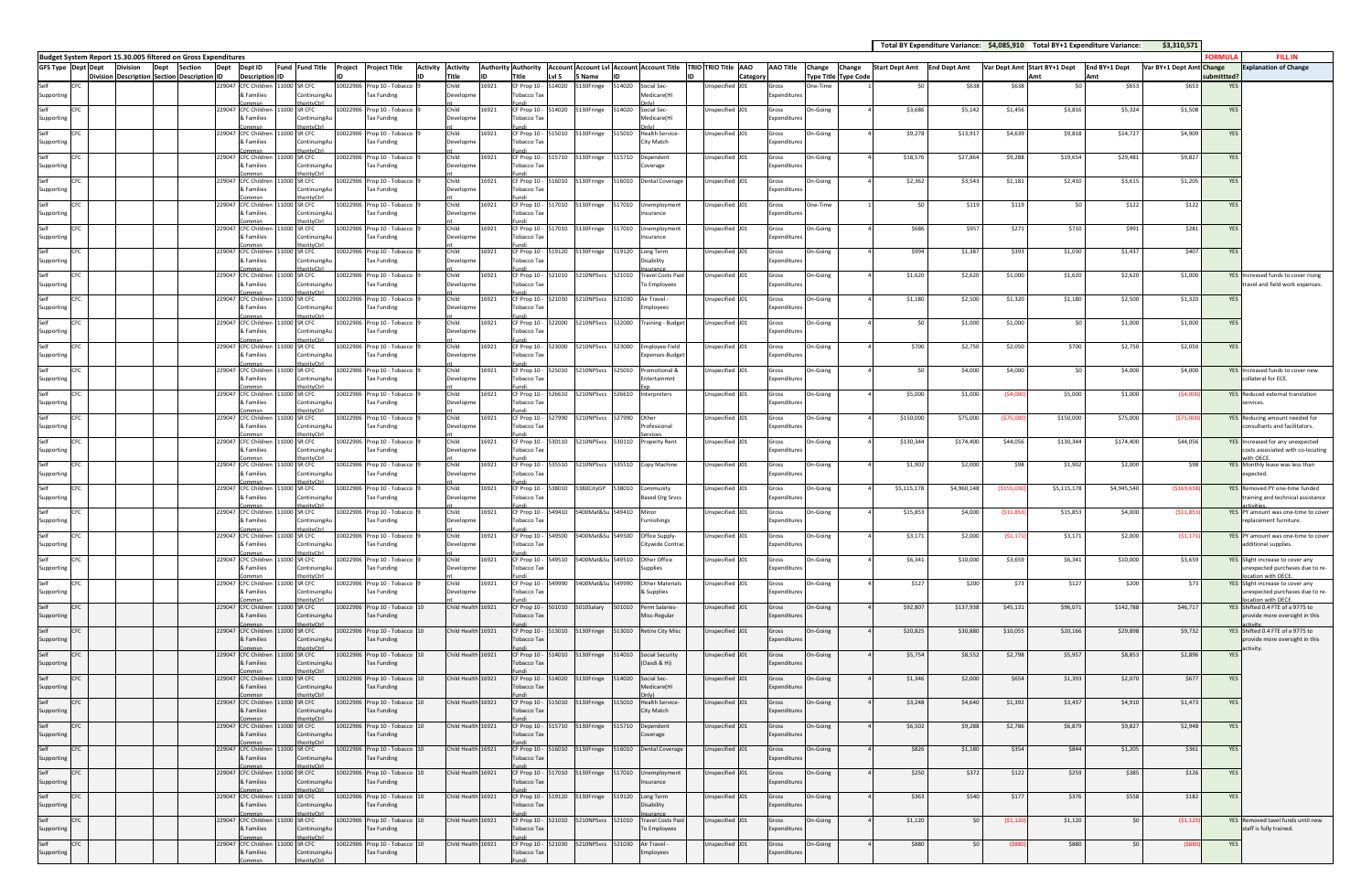|            |                  |                       |                     |              | Total BY Expenditure Variance: \$4,085,910 Total BY+1 Expenditure Variance: |               | \$3,310,571              |                |                                                                                             |
|------------|------------------|-----------------------|---------------------|--------------|-----------------------------------------------------------------------------|---------------|--------------------------|----------------|---------------------------------------------------------------------------------------------|
| Change     | Change           | <b>Start Dept Amt</b> | <b>End Dept Amt</b> |              | Var Dept Amt Start BY+1 Dept                                                | End BY+1 Dept | Var BY+1 Dept Amt Change | <b>FORMULA</b> | <b>FILL IN</b><br><b>Explanation of Change</b>                                              |
| Type Title | <b>Type Code</b> |                       |                     |              | Amt                                                                         | Amt           |                          | submittted?    |                                                                                             |
| On-Going   |                  | \$0                   | \$150,000           | \$150,000    | \$0                                                                         | \$150,000     | \$150,000                |                | YES Increased funds for new data<br>warehouse project.                                      |
| On-Going   | 4                | \$75,000              | \$0                 | (\$75,000]   | \$75,000                                                                    | \$0           | ( \$75,000               | <b>YES</b>     | Moved funds to 527610.                                                                      |
| On-Going   | $\sqrt{4}$       | \$9,066               | \$17,765            | \$8,699      | \$9,066                                                                     | \$17,765      | \$8,699                  |                | YES Increased for any unexpected<br>costs associated with co-locating                       |
| On-Going   | 4                | \$666                 | \$588               | (578)        | \$666                                                                       | \$588         | (578)                    |                | with OFCF<br>YES Monthly lease was less than<br>expected.                                   |
| On-Going   | $\overline{a}$   | \$1,487,042           | \$2,310,771         | \$823,729    | \$1,487,042                                                                 | \$2,310,771   | \$823,729                | <b>YES</b>     | Increased funds for possible new<br>CBO projects.                                           |
| On-Going   | $\overline{a}$   | \$2,000               | \$6,500             | \$4,500      | \$2,000                                                                     | \$4,000       | \$2,000                  | <b>YES</b>     | Slight increase to cover higher<br>than expected catering costs.                            |
| On-Going   | $\overline{4}$   | \$5,549               | \$1,176             | (54, 373)    | \$5,549                                                                     | \$1,176       | (54, 373)                |                | YES PY amount was one-time to cover<br>replacement furniture.                               |
| On-Going   | $\overline{4}$   | \$1,110               | \$588               | (5522)       | \$1,110                                                                     | \$588         | (5522)                   | YES            | PY amount was one-time to cover<br>additional supplies.                                     |
| On-Going   | $\overline{4}$   | \$2,219               | \$2,941             | \$722        | \$2,219                                                                     | \$2,941       | \$722                    |                | YES Slight increase to cover any<br>unexpected purchases due to re-<br>location with OECE.  |
| On-Going   | $\overline{4}$   | \$44                  | \$59                | \$15         | \$44                                                                        | \$59          | \$15                     |                | YES Slight increase to cover any<br>unexpected purchases due to re-<br>location with OECE   |
| On-Going   | $\overline{4}$   | \$325,000             | \$332,240           | \$7,240      | \$325,000                                                                   | \$332,240     | \$7,240                  |                | YES Slight increase to cover CODB for<br>CBOs.                                              |
| On-Going   | 4                | \$82,763              | \$0                 | ( \$82, 763] | \$85,674                                                                    | \$1           | ( \$85, 673)             |                | YES Moved 0.6 FTE of a 9775 to<br>provide oversight in another<br>activity                  |
| On-Going   | 4                | \$0                   | \$154,230           | \$154,230    | \$0                                                                         | \$158,370     | \$158,370                |                | YES Shifted 1.0 FTE of an off-budget<br>1822 position to provide data<br>analysis support.  |
| On-Going   | $\overline{4}$   | \$18,529              | \$1                 | (\$18,528)   | \$17,939                                                                    | \$0           | (517, 939)               | <b>YES</b>     | Moved 0.6 FTE of a 9775 to<br>provide oversight in another<br>activity.                     |
| On-Going   | 4                | \$5,131               | \$0                 | (55, 131)    | \$5,312                                                                     | \$0           | (55, 312)                | <b>YES</b>     |                                                                                             |
| On-Going   | 4                | \$1,199               | (S1)                | (51, 200)    | \$1,243                                                                     | \$1           | (51, 242)                | <b>YES</b>     |                                                                                             |
| On-Going   | 4                | \$2,783               | \$0                 | (52, 783)    | \$2,945                                                                     | \$0           | (52, 945)                | <b>YES</b>     |                                                                                             |
| On-Going   | 4                | \$5,573               | \$0                 | (55, 573)    | \$5,896                                                                     | \$0           | (55,896)                 | <b>YES</b>     |                                                                                             |
| On-Going   | 4                | \$709                 | \$0                 | (5709        | \$723                                                                       | \$0           | (5723)                   | YES            |                                                                                             |
| On-Going   | 4                | \$223                 | \$0                 | (5223)       | \$231                                                                       | \$0           | (5231)                   | <b>YES</b>     |                                                                                             |
| On-Going   | 4                | \$324                 | \$0                 | (5324)       | \$336                                                                       | \$1           | ( \$335]                 | <b>YES</b>     |                                                                                             |
| On-Going   | 4                | \$60,000              | \$100,000           | \$40,000     | \$60,000                                                                    | \$60,000      | \$0                      | <b>YES</b>     | Increased funds in BY to cover<br>upgrade in contract management                            |
| On-Going   | 4                | \$7,770               | \$17,765            | \$9,995      | \$7,770                                                                     | \$17,765      | \$9,995                  |                | YES Increased for any unexpected<br>costs associated with co-locating<br>with OECE.         |
| On-Going   | 4                | \$571                 | \$588               | \$17         | \$571                                                                       | \$588         | \$17                     |                | YES Adjusted allocation of cost based<br>on FTE.                                            |
| On-Going   | 4                | \$384                 | \$400               | \$16         | \$384                                                                       | \$400         | \$16                     | <b>YES</b>     | Slight increase to cover expected<br>increase in subsciptions (journals,<br>nagazines, etc) |
| On-Going   | 4                | \$4,756               | \$1,176             | ( \$3,580]   | \$4,756                                                                     | \$1,176       | ( \$3,580]               |                | YES PY amount was one-time to cover<br>replacement furniture.                               |
| On-Going   | 4                | \$951                 | \$588               | ( \$363]     | \$951                                                                       | \$588         | ( \$363]                 |                | YES PY amount was one-time to cover<br>additional supplies.                                 |
| On-Going   | 4                | \$1,902               | \$2,941             | \$1,039      | \$1,902                                                                     | \$2,941       | \$1,039                  |                | YES Slight increase to cover any<br>unexpected purchases due to re-<br>location with OECE.  |
| On-Going   | $\overline{4}$   | \$38                  | \$59                | \$21         | \$38                                                                        | \$59          | \$21                     |                | YES Slight increase to cover any<br>unexpected purchases due to re-<br>ocation with OFCE.   |
| On-Going   | 4                | \$115,444             | \$116,296           | \$852        | \$119,503                                                                   | \$120,386     | \$883                    |                | YES COLA/Step adjustment.                                                                   |
| On-Going   | $\overline{4}$   | \$26,135              | \$26,596            | \$461        | \$25,324                                                                    | \$25,788      | \$464                    |                | YES COLA/Step adjustment.                                                                   |
| On-Going   | $\sqrt{4}$       | \$7,158               | \$7,210             | \$52         | \$7,409                                                                     | \$7,464       | \$55                     | <b>YES</b>     |                                                                                             |
| On-Going   | 4                | \$1,674               | \$1,686             | \$12         | \$1,733                                                                     | \$1,746       | \$13                     | YES            |                                                                                             |

Commsn

thorityCtrl

**Budget System Report 15.30.005 filtered on Gross Expenditures GFS Type Dept Dept DivisionDivision Description Dept SectionSectionDescription Dept IDDept ID Description Fund Fund Title Project Project Title Activity IDIDIDActivity Title Authority IDAuthority TitleAccount Account Lvl Account Account Title TRIO TRIO Title AAO Lvl 5 5 Name IDIDCategory AAO Title Change Type Title Type Code Change Start Dept Amt End Dept Amt Var Dept Amt Start BY+1 Dept** SelfSupporting CFC 229047 CFCFC Childre & Families CommsnC Children 11000 SR CFC ..<br>ContinuingA orityCtrl 10022906 Prop 10 - Tobacco Tax Funding hild Hea 6921 CF Prop 10 Tobacco Tax Fundi Health 16921 CF Prop 10 ‐ 527990 5210NPSvcs 527990 Other527610 5210NPSvcs 527610 Systems sulting ServicesUnspecified J01 Gross Expenditures Selfporti CFC 229047 CFC& Families CommsnC Children 11000 SR CFC **ContinuingAเ** thorityCtrl 10022906 Prop 10 ‐ Tobacco Tax Funding Child Health Tobacco Tax Fundid Health 16921 CF Prop 10 - 530110 S210NPSvcs 530110 Property Rent Unspecified J01 Gross Professional Services**Property Rent** Unspecified J01 Gross penditur Selfporti CFC 229047 CFC& Families CommsnCFC 229047 CFC Children 11000 SR CFC ContinuingAu thorityCtrl 10022906 Prop 10 ‐ Tobacco Tax Funding **Child Healt** Tobacco Tax Fundid Health 16921 CF Prop 10 - 535510 S210NPSvcs 535510 Copy Machine Unspecified J01 Gross enditur Selfıporti & Families CommsnC Children 11000 SR CFC **ContinuingA** thorityCtrl 10022906 Prop 10 ‐ Tobacco Tax Funding Child Health Tobacco Tax Fundid Health 16921 CF Prop 10 enditu Selfıporti CFC 229047 CFC& Families CommsnC Children 11000 SR CFC **ContinuingA** thorityCtrl 10022906 Prop 10 ‐ Tobacco Tax Funding Child Healt Tobacco Tax Fundid Health 16921 CF Prop 10 -5380CityGP 538010 Community Based Org Srvcs Unspecified J01 Gross enditu SelfSupporting CFC 229047 CFC& Families CommsnC Children 11000 SR CFC **ContinuingA** thorityCtrl 11000 SR CFC 10022906 Prop 10 ‐ Tobacco Tax Funding Child Healt Tobacco Tax Fundi Health 16921 CF Prop 10 ‐ 549410 5400Mat&Su 549410 Minor546990 5400Mat&Su 546990 Food Unspecified J01 Gross Expenditures SelfSupporting CFC 229047 CFC& Families CommsnC Children **ContinuingAu** thorityCtrl 10022906 Prop 10 ‐ Tobacco Tax Funding Child Healt Tobacco Tax Fundi Health 16921 CF Prop 10 ‐ 549500 5400Mat&Su 549500 Office Supply‐ Minor rnishings Unspecified J01 Gross Expenditures SelfSupporting CFC 229047 CFC& Families Commsn CFC 229047 CFC Children 11000 SR CFC **ContinuingAu** thorityCtrl 11000 SR CFC 10022906 Prop 10 - Tobacco 10 Tax Funding Child Healt Tobacco Tax Fundi Health 16921 CF Prop 10 ‐ 549510 5400Mat&Su 549510 OtherCitywide Contrac Unspecified J01 Gross enditi<br>e Selfporti & Families Commsn CFC 229047 CFC Children **ContinuingAu** thorityCtrl 10022906 Prop 10 ‐ Tobacco Tax Funding Child Health Tobacco Tax Fundid Health 16921 CF Prop 10 -Other Office Supplies Unspecified J01 Gross penditur SelfSupporting & Families CommsnC Children 11000 SR CFC **ContinuingA** thorityCtrl 10022906 Prop 10 ‐ Tobacco Tax Funding Child Health Tobacco Tax Fundid Health 16921 CF Prop 10 -5400Mat&Su 549990 **Other Materials** & Supplies Unspecified J01 Gross enditu Selfportin CFC 229047 CFC& Families Commsn000 SR CFC **ContinuingAu** thorityCtrl 10022906 Prop 10 ‐ Tobacco Tax Funding Child Health Tobacco Tax Fundi581540 5810OthDep 581540 GF‐Mental Health Unspecified J01 Gross enditur Selfnortin CFC 229047 CFC**CFC Childre** & Families Commsn CFC 229047 CFC Children 11000 SR CFC **ContinuingAu** thorityCtrl 10022906 Prop 10 ‐ Tobacco Tax Funding valuation 16921 CF Prop 10 - 50 Tobacco Tax Fundi Prop 10 ‐ 5010Salary 501010 Perm Salaries Misc‐Regular **Ispecified** penditure Selfoportin & Families CommsnCFC **229047** CFC Children 11000 SR CFC **ContinuingAu** rityCtrl 10022906 Prop 10 ‐ Tobacco Tax Funding  $E$ valuation 16921 Tobacco Tax Fundi Prop 10 ‐ 513010 5130Fringe 513010 Retire City Misc Unspecified J01 Gross 506070 5060ProgPr 506070 Programmatic rojects-Budget Unspecified J01 Gross menditure Selfportin & Families Commsn CFC 229047 CFC Children 11000 SR CFC **ContinuingAu** thorityCtrl 10022906 Prop 10 ‐ Tobacco Tax Funding Evaluation 16921 Tobacco Tax Fundi Prop 10 ‐ penditur Selfportin & Families Commsn CFC 229047 CFC Children 11000 SR CFC **ContinuingAu** thorityCtrl 10022906 Prop 10 ‐ Tobacco Tax Funding  $E$ valuation 16921 Tobacco Tax Fundi Prop 10 ‐ 514020 5130Fringe 514020 Social Sec‐ 514010 5130Fringe 514010 Social Security (Oasdi & Hi) Unspecified J01 Gross penditur Selfporti & Families CommsnCFC **229047** CFC Children 11000 SR CFC **ContinuingAu** thorityCtrl 10022906 Prop 10 ‐ Tobacco Tax Funding Evaluation 16921 Tobacco Tax Fundi Prop 10 ‐ 515010 5130Fringe 515010 Health Service‐ Medicare(HI Only) Unspecified J01 Gross enditur Selfnortin & Families Commsn CFC 229047 CFC Children 11000 SR CFC ContinuingAu orityCtr 10022906 Prop 10 ‐ Tobacco Tax Funding Evaluation 16921 Tobacco Tax Fundi Prop 10 ‐ 515710 5130Fringe 515710 Dependent City Match Unspecified J01 Gross enditur Selfnortin & Families CommsnC Children 11000 SR CFC **ContinuingAu** thorityCtrl 10022906 Prop 10 ‐ Tobacco Tax Funding Evaluation 16921 Tobacco Tax Fundi Prop 10 ‐ Coverage Unspecified J01 Gross penditur Selfoportin CFC 229047 CFC& Families CommsnCFC **229047** CFC Children 11000 SR CFC **ContinuingAu** thorityCtrl 10022906 Prop 10 ‐ Tobacco Tax Funding  $E$ valuation 16921 Tobacco Tax Fundi Prop 10 ‐ 517010 5130Fringe 517010 Unemployment 516010 5130Fringe 516010 Dental Coverage Unspecified J01 Gross penditure Selfoportin & Families Commsn CFC 229047 CFC Children 11000 SR CFC **ContinuingAu** rityCtrl 10022906 Prop 10 ‐ Tobacco Tax Funding Evaluation 16921 Tobacco Tax Fundi Prop 10 ‐ 519120 5130Fringe 519120 Long Term Insurance Unspecified J01 Gross penditur Selfportin & Families Commsn CFC 229047 CFC Children 11000 SR CFC **ContinuingAu** thorityCtrl 10022906 Prop 10 ‐ Tobacco Tax Funding Evaluation 16921 Tobacco Tax Fundi Prop 10 ‐ 527610 5210NPSvcs 527610 Systems Disability InsuranceSystems Unspecified J01 Gross denditur Selfportin & Families CommsnCFC 229047 CFC Children 11000 SR CFC **ContinuingAu** thorityCtrl 10022906 Prop 10 ‐ Tobacco Tax Funding Evaluation 16921 Tobacco Tax Fundi Prop 10 ‐ 530110 5210NPSvcs 530110 Property Rent Unspecified J01 Gross nsulting ServicesUnspecified J01 Gross penditur Selfnorti & Families CommsnC Children 11000 SR CFC ContinuingAu thorityCtrl 10022906 Prop 10 ‐ Tobacco Tax Funding Evaluation 16921 Tobacco Tax Fundi Prop 10 ‐ 535510 5210NPSvcs 535510 Copy Machine Unspecified J01 Gross enditu Selfoportin CFC 229047 CFC& Families CommsnC Children 11000 SR CFC **ContinuingAu** rityCtrl 10022906 Prop 10 ‐ Tobacco Tax Funding Evaluation 16921 Tobacco Tax Fundi Prop 10 ‐ 535710 5210NPSvcs 535710 Subscriptions Unspecified J01 Gross **c**penditure Selfoportin CFC 229047 CFC& Families CommsnCFC 229047 CFC Children 11000 SR CFC **ContinuingAu** thorityCtrl 10022906 Prop 10 ‐ Tobacco Tax Funding Evaluation 16921 Tobacco Tax Fundi Prop 10 ‐ 549410 5400Mat&Su 549410 Minorpenditure Selfoportin & Families Commsn CFC 229047 CFC Children 11000 SR CFC **ContinuingAu** rityCtrl 10022906 Prop 10 ‐ Tobacco Tax Funding Evaluation 16921 Tobacco Tax Fundi Prop 10 ‐ 549500 5400Mat&Su 549500 Office Supply‐ Furnishings Unspecified J01 Gross *spenditure* Selfportin & Families Commsn CFC 229047 CFC Children 11000 SR CFC **ContinuingAu** thorityCtrl 10022906 Prop 10 ‐ Tobacco Tax Funding Evaluation 16921 Tobacco Tax Fundi Prop 10 ‐ Citywide Contra Unspecified J01 Gross denditur Selfportin & Families Commsn CFC 229047 CFC Children 11000 SR CFC **ContinuingAu** thorityCtrl 11000 SR CFC 10022906 Prop 10 ‐ Tobacco Tax Funding Evaluation 16921 Tobacco Tax Fundi Prop 10 ‐ 5400Mat&Su 549510 Other Office Supplies Unspecified J01 Gross penditur SelfSupporting & Families CommsnCFC 229047 CFC Children ContinuingAu thorityCtrl 11000 SR CFC 10022906 Prop 10 ‐ Tobacco Tax Funding Evaluation 16921 Tobacco Tax Fundi Prop 10 ‐ 5400Mat&Su 549990 **Other Materials** & Supplies Unspecified J01 Gross enditur Selfnortin & Families CommsnC Children **ContinuingAu** rityCtrl 10022906 Prop 10 ‐ Tobacco Tax Funding Systems Of Change 16921 Tobacco Tax Fundi Prop 10 ‐ 513010 5130Fringe 513010 Retire City Misc Unspecified J01 Gross 5010Salary 501010 Perm Salaries-Misc‐Regular Unspecified J01 Gross menditure Selfnortin CFC 229047 CFC& Families CommsnC Children 11000 SR CFC ContinuingAu thorityCtrl 10022906 Prop 10 ‐ Tobacco Tax Funding Systems Of Change 6921 Tobacco Tax Fundi**F** Prop 10 penditur Selfnortin CFC 229047 CFC& Families Commsn CFC 229047 CFC Children 11000 SR CFC **ContinuingAu** thorityCtrl 0022906 Prop 10 - Tobaco Tax Funding Systems Of Change 6921 Tobacco Tax Fundi Prop 10 ‐ 514010 5130Fringe 514010 Social Security (Oasdi & Hi) specified J01 Gross penditur SelfSupporting & Families 11000 SR CFC **phtinuingA** 10022906 Prop 10 ‐ Tobacco Tax Funding Systems Of Change 16921 Tobacco Tax 514020 5130Fringe 514020 Social Sec‐ Medicare(HI Unspecified J01 Gross nenditur

Fundi

Only)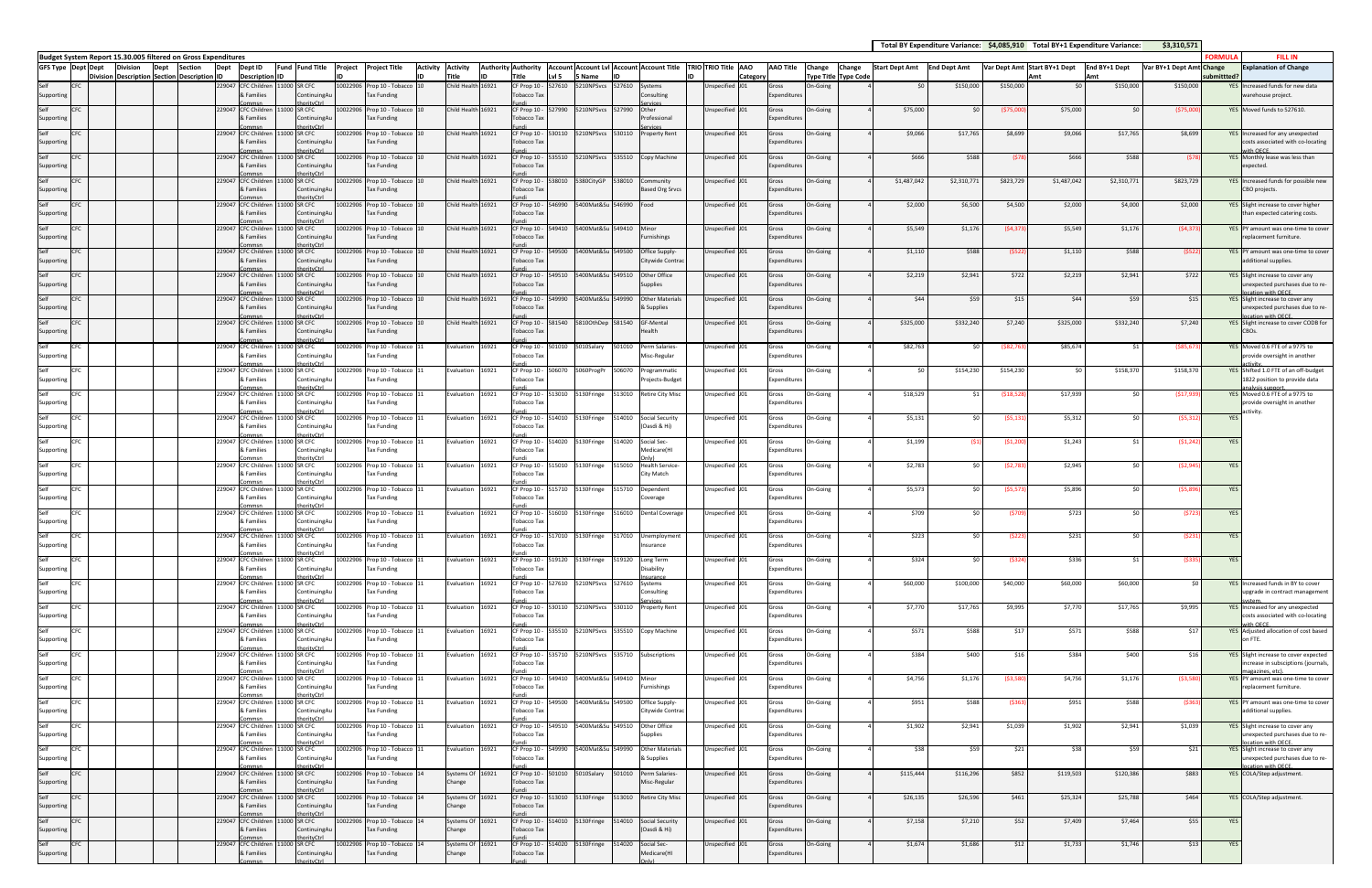|          |                             |                       |                     |               | Total BY Expenditure Variance: \$4,085,910 Total BY+1 Expenditure Variance: |               | \$3,310,571              |                |                                                                                                |
|----------|-----------------------------|-----------------------|---------------------|---------------|-----------------------------------------------------------------------------|---------------|--------------------------|----------------|------------------------------------------------------------------------------------------------|
| Change   | Change                      | <b>Start Dept Amt</b> | <b>End Dept Amt</b> |               | Var Dept Amt Start BY+1 Dept                                                | End BY+1 Dept | Var BY+1 Dept Amt Change | <b>FORMULA</b> | <b>FILL IN</b><br><b>Explanation of Change</b>                                                 |
|          | <b>Type Title Type Code</b> |                       |                     |               | Amt                                                                         | Amt           |                          | submittted?    |                                                                                                |
| On-Going | 4                           | \$4,640               | \$4,639             | (51)          | \$4,910                                                                     | \$4,909       | (S <sub>1</sub> )        | <b>YES</b>     |                                                                                                |
| On-Going | $\overline{4}$              | \$1,180               | \$1,181             | \$1           | \$1,205                                                                     | \$1,205       | \$0                      | <b>YES</b>     |                                                                                                |
| On-Going | $\overline{4}$              | \$311                 | \$314               | \$3           | \$322                                                                       | \$325         | \$3                      | YES            |                                                                                                |
| On-Going | $\overline{4}$              | \$452                 | \$455               | \$3           | \$467                                                                       | \$471         | \$4                      | YES            |                                                                                                |
| On-Going | 4                           | \$710                 | \$750               | \$40          | \$710                                                                       | \$750         | \$40                     | YES            | Slight increase to cover rising cost<br>in travel and field work expenses.                     |
| On-Going | $\overline{4}$              | \$500                 | \$1,000             | \$500         | \$500                                                                       | \$1,000       | \$500                    | <b>YES</b>     |                                                                                                |
| On-Going | 4                           | \$150,000             | \$75,000            | (\$75,000]    | \$150,000                                                                   | \$75,000      | ( \$75,000               | <b>YES</b>     | Moved funds to 527610 under<br>another activity.                                               |
| On-Going | $\overline{4}$              | \$12,951              | \$17,765            | \$4,814       | \$12,951                                                                    | \$17,765      | \$4,814                  |                | YES Increased for any unexpected<br>costs associated with co-locating<br>with OECE.            |
| On-Going | $\overline{4}$              | \$951                 | \$588               | ( \$363]      | \$951                                                                       | \$588         | ( \$363]                 |                | YES Adjusted allocation of cost based<br>on FTE.                                               |
| On-Going | $\overline{a}$              | \$7,926               | \$1,176             | ( \$6,750]    | \$7,926                                                                     | \$1,176       | (56, 750)                | <b>YES</b>     | PY amount was one-time to cover<br>replacement furniture.                                      |
| On-Going | 4                           | \$1,585               | \$588               | (5997)        | \$1,585                                                                     | \$588         | (5997)                   |                | YES PY amount was one-time to cover<br>additional supplies.                                    |
| On-Going | $\overline{4}$              | \$3,171               | \$2,941             | (5230)        | \$3,171                                                                     | \$2,941       | (5230)                   |                | YES Slight increase to cover any<br>unexpected purchases due to re-<br>ocation with OECE       |
| On-Going | $\overline{4}$              | \$63                  | \$59                | (54)          | \$63                                                                        | \$59          | (54)                     |                | YES Slight increase to cover any<br>unexpected purchases due to re-<br>ocation with OFCF.      |
| On-Going | 4                           | \$613,087             | \$0                 | (5613,087)    | \$634,648                                                                   | \$0           | (5634, 648)              |                | YES 11020-10022906 will be<br>discontinued due to grant clean-<br>up in PeopleSoft. Funds have |
| On-Going | 4                           | \$153,863             | \$0                 | ( \$153, 863] | \$153,863                                                                   | \$0           | ( \$153, 863             | YES            | been moved to new and separate<br>project codes.                                               |
| On-Going | 4                           | \$140,207             | \$0                 | ( \$140, 207) | \$135,951                                                                   | \$0           | ( \$135, 951)            | YES            |                                                                                                |
| On-Going | $\overline{4}$              | \$38,012              | \$0                 | (538, 012)    | \$39,349                                                                    | \$0           | (539, 349)               | YES            |                                                                                                |
| On-Going | 4                           | \$8,890               | \$0                 | ( \$8,890]    | \$9,203                                                                     | \$0           | (59, 203)                | <b>YES</b>     |                                                                                                |
| On-Going | 4                           | \$24,196              | \$0                 | (524, 196)    | \$25,603                                                                    | \$0           | ( \$25,603)              | YES            |                                                                                                |
| On-Going | 4                           | \$51,618              | \$0                 | ( \$51,618)   | \$54,613                                                                    | \$0           | ( \$54, 613)             | YES            |                                                                                                |
| On-Going | 4                           | \$6,451               | \$0                 | (56, 451)     | \$6,582                                                                     | \$0           | (56, 582)                | YES            |                                                                                                |
| On-Going | $\sqrt{4}$                  | \$1,655               | \$0                 | ( \$1,655)    | \$1,713                                                                     | \$0           | (51, 713)                | YES            |                                                                                                |
| On-Going | 4                           | \$2,349               | \$0                 | (52, 349)     | \$2,432                                                                     | \$0           | (52, 432)                | YES            |                                                                                                |
| On-Going | 4                           | \$3,790               | \$0                 | ( \$3,790)    | \$3,790                                                                     | \$0           | ( \$3,790)               | YES            |                                                                                                |
| On-Going | 4                           | \$2,290               | \$0                 | (\$2,290)     | \$2,290                                                                     | \$0           | ( \$2, 290]              | YES            |                                                                                                |
| On-Going | 4                           | \$2,920               | \$0                 | (52,920)      | \$2,920                                                                     | \$0           | ( \$2,920)               | YES            |                                                                                                |
| On-Going | 4                           | \$75,000              | \$0                 | ( \$75,000    | \$75,000                                                                    | \$0           | ( \$75,000)              | YES            |                                                                                                |
| On-Going | 4                           | \$114,721             | \$0                 | (5114, 721)   | \$114,721                                                                   | \$0           | (5114, 721)              | YES            |                                                                                                |

**Budget System Report 15.30.005 filtered on Gross Expenditures GFS Type Dept Dept DivisionDivision Description Dept Section SectionDescription Dept IDDept ID Description ID Fund Fund Title Project Project Title Activity IDIDActivity Title Authority Authority IDTitle Account Account Lvl Account Account Title TRIO TRIO Title AAO Lvl 5 5 Name IDIDCategory AAO Title Change Change Type Title Type Code Start Dept Amt End Dept Amt Var Dept Amt Start BY+1 Dept** SelfSupporting CFC 229047 CFC**C**Childre & Families Commsn<br>CFC Children 11000 SR CFC ContinuingAu thorityCtrl 10022906 Prop 10 - Tobacc Tax Funding  $5$ vstems Of Change 6921 CF Prop 10 Tobacco Tax Fundi Prop 10 ‐ 516010 5130Fringe 516010 Dental Coverage Unspecified J01 Gross 515010 5130Fringe 515010 Health Service City Match Unspecified J01 Gross Expenditures Selfportin CFC 229047 CFC& Families Commsn CFC 229047 CFC Children 11000 SR CFC **ContinuingAu** thorityCtrl 10022906 Prop 10 ‐ Tobacco Tax Funding Systems Of Change 16921 Tobacco Tax Fundi Prop 10 ‐ 517010 5130Fringe 517010 Unemployment penditur Selfoportin & Families CommsnCFC 229047 CFC Children 11000 SR CFC **ContinuingAu** rityCtrl 10022906 Prop 10 ‐ Tobacco Tax Funding Systems Of Change 6921 Tobacco Tax Fundi Prop 10 ‐ 519120 5130Fringe 519120 Long Term Insurance Unspecified J01 Gross enditur Selfoportin & Families Commsn CFC 229047 CFC Children 11000 SR CFC **ContinuingAu** thorityCtrl 10022906 Prop 10 ‐ Tobacco Tax Funding Systems Of Change 6921 Tobacco Tax Fundi Prop 10 ‐ 521030 5210NPSvcs 521030 Air Travel ‐ ability uranc Unspecified J01 Gross enditur Selfoportin & Families Commsn CFC 229047 CFC Children 11000 SR CFC ContinuingA thorityCtrl 10022906 Prop 10 ‐ Tobacco Tax Funding Systems Of Change 6921 Tobacco Tax Fundi Prop 10 ‐ 523000 5210NPSvcs 523000 Employee Field nployees Unspecified J01 Gross enditu Selfporti & Families CommsnC Children 11000 SR CFC **ContinuingAu** nrityCtrl 10022906 Prop 10 ‐ Tobacco Tax Funding Systems Of Change 6921 Tobacco Tax Fundi Prop 10 ‐ 527990 5210NPSvcs 527990 Other.<br>penses-Budge Unspecified J01 Gross enditu SelfSupporting CFC 229047 CFC& Families CommsnC Children 11000 SR CFC ContinuingAu thorityCtrl 10022906 Prop 10 ‐ Tobacco Tax Funding Systems Of Change 6921 Tobacco Tax Fundi Prop 10 ‐ 530110 5210NPSvcs 530110 Property Rent Unspecified J01 Gross Other Professional Services**Property Rent** Unspecified J01 Gross ienditu SelfSupporting CFC 229047 CFC& Families Commsn CFC 229047 CFC Children 11000 SR CFC ContinuingA thorityCtrl 11000 SR CFC 10022906 Prop 10 ‐ Tobacco Tax Funding Systems Of Change 16921 Tobacco Tax Fundi Prop 10 ‐ 535510 5210NPSvcs 535510 Copy Machine Unspecified J01 Gross enditu Selfportin & Families Commsn CFC 229047 CFC Children **ContinuingAu** thorityCtrl 10022906 Prop 10 ‐ Tobacco Tax Funding Systems Of Change 16921 Tobacco Tax Fundi Prop 10 ‐ 549410 5400Mat&Su 549410 Minorpenditur Selfporti & Families Commsn CFC 229047 CFC Children 11000 SR CFC **ContinuingAu** thorityCtrl 10022906 Prop 10 ‐ Tobacco Tax Funding Systems Of Change 6921 Tobacco Tax Fundi Prop 10 ‐ Furnishings Unspecified J01 Gross enditu Selfoportin & Families Commsn CFC 229047 CFC Children 11000 SR CFC **ContinuingA** prityCtrl 10022906 Prop 10 ‐ Tobacco Tax Funding Systems Of Change 6921 Tobacco Tax Fundi Prop 10 ‐ 5400Mat&Su 549500 Office Supply-Citywide Contra Unspecified J01 Gross enditur Selfporti & Families Commsn CFC 229047 CFC Children 11000 SR CFC ContinuingAu thorityCtrl 11000 SR CFC 10022906 Prop 10 ‐ Tobacco Tax Funding Systems Of Change 6921 Tobacco Tax Fundi**F** Prop 10 -549510 5400Mat&Su 549510 Other Office upplies Unspecified J01 Gross enditu Selfoportin & Families CommsnC Children **ContinuingAu** thorityCtrl 10022906 Prop 10 ‐ Tobacco Tax Funding Systems Of Change 6921 Tobacco Tax Fundi5400Mat&Su 549990 Materials & Supplies Unspecified J01 Gross Expenditures Selfpportin CFC 229047 CFC& Families hmsn 11020 SR Children&Fam iliesGrants Fed0022906 Prop 10 - Tobacco Tax Funding **Child** Developn nt6921 CF Prop 10 - 501010 Tobacco Tax undi 5010Salary 501010 Perm Salaries-Misc‐Regular Unspecified J01 Gross *spenditure* SelfSupporting CFC 229047 CFCCFC Childr &Familie Commsn11020 SR Children&Fam iliesGrants Fed10022906 Prop 10 ‐ Tobacco Tax Funding **Child** Developme nt16921 CF Prop 10 - 506070 Tobacco Tax Fundi 506070 5060ProgPr 506070 Programmatic rojects-Budget specified J01 Gross penditi Selfpportin CFC 229047 CFC Children & Families nmsn 11020 SRChildren&FamiliesGrantsFed10022906 Prop 10 ‐ Tobacco Tax Funding 9 Child Developp nt16921 Prop 10 ‐ 513010 5130Fringe 513010 Retire City Misc Unspecified J01 Gross Tobacco Tax Fundipenditur Selfipportin CFC 229047 CFC Children & Families Commsn 11020 SR Children&Fam iliesGrants Fed10022906 Prop 10 ‐ Tobacco Tax Funding **Child** Developm nt16921 Prop 10 ‐ 514010 5130Fringe 514010 Social Security Tobacco Tax Fundi (Oasdi & Hi) Unspecified J01 Gross kpenditure Selfnoortin CFC 229047 CFCFC Childre & Families mer 11020 SR Children&FamesGrants Fed022906 Prop 10 - Tobacco Tax Funding **Child**  Developme nt6921 CF Prop 10 -Tobacco Tax ndi 514020 5130Fringe 514020 Social Sec‐ Medicare(HI Only) specified J01 Gross menditu Selfnorti CFC 229047 CFC Children & Families nmsn 11020 SRChildren&FamliesGrants Fed10022906 Prop 10 ‐ Tobacco Tax Funding 9 Child Developm nt16921 Prop 10 ‐ 515010 5130Fringe 515010 Health Service‐ Tobacco Tax FundiCity Match Unspecified J01 Gross nenditur Selfipportin CFC 229047 CFC Children & Families nmsn 11020 SR Children&FamliesGrants Fed10022906 Prop 10 ‐ Tobacco Tax Funding 9 ChildDevelopm nt6921 Prop 10 ‐ 515710 5130Fringe 515710 Dependent Tobacco Tax undi Coverage Unspecified J01 Gross kpenditure Selfipporti CFC 229047 CFCCFC Childre &Familie Commsn11020 SR Children&Fam iliesGrants Fed10022906 Prop 10 ‐ Tobacco Tax Funding **Child**  Developme nt16921 CF Prop 10 -Tobacco Tax ndi 516010 5130Fringe 516010 Dental Coverage Unspecified J01 Gross penditu SelfSupporting CFC 229047 CFCFC Childre & Families nmsn 11020 SRChildren&Fa iliesGrantsFed10022906 Prop 10 ‐ Tobacco Tax Funding 9 Child Developme nt16921 Prop 10 ‐ 517010 5130Fringe 517010 Unemployment Tobacco Tax FundiInsurance Unspecified J01 Gross enditure. Selfipportin CFC 229047 CFC Children & Families hmsn 11020 SR Children&FamesGrants Fed 11020 SR10022906 Prop 10 ‐ Tobacco Tax Funding **Child** Developme nt16921 Prop 10 ‐ 519120 5130Fringe 519120 Long Term Tobacco Tax FundiDisability surance Unspecified J01 Gross menditure SelfIpportin CFC 229047 CFC Children &Families Commsn Children&FamiliesGrants Fed10022906 Prop 10 ‐ Tobacco Tax Funding 9 Child Developme nt16921 Prop 10 ‐ 521010 5210NPSvcs 521010 TravelTobacco Tax ndi Costs Paid To Employees Unspecified J01 Gross *e*nditures Selfoporti CFC 229047 CFC Children & Families nmer 11020 SR Children&FamliesGrants Fed10022906 Prop 10 ‐ Tobacco Tax Funding **Child** Developme nt16921 Prop 10 ‐ 521030 5210NPSvcs 521030 Air Travel ‐ Tobacco Tax Fundinployees nspecified J01 Gross enditure<br>Penditu Selfipportin CFC 229047 CFC Children & Families nmsn 11020 SR Children&FamiliesGrants Fed 11020 SR10022906 Prop 10 ‐ Tobacco Tax Funding **Child** Developme nt6921 Prop 10 ‐ 523000 5210NPSvcs 523000 Employee Field Tobacco Tax Fundi Expenses‐Budget Unspecified J01 Gross kpenditure SelfIpportin CFC 229047 CFC Children & Families Commsn Children&Fam iliesGrants Fed10022906 Prop 10 ‐ Tobacco Tax Funding **Child** Developme nt16921 Prop 10 ‐ 527610 5210NPSvcs 527610 Systems Tobacco Tax Fundi nsulting Services Unspecified J01 Gross kpenditur SelfSupporting CFC 229047 CFC Children & Families nmsn 11020 SR Children&FamliesGrants 10022906 Prop 10 ‐ Tobacco Tax Funding 9 Child Developme nt6921 Prop 10 ‐ 530110 5210NPSvcs 530110 Property Rent Unspecified J01 Gross Tobacco Tax Fundinenditur

Fed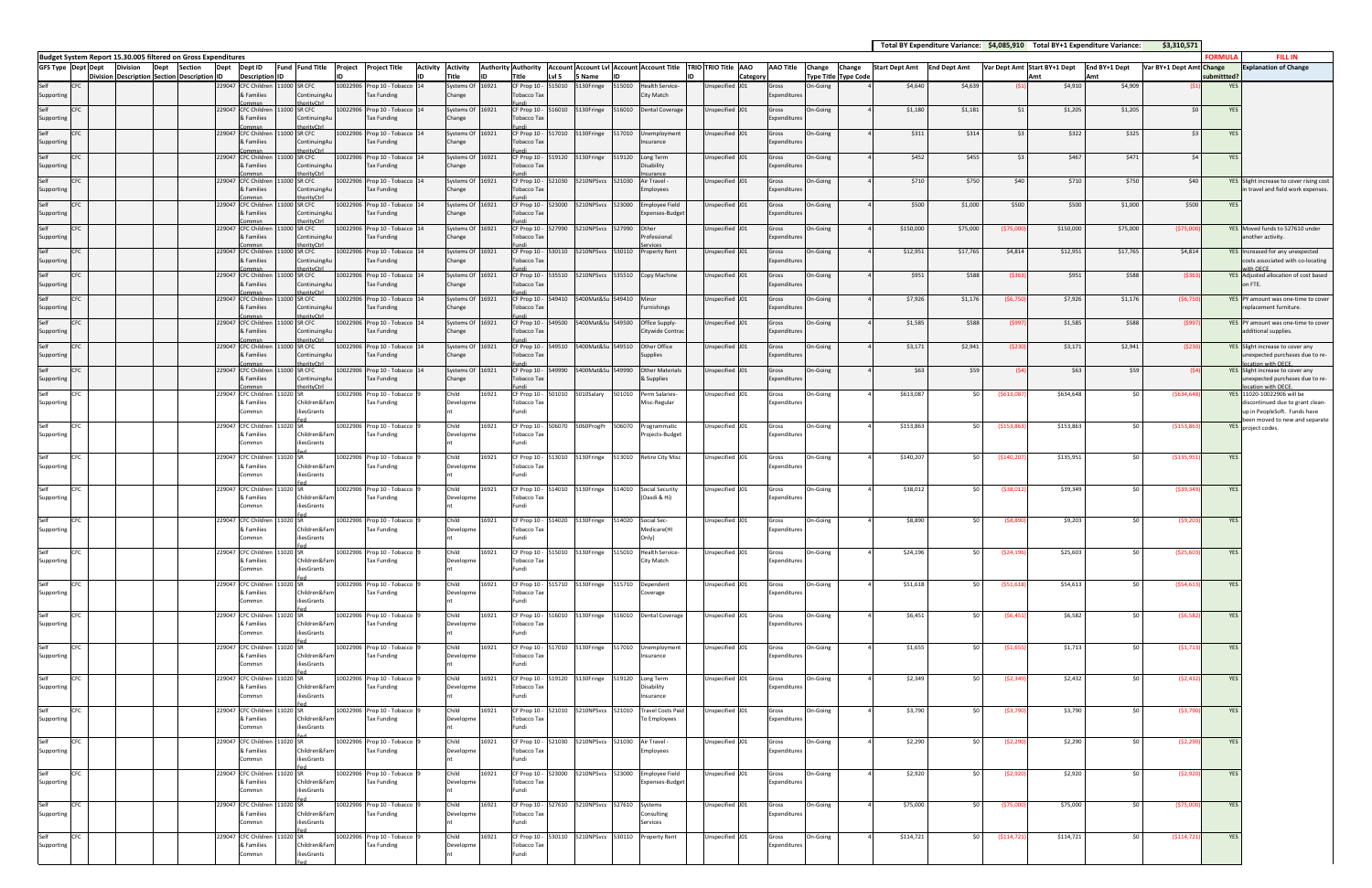|                           |            |                                                                                          |                |        |                                            |          |                             |                                                  |                          |                    |       |                                           |        |                                       |        |                                                                 |                                                                                               |                       |          |                             | Total BY Expenditure Variance: \$4,085,910 Total BY+1 Expenditure Variance: |                     |               |                              |                 | \$3,310,571              |                |                                                                       |
|---------------------------|------------|------------------------------------------------------------------------------------------|----------------|--------|--------------------------------------------|----------|-----------------------------|--------------------------------------------------|--------------------------|--------------------|-------|-------------------------------------------|--------|---------------------------------------|--------|-----------------------------------------------------------------|-----------------------------------------------------------------------------------------------|-----------------------|----------|-----------------------------|-----------------------------------------------------------------------------|---------------------|---------------|------------------------------|-----------------|--------------------------|----------------|-----------------------------------------------------------------------|
| <b>GFS Type Dept Dept</b> |            | Budget System Report 15.30.005 filtered on Gross Expenditures<br><b>Division</b><br>Dept | <b>Section</b> | Dept   | Dept ID                                    |          | <b>Fund Fund Title</b>      | Project Project Title                            | <b>Activity Activity</b> |                    |       |                                           |        |                                       |        |                                                                 | Authority Authority   Account Account Lvl   Account   Account Title   TRIO   TRIO Title   AAO | <b>AAO Title</b>      | Change   | Change                      | <b>Start Dept Amt</b>                                                       | <b>End Dept Amt</b> |               | Var Dept Amt Start BY+1 Dept | End BY+1 Dept   | Var BY+1 Dept Amt Change | <b>FORMULA</b> | <b>FILL IN</b><br><b>Explanation of Change</b>                        |
|                           |            | Division Description Section Description ID                                              |                |        | <b>Description</b>                         |          |                             |                                                  |                          | Title              |       | <b>Title</b>                              | Lvl 5  | Name                                  |        |                                                                 | Category                                                                                      |                       |          | <b>Type Title Type Code</b> |                                                                             |                     |               | Δm <sup>i</sup>              | Amt             |                          | ubmittted?     |                                                                       |
| Supporting                | <b>CFC</b> |                                                                                          |                |        | 229047 CFC Children 11020 SF<br>& Families |          | Children&Fam                | 10022906 Prop 10 - Tobacco<br>Tax Funding        |                          | Child<br>Developme | 16921 | CF Prop 10 -<br>Tobacco Tax               | 535210 |                                       |        | 5210NPSvcs 535210 Freight-Delivery                              | Jnspecified J01                                                                               | Gross<br>Expenditures | On-Going |                             | \$300                                                                       | <b>SO</b>           | (\$30)        | \$300                        | \$0             | (\$300                   | <b>YES</b>     |                                                                       |
|                           |            |                                                                                          |                |        | Commsn                                     |          | liesGrants                  |                                                  |                          |                    |       | Fundi                                     |        |                                       |        |                                                                 |                                                                                               |                       |          |                             |                                                                             |                     |               |                              |                 |                          |                |                                                                       |
| Self                      | <b>CFC</b> |                                                                                          |                |        | 229047 CFC Children 11020 SR               |          |                             | 10022906 Prop 10 - Tobacco                       |                          | Child              | 16921 | CF Prop 10 -                              |        |                                       |        | 535510 5210NPSvcs 535510 Copy Machine                           | Unspecified J01                                                                               | Gross                 | On-Going |                             | \$5,869                                                                     | \$0                 | (55,869)      | \$5,869                      | \$0             | (55, 869)                | <b>YES</b>     |                                                                       |
| Supporting                |            |                                                                                          |                |        | & Families<br>Commsn                       |          | Children&Far<br>iliesGrants | Tax Funding                                      |                          | Developme          |       | Tobacco Ta:<br>Fundi                      |        |                                       |        |                                                                 |                                                                                               | Expenditures          |          |                             |                                                                             |                     |               |                              |                 |                          |                |                                                                       |
| Self                      | CFC        |                                                                                          |                |        | 229047 CFC Children                        | 11020 SR |                             | 0022906 Prop 10 - Tobacco                        |                          | Child              | 16921 | CF Prop 10 -                              | 535960 | 5210NPSvcs 535960                     |        | Software                                                        | Jnspecified J01                                                                               | Gross                 | On-Going |                             | \$2,000                                                                     | \$0                 | (52,00)       | \$2,000                      | ςU              | (52,000)                 | <b>YES</b>     |                                                                       |
| Supporting                |            |                                                                                          |                |        | & Families<br>Commsn                       |          | Children&Fam<br>iliesGrants | Tax Funding                                      |                          | Developme          |       | <b>Tobacco Tax</b><br>Fundi               |        |                                       |        | <b>Licensing Fees</b>                                           |                                                                                               | Expenditures          |          |                             |                                                                             |                     |               |                              |                 |                          |                |                                                                       |
|                           | <b>CFC</b> |                                                                                          |                |        | 229047 CFC Children 11020 SR               |          |                             | 10022906 Prop 10 - Tobacco                       |                          | Child              | 16921 | CF Prop 10 -                              | 535990 |                                       |        | 5210NPSvcs 535990 Other Current                                 | Unspecified J01                                                                               | Gross                 | On-Going |                             | \$400                                                                       | \$0                 | (\$400        | \$400                        | 50 <sup>1</sup> | (\$400                   | <b>YES</b>     |                                                                       |
| Supporting                |            |                                                                                          |                |        | & Families                                 |          | Children&Fam                | <b>Tax Funding</b>                               |                          | Developme          |       | Tobacco Tax                               |        |                                       |        | Expenses                                                        |                                                                                               | Expenditures          |          |                             |                                                                             |                     |               |                              |                 |                          |                |                                                                       |
|                           |            |                                                                                          |                |        | Commsn                                     |          | liesGrants                  |                                                  |                          |                    |       | Fundi                                     |        |                                       |        |                                                                 |                                                                                               |                       |          |                             |                                                                             |                     |               |                              |                 |                          |                |                                                                       |
| Self<br>Supporting        | <b>CFC</b> |                                                                                          |                |        | 229047 CFC Children<br>& Families          | 11020 SR | Children&Far                | 10022906 Prop 10 - Tobacco<br>Tax Funding        |                          | Child<br>Developme | 16921 | CF Prop 10 -<br>Tobacco Tax               | 538010 |                                       |        | Community<br><b>Based Org Srvcs</b>                             | Inspecified J01                                                                               | Gross<br>Expenditures | On-Going |                             | \$2,907,795                                                                 | <b>SO</b>           | (\$2,907,79   | \$2,907,795                  | \$0             | (52,907,79)              | <b>YES</b>     |                                                                       |
|                           |            |                                                                                          |                |        | Commsn                                     |          | iliesGrants                 |                                                  |                          |                    |       | Fundi                                     |        |                                       |        |                                                                 |                                                                                               |                       |          |                             |                                                                             |                     |               |                              |                 |                          |                |                                                                       |
| Self                      | CFC        |                                                                                          |                |        | 229047 CFC Children 11020 SR               |          |                             | 0022906 Prop 10 - Tobacco                        |                          | Child              | 16921 | CF Prop 10 -                              | 546990 | 5400Mat&Su 546990                     |        | Food                                                            | Unspecified J01                                                                               | Gross                 | On-Going |                             | \$250                                                                       | \$0                 | (\$250        | \$250                        | \$0             | (\$250                   | <b>YES</b>     |                                                                       |
| Supporting                |            |                                                                                          |                |        | & Families<br>Commsn                       |          | Children&Fam<br>liesGrants  | <b>Tax Funding</b>                               |                          | Developme          |       | Tobacco Tax<br>Fundi                      |        |                                       |        |                                                                 |                                                                                               | Expenditures          |          |                             |                                                                             |                     |               |                              |                 |                          |                |                                                                       |
| Self                      | <b>CFC</b> |                                                                                          |                |        | 229047 CFC Children 11020 SR               |          |                             | 10022906 Prop 10 - Tobacco                       |                          | Child              | 16921 | CF Prop 10 -                              | 549210 |                                       |        | 5400Mat&Su 549210 Data Processing                               | Jnspecified J01                                                                               | Gross                 | On-Going |                             | \$2,000                                                                     | \$0                 | (52,00)       | \$2,000                      | \$0             | (52,000)                 | <b>YES</b>     |                                                                       |
| Supporting                |            |                                                                                          |                |        | & Families<br>Commsn                       |          | Children&Fam<br>iliesGrants | <b>Tax Funding</b>                               |                          | Developme          |       | Tobacco Tax<br>Fundi                      |        |                                       |        | Supplies                                                        |                                                                                               | Expenditures          |          |                             |                                                                             |                     |               |                              |                 |                          |                |                                                                       |
| ∱ام؟                      | CFC        |                                                                                          |                |        | 229047 CFC Children                        | 1020 SR  |                             | 10022906 Prop 10 - Tobacco                       |                          | Child              | 16921 | CF Prop 10 -                              | 549410 | 5400Mat&Su 549410                     |        | Minor                                                           | Jnspecified J01                                                                               | Gross                 | On-Going |                             | \$48,907                                                                    | \$0                 | (548, 907)    | \$48,907                     | S∩              | (548, 90)                | YES            |                                                                       |
| Supporting                |            |                                                                                          |                |        | & Families                                 |          | Children&Fan                | <b>Tax Funding</b>                               |                          | Developme          |       | Tobacco Tax                               |        |                                       |        | Furnishings                                                     |                                                                                               | Expenditures          |          |                             |                                                                             |                     |               |                              |                 |                          |                |                                                                       |
|                           |            |                                                                                          |                |        | Commsn                                     |          | iliesGrants                 |                                                  |                          |                    |       | Fundi                                     |        |                                       |        |                                                                 |                                                                                               |                       |          |                             |                                                                             |                     |               |                              |                 |                          |                |                                                                       |
| Self<br>Supporting        | <b>CFC</b> |                                                                                          |                |        | 229047 CFC Children 11020 SR<br>& Families |          | Children&Fam                | 10022906 Prop 10 - Tobacco<br><b>Tax Funding</b> |                          | Child<br>Developme | 16921 | CF Prop 10 -<br>Tobacco Tax               | 549500 | 5400Mat&Su 549500                     |        | Office Supply-<br>Citywide Contrac                              | Unspecified J01                                                                               | Gross<br>Expenditures | On-Going |                             | \$9,782                                                                     | \$0                 | (59, 782)     | \$9,782                      | 50 <sub>1</sub> | (59, 782)                | <b>YES</b>     |                                                                       |
|                           |            |                                                                                          |                |        | Commsn                                     |          | liesGrants                  |                                                  |                          |                    |       | Fundi                                     |        |                                       |        |                                                                 |                                                                                               |                       |          |                             |                                                                             |                     |               |                              |                 |                          |                |                                                                       |
| Self                      | <b>CFC</b> |                                                                                          |                |        | 229047 CFC Children                        | 11020 SR |                             | 0022906 Prop 10 - Tobacco                        |                          | Child              | 16921 | CF Prop 10 -                              | 549510 | 5400Mat&Su 549510                     |        | Other Office                                                    | Inspecified J01                                                                               | Gross                 | On-Going |                             | \$19,562                                                                    | \$0                 | (519,56)      | \$19,562                     | \$0             | ( \$19, 56               | <b>YES</b>     |                                                                       |
| Supporting                |            |                                                                                          |                |        | & Families<br>Commsn                       |          | Children&Fam<br>iliesGrants | Tax Funding                                      |                          | Developme          |       | Tobacco Tax<br>Fundi                      |        |                                       |        | Supplies                                                        |                                                                                               | Expenditures          |          |                             |                                                                             |                     |               |                              |                 |                          |                |                                                                       |
| Self                      | <b>CFC</b> |                                                                                          |                |        | 229047 CFC Children                        | 11020 SR |                             | 10022906 Prop 10 - Tobacco                       |                          | Child              | 16921 | CF Prop 10                                | 549990 | 5400Mat&Su 549990                     |        | <b>Other Materials</b>                                          | Jnspecified J01                                                                               | Gross                 | On-Going |                             | \$391                                                                       | \$0                 | (\$391        | \$391                        | \$0             | (\$39:                   | YES            |                                                                       |
| Supporting                |            |                                                                                          |                |        | & Families<br>Commsn                       |          | Children&Fam<br>liesGrants  | <b>Tax Funding</b>                               |                          | Developme          |       | Tobacco Tax<br>Fundi                      |        |                                       |        | & Supplies                                                      |                                                                                               | Expenditures          |          |                             |                                                                             |                     |               |                              |                 |                          |                |                                                                       |
| Self                      | <b>CFC</b> |                                                                                          |                |        | 229047 CFC Children 11020 SR               |          |                             | 10022906 Prop 10 - Tobacco                       |                          | Child              | 16921 | CF Prop 10 -                              | 581820 | 5810OthDep 581820                     |        | Is-Purch-                                                       | Jnspecified J01                                                                               | Gross                 | On-Going |                             | \$4,500                                                                     | \$0                 | (54, 500)     | \$4,500                      | \$0             | (54, 500)                | <b>YES</b>     |                                                                       |
| Supporting                |            |                                                                                          |                |        | & Families                                 |          | Children&Far                | Tax Funding                                      |                          | Developme          |       | Tobacco Tax                               |        |                                       |        | Reproduction                                                    |                                                                                               | Expenditures          |          |                             |                                                                             |                     |               |                              |                 |                          |                |                                                                       |
|                           |            |                                                                                          |                |        | Commsn                                     |          | liesGrants                  |                                                  |                          |                    |       | Fundi                                     |        |                                       |        |                                                                 |                                                                                               |                       |          |                             |                                                                             |                     |               |                              |                 |                          |                |                                                                       |
| Self<br>Supporting        | CFC        |                                                                                          |                |        | 229047 CFC Children 11020 SR<br>& Families |          | Children&Fam                | 10022906 Prop 10 - Tobacco<br><b>Tax Funding</b> |                          | Child<br>Developme | 16921 | CF Prop 10 - 581950<br><b>Tobacco Tax</b> |        | 5810OthDep 581950                     |        | GF-Social<br>Services                                           | Unspecified J01                                                                               | Gross<br>Expenditures | On-Going |                             | \$1,016,000                                                                 | <b>SO</b>           | ( \$1,016,00] | \$1,016,000                  | S∩              | ( \$1,016,000            | <b>YES</b>     |                                                                       |
|                           |            |                                                                                          |                |        | Commsn                                     |          | iliesGrants                 |                                                  |                          |                    |       | Fundi                                     |        |                                       |        |                                                                 |                                                                                               |                       |          |                             |                                                                             |                     |               |                              |                 |                          |                |                                                                       |
|                           | CFC        |                                                                                          |                | 229047 | <b>CFC Children</b><br>& Families          |          | Children&Fan                | 10035577 CFC IMPACT 2020<br>Local                |                          | Child<br>Developme | 16921 | CF Prop 10<br>Tobacco Ta:                 | 01010  | 5010Salary                            | 501010 | Perm Salaries<br>Misc-Regular                                   | Jnspecified J01                                                                               | Gross<br>Expenditures | On-Going |                             |                                                                             | \$58,149            | \$58,149      | \$0                          | \$60,193        | \$60,193                 |                | YES Old grants under the single project<br>code 10022906 have been    |
| Supporting                |            |                                                                                          |                |        | Commsn                                     |          | iliesGrants                 |                                                  |                          |                    |       | Fundi                                     |        |                                       |        |                                                                 |                                                                                               |                       |          |                             |                                                                             |                     |               |                              |                 |                          |                | separated out into new project                                        |
| Self                      | <b>CFC</b> |                                                                                          |                |        | 229047 CFC Children                        | 1020 SR  |                             | 10035577 CFC IMPACT 2020                         |                          | Child              | 16921 |                                           |        | CF Prop 10 - 513010 5130Fringe        |        | 513010 Retire City Misc                                         | Unspecified J01                                                                               | Gross                 | On-Going |                             | \$0                                                                         | \$13,298            | \$13,298      | \$0                          | \$12,894        | \$12,894                 |                | odes. There is a total of \$627K<br>YES increase in projected Prop 10 |
| Supporting                |            |                                                                                          |                |        | & Families<br>Commsn                       |          | Children&Fam<br>iliesGrants | Local                                            |                          | Developme          |       | Tobacco Tax<br>Fundi                      |        |                                       |        |                                                                 |                                                                                               | Expenditures          |          |                             |                                                                             |                     |               |                              |                 |                          |                | grant funds for 2020-21. The<br>amount increased in 2021-22 is        |
| Self                      | <b>CFC</b> |                                                                                          |                |        | 229047 CFC Children 11020 SR               |          |                             | 10035577 CFC IMPACT 2020                         |                          | Child              | 16921 |                                           |        | CF Prop 10 - 514010 5130Fringe        |        | 514010 Social Security                                          | Unspecified J01                                                                               | Gross                 | On-Going |                             | \$0                                                                         | \$3,605             | \$3,605       | \$0                          | \$3,732         | \$3,732                  |                | VES only \$95K due to lost of one-time                                |
| Supporting                |            |                                                                                          |                |        | & Families                                 |          | Children&Fam                | Local                                            |                          | Developme          |       | Tobacco Tax                               |        |                                       |        | (Oasdi & Hi)                                                    |                                                                                               | Expenditures          |          |                             |                                                                             |                     |               |                              |                 |                          |                | grant funds.                                                          |
|                           |            |                                                                                          |                |        | Commsn                                     |          | iliesGrants                 |                                                  |                          |                    |       | Fundi                                     |        |                                       |        |                                                                 |                                                                                               |                       |          |                             |                                                                             |                     |               |                              |                 |                          |                | Fiscal year 2020-21 is the start of a                                 |
| Self<br>Supporting        | <b>CFC</b> |                                                                                          |                |        | 229047 CFC Children 11020 SR<br>& Families |          | Children&Fam                | 10035577 CFC IMPACT 2020<br>Local                |                          | Child<br>Developme | 16921 | Tobacco Tax                               |        | CF Prop 10 - 514020 5130Fringe 514020 |        | Social Sec-<br>Medicare(HI                                      | Unspecified J01                                                                               | Gross<br>Expenditures | On-Going |                             | \$0                                                                         | \$843               | \$843         | \$0                          | \$873           | \$873                    |                | YES new grant funding cycle.                                          |
|                           |            |                                                                                          |                |        | Commsn                                     |          | iliesGrants                 |                                                  |                          |                    |       | Fundi                                     |        |                                       |        | Only)                                                           |                                                                                               |                       |          |                             |                                                                             |                     |               |                              |                 |                          |                |                                                                       |
| Self<br>Supporting        | <b>CFC</b> |                                                                                          |                |        | 229047 CFC Children 11020 SR<br>& Families |          | Children&Fam                | 10035577 CFC IMPACT 2020<br>Local                |                          | Child<br>Developme | 16921 | Tobacco Tax                               |        | CF Prop 10 - 515010 5130Fringe        | 515010 | Health Service-<br>City Match                                   | Unspecified J01                                                                               | Gross<br>Expenditures | On-Going |                             | \$0                                                                         | \$2,320             | \$2,320       | \$0                          | \$2,455         | \$2,455                  | <b>YES</b>     |                                                                       |
|                           |            |                                                                                          |                |        | Commsn                                     |          | iliesGrants                 |                                                  |                          |                    |       | Fundi                                     |        |                                       |        |                                                                 |                                                                                               |                       |          |                             |                                                                             |                     |               |                              |                 |                          |                |                                                                       |
| Self                      | <b>CFC</b> |                                                                                          |                |        | 229047 CFC Children 11020 SR               |          |                             | 10035577 CFC IMPACT 2020                         |                          | Child              | 16921 |                                           |        | CF Prop 10 - 515710 5130Fringe        |        | 515710 Dependent                                                | Unspecified J01                                                                               | Gross                 | On-Going |                             | \$0                                                                         | \$4,644             | \$4,644       | \$0                          | \$4,914         | \$4,914                  | YES            |                                                                       |
| Supporting                |            |                                                                                          |                |        | & Families<br>Commsn                       |          | Children&Fam<br>iliesGrants | Local                                            |                          | Developme          |       | Tobacco Tax<br>Fundi                      |        |                                       |        | Coverage                                                        |                                                                                               | Expenditures          |          |                             |                                                                             |                     |               |                              |                 |                          |                |                                                                       |
| Self                      | <b>CFC</b> |                                                                                          |                |        | 229047 CFC Children 11020 SR               |          |                             | 10035577 CFC IMPACT 2020                         |                          | Child              | 16921 |                                           |        | CF Prop 10 - 516010 5130Fringe        |        | 516010 Dental Coverage                                          | Unspecified J01                                                                               | Gross                 | On-Going |                             | \$0                                                                         | \$591               | \$591         | \$0                          | \$603           | \$603                    | YES            |                                                                       |
| Supporting                |            |                                                                                          |                |        | & Families<br>Commsn                       |          | Children&Fam<br>iliesGrants | Local                                            |                          | Developme          |       | Tobacco Tax<br>Fundi                      |        |                                       |        |                                                                 |                                                                                               | Expenditures          |          |                             |                                                                             |                     |               |                              |                 |                          |                |                                                                       |
| Self                      |            |                                                                                          |                |        |                                            |          |                             |                                                  |                          | Child              |       |                                           |        |                                       |        |                                                                 |                                                                                               |                       |          |                             |                                                                             |                     |               |                              |                 |                          |                |                                                                       |
| Supporting                | <b>CFC</b> |                                                                                          |                |        | 229047 CFC Children 11020 SR<br>& Families |          | Children&Fam                | 10035577 CFC IMPACT 2020<br>Local                |                          | Developme          | 16921 | <b>Tobacco Tax</b>                        |        |                                       |        | CF Prop 10 - 517010 5130Fringe 517010 Unemployment<br>Insurance | Unspecified J01                                                                               | Gross<br>Expenditures | On-Going |                             | \$0                                                                         | \$157               | \$157         | \$0                          | \$163           | \$163                    | YES            |                                                                       |
|                           |            |                                                                                          |                |        | Commsn                                     |          | iliesGrants                 |                                                  |                          |                    |       | Fundi                                     |        |                                       |        |                                                                 |                                                                                               |                       |          |                             |                                                                             |                     |               |                              |                 |                          |                |                                                                       |
| Self<br>Supporting        | <b>CFC</b> |                                                                                          |                |        | 229047 CFC Children<br>& Families          | 11020 SR | Children&Fam                | 10035577 CFC IMPACT 2020<br>Local                |                          | Child<br>Developme | 16921 | CF Prop 10 - 519120<br>Tobacco Tax        |        | 5130Fringe                            | 519120 | Long Term<br>Disability                                         | Unspecified J01                                                                               | Gross<br>Expenditures | On-Going |                             | \$0                                                                         | \$227               | \$227         | \$0                          | \$235           | \$235                    | YES            |                                                                       |
|                           |            |                                                                                          |                |        | Commsn                                     |          | iliesGrants                 |                                                  |                          |                    |       | Fundi                                     |        |                                       |        | Insurance                                                       |                                                                                               |                       |          |                             |                                                                             |                     |               |                              |                 |                          |                |                                                                       |
| Self                      | <b>CFC</b> |                                                                                          |                |        | 229047 CFC Children 11020 SR               |          |                             | 10035577 CFC IMPACT 2020                         |                          | Child              | 16921 |                                           |        |                                       |        | CF Prop 10 - 521010 5210NPSvcs 521010 Travel Costs Paid         | Unspecified J01                                                                               | Gross                 | On-Going |                             | \$0                                                                         | \$1,160             | \$1,160       | \$0                          | \$1,160         | \$1,160                  | YES            |                                                                       |
| Supporting                |            |                                                                                          |                |        | & Families<br>Commsn                       |          | Children&Fam<br>iliesGrants | Local                                            |                          | Developme          |       | <b>Tobacco Tax</b><br>Fundi               |        |                                       |        | To Employees                                                    |                                                                                               | Expenditures          |          |                             |                                                                             |                     |               |                              |                 |                          |                |                                                                       |
| Self                      | <b>CFC</b> |                                                                                          |                |        | 229047 CFC Children                        | 11020 SR |                             | 10035577 CFC IMPACT 2020                         |                          | Child              | 16921 | CF Prop 10 -                              | 521030 | 5210NPSvcs 521030                     |        | Air Travel -                                                    | Unspecified J01                                                                               | Gross                 | On-Going |                             | S0                                                                          | \$1,000             | \$1,000       | \$0                          | \$1,000         | \$1,000                  | YES            |                                                                       |
| Supporting                |            |                                                                                          |                |        | & Families<br>Commsn                       |          | Children&Fam<br>iliesGrants | Local                                            |                          | Developme          |       | Tobacco Tax<br>Fundi                      |        |                                       |        | Employees                                                       |                                                                                               | Expenditures          |          |                             |                                                                             |                     |               |                              |                 |                          |                |                                                                       |
|                           |            |                                                                                          |                |        |                                            |          |                             |                                                  |                          |                    |       |                                           |        |                                       |        |                                                                 |                                                                                               |                       |          |                             |                                                                             |                     |               |                              |                 |                          |                |                                                                       |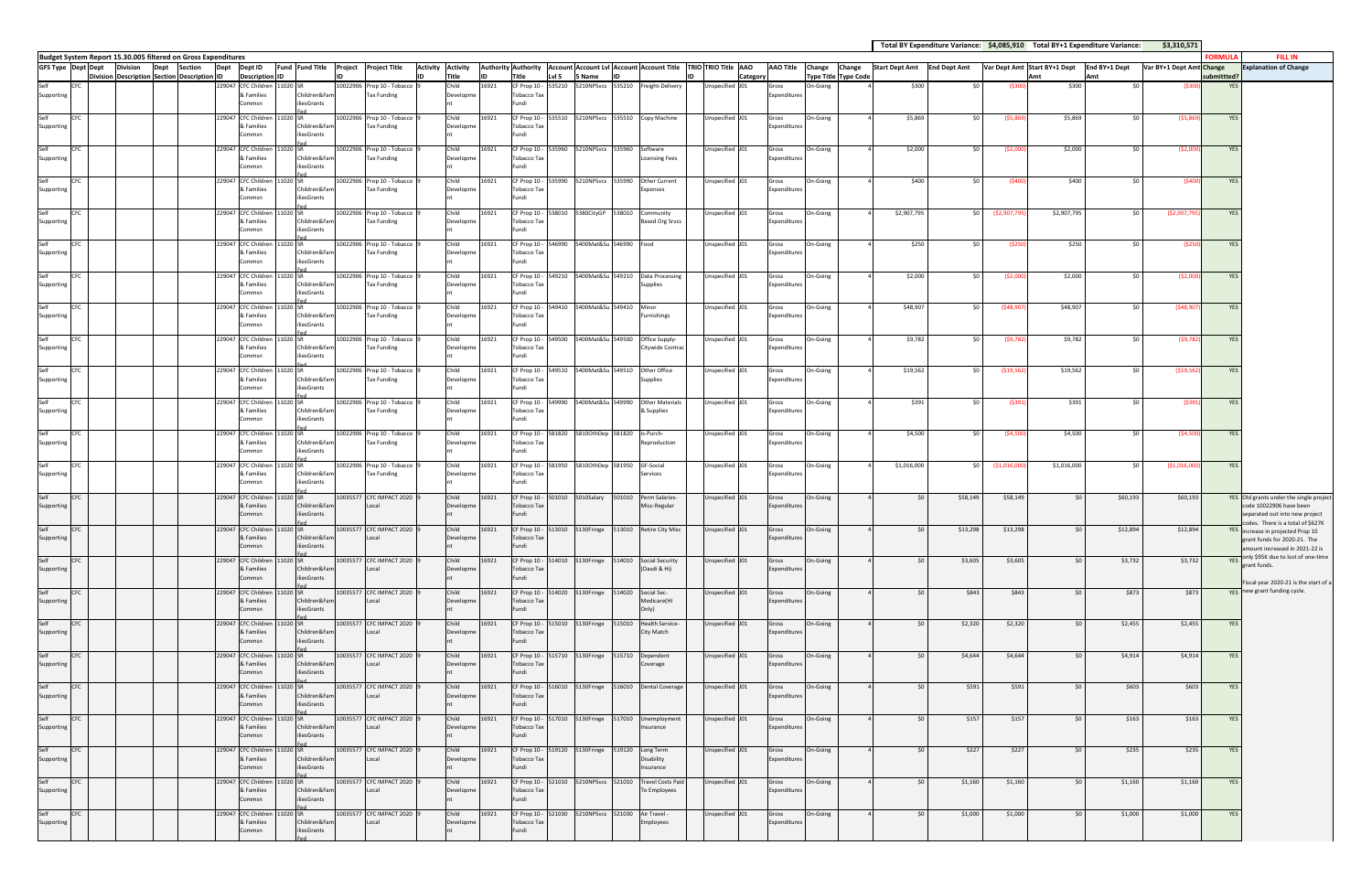|                    |            |                 |      |                                                                          |      |                                            |          |                             |                                       |                          |                    |       |                                    |        |                                                    |        |                                                                 |                                                                                                 |                       |          |                             | Total BY Expenditure Variance: \$4,085,910 Total BY+1 Expenditure Variance: |           |           |                              |                              | \$3,310,571              |               |                                                                       |
|--------------------|------------|-----------------|------|--------------------------------------------------------------------------|------|--------------------------------------------|----------|-----------------------------|---------------------------------------|--------------------------|--------------------|-------|------------------------------------|--------|----------------------------------------------------|--------|-----------------------------------------------------------------|-------------------------------------------------------------------------------------------------|-----------------------|----------|-----------------------------|-----------------------------------------------------------------------------|-----------|-----------|------------------------------|------------------------------|--------------------------|---------------|-----------------------------------------------------------------------|
| GFS Type Dept Dept |            | <b>Division</b> | Dept | Budget System Report 15.30.005 filtered on Gross Expenditures<br>Section | Dept | Dept ID                                    |          |                             | Fund Fund Title Project Project Title | <b>Activity Activity</b> |                    |       |                                    |        |                                                    |        |                                                                 | Authority Authority   Account   Account Lvl   Account   Account Title   TRIO   TRIO Title   AAO | <b>AAO Title</b>      | Change   | Change                      | Start Dept Amt End Dept Amt                                                 |           |           | Var Dept Amt Start BY+1 Dept | End BY+1 Dept                | Var BY+1 Dept Amt Change | <b>FORMUL</b> | <b>FILL IN</b><br><b>Explanation of Change</b>                        |
|                    |            |                 |      | Division Description Section Description ID                              |      | <b>Description</b>                         |          |                             |                                       |                          | Title              | lın   | Title                              | LvI 5  | 5 Name                                             |        |                                                                 | Category                                                                                        |                       |          | <b>Type Title Type Code</b> |                                                                             |           |           | Δmi                          | Amt                          |                          | submittted i  |                                                                       |
| Self<br>Supporting | CFC        |                 |      |                                                                          |      | 229047 CFC Children 11020 SR<br>& Families |          | Children&Fam                | 10035577 CFC IMPACT 2020<br>Local     |                          | Child<br>Developme | 16921 | CF Prop 10 -<br>Tobacco Tax        | 523000 | 5210NPSvcs 523000                                  |        | <b>Employee Field</b><br>Expenses-Budget                        | Inspecified J01                                                                                 | Gross<br>Expenditures | On-Going |                             | \$0                                                                         | \$1,000   | \$1,000   |                              | 50 <sup>1</sup>              | \$1,000<br>\$1,000       | <b>YES</b>    |                                                                       |
|                    |            |                 |      |                                                                          |      | Commsn                                     |          | iliesGrants                 |                                       |                          |                    |       | Fundi                              |        |                                                    |        |                                                                 |                                                                                                 |                       |          |                             |                                                                             |           |           |                              |                              |                          |               |                                                                       |
| Self<br>Supporting | <b>CFC</b> |                 |      |                                                                          |      | 229047 CFC Children 11020 SR<br>& Families |          | Children&Fam                | 10035577 CFC IMPACT 2020<br>Local     |                          | Child<br>Developme | 16921 | CF Prop 10 -<br><b>Tobacco Tax</b> |        |                                                    |        | 530110 5210NPSvcs 530110 Property Rent                          | Unspecified J01                                                                                 | Gross<br>Expenditures | On-Going |                             | \$0                                                                         | \$46,883  | \$46,883  |                              | 50 <sup>1</sup><br>\$46,883  | \$46,883                 | <b>YES</b>    |                                                                       |
|                    |            |                 |      |                                                                          |      | Commsn                                     |          | liesGrants                  |                                       |                          |                    |       | Fundi                              |        |                                                    |        |                                                                 |                                                                                                 |                       |          |                             |                                                                             |           |           |                              |                              |                          |               |                                                                       |
| Self<br>Supporting | <b>CFC</b> |                 |      |                                                                          |      | 229047 CFC Children<br>& Families          |          | 1020 SR<br>Children&Fam     | 10035577 CFC IMPACT 2020<br>Local     |                          | Child<br>Developme | 16921 | CF Prop 10<br>Tobacco Ta:          | 535510 |                                                    |        | 5210NPSvcs 535510 Copy Machine                                  | Jnspecified J01                                                                                 | Gross<br>Expenditures | On-Going |                             | \$0                                                                         | \$294     | \$294     |                              | \$0                          | \$294<br>\$294           | <b>YES</b>    |                                                                       |
|                    |            |                 |      |                                                                          |      | Commsn                                     |          | iliesGrants                 |                                       |                          |                    |       | Fundi                              |        |                                                    |        |                                                                 |                                                                                                 |                       |          |                             |                                                                             |           |           |                              |                              |                          |               |                                                                       |
| Self               | <b>CFC</b> |                 |      |                                                                          |      | 229047 CFC Children<br>& Families          | 1020 SR  | Children&Fan                | 10035577 CFC IMPACT 2020<br>Local     |                          | Child<br>Developme | 16921 | CF Prop 10<br>Tobacco Tax          | 535990 | 5210NPSvcs 535990                                  |        | <b>Other Current</b>                                            | Jnspecified J01                                                                                 | Gross<br>Expenditures | On-Going |                             | \$0                                                                         | \$200     | \$200     |                              | \$0                          | \$200<br>\$200           | YES           |                                                                       |
| Supporting         |            |                 |      |                                                                          |      | Commsn                                     |          | iliesGrants                 |                                       |                          |                    |       | Fundi                              |        |                                                    |        | Expenses                                                        |                                                                                                 |                       |          |                             |                                                                             |           |           |                              |                              |                          |               |                                                                       |
| Self               | <b>CFC</b> |                 |      |                                                                          |      | 229047 CFC Children 11020 SR               |          |                             | 10035577 CFC IMPACT 2020              |                          | Child              | 16921 | CF Prop 10 -                       |        | 538010  5380CityGP  538010  Community              |        |                                                                 | Unspecified J01                                                                                 | Gross                 | On-Going |                             | \$0                                                                         | \$444,316 | \$444,316 |                              | \$0<br>\$442,088             | \$442,088                | <b>YES</b>    |                                                                       |
| Supporting         |            |                 |      |                                                                          |      | & Families<br>Commsn                       |          | Children&Fan<br>iliesGrants | Local                                 |                          | Developme          |       | Tobacco Ta:<br>Fundi               |        |                                                    |        | <b>Based Org Srvcs</b>                                          |                                                                                                 | Expenditures          |          |                             |                                                                             |           |           |                              |                              |                          |               |                                                                       |
| Self               | <b>CFC</b> |                 |      |                                                                          |      | 229047 CFC Children                        |          | 1020 SR                     | 10035577 CFC IMPACT 2020              |                          | Child              | 16921 | CF Prop 10 -                       | 546990 | 5400Mat&Su 546990                                  |        | Food                                                            | Unspecified J01                                                                                 | Gross                 | On-Going |                             | \$0                                                                         | \$250     | \$250     |                              | \$0                          | \$250<br>\$250           | <b>YES</b>    |                                                                       |
| Supporting         |            |                 |      |                                                                          |      | & Families<br>Commsn                       |          | Children&Fam<br>iliesGrants | Local                                 |                          | Developme          |       | <b>Tobacco Tax</b><br>Fundi        |        |                                                    |        |                                                                 |                                                                                                 | Expenditures          |          |                             |                                                                             |           |           |                              |                              |                          |               |                                                                       |
| Self               | <b>CFC</b> |                 |      |                                                                          |      | 229047 CFC Children 11020 SR               |          |                             | 10035577 CFC IMPACT 2020              |                          | Child              | 16921 | CF Prop 10 -                       |        |                                                    |        | 549210 5400Mat&Su 549210 Data Processing                        | Unspecified J01                                                                                 | Gross                 | On-Going |                             | \$0                                                                         | \$750     | \$750     |                              | \$0                          | \$750<br>\$750           | <b>YES</b>    |                                                                       |
| Supporting         |            |                 |      |                                                                          |      | & Families<br>Commsn                       |          | Children&Fam<br>liesGrants  | Local                                 |                          | Developme          |       | <b>Tobacco Tax</b><br>Fundi        |        |                                                    |        | <b>Supplies</b>                                                 |                                                                                                 | Expenditures          |          |                             |                                                                             |           |           |                              |                              |                          |               |                                                                       |
| Self               | <b>CFC</b> |                 |      |                                                                          |      | 229047 CFC Children 11020 SR               |          |                             | 10035577 CFC IMPACT 2020              |                          | Child              | 16921 | CF Prop 10 -                       | 549410 | 5400Mat&Su 549410 Minor                            |        |                                                                 | Unspecified J01                                                                                 | Gross                 | On-Going |                             | \$0                                                                         | \$588     | \$588     |                              | \$0                          | \$588<br>\$588           | <b>YES</b>    |                                                                       |
| Supporting         |            |                 |      |                                                                          |      | & Families                                 |          | Children&Fan<br>iliesGrants | Local                                 |                          | Developme          |       | Tobacco Tax<br>Fundi               |        |                                                    |        | Furnishings                                                     |                                                                                                 | Expenditures          |          |                             |                                                                             |           |           |                              |                              |                          |               |                                                                       |
| Self               | <b>CFC</b> |                 |      |                                                                          |      | Commsn<br>229047 CFC Children              | 11020 SR |                             | 10035577 CFC IMPACT 2020              |                          | Child              | 16921 | CF Prop 10                         | 549500 | 5400Mat&Su 549500                                  |        | Office Supply-                                                  | Unspecified J01                                                                                 |                       | On-Going |                             | 50                                                                          | \$294     | \$294     |                              | \$0                          | \$294<br>\$294           | <b>YES</b>    |                                                                       |
| Supporting         |            |                 |      |                                                                          |      | & Families                                 |          | Children&Fam                | Local                                 |                          | Developme          |       | <b>Tobacco Tax</b>                 |        |                                                    |        | Citywide Contrac                                                |                                                                                                 | Gross<br>Expenditures |          |                             |                                                                             |           |           |                              |                              |                          |               |                                                                       |
|                    |            |                 |      |                                                                          |      | Commsn                                     |          | iliesGrants                 |                                       |                          |                    |       | Fundi                              |        |                                                    |        |                                                                 |                                                                                                 |                       |          |                             |                                                                             |           |           |                              |                              |                          |               |                                                                       |
| Self<br>Supporting | <b>CFC</b> |                 |      |                                                                          |      | 229047 CFC Children<br>& Families          | 11020 SR | Children&Fan                | 10035577 CFC IMPACT 2020<br>Local     |                          | Child<br>Developme | 16921 | CF Prop 10 -<br>Tobacco Ta:        |        |                                                    |        | <b>Supplies</b>                                                 | Unspecified J01                                                                                 | Gross<br>Expenditures | On-Going |                             | \$0                                                                         | \$1,471   | \$1,471   |                              | \$0                          | \$1,471<br>\$1,471       | <b>YES</b>    |                                                                       |
|                    |            |                 |      |                                                                          |      | Commsn                                     |          | iliesGrants                 |                                       |                          |                    |       | Fundi                              |        |                                                    |        |                                                                 |                                                                                                 |                       |          |                             |                                                                             |           |           |                              |                              |                          |               |                                                                       |
| Self<br>Supporting | <b>CFC</b> |                 |      |                                                                          |      | 229047 CFC Children<br>& Families          | 11020 SR | Children&Fan                | 10035577 CFC IMPACT 2020<br>Local     |                          | Child<br>Developme | 16921 | CF Prop 10 -<br>Tobacco Tax        | 549990 | 5400Mat&Su 549990                                  |        | <b>Other Materials</b><br>& Supplies                            | Unspecified J01                                                                                 | Gross<br>Expenditures | On-Going |                             | \$0                                                                         | \$29      | \$29      |                              | \$0                          | \$29<br>\$29             | YES           |                                                                       |
|                    |            |                 |      |                                                                          |      | Commsn                                     |          | iliesGrants                 |                                       |                          |                    |       | Fundi                              |        |                                                    |        |                                                                 |                                                                                                 |                       |          |                             |                                                                             |           |           |                              |                              |                          |               |                                                                       |
| Self<br>Supporting | <b>CFC</b> |                 |      |                                                                          |      | 229047 CFC Children 11020 SR<br>& Families |          | Children&Fan                | 10035577 CFC IMPACT 2020<br>Local     |                          | Child<br>Developme | 16921 | CF Prop 10 -<br><b>Tobacco Tax</b> | 581820 | 5810OthDep 581820                                  |        | Is-Purch-<br>Reproduction                                       | Unspecified J01                                                                                 | Gross<br>Expenditures | On-Going |                             | \$0                                                                         | \$1,500   | \$1,500   |                              | \$0                          | \$1,500<br>\$1,500       | YES           |                                                                       |
|                    |            |                 |      |                                                                          |      | Commsn                                     |          | liesGrants                  |                                       |                          |                    |       | Fundi                              |        |                                                    |        |                                                                 |                                                                                                 |                       |          |                             |                                                                             |           |           |                              |                              |                          |               |                                                                       |
| Self               | CFC        |                 |      |                                                                          |      | 229047 CFC Children                        |          |                             | 0035578 CFC IMPACT 2020               |                          | Child              | 16921 | CF Prop 10 -                       | 501010 | 5010Salary                                         | 501010 | <b>Perm Salaries</b>                                            | Inspecified J01                                                                                 | Gross                 | On-Going |                             |                                                                             | \$239,869 | \$239,869 |                              | \$248,305<br>50 <sub>1</sub> | \$248,305                |               | YES Old grants under the single project                               |
| Supporting         |            |                 |      |                                                                          |      | & Families<br>Commsn                       |          | Children&Fam<br>iliesGrants | HUB                                   |                          | Developme          |       | Tobacco Tax<br>Fundi               |        |                                                    |        | Misc-Regular                                                    |                                                                                                 | Expenditures          |          |                             |                                                                             |           |           |                              |                              |                          |               | code 10022906 have been<br>separated out into new project             |
| Self               | CFC        |                 |      |                                                                          |      | 229047 CFC Children                        | 1020 SR  |                             | 10035578 CFC IMPACT 2020              |                          | Child              | 16921 | CF Prop 10                         |        | 513010 5130Fringe                                  | 513010 | <b>Retire City Misc</b>                                         | Unspecified J01                                                                                 | Gross                 | On-Going |                             | - \$0                                                                       | \$54,856  | \$54,856  |                              | \$53,190<br>\$0              | \$53,190                 |               | odes. There is a total of \$627K<br>YES increase in projected Prop 10 |
| Supporting         |            |                 |      |                                                                          |      | & Families<br>Commsn                       |          | Children&Fam<br>iliesGrants |                                       |                          | Developme          |       | Tobacco Tax<br>Fundi               |        |                                                    |        |                                                                 |                                                                                                 | Expenditures          |          |                             |                                                                             |           |           |                              |                              |                          |               | grant funds for 2020-21. The<br>amount increased in 2021-22 is        |
| Self               | <b>CFC</b> |                 |      |                                                                          |      | 229047 CFC Children 11020 SR               |          |                             | 10035578 CFC IMPACT 2020              |                          | Child              | 16921 | CF Prop 10 -                       | 514010 | 5130Fringe                                         | 514010 | <b>Social Security</b>                                          | Unspecified J01                                                                                 | Gross                 | On-Going |                             |                                                                             | \$14,872  | \$14,872  |                              | \$0<br>\$15,395              | \$15,395                 | YES           | only \$95K due to lost of one-time<br>grant funds.                    |
| Supporting         |            |                 |      |                                                                          |      | & Families<br>Commsn                       |          | Children&Fam<br>iliesGrants | HUB                                   |                          | Developme          |       | Tobacco Tax<br>Fundi               |        |                                                    |        | (Oasdi & Hi)                                                    |                                                                                                 | Expenditures          |          |                             |                                                                             |           |           |                              |                              |                          |               |                                                                       |
| Self               | <b>CFC</b> |                 |      |                                                                          |      | 229047 CFC Children 11020 SR               |          |                             | 10035578 CFC IMPACT 2020              |                          | Child              | 16921 |                                    |        | CF Prop 10 - 514020 5130Fringe 514020 Social Sec-  |        |                                                                 | Unspecified J01                                                                                 | Gross                 | On-Going |                             | \$0                                                                         | \$3,478   | \$3,478   |                              | \$0                          | \$3,601<br>\$3,601       |               | Fiscal year 2020-21 is the start of a<br>YES new grant funding cycle. |
| Supporting         |            |                 |      |                                                                          |      | & Families<br>Commsn                       |          | Children&Fam<br>iliesGrants | HUB                                   |                          | Developme          |       | Tobacco Tax<br>Fundi               |        |                                                    |        | Medicare(HI<br>Only)                                            |                                                                                                 | Expenditures          |          |                             |                                                                             |           |           |                              |                              |                          |               |                                                                       |
| Self               | <b>CFC</b> |                 |      |                                                                          |      | 229047 CFC Children 11020 SR               |          |                             | 10035578 CFC IMPACT 2020              |                          | Child              | 16921 |                                    |        |                                                    |        | CF Prop 10 - 515010 5130Fringe 515010 Health Service-           | Unspecified J01                                                                                 | Gross                 | On-Going |                             | \$0                                                                         | \$8,423   | \$8,423   |                              | \$0                          | \$8,912<br>\$8,912       | YES           |                                                                       |
| Supporting         |            |                 |      |                                                                          |      | & Families                                 |          | Children&Fam                | HUB                                   |                          | Developme          |       | Tobacco Tax                        |        |                                                    |        | City Match                                                      |                                                                                                 | Expenditures          |          |                             |                                                                             |           |           |                              |                              |                          |               |                                                                       |
| Self               |            |                 |      |                                                                          |      | Commsn                                     |          | iliesGrants                 |                                       |                          |                    |       | Fundi                              |        |                                                    |        |                                                                 |                                                                                                 |                       |          |                             |                                                                             |           |           |                              |                              |                          |               |                                                                       |
| Supporting         | <b>CFC</b> |                 |      |                                                                          |      | 229047 CFC Children 11020 SR<br>& Families |          | Children&Fam                | 10035578 CFC IMPACT 2020<br>HUB       |                          | Child<br>Developme | 16921 | Tobacco Tax                        |        | CF Prop 10 - 515710 5130Fringe 515710 Dependent    |        | Coverage                                                        | Unspecified J01                                                                                 | Gross<br>Expenditures | On-Going |                             | \$0                                                                         | \$20,039  | \$20,039  |                              | \$0<br>\$21,201              | \$21,201                 | YES           |                                                                       |
|                    |            |                 |      |                                                                          |      | Commsn                                     |          | iliesGrants                 |                                       |                          |                    |       | Fundi                              |        |                                                    |        |                                                                 |                                                                                                 |                       |          |                             |                                                                             |           |           |                              |                              |                          |               |                                                                       |
| Self<br>Supporting | <b>CFC</b> |                 |      |                                                                          |      | 229047 CFC Children 11020 SR<br>& Families |          | Children&Fam                | 10035578 CFC IMPACT 2020<br>HUB       |                          | Child<br>Developme | 16921 | CF Prop 10 -<br>Tobacco Tax        |        |                                                    |        | 516010 5130Fringe 516010 Dental Coverage                        | Unspecified J01                                                                                 | Gross<br>Expenditures | On-Going |                             | \$0                                                                         | \$2,436   | \$2,436   |                              | \$0                          | \$2,485<br>\$2,485       | YES           |                                                                       |
|                    |            |                 |      |                                                                          |      | Commsn                                     |          | iliesGrants                 |                                       |                          |                    |       | Fundi                              |        |                                                    |        |                                                                 |                                                                                                 |                       |          |                             |                                                                             |           |           |                              |                              |                          |               |                                                                       |
| Self<br>Supporting | <b>CFC</b> |                 |      |                                                                          |      | 229047 CFC Children 11020 SR<br>& Families |          | Children&Fam                | 10035578 CFC IMPACT 2020<br>HUB       |                          | Child<br>Developme | 16921 | Tobacco Tax                        |        |                                                    |        | CF Prop 10 - 517010 5130Fringe 517010 Unemployment<br>Insurance | Unspecified J01                                                                                 | Gross<br>Expenditures | On-Going |                             | \$0                                                                         | \$648     | \$648     |                              | \$0                          | \$670<br>\$670           | YES           |                                                                       |
|                    |            |                 |      |                                                                          |      | Commsn                                     |          | iliesGrants                 |                                       |                          |                    |       | Fundi                              |        |                                                    |        |                                                                 |                                                                                                 |                       |          |                             |                                                                             |           |           |                              |                              |                          |               |                                                                       |
| Self               | <b>CFC</b> |                 |      |                                                                          |      | 229047 CFC Children 11020 SR<br>& Families |          | Children&Fam                | 10035578 CFC IMPACT 2020<br>HUB       |                          | Child<br>Developme | 16921 | Tobacco Tax                        |        | CF Prop 10 - 519120 5130Fringe 519120 Long Term    |        | Disability                                                      | Unspecified J01                                                                                 | Gross<br>Expenditures | On-Going |                             | \$0                                                                         | \$890     | \$890     |                              | \$0                          | \$921<br>\$921           | YES           |                                                                       |
| Supporting         |            |                 |      |                                                                          |      | Commsn                                     |          | iliesGrants                 |                                       |                          |                    |       | Fundi                              |        |                                                    |        | Insurance                                                       |                                                                                                 |                       |          |                             |                                                                             |           |           |                              |                              |                          |               |                                                                       |
| Self               | <b>CFC</b> |                 |      |                                                                          |      | 229047 CFC Children 11020 SR               |          |                             | 10035578 CFC IMPACT 2020              |                          | Child              | 16921 |                                    |        | CF Prop 10 - 521010 5210NPSvcs 521010              |        | <b>Travel Costs Paid</b>                                        | Unspecified J01                                                                                 | Gross                 | On-Going |                             | \$0                                                                         | \$2,160   | \$2,160   |                              | \$0                          | \$2,160<br>\$2,160       | YES           |                                                                       |
| Supporting         |            |                 |      |                                                                          |      | & Families<br>Commsn                       |          | Children&Fam<br>iliesGrants | HUB                                   |                          | Developme          |       | Tobacco Tax<br>Fundi               |        |                                                    |        | To Employees                                                    |                                                                                                 | Expenditures          |          |                             |                                                                             |           |           |                              |                              |                          |               |                                                                       |
| Self               | <b>CFC</b> |                 |      |                                                                          |      | 229047 CFC Children 11020 SR               |          |                             | 10035578 CFC IMPACT 2020              |                          | Child              | 16921 |                                    |        | CF Prop 10 - 521030 5210NPSvcs 521030 Air Travel - |        |                                                                 | Unspecified J01                                                                                 | Gross                 | On-Going |                             | \$0                                                                         | \$2,000   | \$2,000   |                              | \$0                          | \$2,000<br>\$2,000       | YES           |                                                                       |
| Supporting         |            |                 |      |                                                                          |      | & Families<br>Commsn                       |          | Children&Fam<br>iliesGrants | HUB                                   |                          | Developme          |       | Tobacco Tax<br>Fundi               |        |                                                    |        | Employees                                                       |                                                                                                 | Expenditures          |          |                             |                                                                             |           |           |                              |                              |                          |               |                                                                       |
| Self               | <b>CFC</b> |                 |      |                                                                          |      | 229047 CFC Children 11020 SR               |          |                             | 10035578 CFC IMPACT 2020              |                          | Child              | 16921 | CF Prop 10 -                       |        |                                                    |        | 522000    5210NPSvcs    522000    Training - Budget             | Unspecified J01                                                                                 | Gross                 | On-Going |                             | \$0                                                                         | \$500     | \$500     |                              | \$0                          | \$500<br>\$500           | YES           |                                                                       |
| Supporting         |            |                 |      |                                                                          |      | & Families<br>Commsn                       |          | Children&Fam<br>iliesGrants | HUB                                   |                          | Developme          |       | Tobacco Tax<br>Fundi               |        |                                                    |        |                                                                 |                                                                                                 | Expenditures          |          |                             |                                                                             |           |           |                              |                              |                          |               |                                                                       |
|                    |            |                 |      |                                                                          |      |                                            |          |                             |                                       |                          |                    |       |                                    |        |                                                    |        |                                                                 |                                                                                                 |                       |          |                             |                                                                             |           |           |                              |                              |                          |               |                                                                       |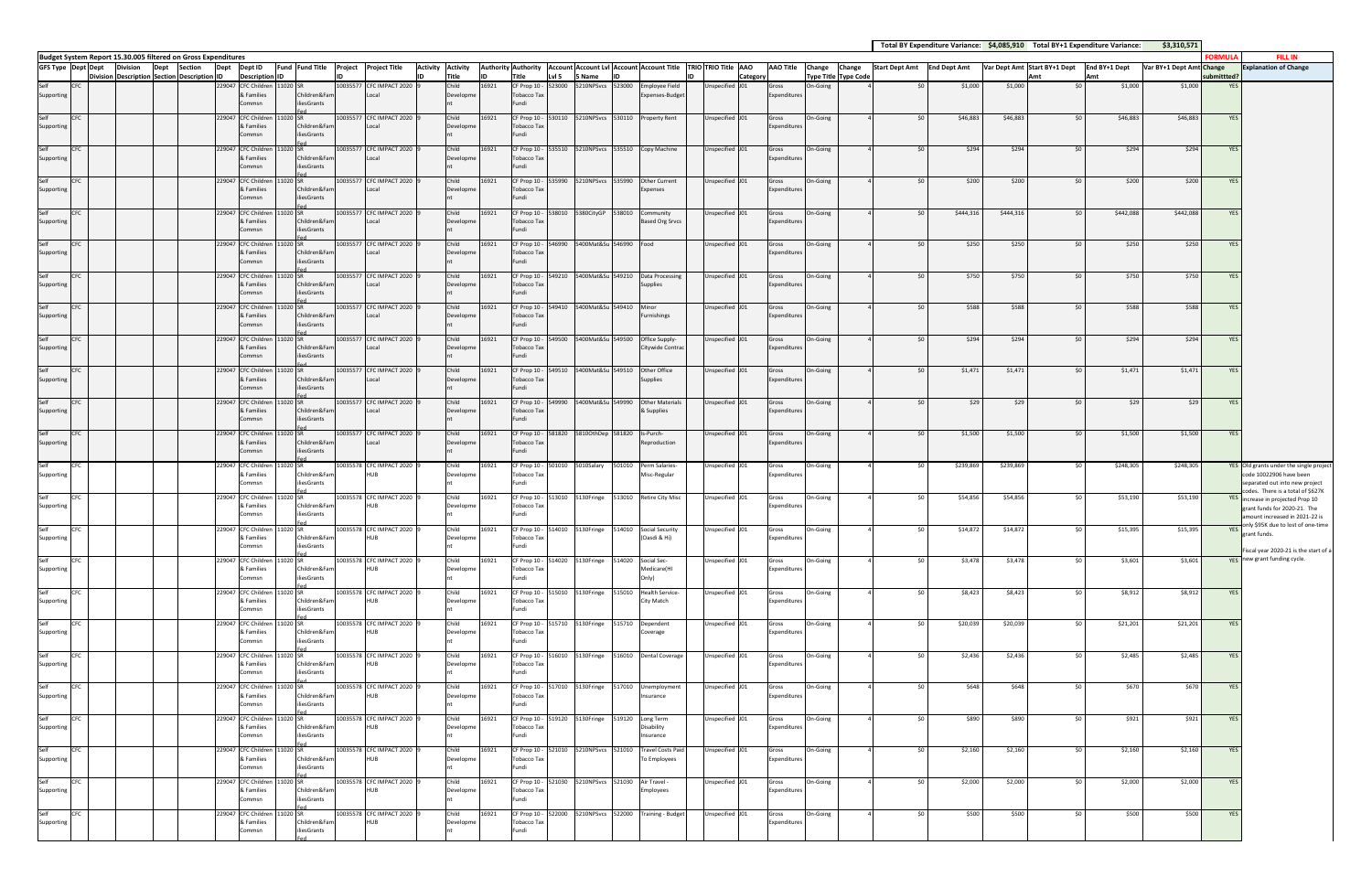|                                                                                                     |                                             |      |         |        |                                            |                                              |  |                                   |                          |       |                             |        |                                               |        |                                                        |                                                                                                 |                       |                             |                             |             |             |                              | Total BY Expenditure Variance: \$4,085,910 Total BY+1 Expenditure Variance: | \$3,310,571              |            |                                                                                    |
|-----------------------------------------------------------------------------------------------------|---------------------------------------------|------|---------|--------|--------------------------------------------|----------------------------------------------|--|-----------------------------------|--------------------------|-------|-----------------------------|--------|-----------------------------------------------|--------|--------------------------------------------------------|-------------------------------------------------------------------------------------------------|-----------------------|-----------------------------|-----------------------------|-------------|-------------|------------------------------|-----------------------------------------------------------------------------|--------------------------|------------|------------------------------------------------------------------------------------|
| Budget System Report 15.30.005 filtered on Gross Expenditures<br><b>GFS Type Dept Dept Division</b> |                                             | Dept | Section | Dept   | Dept ID                                    | Fund Fund Title Project Project Title        |  |                                   | <b>Activity Activity</b> |       |                             |        |                                               |        |                                                        | Authority Authority   Account   Account Lvl   Account   Account Title   TRIO   TRIO Title   AAO | AAO Title Change      | Change                      | Start Dept Amt End Dept Amt |             |             | Var Dept Amt Start BY+1 Dept | End BY+1 Dept                                                               | Var BY+1 Dept Amt Change | ORMULA     | <b>FILL IN</b><br><b>Explanation of Change</b>                                     |
|                                                                                                     | Division Description Section Description ID |      |         |        | <b>Description ID</b>                      |                                              |  | lın                               | Title                    |       | Title                       | Lvl 5  | Mame                                          |        |                                                        | Category                                                                                        |                       | <b>Type Title Type Code</b> |                             |             |             | Amt                          | Amt                                                                         |                          | ubmittted? |                                                                                    |
| Self<br>CFC<br>Supporting                                                                           |                                             |      |         | 229047 | & Families                                 | CFC Children 11020 SR<br>Children&Fam        |  | 10035578 CFC IMPACT 2020<br>HUB   | Child<br>Developme       | 16921 | CF Prop 10 -<br>Tobacco Tax | 523000 | 5210NPSvcs 523000                             |        | <b>Employee Field</b><br>Expenses-Budget               | Jnspecified J01                                                                                 | Gross<br>Expenditures | On-Going                    | .so                         | \$1,600     | \$1,600     | \$0                          | \$1,600                                                                     | \$1,600                  | <b>YES</b> |                                                                                    |
|                                                                                                     |                                             |      |         |        | Commsn                                     | <b>iliesGrants</b>                           |  |                                   |                          |       | Fundi                       |        |                                               |        |                                                        |                                                                                                 |                       |                             |                             |             |             |                              |                                                                             |                          |            |                                                                                    |
| Self<br><b>CFC</b><br>Supporting                                                                    |                                             |      |         |        | & Families                                 | 229047 CFC Children 11020 SR<br>Children&Fam |  | 10035578 CFC IMPACT 2020<br>HUB   | Child<br>Developme       | 16921 | Tobacco Tax                 |        | CF Prop 10 - 527610 5210NPSvcs 527610 Systems |        | Consulting                                             | Unspecified J01                                                                                 | Gross<br>Expenditures | On-Going                    | 50 <sup>1</sup>             | \$75,000    | \$75,000    | \$0                          | \$75,000                                                                    | \$75,000                 | YES        |                                                                                    |
|                                                                                                     |                                             |      |         |        | Commsn                                     | <b>iliesGrants</b>                           |  |                                   |                          |       | Fundi                       |        |                                               |        | Services                                               |                                                                                                 |                       |                             |                             |             |             |                              |                                                                             |                          |            |                                                                                    |
| Self<br>CFC                                                                                         |                                             |      |         |        |                                            | 229047 CFC Children 11020 SR                 |  | 10035578 CFC IMPACT 2020          | Child                    | 16921 |                             |        | CF Prop 10 - 530110 5210NPSvcs 530110         |        | <b>Property Rent</b>                                   | Unspecified J01                                                                                 | Gross                 | On-Going                    | 50                          | \$35,529    | \$35,529    | \$0                          | \$35,529                                                                    | \$35,529                 | <b>YES</b> |                                                                                    |
| Supporting                                                                                          |                                             |      |         |        | & Families<br>Commsn                       | Children&Fam<br>iliesGrants                  |  | HUB                               | Developme                |       | Tobacco Tax<br>Fundi        |        |                                               |        |                                                        |                                                                                                 | Expenditures          |                             |                             |             |             |                              |                                                                             |                          |            |                                                                                    |
| <b>CFC</b>                                                                                          |                                             |      |         |        |                                            | 229047 CFC Children 11020 SR                 |  | 10035578 CFC IMPACT 2020          | Child                    | 16921 |                             |        |                                               |        | CF Prop 10 - 535210 5210NPSvcs 535210 Freight-Delivery | Unspecified J01                                                                                 | Gross                 | On-Going                    | \$0                         | \$500       | \$500       | \$0                          | \$300                                                                       | \$300                    | <b>YES</b> |                                                                                    |
| Supporting                                                                                          |                                             |      |         |        | & Families<br>Commsn                       | Children&Fam<br>liesGrants                   |  | HUB                               | Developme                |       | Tobacco Tax<br>Fundi        |        |                                               |        |                                                        |                                                                                                 | Expenditures          |                             |                             |             |             |                              |                                                                             |                          |            |                                                                                    |
| Self<br><b>CFC</b>                                                                                  |                                             |      |         |        |                                            | 229047 CFC Children 11020 SR                 |  | 10035578 CFC IMPACT 2020          | Child                    | 16921 |                             |        |                                               |        | CF Prop 10 - 535510 5210NPSvcs 535510 Copy Machine     | Unspecified J01                                                                                 |                       | On-Going                    | 50 <sup>1</sup>             | \$1,176     | \$1,176     | \$0                          | \$1,176                                                                     | \$1,176                  | <b>YES</b> |                                                                                    |
| Supporting                                                                                          |                                             |      |         |        | & Families                                 | Children&Fam                                 |  |                                   | Developme                |       | Tobacco Tax                 |        |                                               |        |                                                        |                                                                                                 | Gross<br>Expenditures |                             |                             |             |             |                              |                                                                             |                          |            |                                                                                    |
|                                                                                                     |                                             |      |         |        | Commsn                                     | iliesGrants                                  |  |                                   |                          |       | Fundi                       |        |                                               |        |                                                        |                                                                                                 |                       |                             |                             |             |             |                              |                                                                             |                          |            |                                                                                    |
| Self<br>CFC<br>Supporting                                                                           |                                             |      |         | 229047 | & Families                                 | CFC Children 11020 SR<br>Children&Fam        |  | 10035578 CFC IMPACT 2020<br>HUB   | Child<br>Developme       | 16921 | CF Prop 10 -<br>Tobacco Tax | 535960 | 5210NPSvcs 535960                             |        | Software<br><b>Licensing Fees</b>                      | Unspecified J01                                                                                 | Gross<br>Expenditures | On-Going                    | \$0                         | \$2,000     | \$2,000     | \$0                          | \$2,000                                                                     | \$2,000                  | <b>YES</b> |                                                                                    |
|                                                                                                     |                                             |      |         |        | Commsn                                     | <b>iliesGrants</b>                           |  |                                   |                          |       | Fundi                       |        |                                               |        |                                                        |                                                                                                 |                       |                             |                             |             |             |                              |                                                                             |                          |            |                                                                                    |
| CFC                                                                                                 |                                             |      |         |        |                                            | 229047 CFC Children 11020 SR                 |  | 10035578 CFC IMPACT 2020          | Child                    | 16921 |                             |        |                                               |        | CF Prop 10 - 535990 5210NPSvcs 535990 Other Current    | Unspecified J01                                                                                 | Gross                 | On-Going                    | \$0                         | \$200       | \$200       | \$0                          | \$200                                                                       | \$200                    | <b>YES</b> |                                                                                    |
| Supporting                                                                                          |                                             |      |         |        | & Families<br>Commsn                       | Children&Fam<br>iliesGrants                  |  | HUB                               | Developme                |       | <b>Tobacco Tax</b><br>Fundi |        |                                               |        | Expenses                                               |                                                                                                 | Expenditures          |                             |                             |             |             |                              |                                                                             |                          |            |                                                                                    |
| Self<br><b>CFC</b>                                                                                  |                                             |      |         |        |                                            | 229047 CFC Children 11020 SR                 |  | 10035578 CFC IMPACT 2020          | Child                    | 16921 | CF Prop 10 -                |        | 538010 5380CityGP 538010                      |        | Community                                              | Unspecified J01                                                                                 | Gross                 | On-Going                    | \$0                         | \$1,020,296 | \$1,020,296 | \$0                          | \$1,011,327                                                                 | \$1,011,327              | <b>YES</b> |                                                                                    |
| Supporting                                                                                          |                                             |      |         |        | & Families<br>Commsn                       | Children&Fam<br>iliesGrants                  |  | HUB                               | Developme                |       | Tobacco Tax<br>Fundi        |        |                                               |        | <b>Based Org Srvcs</b>                                 |                                                                                                 | Expenditures          |                             |                             |             |             |                              |                                                                             |                          |            |                                                                                    |
| <b>CFC</b>                                                                                          |                                             |      |         |        |                                            | 229047 CFC Children 11020 SR                 |  | 10035578 CFC IMPACT 2020          | Child                    | 16921 |                             |        |                                               |        | CF Prop 10 - 549210 5400Mat&Su 549210 Data Processing  | Unspecified J01                                                                                 | Gross                 | On-Going                    | \$0                         | \$1,000     | \$1,000     | \$0                          | \$1,000                                                                     | \$1,000                  | <b>YES</b> |                                                                                    |
| Supporting                                                                                          |                                             |      |         |        | & Families                                 | Children&Fam                                 |  | HUB                               | Developme                |       | Tobacco Tax                 |        |                                               |        | <b>Supplies</b>                                        |                                                                                                 | Expenditures          |                             |                             |             |             |                              |                                                                             |                          |            |                                                                                    |
|                                                                                                     |                                             |      |         |        | Commsn                                     | liesGrants                                   |  |                                   |                          |       | Fundi                       |        |                                               |        |                                                        |                                                                                                 |                       |                             |                             |             |             |                              |                                                                             |                          |            |                                                                                    |
| Self<br><b>CFC</b><br>Supporting                                                                    |                                             |      |         |        | 229047 CFC Children 11020 SR<br>& Families | Children&Fam                                 |  | 10035578 CFC IMPACT 2020<br>HUB   | Child<br>Developme       | 16921 | Tobacco Tax                 |        | CF Prop 10 - 549410 5400Mat&Su 549410         |        | Minor<br>Furnishings                                   | Unspecified J01                                                                                 | Gross<br>Expenditures | On-Going                    | SO I                        | \$2,352     | \$2,352     | \$0                          | \$2,352                                                                     | \$2,352                  | <b>YES</b> |                                                                                    |
|                                                                                                     |                                             |      |         |        | Commsn                                     | iliesGrants                                  |  |                                   |                          |       | Fundi                       |        |                                               |        |                                                        |                                                                                                 |                       |                             |                             |             |             |                              |                                                                             |                          |            |                                                                                    |
| CFC                                                                                                 |                                             |      |         | 229047 |                                            | CFC Children 11020 SR                        |  | 10035578 CFC IMPACT 2020          | Child                    | 16921 | CF Prop 10 -                | 549500 | 5400Mat&Su 549500                             |        | Office Supply-                                         | Jnspecified J01                                                                                 | Gross                 | On-Going                    | \$0                         | \$1,176     | \$1,176     | \$0                          | \$1,176                                                                     | \$1,176                  | YES        |                                                                                    |
| Supporting                                                                                          |                                             |      |         |        | & Families<br>Commsn                       | Children&Fam<br>iliesGrants                  |  | HUB                               | Developme                |       | Tobacco Tax<br>Fundi        |        |                                               |        | Citywide Contrac                                       |                                                                                                 | Expenditures          |                             |                             |             |             |                              |                                                                             |                          |            |                                                                                    |
| CFC                                                                                                 |                                             |      |         |        |                                            | 229047 CFC Children 11020 SR                 |  | 10035578 CFC IMPACT 2020          | Child                    | 16921 | CF Prop 10 - 549510         |        | 5400Mat&Su 549510                             |        | Other Office                                           | Unspecified J01                                                                                 | Gross                 | On-Going                    | \$0                         | \$5,882     | \$5,882     | \$0                          | \$5,882                                                                     | \$5,882                  | YES        |                                                                                    |
| Supporting                                                                                          |                                             |      |         |        | & Families<br>Commsn                       | Children&Fam<br><b>iliesGrants</b>           |  | HUB                               | Developme                |       | Tobacco Tax<br>Fundi        |        |                                               |        | Supplies                                               |                                                                                                 | Expenditures          |                             |                             |             |             |                              |                                                                             |                          |            |                                                                                    |
| Self<br><b>CFC</b>                                                                                  |                                             |      |         |        |                                            | 229047 CFC Children 11020 SR                 |  | 10035578 CFC IMPACT 2020          | Child                    | 16921 | CF Prop 10 - 549990         |        | 5400Mat&Su 549990                             |        | <b>Other Materials</b>                                 | Unspecified J01                                                                                 | Gross                 | On-Going                    | 50 <sup>1</sup>             | \$118       | \$118       | \$0                          | \$118                                                                       | \$118                    | YES        |                                                                                    |
| Supporting                                                                                          |                                             |      |         |        | & Families                                 | Children&Fam                                 |  | HUB                               | Developme                |       | Tobacco Tax                 |        |                                               |        | & Supplies                                             |                                                                                                 | Expenditures          |                             |                             |             |             |                              |                                                                             |                          |            |                                                                                    |
|                                                                                                     |                                             |      |         |        | Commsn                                     | iliesGrants                                  |  |                                   |                          |       | Fundi                       |        |                                               |        |                                                        |                                                                                                 |                       |                             |                             |             |             |                              |                                                                             |                          |            |                                                                                    |
| CFC<br>Supporting                                                                                   |                                             |      |         | 229047 | & Families                                 | CFC Children 11020 SR<br>Children&Fam        |  | 10035578 CFC IMPACT 2020<br>HUB.  | Child<br>Developme       | 16921 | CF Prop 10 -<br>Tobacco Tax |        | 581820 5810OthDep 581820                      |        | Is-Purch-<br>Reproduction                              | Unspecified J01                                                                                 | Gross<br>Expenditures | On-Going                    | \$0                         | \$3,000     | \$3,000     | \$0                          | \$3,000                                                                     | \$3,000                  | YES        |                                                                                    |
|                                                                                                     |                                             |      |         |        | commsn                                     | liesGrants                                   |  |                                   |                          |       | Fundi                       |        |                                               |        |                                                        |                                                                                                 |                       |                             |                             |             |             |                              |                                                                             |                          |            |                                                                                    |
| CFC                                                                                                 |                                             |      |         |        |                                            | 229047 CFC Children 11020 SR                 |  | 10035579 CFC FY20-21 CSPP         | Child                    | 16921 |                             |        | CF Prop 10 - 501010 5010Salary                | 501010 | Perm Salaries-                                         | Unspecified J01                                                                                 | Gross                 | On-Going                    |                             | \$29,075    | \$29,075    | \$0                          | \$30,096                                                                    | \$30,096                 |            | YES Old grants under the single project                                            |
| Supporting                                                                                          |                                             |      |         |        | & Families<br>Commsn                       | Children&Fam<br>iliesGrants                  |  | QRIS                              | Developme                |       | Tobacco Tax<br>Fundi        |        |                                               |        | Misc-Regular                                           |                                                                                                 | Expenditures          |                             |                             |             |             |                              |                                                                             |                          |            | code 10022906 have been<br>separated out into new project                          |
| Self<br><b>CFC</b>                                                                                  |                                             |      |         |        |                                            | 229047 CFC Children 11020 SR                 |  | 10035579 CFC FY20-21 CSPP         | Child                    | 16921 | CF Prop 10 -                |        | 513010 5130Fringe                             |        | 513010 Retire City Misc                                | Unspecified J01                                                                                 | Gross                 | On-Going                    | \$0                         | \$6,649     | \$6,649     | \$0                          | \$6,447                                                                     | \$6,447                  |            | codes. There is a total of \$1.2M<br><b>YES</b> increase in state grants projected |
| Supporting                                                                                          |                                             |      |         |        | & Families<br>Commsn                       | Children&Fam<br>iliesGrants                  |  | QRIS                              | Developme                |       | Tobacco Tax<br>Fundi        |        |                                               |        |                                                        |                                                                                                 | Expenditures          |                             |                             |             |             |                              |                                                                             |                          |            | for each fiscal year.                                                              |
| Self<br><b>CFC</b>                                                                                  |                                             |      |         |        |                                            | 229047 CFC Children 11020 SR                 |  | 10035579 CFC FY20-21 CSPP         | Child                    | 16921 | CF Prop 10 -                |        | 514010 5130Fringe                             | 514010 | Social Security                                        | Unspecified J01                                                                                 | Gross                 | On-Going                    | \$0                         | \$1,803     | \$1,803     | \$0                          | \$1,866                                                                     | \$1,866                  | YES I      | Fiscal year 2020-21 is the start of a                                              |
| Supporting                                                                                          |                                             |      |         |        | & Families                                 | Children&Fam                                 |  | QRIS                              | Developme                |       | <b>Tobacco Tax</b>          |        |                                               |        | (Oasdi & Hi)                                           |                                                                                                 | Expenditures          |                             |                             |             |             |                              |                                                                             |                          |            | new grant funding cycle.                                                           |
|                                                                                                     |                                             |      |         |        | Commsn                                     | iliesGrants                                  |  |                                   |                          |       | Fundi                       |        |                                               |        |                                                        |                                                                                                 |                       |                             |                             |             |             |                              |                                                                             |                          |            |                                                                                    |
| Self<br>CFC<br>Supporting                                                                           |                                             |      |         |        | & Families                                 | 229047 CFC Children 11020 SR<br>Children&Fam |  | 10035579 CFC FY20-21 CSPP<br>QRIS | Child<br>Developme       | 16921 | CF Prop 10 -<br>Tobacco Tax |        | 514020 5130Fringe                             | 514020 | Social Sec-<br>Medicare(HI                             | Unspecified J01                                                                                 | Gross<br>Expenditures | On-Going                    | \$0                         | \$422       | \$422       | \$0                          | \$436                                                                       | \$436                    | YES        |                                                                                    |
|                                                                                                     |                                             |      |         |        | Commsn                                     | iliesGrants                                  |  |                                   |                          |       | Fundi                       |        |                                               |        | Only)                                                  |                                                                                                 |                       |                             |                             |             |             |                              |                                                                             |                          |            |                                                                                    |
| Self<br><b>CFC</b>                                                                                  |                                             |      |         |        |                                            | 229047 CFC Children 11020 SR                 |  | 10035579 CFC FY20-21 CSPP         | Child                    | 16921 |                             |        | CF Prop 10 - 515010 5130Fringe                | 515010 | Health Service-                                        | Unspecified J01                                                                                 | Gross                 | On-Going                    | 50 <sub>1</sub>             | \$1,160     | \$1,160     | \$0                          | \$1,227                                                                     | \$1,227                  | <b>YES</b> |                                                                                    |
| Supporting                                                                                          |                                             |      |         |        | & Families<br>Commsn                       | Children&Fam<br>iliesGrants                  |  | QRIS                              | Developme                |       | Tobacco Tax<br>Fundi        |        |                                               |        | City Match                                             |                                                                                                 | Expenditures          |                             |                             |             |             |                              |                                                                             |                          |            |                                                                                    |
| Self<br>CFC                                                                                         |                                             |      |         | 229047 |                                            | CFC Children 11020 SR                        |  | 10035579 CFC FY20-21 CSPP         | Child                    | 16921 |                             |        |                                               |        | CF Prop 10 - 515710 5130Fringe 515710 Dependent        | Unspecified J01                                                                                 | Gross                 | On-Going                    | \$0                         | \$2,322     | \$2,322     | \$0                          | \$2,457                                                                     | \$2,457                  | YES        |                                                                                    |
| Supporting                                                                                          |                                             |      |         |        | & Families<br>Commsn                       | Children&Fam<br>iliesGrants                  |  | QRIS                              | Developme                |       | Tobacco Tax<br>Fundi        |        |                                               |        | Coverage                                               |                                                                                                 | Expenditures          |                             |                             |             |             |                              |                                                                             |                          |            |                                                                                    |
| Self<br><b>CFC</b>                                                                                  |                                             |      |         |        |                                            | 229047 CFC Children 11020 SR                 |  | 10035579 CFC FY20-21 CSPP         | Child                    | 16921 | CF Prop 10 -                |        |                                               |        | 516010 5130Fringe 516010 Dental Coverage               | Unspecified J01                                                                                 | Gross                 | On-Going                    | \$0                         | \$295       | \$295       | \$0                          | \$301                                                                       | \$301                    | YES        |                                                                                    |
| Supporting                                                                                          |                                             |      |         |        | & Families                                 | Children&Fam                                 |  | QRIS                              | Developme                |       | Tobacco Tax                 |        |                                               |        |                                                        |                                                                                                 | Expenditures          |                             |                             |             |             |                              |                                                                             |                          |            |                                                                                    |
|                                                                                                     |                                             |      |         |        | Commsn                                     | iliesGrants                                  |  |                                   |                          |       | Fundi                       |        |                                               |        |                                                        |                                                                                                 |                       |                             |                             |             |             |                              |                                                                             |                          |            |                                                                                    |
| Self<br><b>CFC</b><br>Supporting                                                                    |                                             |      |         |        | & Families                                 | 229047 CFC Children 11020 SR<br>Children&Fam |  | 10035579 CFC FY20-21 CSPP<br>QRIS | Child<br>Developme       | 16921 | Tobacco Tax                 |        | CF Prop 10 - 517010 5130Fringe                |        | 517010 Unemployment<br>Insurance                       | Unspecified J01                                                                                 | Gross<br>Expenditures | On-Going                    | \$0                         | \$78        | \$78        | \$0                          | \$81                                                                        | \$81                     | YES        |                                                                                    |
|                                                                                                     |                                             |      |         |        | Commsn                                     | iliesGrants                                  |  |                                   |                          |       | Fundi                       |        |                                               |        |                                                        |                                                                                                 |                       |                             |                             |             |             |                              |                                                                             |                          |            |                                                                                    |
| Self<br>CFC                                                                                         |                                             |      |         |        |                                            | 229047 CFC Children 11020 SR                 |  | 10035579 CFC FY20-21 CSPP         | Child                    | 16921 | CF Prop 10 -                |        | 519120 5130Fringe                             | 519120 | Long Term                                              | Unspecified J01                                                                                 | Gross                 | On-Going                    | \$0                         | \$114       | \$114       | \$0                          | \$118                                                                       | \$118                    | YES        |                                                                                    |
| Supporting                                                                                          |                                             |      |         |        | & Families<br>Commsn                       | Children&Fam<br>iliesGrants                  |  | QRIS                              | Developme                |       | Tobacco Tax<br>Fundi        |        |                                               |        | Disability<br>Insurance                                |                                                                                                 | Expenditures          |                             |                             |             |             |                              |                                                                             |                          |            |                                                                                    |
| Self<br><b>CFC</b>                                                                                  |                                             |      |         |        |                                            | 229047 CFC Children 11020 SR                 |  | 10035579 CFC FY20-21 CSPP         | Child                    | 16921 | CF Prop 10 -                |        |                                               |        | Property Rent                                          | Unspecified J01                                                                                 | Gross                 | On-Going                    | \$0                         | \$4,441     | \$4,441     | \$0                          | \$4,441                                                                     | \$4,441                  | YES        |                                                                                    |
| Supporting                                                                                          |                                             |      |         |        | & Families<br>ommsn                        | Children&Fam<br>iliesGrants                  |  | QRIS                              | Developme                |       | Tobacco Tax<br>Fundi        |        |                                               |        |                                                        |                                                                                                 | Expenditures          |                             |                             |             |             |                              |                                                                             |                          |            |                                                                                    |
|                                                                                                     |                                             |      |         |        |                                            |                                              |  |                                   |                          |       |                             |        |                                               |        |                                                        |                                                                                                 |                       |                             |                             |             |             |                              |                                                                             |                          |            |                                                                                    |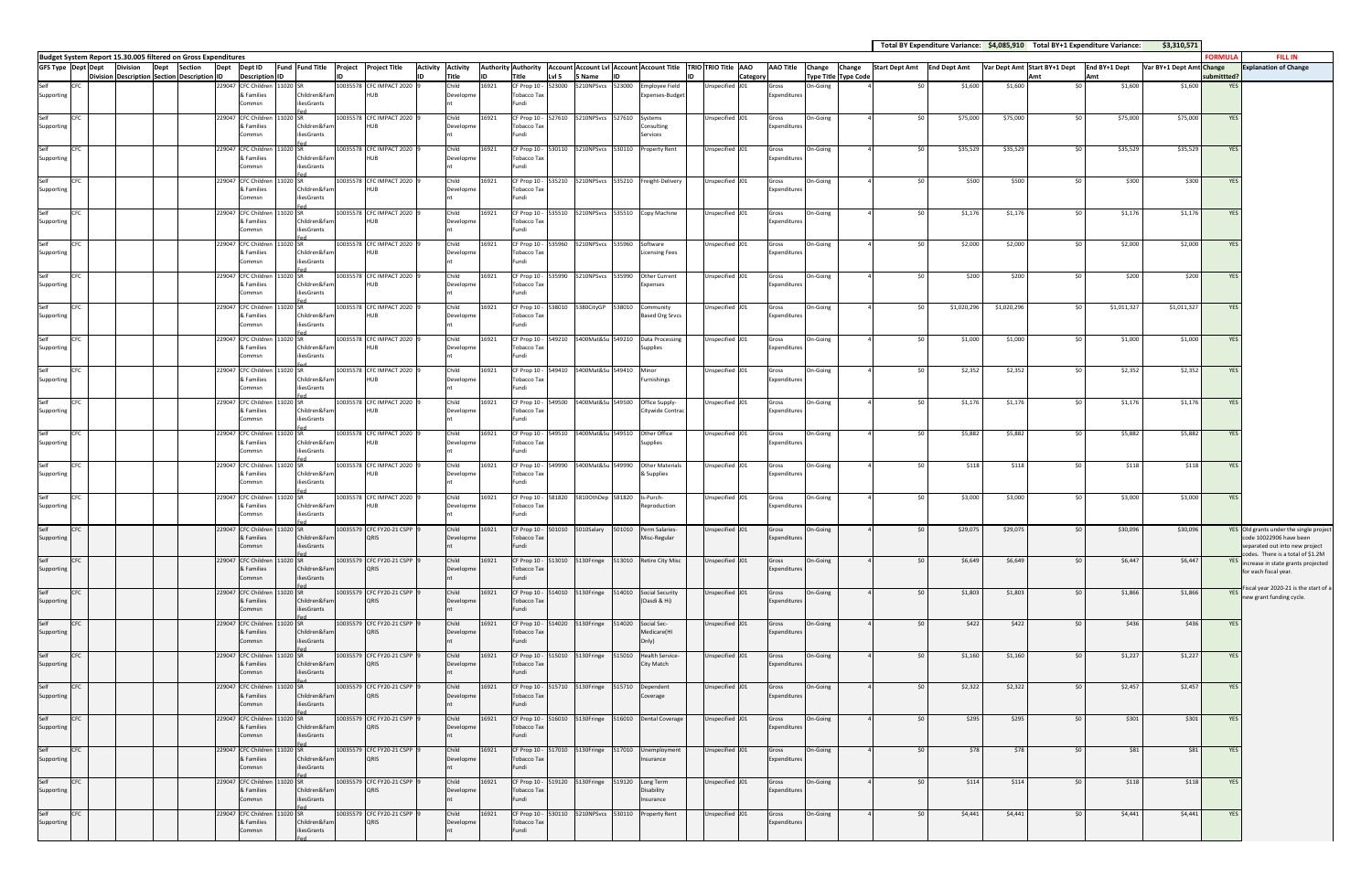|                             |            |                                                                       |                |        |                                            |          |                             |                                   |                          |       |                                           |        |                                                       |        |                                      |  |                                                                                             |                       |          |                             |                             |           |           |                              | Total BY Expenditure Variance: \$4,085,910 Total BY+1 Expenditure Variance: | \$3,310,571              |                        |                                                                       |
|-----------------------------|------------|-----------------------------------------------------------------------|----------------|--------|--------------------------------------------|----------|-----------------------------|-----------------------------------|--------------------------|-------|-------------------------------------------|--------|-------------------------------------------------------|--------|--------------------------------------|--|---------------------------------------------------------------------------------------------|-----------------------|----------|-----------------------------|-----------------------------|-----------|-----------|------------------------------|-----------------------------------------------------------------------------|--------------------------|------------------------|-----------------------------------------------------------------------|
| GFS Type Dept Dept Division |            | Budget System Report 15.30.005 filtered on Gross Expenditures<br>Dept | <b>Section</b> | Dept   | Dept ID                                    |          | Fund Fund Title             | Project Project Title             | <b>Activity Activity</b> |       |                                           |        |                                                       |        |                                      |  | Authority Authority   Account Account Lvl   Account Account Title   TRIO   TRIO Title   AAO | <b>AAO Title</b>      | Change   | Change                      | Start Dept Amt End Dept Amt |           |           | Var Dept Amt Start BY+1 Dept | End BY+1 Dept                                                               | Var BY+1 Dept Amt Change | ORMULA                 | <b>FILL IN</b><br><b>Explanation of Change</b>                        |
|                             |            | Division Description Section Description ID                           |                |        | <b>Description ID</b>                      |          |                             |                                   | Title                    |       | Title                                     | Lvl 5  | 5 Name                                                |        |                                      |  | Categor                                                                                     |                       |          | <b>Type Title Type Code</b> |                             |           |           | Amt                          | <b>Amt</b>                                                                  |                          | ubmittted <sup>®</sup> |                                                                       |
| Self<br>Supporting          | <b>CFC</b> |                                                                       |                | 229047 | CFC Children 11020 SR<br>& Families        |          | Children&Far                | 10035579 CFC FY20-21 CSPP<br>QRIS | Child<br>Developme       | 16921 | CF Prop 10 -<br><b>Tobacco Tax</b>        | 535510 |                                                       |        | Copy Machine                         |  | Jnspecified J01                                                                             | Gross<br>Expenditures | On-Going |                             | \$0                         | \$147     | \$147     | \$0                          | \$147                                                                       | \$147                    | <b>YES</b>             |                                                                       |
|                             |            |                                                                       |                |        | Commsn                                     |          | iliesGrants                 |                                   |                          |       | Fundi                                     |        |                                                       |        |                                      |  |                                                                                             |                       |          |                             |                             |           |           |                              |                                                                             |                          |                        |                                                                       |
| Self<br>Supporting          | CFC        |                                                                       |                |        | 229047 CFC Children 11020 SR<br>& Families |          | Children&Far                | 10035579 CFC FY20-21 CSPP<br>QRIS | Child<br>Developme       | 16921 | CF Prop 10 - 538010<br><b>Tobacco Tax</b> |        | 5380CityGP 538010 Community                           |        | <b>Based Org Srvcs</b>               |  | Unspecified J01                                                                             | Gross<br>Expenditure: | On-Going |                             | 50 <sup>1</sup>             | \$444,236 | \$444,236 | \$0                          | \$443,125                                                                   | \$443,125                | YES                    |                                                                       |
|                             |            |                                                                       |                |        | Commsn                                     |          | iliesGrants                 |                                   |                          |       | Fundi                                     |        |                                                       |        |                                      |  |                                                                                             |                       |          |                             |                             |           |           |                              |                                                                             |                          |                        |                                                                       |
| Self<br>Supporting          | <b>CFC</b> |                                                                       |                | 229047 | <b>CFC Children</b><br>& Families          |          | 1020 SR<br>Children&Fan     | 10035579 CFC FY20-21 CSPP<br>QRIS | Child<br>Developme       | 16921 | CF Prop 10 -<br>Tobacco Tax               | 549210 | 5400Mat&Su 549210                                     |        | Data Processing<br>Supplies          |  | Unspecified J01                                                                             | Gross<br>Expenditures | On-Going |                             | 50                          | \$250     | \$250     | \$0                          | \$250                                                                       | \$250                    | <b>YES</b>             |                                                                       |
|                             |            |                                                                       |                |        | Commsn                                     |          | iliesGrants                 |                                   |                          |       | Fundi                                     |        |                                                       |        |                                      |  |                                                                                             |                       |          |                             |                             |           |           |                              |                                                                             |                          |                        |                                                                       |
| Self<br>Supporting          | <b>CFC</b> |                                                                       |                |        | 229047 CFC Children 11020 SR<br>& Families |          | Children&Fan                | 10035579 CFC FY20-21 CSPP<br>ORIS | Child<br>Developme       | 16921 | <b>Tobacco Tax</b>                        |        | CF Prop 10 - 549410 5400Mat&Su 549410 Minor           |        | Furnishings                          |  | Unspecified J01                                                                             | Gross<br>Expenditures | On-Going |                             | \$0                         | \$294     | \$294     | \$0                          | \$294                                                                       | \$294                    | YES                    |                                                                       |
|                             |            |                                                                       |                |        | Commsn                                     |          | liesGrants                  |                                   |                          |       | Fundi                                     |        |                                                       |        |                                      |  |                                                                                             |                       |          |                             |                             |           |           |                              |                                                                             |                          |                        |                                                                       |
| Self                        | <b>CFC</b> |                                                                       |                |        | 229047 CFC Children 11020 SR<br>& Families |          | Children&Far                | 10035579 CFC FY20-21 CSPP<br>QRIS | Child                    | 16921 | CF Prop 10 -                              | 549500 | 5400Mat&Su 549500 Office Supply-                      |        |                                      |  | Unspecified J01                                                                             | Gross                 | On-Going |                             | \$0                         | \$147     | \$147     | \$0                          | \$147                                                                       | \$147                    | YES                    |                                                                       |
| Supporting                  |            |                                                                       |                |        | Commsn                                     |          | iliesGrants                 |                                   | Developme                |       | <b>Tobacco Tax</b><br>Fundi               |        |                                                       |        | Citywide Contra                      |  |                                                                                             | Expenditure:          |          |                             |                             |           |           |                              |                                                                             |                          |                        |                                                                       |
| Self                        | CFC        |                                                                       |                |        | 229047 CFC Children                        | 1020 SR  |                             | 10035579 CFC FY20-21 CSPP         | Child                    | 16921 | CF Prop 10 -                              | 549510 | 5400Mat&Su 549510                                     |        | Other Office                         |  | Jnspecified J01                                                                             | Gross                 | On-Going |                             | <b>SO</b>                   | \$735     | \$735     | <b>SO</b>                    | \$735                                                                       | \$735                    | YES                    |                                                                       |
| Supporting                  |            |                                                                       |                |        | & Families<br>Commsn                       |          | Children&Fan<br>liesGrants  | QRIS                              | Developme                |       | <b>Tobacco Tax</b><br>Fundi               |        |                                                       |        | Supplies                             |  |                                                                                             | Expenditures          |          |                             |                             |           |           |                              |                                                                             |                          |                        |                                                                       |
| Self                        | CFC        |                                                                       |                |        | 229047 CFC Children                        | 1020 SR  |                             | 10035579 CFC FY20-21 CSPP         | Child                    | 16921 | CF Prop 10 -                              | 549990 | 5400Mat&Su 549990                                     |        | <b>Other Materials</b>               |  | Unspecified J01                                                                             | Gross                 | On-Going |                             | \$0                         | \$15      | \$15      | \$0                          | \$15                                                                        | \$15                     | YES                    |                                                                       |
| Supporting                  |            |                                                                       |                |        | & Families<br>Commsn                       |          | Children&Far<br>iliesGrants | QRIS                              | Developme                |       | Tobacco Tax<br>Fundi                      |        |                                                       |        | & Supplies                           |  |                                                                                             | Expenditure:          |          |                             |                             |           |           |                              |                                                                             |                          |                        |                                                                       |
| <b>Self</b>                 | <b>CFC</b> |                                                                       |                |        | 229047 CFC Children                        |          | 020 SR                      | 10035579 CFC FY20-21 CSPP         | Child                    | 16921 | CF Prop 10 -                              | 581950 | 5810OthDep 581950                                     |        | GF-Social                            |  | Unspecified J01                                                                             | Gross                 | On-Going |                             | \$0                         | \$813,000 | \$813,000 | \$0                          | \$813,000                                                                   | \$813,000                | YES                    |                                                                       |
| Supporting                  |            |                                                                       |                |        | & Families<br>Commsn                       |          | Children&Far<br>iliesGrants | QRIS                              | Developme                |       | Tobacco Tax<br>Fundi                      |        |                                                       |        | Services                             |  |                                                                                             | Expenditures          |          |                             |                             |           |           |                              |                                                                             |                          |                        |                                                                       |
|                             | <b>CFC</b> |                                                                       |                |        | 229047 CFC Children 11020 SR               |          |                             | 10035580 CFC FY20-21 QCC          | Child                    | 16921 | CF Prop 10 -                              | 501010 | 5010Salary                                            | 501010 | Perm Salaries-                       |  | Unspecified J01                                                                             | Gross                 | On-Going |                             |                             | \$29,075  | \$29,075  | S0                           | \$30,096                                                                    | \$30,096                 |                        | YES Old grants under the single project                               |
| Supporting                  |            |                                                                       |                |        | & Families<br>Commsn                       |          | Children&Fam<br>liesGrants  | QRIS                              | Developme                |       | Tobacco Tax<br>Fundi                      |        |                                                       |        | Misc-Regular                         |  |                                                                                             | Expenditures          |          |                             |                             |           |           |                              |                                                                             |                          |                        | code 10022906 have been<br>separated out into new project             |
| Self                        | <b>CFC</b> |                                                                       |                | 229047 | CFC Children 11020 SR                      |          |                             | 0035580 CFC FY20-21 QCC           | Child                    | 16921 | CF Prop 10 - 513010                       |        | 5130Fringe                                            | 513010 | <b>Retire City Misc</b>              |  | Unspecified J01                                                                             | Gross                 | On-Going |                             | \$0                         | \$6,649   | \$6,649   | \$0                          | \$6,447                                                                     | \$6,447                  | <b>YES</b>             | odes. There is a total of \$21K                                       |
| Supporting                  |            |                                                                       |                |        | & Families                                 |          | Children&Fan                | QRIS                              | Developme                |       | Tobacco Tax                               |        |                                                       |        |                                      |  |                                                                                             | Expenditures          |          |                             |                             |           |           |                              |                                                                             |                          |                        | decrease in federal pass-through<br>grant funds for each fiscal year. |
|                             |            |                                                                       |                |        | Commsn                                     |          | iliesGrants                 |                                   |                          |       | Fundi                                     |        |                                                       |        |                                      |  |                                                                                             |                       |          |                             |                             |           |           |                              |                                                                             |                          |                        | Fiscal year 2020-21 is the start of a                                 |
| Self<br>Supporting          | <b>CFC</b> |                                                                       |                |        | 229047 CFC Children<br>& Families          | 11020 SR | Children&Fan                | 10035580 CFC FY20-21 QCC<br>QRIS  | Child<br>Developme       | 16921 | CF Prop 10 -<br>Tobacco Tax               |        | 514010 5130Fringe                                     | 514010 | Social Security<br>(Oasdi & Hi)      |  | Jnspecified J01                                                                             | Gross<br>Expenditures | On-Going |                             | \$0                         | \$1,803   | \$1,803   | \$0                          | \$1,866                                                                     | \$1,866                  | YES                    | new grant funding cycle.                                              |
|                             |            |                                                                       |                |        | Commsn                                     |          | liesGrants                  |                                   |                          |       | Fundi                                     |        |                                                       |        |                                      |  |                                                                                             |                       |          |                             |                             |           |           |                              |                                                                             |                          |                        |                                                                       |
| Self<br>Supporting          | <b>CFC</b> |                                                                       |                |        | 229047 CFC Children 11020 SR<br>& Families |          | Children&Far                | 10035580 CFC FY20-21 QCC<br>QRIS  | Child<br>Developme       | 16921 | CF Prop 10 -<br>obacco Tax                | 514020 | 5130Fringe 514020                                     |        | Social Sec-<br>Medicare(HI           |  | Unspecified J01                                                                             | Gross<br>Expenditures | On-Going |                             | SO I                        | \$422     | \$422     | \$0                          | \$436                                                                       | \$436                    | <b>YES</b>             |                                                                       |
|                             |            |                                                                       |                |        | Commsn                                     |          | liesGrants                  |                                   |                          |       | Fundi                                     |        |                                                       |        | Only)                                |  |                                                                                             |                       |          |                             |                             |           |           |                              |                                                                             |                          |                        |                                                                       |
| Self<br>Supporting          | CFC        |                                                                       |                |        | 229047 CFC Children 11020 SR<br>& Families |          | Children&Fan                | 10035580 CFC FY20-21 QCC<br>QRIS  | Child<br>Developme       | 16921 | Tobacco Tax                               |        | CF Prop 10 - 515010 5130Fringe 515010                 |        | Health Service-<br><b>City Match</b> |  | Unspecified J01                                                                             | Gross<br>Expenditures | On-Going |                             | S0                          | \$1,160   | \$1,160   | \$0                          | \$1,227                                                                     | \$1,227                  | <b>YES</b>             |                                                                       |
|                             |            |                                                                       |                |        | Commsn                                     |          | iliesGrants                 |                                   |                          |       | Fundi                                     |        |                                                       |        |                                      |  |                                                                                             |                       |          |                             |                             |           |           |                              |                                                                             |                          |                        |                                                                       |
| Supporting                  | <b>CFC</b> |                                                                       |                |        | 229047 CFC Children<br>& Families          | 1020 SR  | Children&Fan                | 10035580 CFC FY20-21 QCC<br>QRIS  | Child<br>Developme       | 16921 | CF Prop 10 -<br>Tobacco Tax               |        | 515710 5130Fringe                                     | 515710 | Dependent<br>Coverage                |  | Unspecified J01                                                                             | Gross<br>Expenditures | On-Going |                             | 50 <sub>1</sub>             | \$2,322   | \$2,322   | \$0                          | \$2,457                                                                     | \$2,457                  | YES                    |                                                                       |
|                             |            |                                                                       |                |        | Commsn                                     |          | liesGrants                  |                                   |                          |       | Fundi                                     |        |                                                       |        |                                      |  |                                                                                             |                       |          |                             |                             |           |           |                              |                                                                             |                          |                        |                                                                       |
| Self                        | <b>CFC</b> |                                                                       |                |        | 229047 CFC Children 11020 SR<br>& Families |          | Children&Fam                | 10035580 CFC FY20-21 QCC<br>QRIS  | Child                    | 16921 | Tobacco Tax                               |        | CF Prop 10 - 516010 5130Fringe 516010 Dental Coverage |        |                                      |  | Unspecified J01                                                                             | Gross<br>Expenditures | On-Going |                             | 50 <sub>1</sub>             | \$295     | \$295     | \$0                          | \$301                                                                       | \$301                    | <b>YES</b>             |                                                                       |
| Supporting                  |            |                                                                       |                |        | Commsn                                     |          | iliesGrants                 |                                   | Developme                |       | Fundi                                     |        |                                                       |        |                                      |  |                                                                                             |                       |          |                             |                             |           |           |                              |                                                                             |                          |                        |                                                                       |
| Self                        | <b>CFC</b> |                                                                       |                |        | 229047 CFC Children 11020 SR               |          |                             | 10035580 CFC FY20-21 QCC          | Child                    | 16921 |                                           |        | CF Prop 10 - 517010 5130Fringe                        | 517010 | Unemployment                         |  | Unspecified J01                                                                             | Gross                 | On-Going |                             | \$0                         | \$78      | \$78      | \$0                          | \$81                                                                        | \$81                     | YES                    |                                                                       |
| Supporting                  |            |                                                                       |                |        | & Families<br>Commsn                       |          | Children&Fam<br>liesGrants  | QRIS                              | Developme                |       | Tobacco Tax<br>Fundi                      |        |                                                       |        | Insurance                            |  |                                                                                             | Expenditures          |          |                             |                             |           |           |                              |                                                                             |                          |                        |                                                                       |
| Self                        | <b>CFC</b> |                                                                       |                |        | 229047 CFC Children 11020 SR               |          |                             | 10035580 CFC FY20-21 QCC          | Child                    | 16921 |                                           |        | CF Prop 10 - 519120 5130Fringe 519120                 |        | Long Term                            |  | Unspecified J01                                                                             | Gross                 | On-Going |                             | \$0                         | \$114     | \$114     | \$0                          | \$118                                                                       | \$118                    | YES                    |                                                                       |
| Supporting                  |            |                                                                       |                |        | & Families<br>Commsn                       |          | Children&Fam<br>iliesGrants | QRIS                              | Developme                |       | Tobacco Tax<br>Fundi                      |        |                                                       |        | Disability<br>Insurance              |  |                                                                                             | Expenditures          |          |                             |                             |           |           |                              |                                                                             |                          |                        |                                                                       |
| Self                        | <b>CFC</b> |                                                                       |                |        | 229047 CFC Children 11020 SR               |          |                             | 10035580 CFC FY20-21 QCC          | Child                    | 16921 |                                           |        | CF Prop 10 - 530110 5210NPSvcs 530110                 |        | <b>Property Rent</b>                 |  | Unspecified J01                                                                             | Gross                 | On-Going |                             | \$0                         | \$4,441   | \$4,441   | \$0                          | \$4,441                                                                     | \$4,441                  | YES                    |                                                                       |
| Supporting                  |            |                                                                       |                |        | & Families<br>Commsn                       |          | Children&Fan<br>iliesGrants | QRIS                              | Developme                |       | Tobacco Tax<br>Fundi                      |        |                                                       |        |                                      |  |                                                                                             | Expenditures          |          |                             |                             |           |           |                              |                                                                             |                          |                        |                                                                       |
| Self                        | <b>CFC</b> |                                                                       |                |        | 229047 CFC Children 11020 SR               |          |                             | 10035580 CFC FY20-21 QCC          | Child                    | 16921 |                                           |        | CF Prop 10 - 535510 5210NPSvcs 535510 Copy Machine    |        |                                      |  | Unspecified J01                                                                             | Gross                 | On-Going |                             | \$0                         | \$147     | \$147     | \$0                          | \$147                                                                       | \$147                    | YES                    |                                                                       |
| Supporting                  |            |                                                                       |                |        | & Families<br>Commsn                       |          | Children&Fam<br>liesGrants  | QRIS                              | Developme                |       | Tobacco Tax<br>Fundi                      |        |                                                       |        |                                      |  |                                                                                             | Expenditures          |          |                             |                             |           |           |                              |                                                                             |                          |                        |                                                                       |
| Self                        | <b>CFC</b> |                                                                       |                |        | 229047 CFC Children 11020 SR               |          |                             | 10035580 CFC FY20-21 QCC          | Child                    | 16921 | CF Prop 10 - 538010                       |        | 5380CityGP 538010 Community                           |        |                                      |  | Unspecified J01                                                                             | Gross                 | On-Going |                             | \$0                         | \$453,786 | \$453,786 | \$0                          | \$452,675                                                                   | \$452,675                | YES                    |                                                                       |
| Supporting                  |            |                                                                       |                |        | & Families<br>Commsn                       |          | Children&Fam<br>iliesGrants | QRIS                              | Developme                |       | Tobacco Tax<br>Fundi                      |        |                                                       |        | <b>Based Org Srvcs</b>               |  |                                                                                             | Expenditures          |          |                             |                             |           |           |                              |                                                                             |                          |                        |                                                                       |
| Self                        | <b>CFC</b> |                                                                       |                |        | 229047 CFC Children 11020 SR               |          |                             | 10035580 CFC FY20-21 QCC          | Child                    | 16921 | CF Prop 10 - 549410                       |        | 5400Mat&Su 549410                                     |        | Minor                                |  | Unspecified J01                                                                             | Gross                 | On-Going |                             | \$0                         | \$294     | \$294     | \$0                          | \$294                                                                       | \$294                    | YES                    |                                                                       |
| Supporting                  |            |                                                                       |                |        | & Families                                 |          | Children&Fam                | QRIS                              | Developme                |       | Tobacco Tax                               |        |                                                       |        | Furnishings                          |  |                                                                                             | Expenditures          |          |                             |                             |           |           |                              |                                                                             |                          |                        |                                                                       |
| Self                        |            |                                                                       |                |        | Commsn                                     |          | iliesGrants                 | 10035580 CFC FY20-21 QCC          |                          |       | Fundi                                     |        |                                                       |        |                                      |  |                                                                                             |                       |          |                             |                             |           |           |                              |                                                                             |                          |                        |                                                                       |
| Supporting                  | <b>CFC</b> |                                                                       |                |        | 229047 CFC Children 11020 SR<br>& Families |          | Children&Fam                | QRIS                              | Child<br>Developme       | 16921 | CF Prop 10 - 549500<br>Tobacco Tax        |        | 5400Mat&Su 549500                                     |        | Office Supply-<br>Citywide Contrac   |  | Unspecified J01                                                                             | Gross<br>Expenditures | On-Going |                             | \$0                         | \$147     | \$147     | \$0                          | \$147                                                                       | \$147                    | YES                    |                                                                       |
|                             |            |                                                                       |                |        | Commsn                                     |          | iliesGrants                 |                                   |                          |       | Fundi                                     |        |                                                       |        |                                      |  |                                                                                             |                       |          |                             |                             |           |           |                              |                                                                             |                          |                        |                                                                       |
| Self<br>Supporting          | <b>CFC</b> |                                                                       |                |        | 229047 CFC Children 11020 SR<br>& Families |          | Children&Fam                | 10035580 CFC FY20-21 QCC<br>QRIS  | Child<br>Developme       | 16921 | CF Prop 10 - 549510<br>Tobacco Tax        |        | 5400Mat&Su 549510                                     |        | Other Office<br><b>Supplies</b>      |  | Unspecified J01                                                                             | Gross<br>Expenditures | On-Going |                             | \$0                         | \$735     | \$735     | \$0                          | \$735                                                                       | \$735                    | YES                    |                                                                       |
|                             |            |                                                                       |                |        | Commsn                                     |          | iliesGrants                 |                                   |                          |       | Fundi                                     |        |                                                       |        |                                      |  |                                                                                             |                       |          |                             |                             |           |           |                              |                                                                             |                          |                        |                                                                       |
| Self<br>Supporting          | <b>CFC</b> |                                                                       |                |        | 229047 CFC Children 11020 SR<br>& Families |          | Children&Fam                | 10035580 CFC FY20-21 QCC<br>QRIS  | Child<br>Developme       | 16921 | CF Prop 10 -<br>Tobacco Tax               | 549990 | 5400Mat&Su 549990                                     |        | <b>Other Materials</b><br>& Supplies |  | Unspecified J01                                                                             | Gross<br>Expenditures | On-Going |                             | \$0                         | \$15      | \$15      | \$0                          | \$15                                                                        | \$15                     | YES                    |                                                                       |
|                             |            |                                                                       |                |        | Commsn                                     |          | liesGrants                  |                                   |                          |       | Fundi                                     |        |                                                       |        |                                      |  |                                                                                             |                       |          |                             |                             |           |           |                              |                                                                             |                          |                        |                                                                       |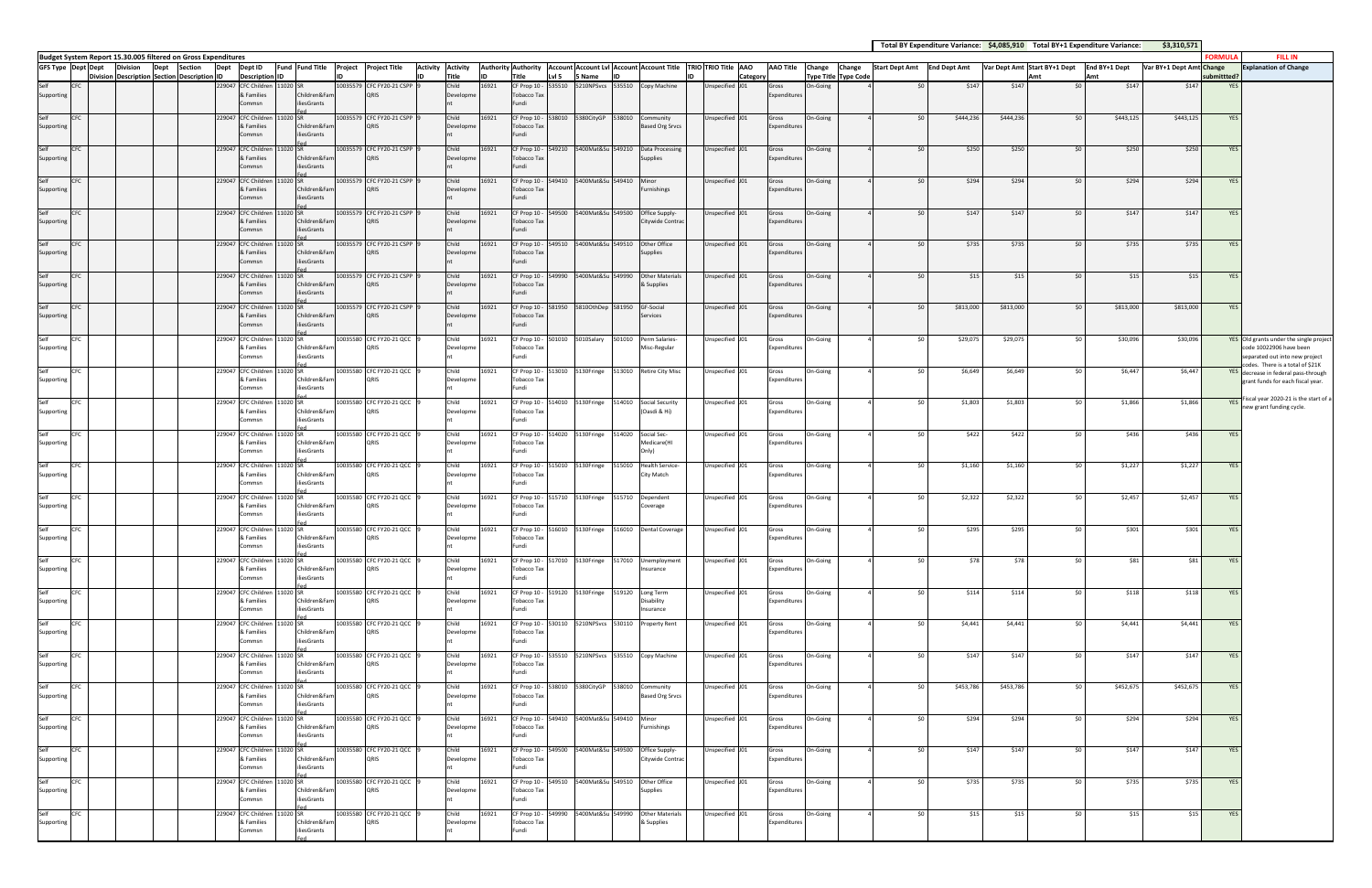|                    |            |                           |                                                                |      |                |                                                      |                                    |                                       |                                   |       |                                             |                  |                                                 |                                     |                                                                                           |          |                       |          |                                       |                       | Total BY Expenditure Variance: \$4,085,910 Total BY+1 Expenditure Variance: |             |                              |        |               | \$3,310,571              |                |                                                                                                                                                                                                                                                                                                                                              |
|--------------------|------------|---------------------------|----------------------------------------------------------------|------|----------------|------------------------------------------------------|------------------------------------|---------------------------------------|-----------------------------------|-------|---------------------------------------------|------------------|-------------------------------------------------|-------------------------------------|-------------------------------------------------------------------------------------------|----------|-----------------------|----------|---------------------------------------|-----------------------|-----------------------------------------------------------------------------|-------------|------------------------------|--------|---------------|--------------------------|----------------|----------------------------------------------------------------------------------------------------------------------------------------------------------------------------------------------------------------------------------------------------------------------------------------------------------------------------------------------|
|                    |            |                           | Budget System Report 15.30.005 filtered on Gross Expenditures  |      |                |                                                      |                                    |                                       |                                   |       |                                             |                  |                                                 |                                     |                                                                                           |          |                       |          |                                       |                       |                                                                             |             |                              |        |               |                          | <b>FORMULA</b> | <b>FILL IN</b>                                                                                                                                                                                                                                                                                                                               |
|                    |            | <b>GFS Type Dept Dept</b> | <b>Division</b><br>Division Description Section Description ID | Dept | <b>Section</b> | Dept Dept ID<br><b>Description ID</b>                |                                    | Fund Fund Title Project Project Title | <b>Activity Activity</b><br>Title | חו    | Title                                       | Lvl <sub>5</sub> | 5 Name                                          |                                     | Authority Authority   Account Account Lvl   Account Account Title   TRIO TRIO Title   AAO | Category | <b>AAO Title</b>      | Change   | Change<br><b>Type Title Type Code</b> | <b>Start Dept Amt</b> | <b>End Dept Amt</b>                                                         |             | Var Dept Amt Start BY+1 Dept | Amt    | End BY+1 Dept | Var BY+1 Dept Amt Change | submittted?    | <b>Explanation of Change</b>                                                                                                                                                                                                                                                                                                                 |
| Self<br>Supporting | <b>CFC</b> |                           |                                                                |      |                | 229047 CFC Children 11020 SR<br>& Families<br>Commsr | Children&Fan<br>iliesGrants<br>Fed | 10035581 CFC FY20-21 QCC<br>Regional  | Child<br>Developm                 | 16921 | CF Prop 10 -<br><b>Tobacco Tax</b><br>Fundi | 538010           |                                                 | Community<br><b>Based Org Srvcs</b> | Unspecified J01                                                                           |          | Gross<br>Expenditures | On-Going |                                       |                       | \$377,000                                                                   | \$377,000   |                              | - <∩ l | \$377,000     | \$377,000                |                | YES Old grants under the single project<br>code 10022906 have been<br>separated out into new project<br>codes. There is a total of \$21K<br>decrease in federal pass-through<br>grant funds for each fiscal year.<br>Fiscal year 2020-21 is the start of a<br>new grant funding cycle.                                                       |
| Self<br>Supporting | CFC        |                           |                                                                |      |                | 229047 CFC Children 11020 SR<br>& Families<br>Commsn | Children&Fam<br>iliesGrants<br>Fed | 10035630 CFC DLL Pilot                | Child<br>Developm                 | 16921 | CF Prop 10 - 538010<br>Tobacco Ta<br>Fundi  |                  | 5380CitvGP 538010                               | Community<br><b>Based Org Srvcs</b> | Unspecified J01                                                                           |          | Gross<br>Expenditures | On-Going |                                       |                       | \$782,000                                                                   | \$782,000   |                              |        | \$750,000     | \$750,000                |                | YES Old grants under the single project<br>code 10022906 have been<br>separated out into new project<br>codes. There is a total of \$627K<br>increase in projected Prop 10<br>grant funds for 2020-21. The<br>amount increased in 2021-22 is<br>only \$95K due to lost of one-time<br>lgrant funds.<br>Fiscal year 2020-21 is the start of a |
| Self<br>Supporting | <b>CFC</b> |                           |                                                                |      |                | 229047 CFC Children 11020 SR<br>& Families<br>Commsn | Children&Fam<br>iliesGrants        | 10036088 CFC Home Visiting 10         | Child Health 16921                |       | <b>Tobacco Tax</b><br>Fundi                 |                  | CF Prop 10 - 538010 5380CityGP 538010           | Community<br><b>Based Org Srvcs</b> | Unspecified J01                                                                           |          | Gross<br>Expenditures | One-Time |                                       |                       | \$500,000                                                                   | \$500,000   |                              | . ናበ   | $\epsilon$    | - s∩ I                   |                | YES This is a new Prop 10 one-time<br>grant.                                                                                                                                                                                                                                                                                                 |
| Self<br>Supporting | <b>CFC</b> |                           |                                                                |      |                | 229047 CFC Children 11020 SR<br>& Families<br>Commsn | Children&Fan<br>iliesGrants        | 10036089 CFC Workforce<br>Pathways    | Child<br><b>Developm</b>          | 16921 | Tobacco Ta:<br>undi                         |                  | CF Prop 10 - 538010 5380CityGP 538010 Community | <b>Based Org Srvcs</b>              | Unspecified J01                                                                           |          | Gross<br>Expenditures | On-Going |                                       |                       | \$1,500,000                                                                 | \$1,500,000 |                              | <ሰ     | \$1,500,000   | \$1,500,000              |                | YES This is a new state grant.                                                                                                                                                                                                                                                                                                               |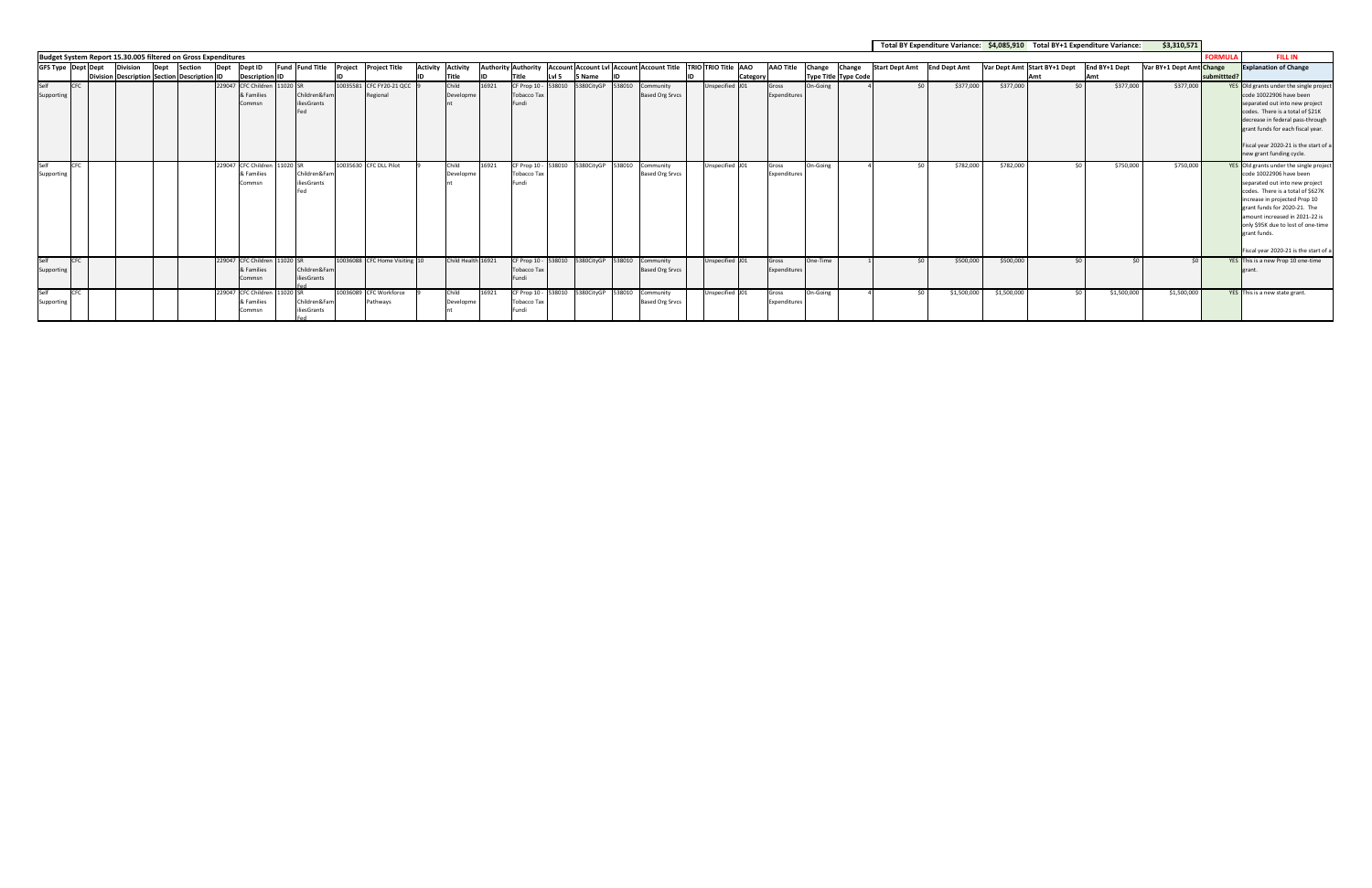## **BUDGET FORM 3B: Position Changes**

DEPARTMENT: Children and Families Commission Please identify proposed position changes from the FY 2020-21 and FY 2021-22 Base Budget at the account level (reflecting both salary and discretionary special class changes).

**Note**: To submit this information, run the 1<mark>5.30.004 Position Snapshot Comparison (Audit Trail)</mark> report from the budget system.<br>Select the following criteria before running the report:<br>Budget Year: 2021<br>Before Snapshot:

After Snapshot: **Current** GFS Type: Do not select a value.

For any proposed changes, provide an explanation in the "Explanation of FTE and/or Amount Change" column.<br>Please contact your Mayor's Office or Controller's Office Analyst if you need assistance running this report.<br>All su

|                    |                    |                                                                                                     |                                                          |                                           |                     |                                            |                            |       |                                       |                                                                                                  |        |                            |                               |                                                        |                                                                  |                  |          |            |            |                                       |                 |                     | Total BY FTE Variance: 1.00 Tot BY Amt Variance: \$118,719 Tot BY+1 FTE Variance: |                 | 1.00 Tot BY+1 Amount Variance: \$121,951 |           |                  |                 |                                        |                                                                                                    |
|--------------------|--------------------|-----------------------------------------------------------------------------------------------------|----------------------------------------------------------|-------------------------------------------|---------------------|--------------------------------------------|----------------------------|-------|---------------------------------------|--------------------------------------------------------------------------------------------------|--------|----------------------------|-------------------------------|--------------------------------------------------------|------------------------------------------------------------------|------------------|----------|------------|------------|---------------------------------------|-----------------|---------------------|-----------------------------------------------------------------------------------|-----------------|------------------------------------------|-----------|------------------|-----------------|----------------------------------------|----------------------------------------------------------------------------------------------------|
|                    | GFS Type Dept Dept | Budget System Report 15.30.004 filtered on Gross Expenditures<br>Section<br><b>Division</b><br>Dept | Department Department Fund Fund Title Project ID Project |                                           |                     |                                            |                            |       |                                       | Activity Activity Title Authority Authority Account Account Agency AAO   AAO   Class   Job Class |        |                            |                               |                                                        | Emp Emp Org Title Ret Status Action Ref No. Start Dept End Dept  |                  |          |            |            | Var Dept Start Dept End Dept Var Dept |                 | Start BY+1 End BY+1 |                                                                                   | Var BY+1        | Start BY+1 Dept End BY+1 Dept Var BY+1   |           |                  |                 | <b>FORMULA</b><br>Amount               | <b>FILL IN</b><br><b>Explanation of FTE and/or</b>                                                 |
|                    |                    | Division Description Section Description ID                                                         | <b>Description</b><br>ID                                 |                                           |                     | <b>Title</b>                               |                            |       | Title                                 | LvI 5<br>Name                                                                                    | Use ID | <b>Title</b>               |                               | <b>Title</b><br>Org<br>Code                            |                                                                  |                  |          | <b>FTE</b> | <b>FTE</b> | Amt                                   | Amt             | <b>Dept FTE</b>     | <b>Dept FTE</b>                                                                   | <b>Dept FTE</b> |                                          |           | Dept Amt Changes |                 | <b>Changes</b><br>ubmitted? Submitted? | <b>Amount Change</b>                                                                               |
| Supporting         |                    | 229047                                                                                              | CFC Children &<br>Families<br>Commsn                     | 1000 SR CF(<br>ContinuingA<br>thorityCtrl | 0022906             | Prop 10 -<br>Tobacco Tax<br>Funding        | valuation                  | 16921 | F Prop 10 -<br>obacco<br>Tax Fundi    |                                                                                                  |        |                            | Expen                         | e Analyst                                              | 790 - LOCAL 790,<br><b>SFILL</b>                                 |                  |          |            |            |                                       |                 |                     |                                                                                   |                 |                                          |           |                  |                 |                                        | eassigning the off-budget<br>1822 position to a different                                          |
| Supporting         |                    | 229047                                                                                              | CFC Children & 11020 SR<br>amilies                       | nildren&F                                 | 10022906            | Prop 10 -<br><b>Tobacco Tax</b>            | Developmen                 | 16921 | obacco                                | CF Prop 10 - 5010Salary 501010                                                                   |        |                            | Expen (                       | Gross 1822_Administrativ<br>e Analyst                  | 790 - LOCAL 790,<br><b>SFILL</b>                                 | CF01             | 0.00     |            | .00)       |                                       |                 |                     | .00)                                                                              | (1.00)          |                                          |           |                  |                 |                                        | activity (program) to support<br>he back-log of work. There are<br>no FTE or amount change in this |
|                    |                    | 229047                                                                                              | Commsn                                                   | liesGrant                                 |                     | Funding                                    | Child                      | 16921 | Tax Fundi                             | 10Salary 501010                                                                                  |        |                            |                               |                                                        | J21 - LOCAL 21,                                                  | FO <sub>2</sub>  |          |            |            |                                       |                 |                     |                                                                                   |                 |                                          |           |                  |                 |                                        | oosition.                                                                                          |
| Supporting         |                    |                                                                                                     | CFC Children &<br>amilies<br>ommsn                       | Children&F<br>iliesGran                   | 10022906            | Prop 10 -<br>Tobacco Ta:<br>Funding        | <b>Developmen</b>          |       | CF Prop 10 - 5<br>obacco<br>Tax Fundi |                                                                                                  |        |                            |                               | ministrati<br>e Analyst                                | PROFESSIONAL<br><b>ND TECHNICAL</b>                              |                  |          |            |            |                                       |                 |                     |                                                                                   | 1.00)           |                                          | 127,427)  | 127,421          |                 |                                        | Due to the continuing grant<br>clean-up activities, the 1823<br>position is continuing in the      |
| Supporting         |                    | 229047                                                                                              | CFC Children &<br>Families<br>Commsn                     | Children&Fa                               | 0022906             | Prop 10 -<br>Tobacco Tax<br>Funding        | Child<br>Development       | 16921 | CF Prop 10 -<br>Tobacco<br>Tax Fundi  | 10Salary 501010                                                                                  |        |                            | Expen M_Z                     | Gross 9991 One Day<br>Adjustment                       | Special Class Pro-<br>37M<br>rated Misc                          | CF02             | 0.00     |            | 0.00       |                                       | S475)           | 0.00                | 0.00                                                                              | 0.00            |                                          |           |                  |                 |                                        | ame grant/program but under<br>a new project code. In<br>aggregate there are no FTE or             |
| Self<br>Supporting |                    | 229047                                                                                              | CFC Children & 11020 SR<br>Families                      | Children&F                                |                     | 10035578 CFC IMPACT<br>2020 HUB            | Child<br>Development       | 16921 | Tobacco                               | CF Prop 10 - 5010Salary 501010                                                                   |        | Expen                      | Gross 1823_Senior             | Administrati                                           | 021 - LOCAL 21,<br>PROFESSIONAL                                  | CF02             | 0.00     | 1.00       | 1.00       | \$123,098                             | \$123,098 0.00  |                     | 1.00                                                                              | 1.00            |                                          | \$127,427 | \$127,427 YES    |                 | <b>YES</b>                             | amount change in this position.                                                                    |
| Self               |                    | 229047                                                                                              | ommsn<br>CFC Children & 11020 SR                         | niliesGrant                               | 10035578 CFC IMPACT |                                            | Child                      | 16921 | Tax Fundi<br>CF Prop 10 - 5           | 10Salary 501010                                                                                  |        |                            | 9991                          | e Analyst<br>One Day                                   | AND TECHNICAL<br><b>Special Class Pro</b>                        | CF02             | 0.00     | 0.00       | 0.00       | \$475                                 | \$475           | 0.00                | 0.00                                                                              | 10.00           |                                          | \$492     |                  |                 | YES                                    |                                                                                                    |
| Supporting         |                    |                                                                                                     | Families                                                 | Children&F<br>iliesGran                   |                     | 2020 HUB                                   | Developmer                 |       | obacco<br>Tax Fundi                   |                                                                                                  |        |                            | Expen M_Z                     | Adjustment                                             | ated Misc                                                        |                  |          |            |            |                                       |                 |                     |                                                                                   |                 |                                          |           |                  |                 |                                        |                                                                                                    |
| Supporting         |                    | 229047                                                                                              | CFC Children &<br>Families<br>Commsn                     | Children&Fa<br>iliesGrant                 | 0022906             | Prop 10 -<br><b>Tobacco Tax</b><br>Funding | Child<br>Development       | 16921 | Tobacco<br>Tax Fundi                  | CF Prop 10 - 5130Fring 513010                                                                    |        | Expen                      | Gross 1823_Senior             | Administrativ<br>e Analyst                             | 021 - LOCAL 21,<br>PROFESSIONAL<br>AND TECHNICAL                 | CF02             | 0.00     |            | 0.00       |                                       |                 |                     | 0.00                                                                              | 0.00            |                                          | 27,297)   | 27,297           |                 | YES                                    |                                                                                                    |
| Supporting         |                    | 229047                                                                                              | CFC Children &<br>Families<br>ommsn                      | Children&Fa<br>niliesGrant                | 0022906             | Prop 10 -<br><b>Tobacco Tax</b><br>Funding | Child<br>Development       | 16921 | Tobacco<br>Tax Fundi                  | CF Prop 10 - 5130Fring 513010                                                                    |        |                            |                               | Gross 9991 One Day<br>Expen M_Z Adjustment<br>Misc     | Special Class Pro-<br>rated Misc                                 | CF02             | 0.00     |            | 0.00       |                                       |                 |                     |                                                                                   | 0.00            |                                          |           |                  |                 | <b>YES</b>                             |                                                                                                    |
| Self<br>Supporting |                    | 229047                                                                                              | CFC Children &<br>amilies                                | Children&Fa                               | 10035578            | <b>CFC IMPACT</b><br>2020 HUB              | Child<br><b>Developmen</b> | 16921 | obacco                                | CF Prop 10 - 5130Fring 513010                                                                    |        |                            | 1823                          | Senior<br>Administrati                                 | 021 - LOCAL 21,<br>PROFESSIONAL                                  | CF02             | $0.00 -$ | 0.00       | 0.00       | \$28,151                              | \$28,151        | 0.00                | $0.00 -$                                                                          | 0.00            |                                          | \$27,297  | \$27,297         |                 | YES                                    |                                                                                                    |
|                    |                    | 229047                                                                                              | CFC Children &                                           | iliesGran                                 | 0035578             | <b>CFC IMPACT</b>                          | Child                      | 16921 | Tax Fundi                             | CF Prop 10 - 5130Fring 513010                                                                    |        |                            |                               | e Analyst<br>Gross 9991 One Day                        | <b>ND TECHNICAL</b><br>Special Class Pro                         | CF02             | 0.00     |            | 0.00       |                                       |                 |                     |                                                                                   | 0.00            |                                          | \$105     |                  |                 | YES                                    |                                                                                                    |
| Supporting<br>Self |                    | 229047                                                                                              | Families<br>Commsn<br>CFC Children & 11020 SR            | Children&Fa<br>iliesGrant                 | 10022906 Prop 10 -  | 2020 HUB                                   | Developmen<br>Child        | 16921 | Tobacco<br>Tax Fundi                  | CF Prop 10 - 5130Fring 514010                                                                    |        |                            | Gross 1823_Senior             | Expen M_Z Adjustment                                   | ated Misc<br>021 - LOCAL 21,                                     | CF <sub>02</sub> | 0.00     | 0.00       | 0.00       | 7,633)                                | 57,633)         | 0.00                | 0.00                                                                              | 0.00            |                                          | \$7,900)  | 57,900)          | NO <sub>1</sub> | <b>YES</b>                             |                                                                                                    |
| Supporting         |                    |                                                                                                     | Families                                                 | Children&Fa<br>niliesGran                 |                     | Tobacco Tax<br>Funding                     | Developmen                 |       | obacco<br>Tax Fundi                   |                                                                                                  |        | Expen                      |                               | Administrati<br>e Analyst                              | PROFESSIONAL<br>AND TECHNICAL                                    |                  |          |            |            |                                       |                 |                     |                                                                                   |                 |                                          |           |                  |                 |                                        |                                                                                                    |
| Self<br>Supporting |                    | 229047                                                                                              | CFC Children &<br>amilies<br>ommsn                       | Children&F<br>iliesGrant                  | 0022906             | Prop 10 -<br>Tobacco Ta:<br>Funding        | Child<br>Developmer        | 16921 | obacco<br>Tax Fundi                   | CF Prop 10 - 5130Fring 514010                                                                    |        |                            | Gross 9991<br>Expen M_Z       | One Day<br>Adjustment                                  | <b>Special Class Pro</b><br>rated Misc                           | CF02             | 0.00     |            | 0.00       |                                       |                 |                     |                                                                                   |                 |                                          |           |                  |                 | YES                                    |                                                                                                    |
| Supporting         |                    | 229047                                                                                              | CFC Children &<br>1020 SR<br>Families<br>Commsn          | Children&Fa<br>iliesGrant                 | 0035578             | <b>CFC IMPACT</b><br>2020 HUB              | Child<br>Development       | 16921 | Tobacco<br>Tax Fundi                  | CF Prop 10 - 5130Fring 514010                                                                    |        | Expen                      | Gross 1823_Senior             | Administrativ<br>e Analyst                             | 021 - LOCAL 21,<br>PROFESSIONAL<br>AND TECHNICAL                 | CF02             | 0.00     | 0.00       | 0.00       | \$7,633                               | \$7,633         | 0.00                | 0.00                                                                              | 0.00            |                                          | \$7,900   | \$7,900          | <b>NO</b>       | <b>YES</b>                             |                                                                                                    |
| Supporting         |                    | 229047                                                                                              | CFC Children & 11020 SR<br>Families                      | Children&Fa                               |                     | 10035578 CFC IMPACT<br>2020 HUB            | Child<br>Development       | 16921 | obacco                                | CF Prop 10 - 5130Fring 514010                                                                    |        |                            |                               | Gross 9991 One Day<br>Expen M_Z Adjustment -           | Special Class Pro-<br>rated Misc                                 | CF02             | 0.00     | 0.00       | 0.00       | \$29                                  | \$29            | 0.00                | 0.00                                                                              | 0.00            |                                          |           |                  | <b>NO</b>       | YES                                    |                                                                                                    |
| Self               |                    | 229047                                                                                              | Commsn<br>CFC Children &                                 | niliesGrant                               | 0022906             | Prop 10 -                                  | Child                      | 16921 | Tax Fundi                             | CF Prop 10 - 5130Fring 514020                                                                    |        |                            |                               | Misc<br>1823 Senior                                    | 021 - LOCAL 21,                                                  | CF02             | 0.00     |            | 0.00       | (1,785                                | \$1,785)        | 0.00                |                                                                                   |                 |                                          | \$1,848)  | \$1,848)         |                 | YES                                    |                                                                                                    |
| Supporting         |                    | 229047                                                                                              | amilies<br>CFC Children &<br>11020 SR                    | Children&F<br>iliesGran                   | 10022906            | Tobacco Ta:<br>Funding<br>Prop 10 -        | Developmen<br>Child        | 16921 | obacco<br>Tax Fundi                   | CF Prop 10 - 5130Fring 514020                                                                    |        |                            |                               | lministrat<br>e Analyst<br>Gross 9991 One Day          | PROFESSIONAL<br><b>ND TECHNICAL</b><br>BZM<br>Special Class Pro- | CF02             | 0.00     | 0.00 l     | 0.00       |                                       |                 | 0.00                |                                                                                   | 0.00            |                                          |           |                  |                 | YES                                    |                                                                                                    |
| Supporting         |                    |                                                                                                     | Families<br>Commsn                                       | Children&Fa<br>miliesGrants               |                     | Tobacco Tax<br>Funding                     | Development                |       | Tobacco<br>Tax Fundi                  |                                                                                                  |        | ditures                    |                               | Expen M_Z Adjustment -<br>Misc                         | rated Misc                                                       |                  |          |            |            |                                       |                 |                     |                                                                                   |                 |                                          |           |                  |                 |                                        |                                                                                                    |
| Self<br>Supporting | CFC                | 229047                                                                                              | CFC Children & 11020 SR<br>Families<br>Commsn            | Children&Fa<br>miliesGrants               |                     | 10035578 CFC IMPACT<br>2020 HUB            | Child<br>Development       | 16921 | Tobacco<br>Tax Fundi                  | CF Prop 10 - 5130Fring 514020                                                                    |        | J <sub>01</sub><br>ditures | Expen C                       | Gross 1823_ Senior<br>21<br>Administrativ<br>e Analyst | 021 - LOCAL 21,<br>PROFESSIONAL<br>AND TECHNICAL                 | CF <sub>02</sub> | 0.00     | 0.00       | 0.00       | \$1,785                               | \$1,785         | 0.00                | 0.00                                                                              | 0.00            |                                          | \$1,848   | \$1,848          | NO <sub>1</sub> | <b>YES</b>                             |                                                                                                    |
| Self<br>Supporting |                    | 229047                                                                                              | CFC Children & 11020 SR<br>Families                      | Children&Fa                               |                     | 10035578 CFC IMPACT<br>2020 HUB            | Child<br>Development       | 16921 | Tobacco                               | CF Prop 10 - 5130Fring 514020                                                                    |        |                            |                               | Gross 9991 One Day<br>Expen M_Z Adjustment -           | <b>BZM</b> Special Class Pro-<br>rated Misc                      | CF02             | 0.00     | 0.00       | 0.00       |                                       |                 | 0.00                | 0.00                                                                              | 0.00            |                                          |           |                  |                 | YES                                    |                                                                                                    |
| Self<br>Supporting | CFC                | 229047                                                                                              | Commsn<br>CFC Children & 11020 SR<br>Families            | miliesGrants<br>Children&Fa               | 10022906 Prop 10 -  | Tobacco Tax                                | Child<br>Development       | 16921 | Tax Fundi<br>Tobacco                  | CF Prop 10 - 5130Fring 515010                                                                    |        | ditures<br>JO1             | Gross 1823_ Senior<br>Expen C | Misc<br>Administrativ                                  | 021 - LOCAL 21,<br>PROFESSIONAL                                  | CF02             | 0.00     | 0.00       | 0.00       | (\$3,784)                             | \$3,784)        | 0.00                | 0.00                                                                              | 0.00            |                                          | (\$4,003) | (\$4,003)        | NO.             | YES                                    |                                                                                                    |
| Self               | CFC                | 229047                                                                                              | Commsn<br>CFC Children & 11020 SR                        | miliesGrants                              |                     | Funding<br>10035578 CFC IMPACT             | Child                      | 16921 | Tax Fundi                             | CF Prop 10 - 5130Fring 515010                                                                    |        | ditures<br>J01             | Gross 1823_Senior             | e Analyst                                              | AND TECHNICAL<br>FNG.<br>021 - LOCAL 21,                         | CF02             | 0.00     | 0.00       | 0.00       | \$3,784 \$3,784 0.00                  |                 |                     | 0.00                                                                              | 0.00            |                                          | \$4,003   | \$4,003          | NO <sub>1</sub> | <b>YES</b>                             |                                                                                                    |
| Supporting         |                    |                                                                                                     | Families<br>Commsn                                       | Children&Fa<br>miliesGrants               |                     | 2020 HUB                                   | Development                |       | Tobacco<br>Tax Fundi                  |                                                                                                  |        | ditures                    | Expen C                       | Administrativ<br>e Analyst                             | PROFESSIONAL<br>AND TECHNICAL<br><b>FNG</b>                      |                  |          |            |            |                                       |                 |                     |                                                                                   |                 |                                          |           |                  |                 |                                        |                                                                                                    |
| Self<br>Supporting |                    | 229047                                                                                              | CFC Children & 11020 SR<br>Families<br>Commsn            | Children&Fa<br>miliesGrants               | 10022906 Prop 10 -  | Tobacco Tax<br>Funding                     | Child<br>Development       | 16921 | Tobacco<br>Tax Fundi                  | CF Prop 10 - 5130Fring 515710                                                                    |        | ditures                    | Gross 1823_Senior<br>Expen C  | Administrativ<br>e Analyst                             | 021 - LOCAL 21,<br>PROFESSIONAL<br>AND TECHNICAL                 | CF <sub>02</sub> | 0.00     | 0.00       | 0.00       | \$10,751)                             | (\$10,751)      | 0.00                | 0.00                                                                              | 0.00            |                                          | \$11,374) | \$11,374)        | NO <sub>1</sub> | YES                                    |                                                                                                    |
| Self<br>Supporting | CFC                | 229047                                                                                              | CFC Children & 11020 SR<br>Families<br>Commsn            | Children&Fa<br>miliesGrants               |                     | 10035578 CFC IMPACT<br>2020 HUB            | Child<br>Development       | 16921 | Tobacco<br>Tax Fundi                  | CF Prop 10 - 5130Fring 515710                                                                    |        | JO1<br>ditures             | Gross 1823_Senior<br>Expen C  | Administrativ<br>e Analyst                             | 021 - LOCAL 21,<br>PROFESSIONAL<br>AND TECHNICAL                 | CF <sub>02</sub> | 0.00     | 0.00       | 0.00       | \$10,751                              | \$10,751        | 0.00                | 0.00                                                                              | 0.00            |                                          | \$11,374  | \$11,374         | NO              | YES                                    |                                                                                                    |
| Self<br>Supporting | CFC                | 229047                                                                                              | CFC Children & 11020 SR<br>Families                      | Children&Fa                               | 10022906 Prop 10 -  | Tobacco Tax                                | Child<br>Development       | 16921 | Tobacco                               | CF Prop 10 - 5130Fring 516010                                                                    |        | JO1                        | Expen C                       | Gross 1823_Senior<br>Administrativ                     | 021 - LOCAL 21,<br>PROFESSIONAL                                  | CF <sub>02</sub> | 0.00     | 0.00       | 0.00       | (\$1,255)                             | $(51,255)$ 0.00 |                     | 0.00                                                                              | 0.00            |                                          | (\$1,280) | (\$1,280)        | NO <sub>1</sub> | <b>YES</b>                             |                                                                                                    |
|                    |                    |                                                                                                     | Commsn                                                   | miliesGrants                              |                     | Funding                                    |                            |       | Tax Fundi                             |                                                                                                  |        | ditures                    |                               | e Analyst                                              | AND TECHNICAL                                                    |                  |          |            |            |                                       |                 |                     |                                                                                   |                 |                                          |           |                  |                 |                                        |                                                                                                    |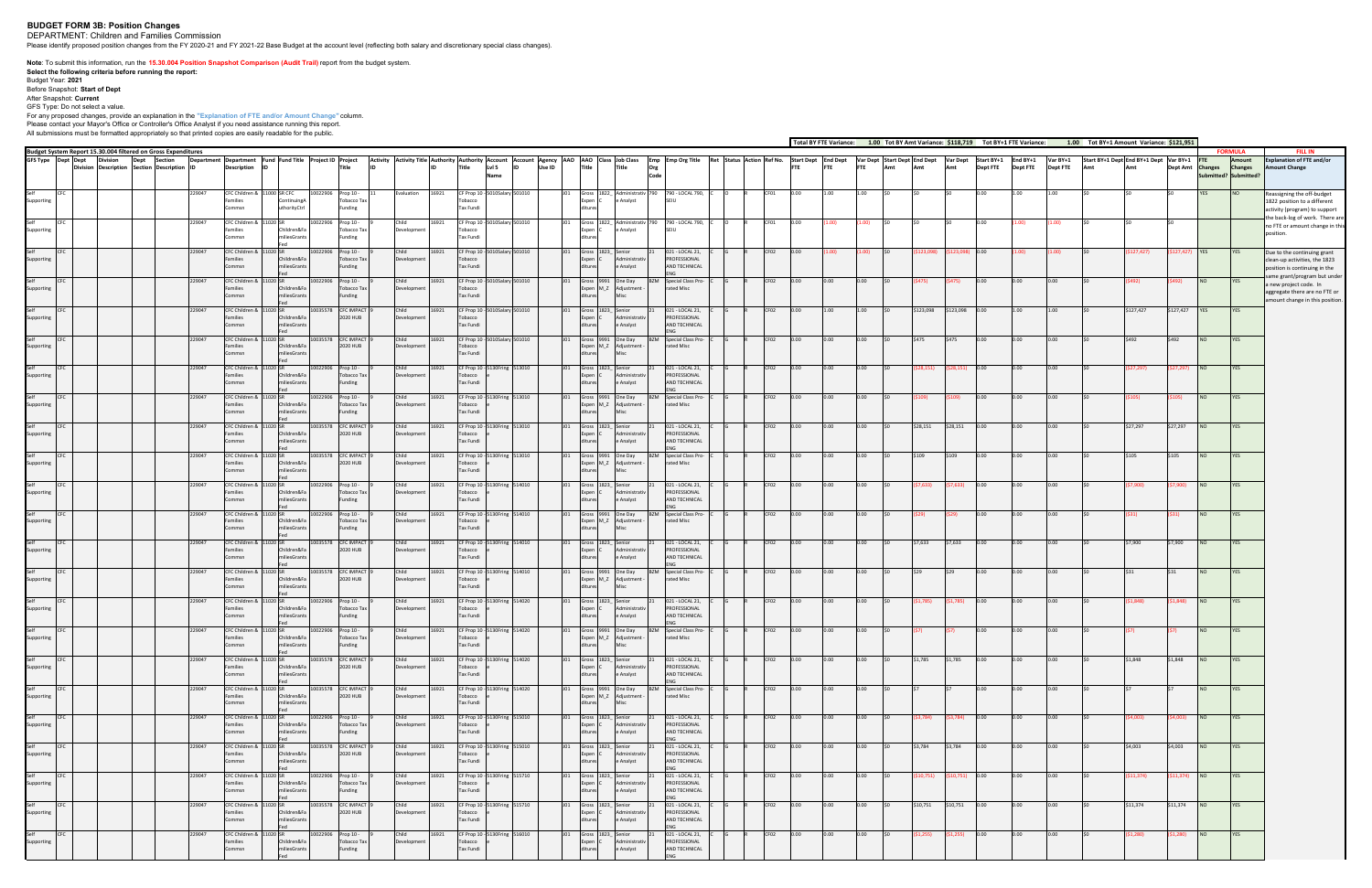|                            |                   |                                                                                                                 |                  |                                                          |                                                            |                                                   |                     |                                                  |                                 |                |                                                                                            |                 |        |                        |                                                                               |                                                                    |  |                          |                 |              | $1.00$ TO, BT ATT, variance, $9110,13$ |                  |                         |                     |                 |                 | $1.00$ TOCDT: I AMOUNT VARIANCE. $7.22,33.1$ |                  |                  |                       | <b>FORMULA</b>                         | <b>FILL IN</b>                                                                                                                  |
|----------------------------|-------------------|-----------------------------------------------------------------------------------------------------------------|------------------|----------------------------------------------------------|------------------------------------------------------------|---------------------------------------------------|---------------------|--------------------------------------------------|---------------------------------|----------------|--------------------------------------------------------------------------------------------|-----------------|--------|------------------------|-------------------------------------------------------------------------------|--------------------------------------------------------------------|--|--------------------------|-----------------|--------------|----------------------------------------|------------------|-------------------------|---------------------|-----------------|-----------------|----------------------------------------------|------------------|------------------|-----------------------|----------------------------------------|---------------------------------------------------------------------------------------------------------------------------------|
|                            |                   | Budget System Report 15.30.004 filtered on Gross Expenditures<br>GFS Type Dept Dept Division Dept Section Depar |                  | Department Department Fund Fund Title Project ID Project |                                                            |                                                   |                     |                                                  |                                 |                | Activity Activity Title Authority Authority Account Account Agency AAO AAO Class Job Class |                 |        |                        |                                                                               | Emp Emp Org Title Ret Status Action Ref No.                        |  | <b>Start Dept</b>        | <b>End Dept</b> |              | Var Dept Start Dept End Dept           |                  | <b>Var Dept</b>         | Start BY+1 End BY+1 |                 | Var BY+1        | Start BY+1 Dept End BY+1 Dept Var BY+1       |                  |                  |                       | Amount                                 | Explanation of FTE and/or                                                                                                       |
| Self                       |                   | Division Description Section Description ID                                                                     |                  | <b>Description</b>                                       | <b>IID</b>                                                 |                                                   |                     | Title                                            |                                 |                | LvI <sub>5</sub><br>Title<br><b>Name</b>                                                   |                 | Use ID | Title                  | <b>Title</b>                                                                  | Org<br>Code                                                        |  | <b>FTE</b>               |                 | <b>FTE</b>   | Amt                                    | Amt              | Amt                     | <b>Dept FTE</b>     | <b>Dept FTE</b> | <b>Dept FTE</b> |                                              |                  | <b>Dept Amt</b>  | <b>Changes</b><br>NO. | <b>Changes</b><br>ubmitted? Submitted? | <b>Amount Change</b>                                                                                                            |
| Supporting                 | CFC               |                                                                                                                 | 229047           | Families<br>Commsn                                       | CFC Children & 11020 SI                                    | Children&Fa<br><b>iliesGrants</b>                 | 10035578            | <b>CFC IMPACT</b><br>2020 HUB                    | Child<br>Development            | 16921          | CF Prop 10 - 5130Fring 516010<br>obacco<br>ax Fundi                                        |                 |        | xpen                   | L823 Senior<br>Administrativ<br>e Analyst                                     | 021 - LOCAL 21,<br>PROFESSIONAL<br>AND TECHNICAL                   |  | CF02                     |                 | 0.00         |                                        | \$1,255          | \$1,255                 | 10.00               | 0.00            | າ.ດດ_           |                                              | \$1,280          | \$1,280          |                       | <b>YES</b>                             |                                                                                                                                 |
| Self<br>Supporting         | CEC               |                                                                                                                 | 229047           | CFC Children &<br>Families<br>Commsn                     |                                                            | ildren&Fa<br>liesGrants                           | 10022906 Prop 10 -  | Tobacco Tax<br>Funding                           | Child<br>Development            | 16921          | CF Prop 10 - 5130Fring 517010<br>obacco<br>Tax Fundi                                       |                 |        | xpen                   | iross 1823_ Senior<br><b>Administrativ</b><br>e Analyst                       | 021 - LOCAL 21,<br>PROFESSIONAL<br>AND TECHNICAL                   |  | CF02<br>0.00             | 0.00            | 0.00         |                                        |                  |                         | 0.00                | 0.00            | 0.00            |                                              | 5344)            | \$344)           |                       | YES                                    |                                                                                                                                 |
| Self<br>Supporting         |                   |                                                                                                                 | 229047           | CFC Children &<br>Families<br>Commsn                     |                                                            | Children&Fa<br>iliesGrants                        | 0022906             | Prop 10 -<br>Tobacco Tax<br>Funding              | Child<br>Development            | 16921          | CF Prop 10 - 5130Fring 517010<br>obacco<br>Tax Fundi                                       |                 |        |                        | Gross 9991 One Day<br>Expen M_Z Adjustment                                    | <b>Special Class Pro-</b><br><b>BZM</b><br>rated Misc              |  | CF02                     | 0.00            | 0.00         |                                        |                  |                         | 0.00                | 0.00            | 0.00            |                                              |                  |                  |                       | <b>YES</b>                             |                                                                                                                                 |
| Self<br>Supporting         | CEC               |                                                                                                                 | 229047           | CFC Children &<br>Families<br>Commsn                     |                                                            | hildren&Fa<br>iliesGrants                         |                     | 10035578 CFC IMPACT<br>2020 HUB                  | Child<br>Development            | 16921          | CF Prop 10 - 5130Fring 517010<br>obacco<br>Tax Fundi                                       |                 |        | xpen                   | Gross 1823_Senior<br>Administrativ<br>e Analyst                               | 021 - LOCAL 21,<br>PROFESSIONAL<br>AND TECHNICAL                   |  | CF <sub>02</sub><br>0.00 | 0.00            | 0.00         |                                        | \$333            | \$333                   | 0.00                | 0.00            | 0.00            |                                              | \$344            | \$344            | NO.                   | YES                                    |                                                                                                                                 |
| Self<br>Supporting         |                   |                                                                                                                 | 229047           | CFC Children &<br>Families<br>Commsn                     |                                                            | iildren&Fa<br>liesGrants                          | 10035578            | <b>CFC IMPACT</b><br>2020 HUB                    | Child<br>Developmen             | 16921          | CF Prop 10 - 5130Fring 517010<br>obacco<br>Tax Fundi                                       |                 |        | xpen M_Z               | iross 9991 One Day<br>Adjustment                                              | <b>Special Class Pro</b><br>R7M<br>rated Misc                      |  | CF02<br>0.00             | n.oo.           | 0.00         |                                        |                  |                         | 10.00               | 0.00            | 0.00            |                                              |                  |                  |                       | <b>YES</b>                             |                                                                                                                                 |
| Self<br>Supporting         |                   |                                                                                                                 | 229047           | CFC Children &<br>Families<br>Commsn                     |                                                            | Children&Fa<br>iliesGrants                        | 0022906             | Prop 10 -<br>Tobacco Tax<br>Funding              | Child<br>Development            | 16921          | F Prop 10 - 5130Fring 519120<br>obacco<br>Tax Fundi                                        |                 |        | Expen                  | 1823_Senior<br>Administrativ<br>e Analyst                                     | 021 - LOCAL 21,<br>PROFESSIONAL<br>AND TECHNICAL                   |  | CF02                     |                 |              |                                        |                  |                         | 10.00               |                 |                 |                                              |                  |                  |                       | YES                                    |                                                                                                                                 |
| Self<br>Supporting         | <b>ICFC</b>       |                                                                                                                 | 229047           | CFC Children &<br>Families<br>Commsn                     |                                                            | Children&Fa<br>liesGrants                         | 10022906 Prop 10 -  | Tobacco Tax<br>Funding                           | Child<br>Development            | 16921          | CF Prop 10 - 5130Fring 519120<br>obacco<br>Tax Fundi                                       |                 |        |                        | Gross 9991 One Day<br>Expen M_Z Adjustment                                    | Special Class Pro-<br><b>BZM</b><br>rated Misc                     |  | CF <sub>02</sub><br>0.00 | 0.00            | 0.00         |                                        |                  |                         | 0.00                | 0.00            | 0.00            |                                              |                  |                  | NO.                   | YES                                    |                                                                                                                                 |
| Self<br>Supporting         | CEC               |                                                                                                                 | 229047           | CFC Children &<br>Families<br>Commsn                     |                                                            | hildren&Fa<br>liesGrants                          | 10035578            | <b>CFC IMPACT</b><br>2020 HUB                    | Child<br>Development            | 16921          | CF Prop 10 - 5130Fring 519120<br>obacco<br>Tax Fundi                                       |                 |        |                        | iross 1823_Senior<br>Administrativ<br>e Analyst                               | 021 - LOCAL 21,<br>PROFESSIONAL<br><b>IND TECHNICAL</b>            |  | CF02<br>0.00             | 0.00            | 0.00         |                                        | \$433            | S433                    | 0.00                | 0.00            | 0.00            |                                              | \$448            | \$448            |                       | YES                                    |                                                                                                                                 |
| Self<br>Supporting         |                   |                                                                                                                 | 229047           | CFC Children &<br>Families<br>Commsn                     |                                                            | Children&Fa<br>iliesGrants                        | 0035578             | <b>CFC IMPACT</b><br>2020 HUB                    | Child<br>Development            | 16921          | F Prop 10 - 5130Fring 519120<br>Tobacco<br>Tax Fundi                                       |                 |        |                        | 9991 One Day<br>Expen M_Z Adjustment                                          | Special Class Pro-<br>rated Misc                                   |  | CF02                     | 0.00            | 0.00         |                                        |                  |                         | 0.00                | 0.00            | າ.ດດ_           |                                              |                  |                  |                       | YES                                    |                                                                                                                                 |
| Self<br>Supporting         |                   |                                                                                                                 | 229047           | CFC Children &<br>Families<br>Commsn                     |                                                            | 1000 SR CFC<br>ContinuingA<br>uthorityCtrl        | 0022906.            | Prop 10 -<br>Tobacco Tax<br>Funding              | amily<br>iupport                | 16921          | F Prop 10 - 5010Salary 501010<br>obacco<br>Tax Fundi                                       |                 |        | iross<br>men           | 772  <br>Community<br>Development<br>Specialist                               | 790 - LOCAL 790,<br>SEILI                                          |  | CF03                     |                 | 0.60         |                                        | 60.037           | S60.037                 |                     |                 |                 |                                              | \$62,149         | \$62,149         | YES                   | <b>YES</b>                             | As part of the<br>alignment/integration work<br>with the Office of Early Care                                                   |
| Self<br>Supporting         | CFC               |                                                                                                                 | 229047           | CFC Children &<br>amilies<br>Commsn                      |                                                            | 11000 SR CFC<br>ntinuing/<br>thorityCtrl          | 10022906            | Prop 10 -<br>obacco Tax<br>Funding               | Family<br>upport                | 16921          | CF Prop 10 - 5010Salary 501010<br>obacco<br>Tax Fundi                                      |                 |        | Expen M_Z              | Gross 9991 One Day<br>Adjustment                                              | <b>BZM</b> Special Class Pro-<br>rated Misc                        |  | CF03<br>0.00             | $0.00\,$        | 0.00         |                                        | \$232            | \$232                   | 0.00                | 0.00            | 0.00            |                                              | \$239            | \$239            |                       | <b>YES</b>                             | and Education, the Children and<br>Families Commission is re-<br>organizing its 9772 positions<br>programmatic support staff)   |
| Self<br>Supporting         | CFC               |                                                                                                                 | 229047           | Families<br>ommsn                                        | CFC Children & 11000 SR CFC                                | ContinuingA<br>thorityCtrl                        | 10022906            | Prop 10 -<br><b>Tobacco Tax</b><br>unding        | Systems Of<br>hange             | 16921          | CF Prop 10 - 5010Salary 501010<br>obacco<br>Tax Fundi                                      |                 |        | Gross<br>Expen         | 9772_Community<br>Development<br>Specialist                                   | 790 - LOCAL 790,<br>790<br>SFIU                                    |  | CF03                     | (40.            | ).40)        |                                        | 40,025)          | \$40,025)               | 0.00                | (0.40)          | 0.40)           |                                              | (\$41,432)       | (541, 432)       | YES                   |                                        | cover the activities (programs<br>hat need more support. In<br>aggregate there are no FTE or<br>amount change in this position. |
| Self<br>Supporting         | CFC               |                                                                                                                 | 229047           | CFC Children &<br>Families<br>Commsn                     |                                                            | 1000 SR CFC<br>ContinuingA<br><b>ithorityCtrl</b> | 0022906             | Prop 10 -<br>Tobacco Tax<br>Funding              | ystems Of<br>Change             | 16921          | CF Prop 10 - 5010Salary 501010<br>obacco<br>Tax Fundi                                      |                 |        | rpen                   | Gross 9772_ Community<br>790<br>Development<br>Specialist                     | 790 - LOCAL 790,<br>SFIU                                           |  | CF03                     |                 |              |                                        | 20,012)          | 20,012)                 | 10.00               | (0.20)          | 0.20)           |                                              | (20,717          | \$20,717)        | <b>YES</b>            | YES                                    | Although, there is a slight<br>rounding error.                                                                                  |
| Self<br>Supporting         | CFC               |                                                                                                                 | 229047           | CFC Children &<br>Families<br>ommsn                      |                                                            | 1000 SR CFC<br>ntinuingA<br>thorityCtrl           | 10022906            | Prop 10 -<br>Tobacco Tax<br>Funding              | iystems Of<br>hange             | 16921          | CF Prop 10 - 5010Salary 501010<br>obacco<br>Tax Fundi                                      |                 |        | Expen M_Z              | Gross 9991 One Day<br>Adjustment                                              | <b>BZM</b><br>Special Class Pro-<br>rated Misc                     |  | CF03<br>0.00             | 0.00            | 0.00         |                                        | (154             | (\$154)                 | 0.00                | 0.00            | 0.00            |                                              | (\$159)          | (\$159)          | NO.                   | YES                                    |                                                                                                                                 |
| Self<br>Supporting         | CFC               |                                                                                                                 | 229047           | CFC Children &<br>Families<br>Commsn                     |                                                            | 11000 SR CFC<br>ContinuingA<br>thorityCtrl        | 0022906             | Prop 10 -<br><b>Tobacco Tax</b><br>Funding       | Systems Of<br>Change            | 16921          | CF Prop 10 - 50<br>obacco<br>Tax Fundi                                                     | 10Salary 501010 |        |                        | Gross 9991 One Day<br>Expen M_Z Adjustment                                    | <b>BZM</b><br>Special Class Pro-<br>rated Misc                     |  | CF03                     | 0.00            | 0.00         |                                        |                  | (\$78)                  | 0.00                | 0.00            | 0.00            |                                              |                  | S80)             | NO.                   | YES                                    |                                                                                                                                 |
| Self<br>Supporting         | CFC               |                                                                                                                 | 229047           | Families<br>mmsr                                         | CFC Children & 11000 SR CFC                                | ContinuingA<br>thorityCtrl                        | 10022906            | Prop 10 -<br>Tobacco Tax<br><b>unding</b>        | amily<br>upport                 | 16921          | CF Prop 10 - 5130Fring 513010<br>obacco<br>ax Fundi                                        |                 |        | Expen                  | Gross 9772_ Community<br>Development<br>ecialist                              | 790 - LOCAL 790,<br><b>SFIU</b>                                    |  | CF03                     |                 | 0.00         |                                        | \$13,730         | \$13,730                | 0.00                | 0.00            | ገ.በበ            |                                              | \$13,314         | \$13,314         | NO.                   | YES                                    |                                                                                                                                 |
| Self<br>Supporting         | <b>CFC</b>        |                                                                                                                 | 229047           | Families<br>Commsn                                       | CFC Children & 11000 SR CFC                                | ontinuingA<br>uthorityCtrl                        | 10022906 Prop 10 -  | Tobacco Tax<br>Funding                           | Family<br>Support               | 16921          | CF Prop 10 - 5130Fring 513010<br>obacco<br>Tax Fundi                                       |                 |        | itures                 | Gross 9991 One Day<br>Expen M_Z Adjustment -<br><b>Misc</b>                   | <b>BZM</b> Special Class Pro-<br>rated Misc                        |  | CF03<br>0.00             | 0.00            | 0.00         |                                        |                  | IS53                    | 0.00                | 0.00            | ገ.በበ            |                                              |                  |                  |                       | YES                                    |                                                                                                                                 |
| Self<br>Supporting         | CFC               |                                                                                                                 | 229047           | Families<br>Commsn                                       | CFC Children & 11000 SR CFC                                | ContinuingA<br>uthorityCtrl                       | 10022906            | Prop 10 -<br>Tobacco Tax<br>Funding              | Systems Of<br>Change            | 16921          | CF Prop 10 - 5130Fring 513010<br>Tobacco<br>Tax Fundi                                      |                 |        | Expen<br>ditures       | Gross 9772_ Community<br>Development<br>Specialist                            | 790 - LOCAL 790,<br>790<br>SEIU                                    |  | CF03<br>0.00             | 0.00            | 0.00         |                                        | \$9,154)         | (\$9,154)               | 0.00                | 0.00            | 0.00            |                                              | (58, 876)        | (\$8,876)        | NO                    | <b>YES</b>                             |                                                                                                                                 |
| Self<br>Supporting         | <b>CFC</b>        |                                                                                                                 | 229047           | Families<br>Commsn                                       | CFC Children & 11000 SR CFC                                | ContinuingA<br>uthorityCtrl                       | 10022906 Prop 10 -  | Tobacco Tax<br>Funding                           | Systems Of 16921<br>Change      |                | CF Prop 10 - 5130Fring 513010<br>Tobacco<br>Tax Fundi                                      |                 | U01    | Expen<br>ditures       | Gross 9772_ Community<br>Development<br>Specialist                            | 790 - LOCAL 790, C<br>790<br>SFIU                                  |  | CF03<br>0.00             | 0.00            | 0.00         |                                        | \$4,576)         | (54, 576)               | 0.00                | 0.00            | 0.00            |                                              | (\$4,438)        | (\$4,438)        | NO                    | YES                                    |                                                                                                                                 |
| Self<br>Supporting<br>Self | CFC               |                                                                                                                 | 229047           | CFC Children & 11000 SR CFC<br>Families<br>Commsn        |                                                            | ontinuingA<br>uthorityCtrl                        | 10022906            | Prop 10 -<br>Tobacco Tax<br>Funding              | Systems Of<br>Change            | 16921          | CF Prop 10 - 5130Fring 513010<br>obacco<br>Tax Fundi                                       |                 |        | ditures                | Gross 9991 One Day<br>Expen M_Z Adjustment -<br><b>Misc</b>                   | BZM<br>Special Class Pro-<br>rated Misc                            |  | CF03<br>0.00             | 0.00            | 0.00         |                                        |                  | (S35)                   | 0.00                | 0.00            | 0.00            |                                              |                  | S34)             | NO.                   | YES                                    |                                                                                                                                 |
| Supporting                 | CFC               |                                                                                                                 | 229047           | Families<br>Commsn                                       | CFC Children & 11000 SR CFC                                | ContinuingA<br>uthorityCtrl                       | 0022906             | Prop 10 -<br>Tobacco Tax<br>Funding              | Systems Of<br>Change            | 16921          | CF Prop 10 - 5130Fring 513010<br>Tobacco<br>Tax Fundi                                      |                 |        |                        | Gross 9991 One Day<br>Expen M_Z Adjustment -                                  | <b>BZM</b><br>Special Class Pro-<br>rated Misc                     |  | CF03                     | 0.00            | 0.00         |                                        |                  |                         | 0.00                | 0.00            | 0.00            |                                              |                  |                  | <b>NO</b>             | YES                                    |                                                                                                                                 |
| Self<br>Supporting<br>Self | <b>CFC</b>        |                                                                                                                 | 229047           | Families<br>Commsn                                       | CFC Children & 11000 SR CFC                                | ContinuingA<br>uthorityCtrl                       | 10022906 Prop 10 -  | Tobacco Tax<br>Funding                           | Family<br>Support               | 16921          | CF Prop 10 - 5130Fring 514010<br>Tobacco<br>Tax Fundi                                      |                 | U01    | Expen (<br>ditures     | Gross 9772_ Community 790<br>Development<br>Specialist                        | 790 - LOCAL 790,<br><b>SEIU</b>                                    |  | CF03<br>0.00             | 0.00            | 0.00         |                                        | \$3,723          | \$3,723                 | 0.00                | 0.00<br>0.00    | 0.00            |                                              | \$3,853          | \$3,853          | NO <sub>1</sub>       | <b>YES</b>                             |                                                                                                                                 |
| Supporting<br>Self         | <b>CFC</b><br>CFC |                                                                                                                 | 229047<br>229047 | Families<br>Commsn                                       | CFC Children & 11000 SR CFC<br>CFC Children & 11000 SR CFC | ontinuingA<br>uthorityCtrl                        | 10022906<br>0022906 | Prop 10 -<br>Tobacco Tax<br>Funding<br>Prop 10 - | Family<br>Support<br>Systems Of | 16921<br>16921 | CF Prop 10 - 5130Fring 514010<br>Tobacco<br>Tax Fundi<br>CF Prop 10 - 5130Fring 514010     |                 |        | ditures                | Gross 9991 One Day<br>Expen M_Z Adjustment -<br>Misc<br>Gross 9772_ Community | BZM<br>Special Class Pro-<br>rated Misc<br>790 - LOCAL 790,<br>790 |  | CF03<br>0.00<br>CF03     | 0.00<br>0.00    | 0.00<br>0.00 |                                        | \$14<br>\$2,481) | <b>IS14</b><br>\$2,481) | 0.00<br>0.00        | 0.00            | 0.00<br>0.00    |                                              | \$15<br>\$2,569) | \$15<br>\$2,569) | NO.<br>NO             | YES<br>YES                             |                                                                                                                                 |
| Supporting<br>Self         | <b>CFC</b>        |                                                                                                                 | 229047           | Families<br>Commsn                                       | CFC Children & 11000 SR CFC                                | ContinuingA<br>uthorityCtrl                       | 10022906            | Tobacco Tax<br>Funding<br>Prop 10 -              | Change<br>ystems Of             | 16921          | Tobacco<br>Tax Fundi<br>CF Prop 10 - 5130Fring 514010                                      |                 |        | <b>Expen</b><br>itures | Development<br>Specialist<br>Gross 9772_ Community                            | SEIU<br>790 - LOCAL 790,                                           |  | CF03<br>0.00             | 0.00            | 0.00         |                                        | \$1,241)         | \$1,241)                | 0.00                | 0.00            | 0.00            |                                              | \$1,284)         | (\$1,284)        | NO.                   | YES                                    |                                                                                                                                 |
| Supporting<br>Self         | CFC               |                                                                                                                 | 229047           | Families<br>Commsn                                       | CFC Children & 11000 SR CFC                                | ContinuingA<br>uthorityCtrl                       | 10022906            | <b>Tobacco Tax</b><br>Funding<br>Prop 10 -       | Change<br>Systems Of            | 16921          | Tobacco<br>Tax Fundi<br>CF Prop 10 - 5130Fring 514010                                      |                 |        | Expen I<br>ditures     | Development<br>Specialist<br>Gross 9991 One Day                               | SEIU<br>BZM<br>Special Class Pro-                                  |  | CF03<br>0.00             | 0.00            | 0.00         |                                        |                  | (\$10)                  | 0.00                | 0.00            | 0.00            |                                              |                  | S <sub>10</sub>  | NO.                   | YES                                    |                                                                                                                                 |
| Supporting<br>Self         | CFC               |                                                                                                                 | 229047           | Families<br>Commsn                                       | CFC Children & 11000 SR CFC                                | ontinuingA<br>uthorityCtrl                        | 10022906            | Tobacco Tax<br>Funding<br>Prop 10 -              | Change<br>Systems Of            | 16921          | obacco<br>Tax Fundi<br>CF Prop 10 - 5130Fring 514010                                       |                 |        | ditures                | Expen M_Z Adjustment -<br>Misc<br>Gross 9991 One Day                          | rated Misc<br><b>BZM</b> Special Class Pro-                        |  | CF03                     |                 | 0.00         |                                        |                  |                         |                     | 0.00            |                 |                                              |                  |                  |                       | YES                                    |                                                                                                                                 |
| Supporting                 |                   |                                                                                                                 |                  | Families<br>ommsn                                        |                                                            | ContinuingA<br>thorityCtrl                        |                     | Tobacco Tax<br>Funding                           | hange                           |                | obacco<br>Tax Fundi                                                                        |                 |        |                        | Expen M_Z Adjustment -                                                        | rated Misc                                                         |  |                          |                 |              |                                        |                  |                         |                     |                 |                 |                                              |                  |                  |                       |                                        |                                                                                                                                 |

|              |                            |                          |                                    |               |                                                                   |             |                                                                 |           |                           |                  |                          | <b>Total BY FTE Variance:</b> |              |                                     |                    | 1.00 Tot BY Amt Variance: \$118,719 |                               | Tot BY+1 FTE Variance:      |                             | 1.00 Tot BY+1 Amount Variance: \$121,951      |                    |                    |                                                       |                                            | <b>FILL IN</b>                                                                                                                    |
|--------------|----------------------------|--------------------------|------------------------------------|---------------|-------------------------------------------------------------------|-------------|-----------------------------------------------------------------|-----------|---------------------------|------------------|--------------------------|-------------------------------|--------------|-------------------------------------|--------------------|-------------------------------------|-------------------------------|-----------------------------|-----------------------------|-----------------------------------------------|--------------------|--------------------|-------------------------------------------------------|--------------------------------------------|-----------------------------------------------------------------------------------------------------------------------------------|
|              | count Agency AAO<br>Use ID |                          | <b>Title</b>                       |               | AAO Class Job Class<br>Title                                      | Org<br>Code | Emp Emp Org Title                                               |           | Ret Status Action Ref No. |                  | <b>Start Dept</b><br>FTE | <b>End Dept</b><br><b>FTE</b> | <b>FTE</b>   | Var Dept Start Dept End Dept<br>Amt | Amt                | <b>Var Dept</b><br>Amt              | Start BY+1<br><b>Dept FTE</b> | End BY+1<br><b>Dept FTE</b> | Var BY+1<br><b>Dept FTE</b> | Start BY+1 Dept End BY+1 Dept Var BY+1<br>Amt | Amt                | <b>Dept Amt</b>    | <b>FTE</b><br><b>Changes</b><br>Submitted? Submitted? | <b>FORMULA</b><br>Amount<br><b>Changes</b> | <b>Explanation of FTE and/or</b><br><b>Amount Change</b>                                                                          |
| 6010         |                            | J01                      | Gross<br>Expen<br>diture:          | 1823          | Senior<br>Administrativ<br>e Analyst                              | 21          | 021 - LOCAL 21,<br>PROFESSIONAL<br>AND TECHNICAL                |           |                           | CF02             | 0.00                     | 0.00                          | 0.00         | \$0                                 | \$1,255            | \$1,255                             | 0.00                          | 0.00                        | 0.00                        | \$0                                           | \$1,280            | \$1,280            | <b>NO</b>                                             | YES                                        |                                                                                                                                   |
| 7010         |                            | J01                      | Gross<br>ixpen<br>ditures          | 1823          | Senior<br>Administrativ<br>e Analyst                              | 21          | ENG<br>021 - LOCAL 21,<br>PROFESSIONAL<br>AND TECHNICAL         |           |                           | CF02             | 0.00                     | 0.00                          | 0.00         |                                     | (5333)             | \$333)                              | 0.00                          | 0.00                        | 0.00                        |                                               | (5344)             | \$344)             | NO                                                    | YES                                        |                                                                                                                                   |
| 7010         |                            | JO1                      | Gross<br>ixpen<br>ditures          | 9991<br>$M_Z$ | One Day<br>Adjustment<br>Misc                                     | <b>BZM</b>  | ENG<br>Special Class Pro-<br>rated Misc                         |           |                           | CF <sub>02</sub> | 0.00                     | 0.00                          | 0.00         |                                     | (\$1)              | (51)                                | 0.00                          | 0.00                        | 0.00                        |                                               | (51)               | S1)                | <b>NO</b>                                             | YES                                        |                                                                                                                                   |
| 7010         |                            | JO1                      | Gross<br>Expen<br>ditures          | 1823          | Senior<br>Administrativ<br>e Analyst                              | 21          | 021 - LOCAL 21,<br>PROFESSIONAL<br>AND TECHNICAL                |           |                           | CF02             | 0.00                     | 0.00                          | 0.00         |                                     | \$333              | \$333                               | 0.00                          | 0.00                        | 0.00                        | \$0                                           | \$344              | \$344              | <b>NO</b>                                             | YES                                        |                                                                                                                                   |
| 7010         |                            | J01                      | Gross<br>Expen<br>diture:          | 9991<br>$M_Z$ | One Day<br>Adjustment<br>Misc                                     | <b>BZM</b>  | <b>NG</b><br>Special Class Pro-<br>rated Misc                   |           |                           | CF02             | 0.00                     | 0.00                          | 0.00         |                                     | \$1                | \$1                                 | 0.00                          | 0.00                        | 0.00                        |                                               | \$1                | \$1                | NO                                                    | <b>YES</b>                                 |                                                                                                                                   |
| 9120         |                            | J <sub>01</sub>          | Gross<br>ixpen<br>diture:          | 1823_         | Senior<br>Administrativ<br>e Analyst                              | 21          | 021 - LOCAL 21,<br>PROFESSIONAL<br>AND TECHNICAL                |           |                           | CF02             | 0.00                     | 0.00                          | 0.00         |                                     | \$433)             | \$433)                              | 0.00                          | 0.00                        | 0.00                        | 50                                            | \$448              | (448)              | <b>NO</b>                                             | YES                                        |                                                                                                                                   |
| 9120         |                            | J <sub>01</sub>          | Gross<br>Expen<br>diture           | 9991<br>$M_Z$ | One Day<br>Adjustment<br>Misc                                     | <b>BZM</b>  | FNG<br>Special Class Pro-<br>rated Misc                         |           |                           | CF02             | 0.00                     | 0.00                          | 0.00         | SO.                                 | (\$2               | (52)                                | 0.00                          | 0.00                        | 0.00                        | \$0                                           | (52)               | \$2)               | <b>NO</b>                                             | YES                                        |                                                                                                                                   |
| 9120         |                            | J <sub>01</sub>          | Gross<br>Expen<br>ditures          | 1823          | Senior<br>Administrativ<br>e Analyst                              | 21          | 021 - LOCAL 21,<br>PROFESSIONAL<br>AND TECHNICAL<br>ENG         |           |                           | CF02             | 0.00                     | 0.00                          | 0.00         |                                     | \$433              | \$433                               | 0.00                          | 0.00                        | 0.00                        |                                               | \$448              | \$448              | NO                                                    | YES                                        |                                                                                                                                   |
| 9120         |                            | J01                      | Gross<br>ixpen<br>ditures          | 9991<br>$M_Z$ | One Day<br>Adjustment<br>Misc                                     | <b>BZM</b>  | Special Class Pro-<br>rated Misc                                |           |                           | CF02             | 0.00                     | 0.00                          | 0.00         | 50                                  | \$2                | \$2                                 | 0.00                          | 0.00                        | 0.00                        | 50                                            | \$2                | \$2                | NO                                                    | YES                                        |                                                                                                                                   |
| 1010         |                            | J01                      | Gross<br>Expen<br>ditures          | 9772          | Community<br>Developmer<br>Specialist                             | 790         | 790 - LOCAL 790,<br>SEIU                                        |           |                           | CF03             | 0.00                     | 0.60                          | 0.60         |                                     | \$60,037           | \$60,037                            | 0.00                          | 0.60                        | 0.60                        | \$0                                           | \$62,149           | \$62,149           | YES                                                   | YES                                        | As part of the<br>alignment/integration work<br>with the Office of Early Care<br>and Education, the Children and                  |
| 1010         |                            | J <sub>01</sub>          | Gross 9991<br>Expen M_Z<br>ditures |               | One Day<br>Adjustment<br>Misc                                     | BZM         | Special Class Pro-<br>rated Misc                                |           |                           | CF03             | 0.00                     | 0.00                          | 0.00         | \$0                                 | \$232              | \$232                               | 0.00                          | 0.00                        | 0.00                        | \$0                                           | \$239              | \$239              | NO                                                    | YES                                        | Families Commission is re-<br>organizing its 9772 positions<br>(programmatic support staff) to                                    |
| 1010         |                            | J <sub>01</sub>          | Gross<br>ixpen<br>diture:          | 9772          | Community<br>Developmer<br>Specialist                             | 790         | 790 - LOCAL 790,<br>SEIU                                        |           |                           | CF03             | 0.00                     | 0.40                          | 0.40)        | \$0                                 | \$40,025)          | \$40,025)                           | 0.00                          | (0.40)                      | (0.40)                      | \$0                                           | (541, 432)         | \$41,432)          | YES                                                   | YES                                        | cover the activities (programs)<br>that need more support. In<br>aggregate there are no FTE or<br>amount change in this position. |
| 1010         |                            | J01                      | Gross<br>Expen<br>diture:          | 9772          | Community<br>Developmer<br>Specialist                             | 790         | 790 - LOCAL 790,<br>SEIU                                        |           |                           | CF03             | 0.00                     | 0.20)                         | 0.20)        | \$0                                 | \$20,012)          | \$20,012)                           | 0.00                          | (0.20)                      | (0.20)                      | \$0                                           | \$20,717\$         | \$20,717)          | <b>YES</b>                                            | YES                                        | Although, there is a slight<br>rounding error.                                                                                    |
| 1010         |                            | J01                      | Gross<br>Expen M_Z<br>ditures      | 9991          | One Day<br>Adjustment<br>Misc                                     | <b>BZM</b>  | Special Class Pro-<br>rated Misc                                |           |                           | CF03             | 0.00                     | 0.00                          | 0.00         | \$0                                 | \$154)             | \$154)                              | 0.00                          | 0.00                        | 0.00                        | \$0                                           | \$159)             | \$159              | NO                                                    | YES                                        |                                                                                                                                   |
| 1010         |                            | J <sub>01</sub>          | Gross<br>ixpen<br>ditures          | 9991<br>$M_2$ | One Day<br>Adjustment<br>Misc                                     | <b>BZM</b>  | Special Class Pro-<br>rated Misc                                |           |                           | CF03             | 0.00                     | 0.00                          | 0.00         | SO.                                 | \$78)              | (578)                               | 0.00                          | 0.00                        | 0.00                        | \$0                                           | \$80)              | 80)                | <b>NO</b>                                             | YES                                        |                                                                                                                                   |
| 3010         |                            | <b>JO1</b>               | Expen C<br>ditures                 |               | Development<br>Specialist                                         |             | Gross 9772_ Community 790 790 - LOCAL 790, C<br>SEIU            | <b>IA</b> | R                         | CF03             | 0.00                     | 0.00                          | 0.00         | \$0                                 | \$13,730           | \$13,730                            | 0.00                          | 0.00                        | 0.00                        | \$0                                           | \$13,314           | \$13,314           | <b>NO</b>                                             | YES                                        |                                                                                                                                   |
| 3010         |                            | <b>JO1</b>               | ditures                            |               | Gross 9991 One Day<br>Expen M_Z Adjustment -<br>Misc              |             | BZM Special Class Pro-<br>rated Misc                            |           |                           | CF03             | 0.00                     | 0.00                          | 0.00         | \$0                                 | \$53               | \$53                                | 0.00                          | 0.00                        | 0.00                        | \$0                                           | \$51               | \$51               | NO                                                    | YES                                        |                                                                                                                                   |
| 3010         |                            | JO1                      | Expen C<br>ditures                 |               | Development<br>Specialist<br>Gross 9772 Community                 |             | Gross 9772_ Community 790 790 - LOCAL 790, C<br>SEIU            |           |                           | CF03             | 0.00                     | 0.00                          | 0.00         | \$0                                 | (\$9,154)          | (59, 154)                           | 0.00                          | 0.00                        | 0.00                        | \$0                                           | ( \$8,876)         | (\$8,876)          | <b>NO</b>                                             | YES                                        |                                                                                                                                   |
| 3010<br>3010 |                            | <b>JO1</b><br><b>JO1</b> | Expen C<br>ditures                 |               | Development<br>Specialist<br>Gross 9991 One Day                   |             | 790 790 - LOCAL 790, C<br>SEIU<br><b>BZM</b> Special Class Pro- | G         |                           | CF03<br>CF03     | 0.00<br>0.00             | 0.00<br>0.00                  | 0.00<br>0.00 | \$0<br>\$0                          | (\$4,576)<br>(535) | (54, 576)                           | 0.00<br>0.00                  | 0.00<br>0.00                | 0.00<br>0.00                | \$0<br>\$0                                    | (\$4,438)<br>(534) | (54, 438)<br>\$34) | <b>NO</b><br><b>NO</b>                                | YES<br>YES                                 |                                                                                                                                   |
| 3010         |                            | <b>JO1</b>               | ditures                            |               | Expen M_Z Adjustment -<br>Misc<br>Gross 9991 One Day              |             | rated Misc<br>BZM Special Class Pro- C                          | G         |                           | CF03             | 0.00                     | 0.00                          | 0.00         | \$0                                 | (518)              | (\$35)<br>(\$18)                    | 0.00                          | 0.00                        | 0.00                        | \$0                                           | (517)              | (\$17)             | <b>NO</b>                                             | YES                                        |                                                                                                                                   |
| 4010         |                            | <b>JO1</b>               | ditures                            |               | Expen M_Z Adjustment<br>Misc<br>Gross 9772_ Community             | 790         | rated Misc<br>790 - LOCAL 790, C                                |           |                           | CF03             | 0.00                     | 0.00                          | 0.00         | \$0                                 | \$3,723            | \$3,723                             | 0.00                          | 0.00                        | 0.00                        | \$0                                           | \$3,853            | \$3,853            | <b>NO</b>                                             | YES                                        |                                                                                                                                   |
| 4010         |                            |                          | Expen C<br>ditures                 |               | Development<br>Specialist                                         |             | SEIU<br>BZM Special Class Pro- C                                |           |                           | CF03             | 0.00                     |                               | 0.00         | \$0                                 |                    |                                     | 0.00                          | 0.00                        |                             | \$0                                           | \$15               | \$15               | NO                                                    |                                            |                                                                                                                                   |
| 4010         |                            | <b>JO1</b><br><b>JO1</b> | Expen M_Z<br>ditures               |               | Gross 9991 One Day<br>Adjustment<br>Misc<br>Gross 9772_ Community | 790         | rated Misc<br>790 - LOCAL 790, C                                |           |                           | CF03             | 0.00                     | 0.00<br>0.00                  | 0.00         | \$0                                 | \$14<br>(52, 481)  | \$14<br>(52, 481)                   | 0.00                          | 0.00                        | 0.00<br>0.00                | \$0                                           | ( \$2,569)         | \$2,569)           | NO                                                    | YES<br>YES                                 |                                                                                                                                   |
| 4010         |                            | J <sub>01</sub>          | Expen C<br>ditures                 |               | Development<br>Specialist<br>Gross 9772_ Community                | 790         | SEIU<br>790 - LOCAL 790, C                                      |           |                           | CF03             | 0.00                     | 0.00                          | 0.00         | \$0                                 | (\$1,241)          | (\$1,241)                           | 0.00                          | 0.00                        | 0.00                        | \$0                                           | (51, 284)          | (51, 284)          | <b>NO</b>                                             | YES                                        |                                                                                                                                   |
| 4010         |                            | J <sub>01</sub>          | Expen C<br>ditures                 |               | Development<br>Specialist<br>Gross 9991 One Day                   |             | SEIU<br><b>BZM</b> Special Class Pro-                           |           |                           | CF03             | 0.00                     | 0.00                          | 0.00         |                                     | (510)              | \$10)                               | 0.00                          | 0.00                        | 0.00                        | \$0                                           | (510)              | (\$10)             | <b>NO</b>                                             | YES                                        |                                                                                                                                   |
| 4010         |                            | J01                      | ditures                            |               | Expen M_Z Adjustment -<br>Misc<br>Gross 9991 One Day              |             | rated Misc<br><b>BZM</b> Special Class Pro-                     |           |                           | CF03             | 0.00                     | 0.00                          | 0.00         | \$0                                 | (\$5)              | (\$5)                               | 0.00                          | 0.00                        | 0.00                        | \$0                                           | (55)               | S5)                | <b>NO</b>                                             | YES                                        |                                                                                                                                   |
|              |                            |                          | ditures                            |               | Expen M_Z Adjustment<br>Misc                                      |             | rated Misc                                                      |           |                           |                  |                          |                               |              |                                     |                    |                                     |                               |                             |                             |                                               |                    |                    |                                                       |                                            |                                                                                                                                   |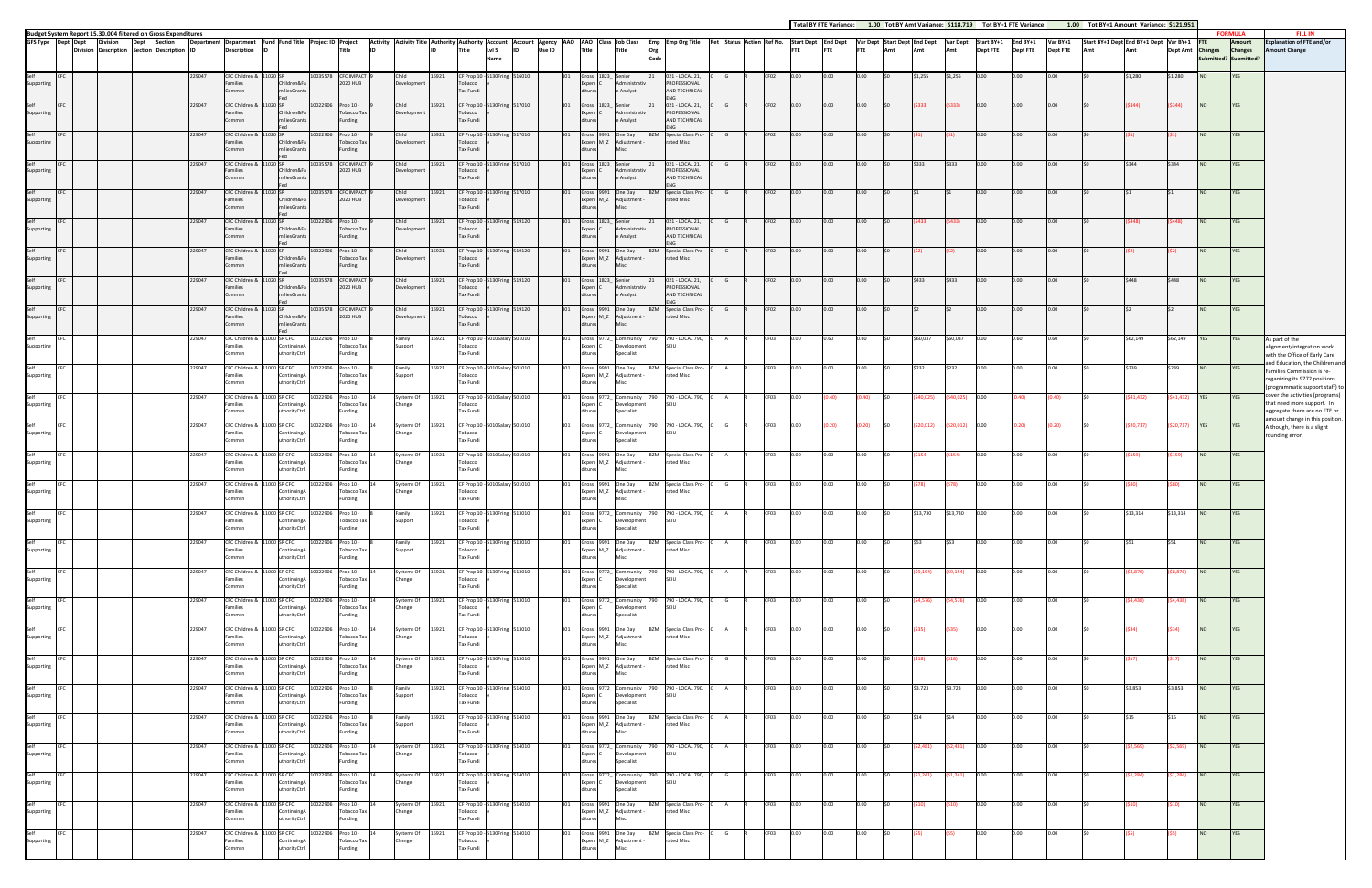| Total BY FTE Variance: | 1.00 Tot BY Amt Variance: \$118.719 | Tot BY |
|------------------------|-------------------------------------|--------|

|                    |             |                                                                                                                 |        |                    |                                                                  |                                                          |                  |                               |                                               |                                                                                            |        |                                    |                                                      |             |                                                                 |   |                  |           |            | Total BY FTE Variance: 1.00 Tot BY Amt Variance: \$118,719 Tot BY+1 FTE Variance: |      |              |           |                                                           |                 |                 | 1.00 Tot BY+1 Amount Variance: \$121,951 |           |               |                  |                                         |                                                                                                                                   |
|--------------------|-------------|-----------------------------------------------------------------------------------------------------------------|--------|--------------------|------------------------------------------------------------------|----------------------------------------------------------|------------------|-------------------------------|-----------------------------------------------|--------------------------------------------------------------------------------------------|--------|------------------------------------|------------------------------------------------------|-------------|-----------------------------------------------------------------|---|------------------|-----------|------------|-----------------------------------------------------------------------------------|------|--------------|-----------|-----------------------------------------------------------|-----------------|-----------------|------------------------------------------|-----------|---------------|------------------|-----------------------------------------|-----------------------------------------------------------------------------------------------------------------------------------|
|                    |             | Budget System Report 15.30.004 filtered on Gross Expenditures<br>GFS Type Dept Dept Division Dept Section Depar |        |                    |                                                                  | Department Department Fund Fund Title Project ID Project |                  |                               |                                               | Activity Activity Title Authority Authority Account Account Agency AAO AAO Class Job Class |        |                                    |                                                      |             | Emp Emp Org Title Ret Status Action Ref No. Start Dept End Dept |   |                  |           |            |                                                                                   |      |              |           | Var Dept Start Dept End Dept Var Dept Start BY+1 End BY+1 |                 | Var BY+1        | Start BY+1 Dept End BY+1 Dept Var BY+1   |           |               | <b>FTE</b>       | <b>FORMULA</b><br>Amount                | <b>FILL IN</b><br><b>Explanation of FTE and/or</b>                                                                                |
|                    |             | Division Description Section Description ID                                                                     |        | Description        |                                                                  | Title                                                    |                  |                               | Title                                         | Lvl 5<br>Name                                                                              | Use ID | Title                              | Title                                                | Org<br>Code |                                                                 |   |                  |           | <b>FTE</b> | <b>FTE</b>                                                                        | Amt  | Amt          | Amt       | <b>Dept FTE</b>                                           | <b>Dept FTE</b> | <b>Dept FTE</b> | Amt                                      |           |               | Dept Amt Changes | <b>Changes</b><br>Submitted? Submitted? | <b>Amount Change</b>                                                                                                              |
| Self<br>Supporting |             |                                                                                                                 | 229047 | Families<br>Commsn | CFC Children & 11000 SR CFC<br>Continuing/<br>uthorityCtrl       | 10022906<br>Prop 10 -<br><b>Tobacco Tax</b><br>Funding   | Family           | Support                       | 16921<br>obacco<br>Tax Fundi                  | CF Prop 10 - 5130Fring 514020                                                              |        | Gross 19<br>Expen<br>ditures       | Community<br>evelopment<br>Specialist                |             | 790 - LOCAL 790,<br>SFIU                                        |   |                  |           |            | 0.00                                                                              |      |              |           |                                                           |                 |                 |                                          |           | \$902         | <b>NO</b>        | YES                                     |                                                                                                                                   |
| Self<br>Supporting |             |                                                                                                                 | 229047 | amilies<br>ommsn   | CFC Children & 11000 SR CFC<br>ontinuingA<br>thorityCtrl         | 10022906<br>Prop 10 -<br>Tobacco Tax<br>Funding          | Family           | Support                       | 16921<br>obacco<br>Tax Fundi                  | CF Prop 10 - 5130Fring 514020                                                              |        | Expen M_Z                          | Gross 9991 One Day<br>Adjustment                     | <b>BZM</b>  | Special Class Pro-<br>rated Misc                                |   | CF03             | 0.00      |            | 0.00                                                                              |      |              |           | 0.00                                                      | 0.00            | 0.00            |                                          |           |               | <b>NO</b>        | <b>YES</b>                              |                                                                                                                                   |
| Self<br>Supporting | CFC         |                                                                                                                 | 229047 | Families<br>Commsn | CFC Children & 11000 SR CFC<br>ContinuingA<br>uthorityCtrl       | 10022906 Prop 10 -<br>Tobacco Tax<br>Funding             |                  | Systems Of<br>Change          | 16921<br>Tobacco<br>Tax Fundi                 | CF Prop 10 - 5130Fring 514020                                                              |        | Expen<br>ditures                   | Gross 9772_ Community<br>Development<br>Specialist   |             | 790 790 - LOCAL 790,<br>SEIU                                    |   | CF <sub>03</sub> | 0.00      |            | 0.00                                                                              |      |              | S581)     | 0.00                                                      | 0.00            | 0.00            |                                          |           |               | <b>NO</b>        | <b>YES</b>                              |                                                                                                                                   |
| Self<br>Supporting | CFC         |                                                                                                                 | 229047 | amilies<br>Commsn  | CFC Children & 11000 SR CFC<br>continuing/<br>uthorityCtrl       | 10022906<br>Prop 10 -<br><b>Tobacco Tax</b><br>Funding   |                  | Systems Of<br>16921<br>Change | obacco<br>Tax Fundi                           | CF Prop 10 - 5130Fring 514020                                                              |        | Expen I<br>ditures                 | Gross 9772_ Community<br>evelopment<br>Specialist    |             | 790 790 - LOCAL 790,<br>SEIU                                    |   | CF03             | 0.00      |            | 0.00                                                                              |      |              | (\$290)   | 0.00                                                      | 0.00            | 0.00            |                                          |           | <b>\$301)</b> | <b>NO</b>        | YES                                     |                                                                                                                                   |
| Self<br>Supporting | CEC         |                                                                                                                 | 229047 | Families<br>ommsn  | CFC Children & 11000 SR CFC<br>ContinuingA<br>thorityCtrl        | 10022906 Prop 10 -<br>Tobacco Tax<br>Funding             |                  | Systems Of<br>Change          | 16921<br>Tobacco<br>Tax Fundi                 | CF Prop 10 - 5130Fring 514020                                                              |        |                                    | Gross 9991 One Day<br>Expen M_Z Adjustment           |             | <b>BZM</b> Special Class Pro-<br>rated Misc                     |   | CF03             | 0.00      | 0.00       | 0.00                                                                              |      |              |           | 0.00                                                      | 0.00            | 0.00            |                                          |           |               | <b>NO</b>        | <b>YES</b>                              |                                                                                                                                   |
| Self<br>Supporting | <b>ICFC</b> |                                                                                                                 | 229047 | Families<br>Commsn | CFC Children & 11000 SR CFC<br>ContinuingA<br>uthorityCtrl       | 10022906 Prop 10 -<br>Tobacco Tax<br>Funding             | Change           | Systems Of                    | 16921<br>Tobacco<br>Tax Fundi                 | CF Prop 10 - 5130Fring 514020                                                              |        | ditures                            | Gross 9991 One Day<br>Expen M_Z Adjustment -         |             | <b>BZM</b> Special Class Pro-<br>rated Misc                     |   | CF03             | 0.00      | 0.00       | 0.00                                                                              |      |              |           | 0.00                                                      | 0.00            | 0.00            |                                          |           |               | NO               | <b>YES</b>                              |                                                                                                                                   |
| Self<br>Supporting | CFC         |                                                                                                                 | 229047 | amilies<br>Commsn  | CFC Children & 11000 SR CFC<br>ontinuine/<br>uthorityCtrl        | Prop 10 -<br>10022906<br><b>Tobacco Tax</b><br>Funding   | Family           | support                       | 16921<br>obacco<br>Tax Fundi                  | CF Prop 10 - 5130Fring 515010                                                              |        | Expen<br>ditures                   | Gross 9772_ Community<br>evelopment<br>Specialist    | 790         | 790 - LOCAL 790,<br>SEIU                                        |   | CF03             | 0.00      | 0.00       | 0.00                                                                              |      | \$2,783      | \$2,783   | 0.00                                                      | 0.00            | 0.00            |                                          | \$2,945   | \$2,945       | <b>NO</b>        | YES                                     |                                                                                                                                   |
| Self<br>Supporting |             |                                                                                                                 | 229047 | Families           | CFC Children & 11000 SR CFC<br>ContinuingA                       | 10022906<br>Prop 10 -<br>Tobacco Tax                     |                  | Systems Of<br>Change          | 16921<br>Tobacco                              | CF Prop 10 - 5130Fring 515010                                                              |        | Expen                              | Gross 9772_Community<br>Development                  | 790         | 790 - LOCAL 790,<br>SEIU                                        |   | CF03             | 0.00      | 0.00       | 0.00                                                                              |      | \$1,856)     | (51, 856) | 0.00                                                      | 0.00            | 0.00            |                                          | \$1,964)  | \$1,964)      | <b>NO</b>        | <b>YES</b>                              |                                                                                                                                   |
| Self<br>Supporting | CFC         |                                                                                                                 | 229047 | ommsn<br>Families  | horityCtrl:<br>CFC Children & 11000 SR CFC<br>ContinuingA        | Funding<br>10022906 Prop 10 -<br><b>Tobacco Tax</b>      | Change           | Systems Of                    | Tax Fundi<br>16921<br>Tobacco                 | CF Prop 10 - 5130Fring 515010                                                              |        | Expen                              | pecialist<br>Gross 9772_ Community<br>Development    |             | 790 790 - LOCAL 790,<br>SEIU                                    |   | CF <sub>03</sub> | 0.00      | n.nn.      | 0.00                                                                              |      | <b>S928)</b> | \$928)    | 0.00                                                      | 0.00            | 0.00            |                                          | S982)     | S982).        | <b>NO</b>        | YES                                     |                                                                                                                                   |
| Self<br>Supporting | CFC         |                                                                                                                 | 229047 | Commsn<br>amilies  | uthorityCtrl<br>CFC Children & 11000 SR CFC<br>ontinuing/        | Funding<br>Prop 10 -<br>10022906<br>Tobacco Tax          | Family           | Support                       | Tax Fundi<br>16921<br>obacco                  | CF Prop 10 - 5130Fring 515710                                                              |        | ditures<br>Expen                   | Specialist<br>Gross 9772_ Community<br>evelopment    | 790         | 790 - LOCAL 790,<br>SEIU                                        |   | CF03             | 0.00      | 0.00       | 0.00                                                                              |      | \$5,573      | \$5,573   | 0.00                                                      | 0.00            |                 |                                          | \$5,896   | \$5,896       | <b>NO</b>        | YES                                     |                                                                                                                                   |
| Self<br>Supporting |             |                                                                                                                 | 229047 | Commsn<br>Families | uthorityCtrl<br>CFC Children & 11000 SR CFC<br>ContinuingA       | Funding<br>10022906<br>Prop 10 -<br>Tobacco Tax          |                  | Systems Of<br>Change          | Tax Fundi<br>16921<br>Tobacco                 | CF Prop 10 - 5130Fring 515710                                                              |        | ditures<br><b>Expen</b>            | Specialist<br>Gross 9772_ Community<br>Development   |             | 790 - LOCAL 790,<br>SFIU                                        |   | CF03             | 0.00      | 0.00       | 0.00                                                                              |      | \$3,715)     | (\$3,715) | 0.00                                                      | 0.00            | 0.00            |                                          | \$3,931)  | \$3,931)      | NO               | <b>YES</b>                              |                                                                                                                                   |
| Self               | CFC         |                                                                                                                 | 229047 | ommsn              | thorityCtrl<br>CFC Children & 11000 SR CFC                       | Funding<br>10022906 Prop 10 -                            |                  | Systems Of                    | Tax Fundi<br>16921                            | CF Prop 10 - 5130Fring 515710                                                              |        |                                    | pecialist<br>Gross 9772_ Community                   | 790         | 790 - LOCAL 790,                                                |   | CF <sub>03</sub> | 0.00      | n.oo -     | 0.00                                                                              |      | \$1,858)     | \$1,858)  | 0.00                                                      | 0.00            | 0.00            |                                          | \$1,965)  | \$1,965)      | NO <sub>1</sub>  | YES                                     |                                                                                                                                   |
| Supporting<br>Self | CFC         |                                                                                                                 | 229047 | Families<br>Commsn | ContinuingA<br>uthorityCtrl<br>CFC Children & 11000 SR CFC       | Tobacco Tax<br>Funding<br>10022906 Prop 10 -             | Change<br>Family |                               | Tobacco<br>Tax Fundi<br>16921                 | CF Prop 10 - 5130Fring 516010                                                              |        | Expen (<br>ditures                 | Development<br>Specialist<br>Gross 9772_ Community   |             | SEIU<br>790 790 - LOCAL 790,                                    |   | CF03             | 0.00      | 0.00       | 0.00                                                                              |      | \$709        | \$709     | 0.00                                                      | 0.00            | 0.00            |                                          | \$723     | \$723         | <b>NO</b>        | YES                                     |                                                                                                                                   |
| Supporting<br>Self |             |                                                                                                                 | 229047 | amilies<br>Commsn  | ontinuingA<br>thorityCtrl<br>CFC Children & 11000 SR CFC         | <b>Tobacco Tax</b><br>Funding<br>10022906<br>Prop 10 -   |                  | Support<br>Systems Of         | obacco<br>Tax Fundi<br>16921                  | CF Prop 10 - 5130Fring 516010                                                              |        | Expen<br>ditures                   | evelopment<br>Specialist<br>Gross 9772 Community     | 790         | SEIU<br>790 - LOCAL 790,                                        |   | CF03             | 0.00      | 0.00       | 0.00                                                                              |      | (\$472)      | (\$472)   | 0.00                                                      | 0.00            | 0.00            |                                          |           | S482)         | <b>NO</b>        | YES                                     |                                                                                                                                   |
| Supporting<br>Self | CFC         |                                                                                                                 | 229047 | Families<br>ommsn  | ContinuingA<br>thorityCtrl<br>CFC Children & 11000 SR CFC        | Tobacco Tax<br>Funding<br>10022906 Prop 10 -             |                  | Change<br>Systems Of          | Tobacco<br>Tax Fundi<br>16921                 | CF Prop 10 - 5130Fring 516010                                                              |        | Expen                              | Development<br>pecialist<br>Gross 9772_ Community    |             | SFIU<br>790 790 - LOCAL 790,                                    |   | CF <sub>03</sub> | 0.00      | $0.00 -$   | 0.00                                                                              |      | (\$236)      | (\$236)   | 0.00                                                      | 0.00            | 0.00            |                                          | \$241)    | S241)         | <b>NO</b>        | YES                                     |                                                                                                                                   |
| Supporting         |             |                                                                                                                 |        | Families<br>ommsn  | ContinuingA<br>uthorityCtrl                                      | Tobacco Tax<br>Funding                                   | Change           |                               | Tobacco<br>Tax Fundi                          |                                                                                            |        | Expen (                            | Development<br>Specialist                            |             | SEIU                                                            |   |                  |           |            |                                                                                   |      |              |           |                                                           |                 |                 |                                          |           |               |                  |                                         |                                                                                                                                   |
| Self<br>supporti   | CFC         |                                                                                                                 | 229047 | ·amilies<br>Commsn | CFC Children & 11000 SR CFC<br>itinuing/<br>uthorityCtrl         | 10022906 Prop 10 -<br>Tobacco Tax<br>Funding             | Family           | upport                        | 16921<br>obacco<br>Tax Fundi                  | CF Prop 10 - 5130Fring 517010                                                              |        | ditures                            | evelopme<br>Specialist                               |             | J01 Gross 9772_ Community 790 790 LOCAL 790, C                  | A |                  | CF03 0.00 | 0.00       | 0.00                                                                              | l SO | \$162        | \$162     | 0.00                                                      | 0.00            | 0.00            |                                          | \$167     | \$167         | <b>NO</b>        | <b>YES</b>                              |                                                                                                                                   |
| Self<br>Supporting | CEC         |                                                                                                                 | 229047 | Families<br>ommsn  | CFC Children & 11000 SR CFC<br>ContinuingA<br>uthorityCtrl       | 10022906<br>Prop 10 -<br>Tobacco Tax<br>Funding          | Family           | support                       | 16921<br>Tobacco<br>Tax Fundi                 | CF Prop 10 - 5130Fring 517010                                                              |        |                                    | Gross 9991 One Day<br>Expen M_Z Adjustment           |             | <b>BZM</b> Special Class Pro-<br>rated Misc                     |   | CF03             | 0.00      | 0.00       | 0.00                                                                              |      |              |           | 0.00                                                      | 0.00            | 0.00            |                                          |           |               | <b>NO</b>        | YES                                     |                                                                                                                                   |
| Self<br>Supporting | CFC         |                                                                                                                 | 229047 | Families<br>Commsn | CFC Children & 11000 SR CFC<br>ContinuingA<br>uthorityCtrl       | 10022906 Prop 10 -<br>Tobacco Tax<br>Funding             | Change           | iystems Of                    | 16921<br>Tobacco<br>Tax Fundi                 | CF Prop 10 - 5130Fring 517010                                                              |        | Expen (<br>ditures                 | Jevelopment<br>Specialist                            |             | Gross 9772_ Community 790 790 - LOCAL 790,<br>SEIU              |   | CF03             | 0.00      | 0.00       | 0.00                                                                              |      | (\$108)      | (\$108)   | 0.00                                                      | 0.00            | 0.00            |                                          | \$112)    | S112)         | <b>NO</b>        | YES                                     |                                                                                                                                   |
| Self<br>Supporting | CFC         |                                                                                                                 | 229047 | amilies<br>Commsn  | CFC Children & 11000 SR CFC<br><b>OntinuingA</b><br>uthorityCtrl | 10022906<br>Prop 10 -<br><b>Tobacco Tax</b><br>Funding   |                  | Systems Of<br>Change          | 16921<br>obacco<br>Tax Fundi                  | CF Prop 10 - 5130Fring 517010                                                              |        | Expen<br>ditures                   | Gross 9772_ Community<br>evelopment<br>Specialist    | 790         | 790 - LOCAL 790,<br>SEIU                                        |   | CF03             | 0.00      | 0.00       | 0.00                                                                              |      | (S54)        | (\$54)    | 0.00                                                      | 0.00            | 0.00            |                                          |           |               | <b>NO</b>        | YES                                     |                                                                                                                                   |
| Self<br>Supporting | CFC         |                                                                                                                 | 229047 | Families<br>Commsn | CFC Children & 11000 SR CFC<br>ContinuingA<br>uthorityCtrl       | 10022906<br>Prop 10 -<br>Tobacco Tax<br>Funding          | Family           | Support                       | 16921<br>CF Prop 10 -<br>Tobacco<br>Tax Fundi | 5130Fring 519120                                                                           |        | Gross 9772_<br>Expen<br>ditures    | Community<br>evelopmen<br>Specialist                 |             | 790 - LOCAL 790,<br>SFIU                                        |   | CF03             | 0.00      | 0.00       | 0.00                                                                              |      | \$235        | \$235     | 0.00                                                      | 0.00            | 0.00            |                                          | \$243     | \$243         | <b>NO</b>        | YES                                     |                                                                                                                                   |
| Self<br>Supporting | CFC         |                                                                                                                 | 229047 | Families<br>Commsn | CFC Children & 11000 SR CFC<br>ContinuingA<br>uthorityCtrl       | Prop 10 -<br>10022906<br>Tobacco Tax<br>Funding          | Family           | Support                       | 16921<br>Tobacco<br>Tax Fundi                 | CF Prop 10 - 5130Fring 519120                                                              |        | ditures                            | iross 9991 One Day<br>Expen M_Z Adjustment ·<br>Misc | <b>BZM</b>  | Special Class Pro-<br>rated Misc                                |   | CF03             | 0.00      | $0.00 -$   | 0.00                                                                              |      |              |           | 0.00                                                      | 0.00            | 0.00            |                                          |           |               | <b>NO</b>        | YES                                     |                                                                                                                                   |
| Self<br>Supporting | CFC         |                                                                                                                 | 229047 | amilies<br>Commsn  | CFC Children & 11000 SR CFC<br>ntinuingA<br>uthorityCtrl         | Prop 10 -<br>10022906<br>Tobacco Tax<br>Funding          |                  | Systems Of<br>Change          | 16921<br>obacco<br>Tax Fundi                  | CF Prop 10 - 5130Fring 519120                                                              |        | Expen<br>ditures                   | Gross 9772_ Community<br>evelopment<br>Specialist    | 790         | 790 - LOCAL 790,<br>SEIU                                        |   | CF03             | 0.00      | 0.00       | 0.00                                                                              |      |              | (\$156)   | 0.00                                                      | 0.00            | 0.00            |                                          |           | S162)         | <b>NO</b>        | <b>YES</b>                              |                                                                                                                                   |
| Self<br>Supporting | CFC         |                                                                                                                 | 229047 | Families<br>ommsn  | CFC Children & 11000 SR CFC<br>ContinuingA<br>thorityCtrl        | 10022906<br>Prop 10 -<br>Tobacco Tax<br>Funding          |                  | Systems Of<br>Change          | 16921<br>Tobacco<br>Tax Fundi                 | CF Prop 10 - 5130Fring 519120                                                              |        | Expen                              | Gross 9772_ Community<br>Development<br>pecialist    | 790         | 790 - LOCAL 790,<br>SEIU                                        |   | CF03             | 0.00      | 0.00       | 0.00                                                                              |      |              | [\$79)    | 0.00                                                      | 0.00            | 0.00            |                                          |           | \$81)         | <b>NO</b>        | YES                                     |                                                                                                                                   |
| Self<br>Supporting | <b>CFC</b>  |                                                                                                                 | 229047 | Families<br>Commsn | CFC Children & 11000 SR CFC<br>ContinuingA<br>uthorityCtrl       | 10022906 Prop 10 -<br>Tobacco Tax<br>Funding             | Change           | Systems Of                    | 16921<br>Tobacco<br>Tax Fundi                 | CF Prop 10 - 5130Fring 519120                                                              |        | litures                            | Gross 9991 One Day<br>Expen M_Z Adjustment -         |             | <b>BZM</b> Special Class Pro-<br>rated Misc                     |   | CF03             | 0.00      | 0.00       | 0.00                                                                              |      | (S1)         | (S1)      | 0.00                                                      | 0.00            | 0.00            |                                          |           | S1)           | <b>NO</b>        | YES                                     |                                                                                                                                   |
| Self<br>Supporting | CFC         |                                                                                                                 | 229047 | Families           | CFC Children & 11000 SR CFC<br>ontinuing/                        | Prop 10 -<br>10022906<br>Tobacco Tax                     |                  | General/Opera 16921           | CF Prop 10 -<br>Tobacco                       | 0Salary 501010                                                                             |        | Expen                              | Gross 9772_ Community<br>evelopment                  | 790         | 790 - LOCAL 790,<br>SEIU                                        |   | CF04             | 0.00      | 0.10       | 0.10                                                                              |      | \$10,006     | \$10,006  | 0.00                                                      | 0.10            | 0.10            |                                          | \$10,358  | \$10,358      | <b>YES</b>       | <b>YES</b>                              | As part of the<br>alignment/integration work                                                                                      |
| Self<br>Supporting |             |                                                                                                                 | 229047 | Commsn<br>Families | uthorityCtrl<br>CFC Children & 11000 SR CFC<br>ContinuingA       | Funding<br>Prop 10 -<br>10022906<br>Tobacco Tax          |                  | General/Opera 16921           | Tax Fundi<br>CF Prop 10<br>Tobacco            | 0Salary 501010                                                                             |        | ditures<br>Gross 9991<br>Expen M_Z | Specialist<br>One Day<br>Adjustment                  | <b>BZM</b>  | Special Class Pro-<br>rated Misc                                |   | CF04             | 0.00      | 0.00       | 0.00                                                                              |      |              | \$38      | 0.00                                                      | 0.00            | 0.00            |                                          | \$40      | \$40          | <b>NO</b>        | <b>YES</b>                              | with the Office of Early Care<br>and Education, the Children and<br>Families Commission is re-                                    |
| Self<br>Supporting | CFC         |                                                                                                                 | 229047 | ommsn<br>Families  | uthorityCtrl<br>CFC Children & 11000 SR CFC<br>ContinuingA       | Funding<br>10022906<br>Prop 10 -<br>Tobacco Tax          |                  | Child Health 16921            | Tax Fundi<br>CF Prop 10<br>Tobacco            | 0Salary 501010                                                                             |        | Expen                              | Gross 9772_ Community<br>evelopment                  | 790         | 790 - LOCAL 790,<br>SEIU                                        |   | CF04             | 0.00      |            | 0.10)                                                                             |      | 10,006)      | 10,006)   | 0.00                                                      | (0.10)          | (0.10)          |                                          | \$10,358) | \$10,358)     | <b>YES</b>       | YES                                     | organizing its 9772 positions<br>(programmatic support staff) to<br>cover the activities (programs)<br>that need more support. In |
|                    |             |                                                                                                                 |        | ommsn              | uthorityCtrl                                                     | Funding                                                  |                  |                               | Tax Fundi                                     |                                                                                            |        |                                    | Specialist                                           |             |                                                                 |   |                  |           |            |                                                                                   |      |              |           |                                                           |                 |                 |                                          |           |               |                  |                                         | aggregate there are no FTE or<br>amount change in this position.                                                                  |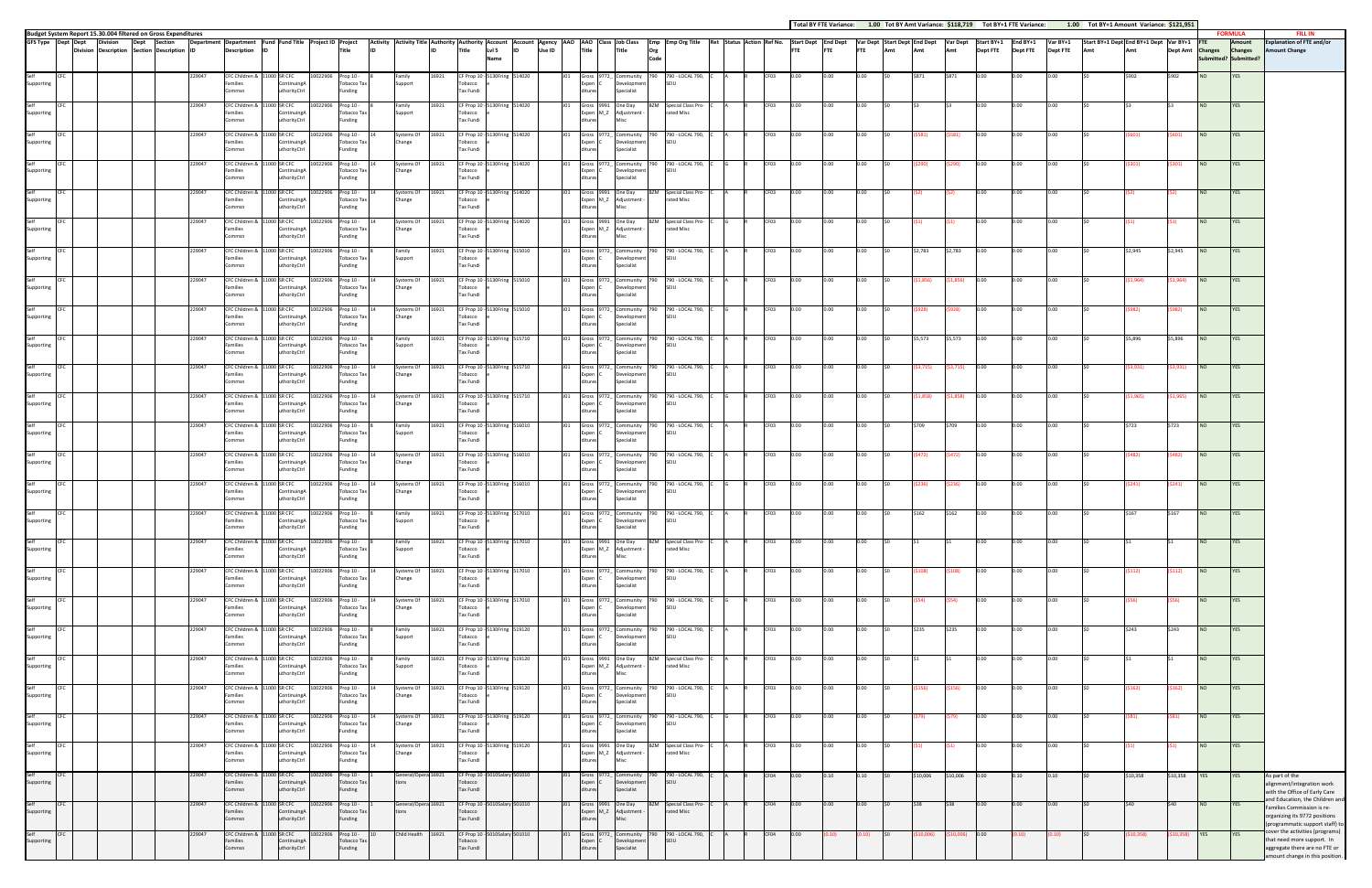|                            |                    |                 |                                                                                  |                  |                                                          |    |                                                           |                      |                                                  |                                                                                                                                                                                                                                |                     |                                             |                                                         |                 |     |                                  |                                                                             |             |                                                      |  |              |              |              |              |     |          |                 |              |                 |                 | Total BY FTE Variance: 1.00 Tot BY Amt Variance: \$118,719 Tot BY+1 FTE Variance: 1.00 Tot BY+1 Amount Variance: \$121,951 |                 |                   |                          |                          |                                                                                                                              |
|----------------------------|--------------------|-----------------|----------------------------------------------------------------------------------|------------------|----------------------------------------------------------|----|-----------------------------------------------------------|----------------------|--------------------------------------------------|--------------------------------------------------------------------------------------------------------------------------------------------------------------------------------------------------------------------------------|---------------------|---------------------------------------------|---------------------------------------------------------|-----------------|-----|----------------------------------|-----------------------------------------------------------------------------|-------------|------------------------------------------------------|--|--------------|--------------|--------------|--------------|-----|----------|-----------------|--------------|-----------------|-----------------|----------------------------------------------------------------------------------------------------------------------------|-----------------|-------------------|--------------------------|--------------------------|------------------------------------------------------------------------------------------------------------------------------|
|                            | GFS Type Dept Dept | <b>Division</b> | Budget System Report 15.30.004 filtered on Gross Expenditures<br>Dept<br>Section |                  | Department Department Fund Fund Title Project ID Project |    |                                                           |                      |                                                  |                                                                                                                                                                                                                                |                     |                                             |                                                         |                 |     |                                  |                                                                             |             |                                                      |  |              |              |              |              |     |          |                 |              |                 |                 |                                                                                                                            |                 |                   |                          | <b>FORMULA</b><br>Amount | <b>FILL IN</b><br><b>Explanation of FTE and/or</b>                                                                           |
|                            |                    |                 | Division Description Section Description ID                                      |                  | <b>Description</b>                                       | ID |                                                           |                      | <b>Title</b>                                     | Activity Activity Title Authority Authority Account Account Agency AAO Cass JobClass Emp Emp Org Title Status Action Ref No. Start Dept Tend Dept Var Dept Emp Dept Start Dept Email Dept Start BY+1 Dept FTE Amt Dept FTE Amt |                     |                                             | LvI <sub>5</sub><br>Name                                | Use ID          |     |                                  |                                                                             | Org<br>Code |                                                      |  |              |              |              |              |     |          |                 |              | <b>Dept FTE</b> | <b>Dept FTE</b> |                                                                                                                            |                 |                   | Dept Amt Changes Changes | Submitted? Submitted?    | mount Change                                                                                                                 |
| Supporting                 |                    |                 |                                                                                  | 229047           | CFC Children & 11000 SR CFC<br>amilies<br>ommsn          |    | ContinuingA<br><b>uthorityCtrl</b>                        |                      | 10022906 Prop 10 -<br>Tobacco Tax<br>Funding     | Child Health 16921                                                                                                                                                                                                             |                     | Tobacco<br>Tax Fundi                        | CF Prop 10 - 5010Salary 501010                          |                 |     |                                  | Gross 9991 One Day<br>Expen M_Z Adjustment -                                |             | BZM Special Class Pro-<br>rated Misc                 |  | CF04         |              |              |              |     |          |                 |              |                 |                 |                                                                                                                            |                 |                   | <b>NO</b>                | <b>YES</b>               |                                                                                                                              |
| Self<br>Supporting         |                    |                 |                                                                                  | 229047           | CFC Children &<br>amilies<br>Commsn                      |    | 1000 SR CFC<br>Continuing/<br>uthorityCtrl                | 10022906             | Prop 10 -<br>Tobacco Tax<br>Funding              | General/Opera 16921                                                                                                                                                                                                            |                     | Tobacco<br>Tax Fundi                        | CF Prop 10 - 5130Fring 513010                           |                 |     | Expen C<br>ditures               | Gross 9772_ Community<br>Development<br>Specialist                          |             | 790 - LOCAL 790,<br>SFIU                             |  | CF04         | D.OO         | 0.00         |              |     | \$2.288  | \$2,288         | 0.00         |                 | 0.00            |                                                                                                                            | \$2,218         | \$2,218           | NO                       |                          |                                                                                                                              |
| Self<br>Supporting         |                    |                 |                                                                                  | 229047           | CFC Children &<br>amilies<br>ommsn                       |    | 1000 SR CFC<br>ContinuingA<br><b>uthorityCtrl</b>         | 10022906             | Prop 10 -<br>Tobacco Tax<br>Funding              | General/Opera 16921                                                                                                                                                                                                            |                     | CF Prop 10 -<br>Tobacco<br>Tax Fundi        |                                                         | 130Fring 513010 |     |                                  | Gross 9991 One Day<br>Expen M_Z Adjustment -                                | BZM         | Special Class Pro-<br>rated Misc                     |  | CF04         | המ.נ         |              |              |     |          |                 |              |                 | 0.00            |                                                                                                                            |                 |                   | NO                       | <b>YES</b>               |                                                                                                                              |
| Self<br>Supporting         |                    |                 |                                                                                  | 229047           | CFC Children &<br>Families<br>Commsn                     |    | 1000 SR CFC<br>ContinuingA<br><b>uthorityCtrl</b>         | 10022906             | Prop 10 -<br>Tobacco Tax<br>Funding              | Child Health 16921                                                                                                                                                                                                             |                     | Tobacco<br>Tax Fundi                        | CF Prop 10 - 5130Fring 513010                           |                 |     | Expen C                          | Gross 9772_ Community<br>Development<br>Specialist                          | 790         | 790 - LOCAL 790,<br>SFIU                             |  | CF04         | D.OO         | 0.00         | 0.00         |     |          | \$2,288)        | 0.00         | 0.00            | 0.00            |                                                                                                                            | \$2,218)        | \$2,218)          | <b>NO</b>                | YES                      |                                                                                                                              |
| Self<br>Supporting         | CFC                |                 |                                                                                  | 229047           | CFC Children &<br>Families<br>ommsn                      |    | 1000 SR CFC<br>ContinuingA<br>uthorityCtrl                | 10022906             | Prop 10 -<br>Tobacco Tax<br>Funding              | Child Health 16921                                                                                                                                                                                                             |                     | Tobacco<br>Tax Fundi                        | CF Prop 10 - 5130Fring 513010                           |                 |     |                                  | Gross 9991 One Day<br>Expen M_Z Adjustment -                                |             | <b>BZM</b> Special Class Pro-<br>rated Misc          |  | CF04         | 0.00         | 0.001        |              |     |          |                 |              |                 | 0.00            |                                                                                                                            |                 |                   | NO                       |                          |                                                                                                                              |
| Self<br>Supporting         | CFC                |                 |                                                                                  | 229047           | CFC Children &<br>amilies<br>Commsn                      |    | 1000 SR CFC<br>Continuing/<br>uthorityCtrl                | 10022906             | Prop 10 -<br>Tobacco Tax<br>Funding              | General/Opera 16921                                                                                                                                                                                                            |                     | Tobacco<br>Tax Fundi                        | CF Prop 10 - 5130Fring 514010                           |                 |     | Expen (<br>ditures               | Gross 9772_ Community<br>Development<br>Specialist                          |             | 790 790 - LOCAL 790,<br>SFIU                         |  | CF04         | n.nn         | 0.00         |              |     |          | \$621           |              |                 |                 |                                                                                                                            |                 | \$643             | NO                       | YES                      |                                                                                                                              |
| Self<br>Supporting         |                    |                 |                                                                                  | 229047           | CFC Children &<br>amilies<br>ommsn                       |    | 1000 SR CFC<br>ContinuingA<br><b>uthorityCtrl</b>         | 10022906             | Prop 10 -<br>Tobacco Tax<br>Funding              | General/Opera 16921                                                                                                                                                                                                            |                     | Tobacco<br><b>Tax Fundi</b>                 | CF Prop 10 - 5130Fring 514010                           |                 |     |                                  | Gross 9991 One Day<br>Expen M_Z Adjustment -                                |             | <b>BZM</b> Special Class Pro-<br>rated Misc          |  | CF04         | D.OO         | 0.00         | 0.00         |     |          |                 |              |                 | $0.00 -$        |                                                                                                                            |                 |                   | NO                       | <b>YES</b>               |                                                                                                                              |
| Self<br>Supporting         | CEC.               |                 |                                                                                  | 229047           | CFC Children &<br>Families<br>Commsn                     |    | 1000 SR CFC<br>ContinuingA<br>uthorityCtrl                | 10022906             | Prop 10 -<br>Tobacco Tax<br>Funding              | Child Health 16921                                                                                                                                                                                                             |                     | Tobacco<br>Tax Fundi                        | CF Prop 10 - 5130Fring 514010                           |                 | 101 | Expen C                          | Gross 9772 Community<br>Development<br>Specialist                           | 790         | 790 - LOCAL 790,<br>SFIU                             |  | CF04         | 0.00         |              |              |     |          |                 | 0.00         | 0.00            | 0.00            |                                                                                                                            |                 | 5643)             | NO                       | YES                      |                                                                                                                              |
| Supporting                 |                    |                 |                                                                                  | 229047           | CFC Children &<br>Families<br>Commsn                     |    | 1000 SR CFC<br>ContinuingA<br>uthorityCtrl                | 10022906             | Prop 10 -<br>Tobacco Tax<br>Funding              | Child Health 16921                                                                                                                                                                                                             |                     | Tobacco<br>Tax Fundi                        | CF Prop 10 - 5130Fring 514010                           |                 |     |                                  | Gross 9991 One Day<br>Expen M_Z Adjustment -                                |             | BZM Special Class Pro-<br>rated Misc                 |  | CF04         | D.OO         | 0.00         | 0.00         |     |          |                 | 0.00         | 0.00            | 0.00            |                                                                                                                            |                 |                   | <b>NO</b>                | YES                      |                                                                                                                              |
| Self<br>Supporting         | CFC                |                 |                                                                                  | 229047           | CFC Children &<br>Families<br>Commsn                     |    | 1000 SR CFC<br>ContinuingA<br>uthorityCtrl                | 10022906 Prop 10 -   | <b>Tobacco Tax</b><br>Funding                    | General/Opera 16921                                                                                                                                                                                                            |                     | Tobacco<br>Tax Fundi                        | CF Prop 10 - 5130Fring 514020                           |                 |     | Expen C<br>ditures               | Development<br>Specialist                                                   |             | Gross 9772_ Community 790 790 - LOCAL 790, C<br>SFIU |  | CF04         | 0.00         | 0.00         | 0.001        |     | \$145    | \$145           | 0.00         | 0.00            | 0.00            |                                                                                                                            | \$150           | \$150             | <b>NO</b>                | <b>YES</b>               |                                                                                                                              |
| Self<br>Supporting         |                    |                 |                                                                                  | 229047           | CFC Children &<br>amilies<br>ommsn                       |    | 1000 SR CFC<br>ContinuingA<br><b>ithorityCtrl</b>         | 10022906             | Prop 10 -<br>Tobacco Tax<br>Funding              | General/Opera 16921                                                                                                                                                                                                            |                     | Tobacco<br>Tax Fundi                        | CF Prop 10 - 5130Fring 514020                           |                 |     |                                  | Gross 9991 One Day<br>Expen M_Z Adjustment -                                |             | <b>BZM</b> Special Class Pro-<br>rated Misc          |  | CF04         | 0.00         | ი იი         |              |     |          |                 |              |                 |                 |                                                                                                                            |                 |                   | NO                       | <b>YES</b>               |                                                                                                                              |
| Supporting                 |                    |                 |                                                                                  | 229047           | CFC Children &<br>amilies<br>ommsn                       |    | 1000 SR CFC<br>ContinuingA<br><b>uthorityCtrl</b>         | 10022906             | Prop 10 -<br><b>Tobacco Tax</b><br>Funding       | Child Health 16921                                                                                                                                                                                                             |                     | CF Prop 10 -<br>Tobacco<br><b>Tax Fundi</b> |                                                         | 130Fring 514020 |     | Expen C                          | Gross 9772_ Community<br>Development<br>Specialist                          | 790         | 790 - LOCAL 790,<br>SFIU                             |  | CF04         | 0.00         | 0.00         | .00          |     |          | 145)            | 0.00         | 0.00            | 0.00            |                                                                                                                            |                 | \$150) —          | NO                       | <b>YES</b>               |                                                                                                                              |
| Self<br>Supporting         | CFC                |                 |                                                                                  | 229047           | CFC Children &<br>Families<br>Commsn                     |    | 1000 SR CFC<br>ContinuingA<br>uthorityCtrl                | 10022906             | Prop 10 -<br>Tobacco Tax<br>Funding              | Child Health 16921                                                                                                                                                                                                             |                     | CF Prop 10 - 51<br>Tobacco<br>Tax Fundi     |                                                         | 130Fring 514020 |     |                                  | Gross 9991 One Day<br>Expen M_Z Adjustment -                                | B7M         | Special Class Pro-<br>rated Misc                     |  | CF04         | D.OO         | ი იი         |              |     |          |                 | 0.00         | 0.00            | $0.00 -$        |                                                                                                                            |                 |                   | <b>NO</b>                | YES                      |                                                                                                                              |
| Self<br>Supporting         |                    |                 |                                                                                  | 229047           | CFC Children &<br>Families<br>Commsn                     |    | 1000 SR CFC<br>ContinuingA<br>uthorityCtrl                | 10022906 Prop 10 -   | Tobacco Tax<br>Funding                           | General/Opera 16921                                                                                                                                                                                                            |                     | Tobacco<br>Tax Fundi                        | CF Prop 10 - 5130Fring 515010                           |                 |     | Expen<br>ditures                 | Gross 9772 Community<br>Development<br>Specialist                           |             | 790 790 - LOCAL 790,<br>SFIU                         |  | CF04         | 0.00         | 0.00         |              |     |          | S464            |              |                 | 0.00            |                                                                                                                            |                 | \$491             | <b>NO</b>                | <b>YES</b>               |                                                                                                                              |
| Self<br>Supporting         | CFC.               |                 |                                                                                  | 229047           | CFC Children &<br>amilies<br>Commsn                      |    | 11000 SR CFC<br>ContinuingA<br><b>ithorityCtrl</b>        | 10022906             | Prop 10 -<br>Tobacco Tax<br>Funding              | Child Health 16921                                                                                                                                                                                                             |                     | Fobacco<br>Tax Fundi                        | CF Prop 10 - 5130Fring 515010                           |                 |     | Gross 9772_<br>Expen             | Community<br>Development<br>Specialist                                      |             | 790 - LOCAL 790,<br>SFIU                             |  | CF04         | 0.00         | 0.00         | 0.00         |     |          |                 |              |                 | 0.00            |                                                                                                                            | 6491).          | 5491) -           | <b>NO</b>                | YES                      |                                                                                                                              |
| Self<br>upporting          | CFC                |                 |                                                                                  | 229047           | CFC Children & 11000 SR CFC<br>Commsn                    |    | ContinuingA<br>uthorityCtrl                               | 10022906 Prop 10 -   | Tobacco Ta<br>Funding                            |                                                                                                                                                                                                                                | General/Opera 16921 | <b>Cohacco</b><br>Tax Fundi                 | CF Prop 10 - 5130Fring 515710                           |                 |     | diture                           | Specialist                                                                  |             | J01 Gross 9772 Community 790 790 - LOCAL 790,        |  | CF04         | 0.00         | 0.00         |              |     | \$929    | \$929           | 0.00         | 0.00            | 0.00            |                                                                                                                            | \$983           | \$983             | <b>NO</b>                | YES                      |                                                                                                                              |
| Self<br>Supporting<br>Self | CFC<br>CFC         |                 |                                                                                  | 229047<br>229047 | CFC Children &<br>Families<br>Commsn<br>CFC Children &   |    | 1000 SR CFC<br>ContinuingA<br>uthorityCtrl<br>1000 SR CFC | 10022906<br>10022906 | Prop 10 -<br>Tobacco Tax<br>Funding              | Child Health 16921                                                                                                                                                                                                             |                     | Tobacco<br>Tax Fundi                        | CF Prop 10 - 5130Fring 515710                           |                 | J01 | Expen C<br>ditures               | Gross 9772_ Community<br>Development<br>Specialist                          |             | 790 790 - LOCAL 790,<br>SEIU                         |  | CF04<br>CF04 | 0.00<br>0.00 | 0.00<br>0.00 | 0.00<br>0.00 | ISO | \$118    | \$929)<br>\$118 | 0.00         | 0.00            | 0.00<br>0.00    | ISO.                                                                                                                       | \$983)<br>\$121 | \$983) -<br>\$121 | <b>NO</b><br><b>NO</b>   | YES                      |                                                                                                                              |
| Supporting<br>Self         | CFC.               |                 |                                                                                  | 229047           | amilies<br>Commsn<br>CFC Children &                      |    | ContinuingA<br>uthorityCtrl<br>1000 SR CFC                | 10022906             | Prop 10 -<br>Tobacco Tax<br>Funding<br>Prop 10 - | General/Opera 16921<br>Child Health 16921                                                                                                                                                                                      |                     | Tobacco<br>Tax Fundi                        | CF Prop 10 - 5130Fring 516010<br>CF Prop 10 - 5130Fring | 516010          |     | Expen C<br>ditures               | Gross 9772_ Community<br>Development<br>Specialist<br>Gross 9772_ Community | 790         | 790 790 - LOCAL 790, C<br>SEIU<br>790 - LOCAL 790,   |  | CF04         | 0.00         | 0.00         | 0.00         |     | 5118).   | \$118)          | 0.00<br>0.00 | 0.00<br>0.00    | 0.00            |                                                                                                                            | \$121) -        | (\$121)           | <b>NO</b>                | YES<br><b>YES</b>        |                                                                                                                              |
| Supporting<br>Self         |                    |                 |                                                                                  | 229047           | amilies<br>Commsn<br>CFC Children &                      |    | Continuing<br>uthorityCtrl<br>1000 SR CFC                 | 10022906             | Tobacco Tax<br>Funding<br>Prop 10 -              | General/Opera 16921                                                                                                                                                                                                            |                     | Tobacco<br>Tax Fundi                        | CF Prop 10 - 5130Fring 517010                           |                 |     | Expen<br>ditures<br>Gross 9772   | Development<br>Specialist<br>Community                                      |             | 790 - LOCAL 790,                                     |  | CF04         | 0.00         | 0.00         | $0.00 -$     |     | \$27     | S <sub>27</sub> | 0.00         | 0.00            | 0.00            |                                                                                                                            | \$28            | \$28              | NO                       | YES                      |                                                                                                                              |
| Supporting<br>Self         | CFC                |                 |                                                                                  | 229047           | amilies<br>ommsn<br>CFC Children &                       |    | ContinuingA<br><b>ithorityCtrl</b><br>1000 SR CFC         | 10022906             | Tobacco Tax<br>Funding<br>Prop 10 -              | Child Health 16921                                                                                                                                                                                                             |                     | Tobacco<br>Tax Fundi                        | CF Prop 10 - 5130Fring 517010                           |                 | J01 | Expen<br>diture                  | Development<br>Specialist<br>Gross 9772_ Community                          |             | SEIU<br>790 790 - LOCAL 790,                         |  | CF04         | 0.00         | 0.00         | 0.00         |     |          | S27)            | 0.00         | 0.00            | 0.00            |                                                                                                                            |                 | 528).             | <b>NO</b>                | YES                      |                                                                                                                              |
| Supporting<br>Self         |                    |                 |                                                                                  | 229047           | Families<br>Commsn<br>CFC Children &                     |    | ContinuingA<br>uthorityCtrl<br>1000 SR CFC                | 10022906             | Tobacco Tax<br>Funding<br>Prop 10 -              | General/Opera 16921                                                                                                                                                                                                            |                     | Tobacco<br>Tax Fundi                        | CF Prop 10 - 5130Fring 519120                           |                 |     | Expen C<br>ditures<br>Gross 9772 | Development<br>Specialist<br>Community                                      | 790         | SEIU<br>790 - LOCAL 790,                             |  | CF04         | D.OO         | 0.00         | 0.00         |     | S39      | \$39            | 0.00         | 0.00            | 0.00            |                                                                                                                            | \$41            | S41               | <b>NO</b>                | YES                      |                                                                                                                              |
| Supporting<br>Self         | <b>CFC</b>         |                 |                                                                                  | 229047           | Families<br>Commsn<br>CFC Children &                     |    | ContinuingA<br>uthorityCtrl<br>1000 SR CFC                | 10022906             | Tobacco Tax<br>Funding<br>Prop 10 -              | Child Health 16921                                                                                                                                                                                                             |                     | Tobacco<br>Tax Fundi                        | CF Prop 10 - 5130Fring 519120                           |                 | J01 | Expen C<br>ditures               | Development<br>Specialist<br>Gross 9772_ Community                          |             | SFIU<br>790 790 - LOCAL 790, C                       |  | CF04         | 0.00         | 0.00         | 0.00         |     |          | (\$39)          | 0.00         | 0.00            | 0.00            | .so                                                                                                                        | \$41)           | (\$41)            | NO                       | YES                      |                                                                                                                              |
| Supporting<br>Self         |                    |                 |                                                                                  | 229047           | amilies<br>Commsn<br>CFC Children 8                      |    | ContinuingA<br>uthorityCtrl<br>000 SR CFC                 | 10022906             | Tobacco Tax<br>Funding<br>Prop 10 -              | General/Opera 16921                                                                                                                                                                                                            |                     | Tobacco<br><b>Tax Fundi</b>                 | CF Prop 10 - 5010Salary 501010                          |                 |     | Expen<br>ditures<br>Gross 9772   | Development<br>Specialist<br>Community                                      |             | SEIU<br>790 - LOCAL 790,                             |  | CF05         | 0.00         | 0.40         | 0.40         |     | \$40,025 | \$40,025        | 0.00         | 0.40            | 0.40            |                                                                                                                            | \$41,432        | \$41,432          | YES                      | YES                      | As part of the                                                                                                               |
| Supporting<br>Self         |                    |                 |                                                                                  | 229047           | amilies<br>ommsn<br>CFC Children &                       |    | Continuing/<br>thorityCtrl<br>1000 SR CFC                 | 10022906             | Tobacco Tax<br>Funding<br>Prop 10 -              | General/Opera 16921                                                                                                                                                                                                            |                     | Tobacco<br>Tax Fundi                        | CF Prop 10 - 5010Salary 501010                          |                 |     | Expen                            | Jevelopment<br>Specialist<br>Gross 9991 One Day                             | BZM         | SFIU<br>Special Class Pro-                           |  | CF05         | D.OO         | 0.00         | 0.00         |     | \$154    | \$154           | 0.00         | 0.00            | 0.00            |                                                                                                                            | \$159           | \$159             | <b>NO</b>                | YES                      | alignment/integration work<br>with the Office of Early Care<br>and Education, the Children and<br>Families Commission is re- |
| Supporting<br>Self         | <b>CFC</b>         |                 |                                                                                  | 229047           | amilies<br>Commsn<br>CFC Children &                      |    | ContinuingA<br>uthorityCtrl                               | 10022906             | Tobacco Tax<br>Funding<br>Prop 10 -              | Child                                                                                                                                                                                                                          | 16921               | Tobacco<br>Tax Fundi                        | CF Prop 10 - 5010Salary 501010                          |                 |     | ditures                          | Expen M_Z Adjustment -<br>Gross 9772_ Community                             |             | rated Misc<br>790 - LOCAL 790,                       |  | CF05         | D.OO         | D.40)        | 0.40)        |     | 40,025)  | \$40,025)       | 0.00         | (0.40)          | (0.40)          |                                                                                                                            | \$41,432)       | \$41,432)         | <b>YES</b>               | YES                      | organizing its 9772 positions<br>(programmatic support staff) to<br>cover the activities (programs)                          |
| Supporting                 |                    |                 |                                                                                  |                  | amilies<br>ommsn                                         |    | Children&Fa<br>niliesGrants                               |                      | Tobacco Tax<br>Funding                           | Development                                                                                                                                                                                                                    |                     | Tobacco<br>Tax Fundi                        |                                                         |                 |     | Expen C<br>ditures               | Development<br>Specialist                                                   |             | SEIU                                                 |  |              |              |              |              |     |          |                 |              |                 |                 |                                                                                                                            |                 |                   |                          |                          | that need more support. In<br>aggregate there are no FTE or<br>amount change in this position.                               |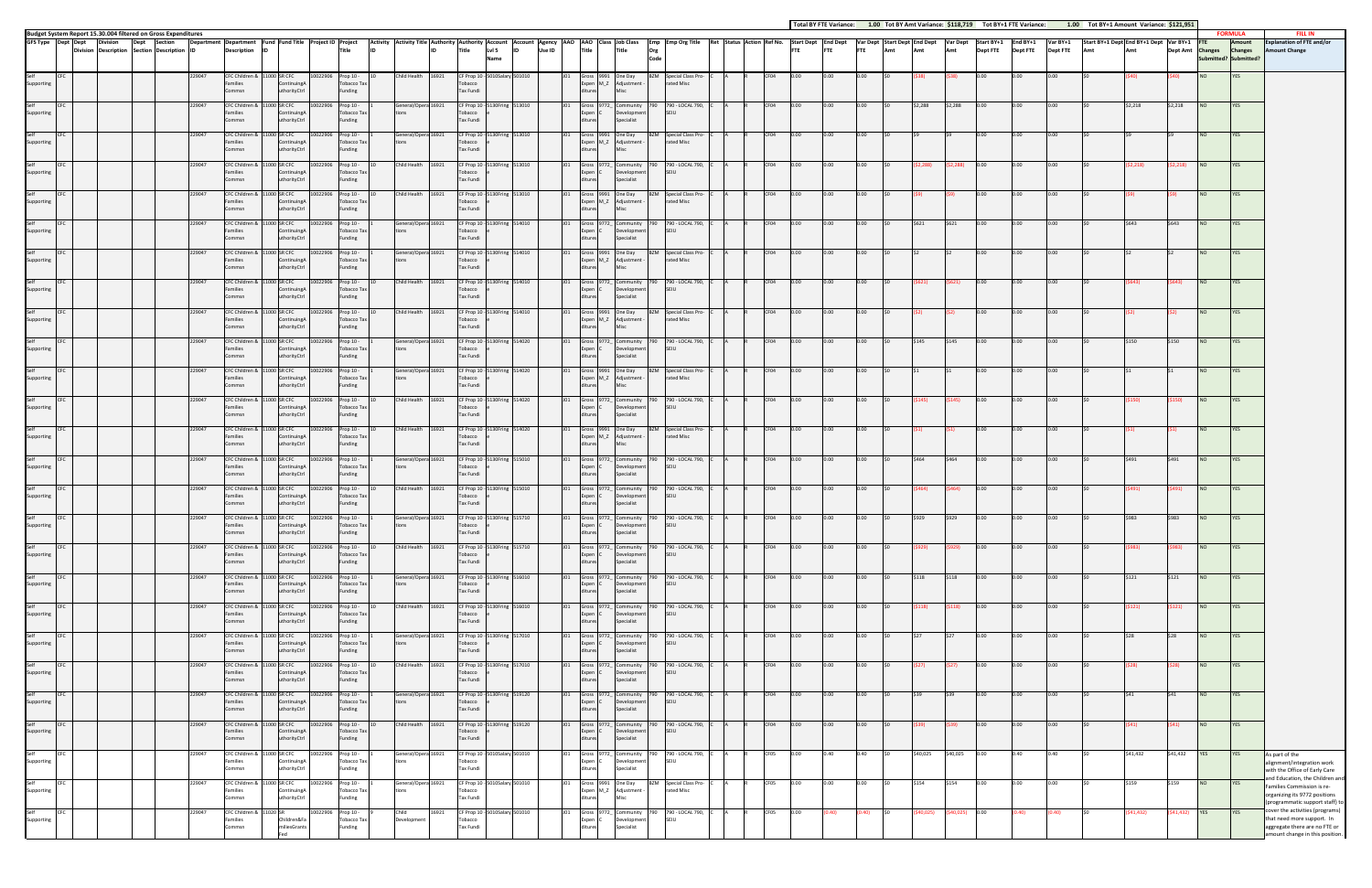| <b>Total BY FTE Variance:</b> | 1.00 Tot BY Amt Variance: \$118,719 | Tot |
|-------------------------------|-------------------------------------|-----|

|                    |                                                                                                                  |  |                                    |        |                                                              |                                    |                    |                                 |                                                                                                                                                                                                                                |       |                                          |                                                   |            |                                  |                                              |             |                                                                                                       |      |             |            |            |     |           |           |                 |                 |                 | Total BY FTE Variance: 1.00 Tot BY Amt Variance: \$118,719 Tot BY+1 FTE Variance: 1.00 Tot BY+1 Amount Variance: \$121,951 |           |                  |            |                                         |                                                                  |
|--------------------|------------------------------------------------------------------------------------------------------------------|--|------------------------------------|--------|--------------------------------------------------------------|------------------------------------|--------------------|---------------------------------|--------------------------------------------------------------------------------------------------------------------------------------------------------------------------------------------------------------------------------|-------|------------------------------------------|---------------------------------------------------|------------|----------------------------------|----------------------------------------------|-------------|-------------------------------------------------------------------------------------------------------|------|-------------|------------|------------|-----|-----------|-----------|-----------------|-----------------|-----------------|----------------------------------------------------------------------------------------------------------------------------|-----------|------------------|------------|-----------------------------------------|------------------------------------------------------------------|
|                    | Budget System Report 15.30.004 filtered on Gross Expenditures<br>GFS Type Dept Dept Division Dept Section Depart |  |                                    |        | Department Department Fund Fund Title Project ID Project     |                                    |                    |                                 | Activity Activity Title Authority Authority Account Account Agency AAO Class Job Class   Emp Emp Org Title Ret Status Action Ref No. Start Dept End Dept   Var Dept Start Dept End Dept   Var Dept   Start Dept   Var Dept   V |       |                                          |                                                   |            |                                  |                                              |             |                                                                                                       |      |             |            |            |     |           |           | Start BY+1      | End BY+1        | Var BY+1        | Start BY+1 Dept End BY+1 Dept Var BY+1                                                                                     |           |                  | <b>FTE</b> | <b>FORMULA</b><br>Amount                | <b>FILL IN</b><br><b>Explanation of FTE and/or</b>               |
|                    | <b>Division</b>                                                                                                  |  | Description Section Description ID |        | Description                                                  |                                    |                    | Title                           |                                                                                                                                                                                                                                |       | Title                                    | Lvl 5<br>Name                                     | Use ID     | Title                            | Title                                        | Org<br>Code |                                                                                                       |      | FTE         | <b>FTE</b> | <b>FTE</b> | Amt | Amt       | Amt       | <b>Dept FTE</b> | <b>Dept FTE</b> | <b>Dept FTE</b> | Amt                                                                                                                        | Amt       | Dept Amt Changes |            | <b>Changes</b><br>Submitted? Submitted? | <b>Amount Change</b>                                             |
|                    |                                                                                                                  |  |                                    |        |                                                              |                                    |                    |                                 |                                                                                                                                                                                                                                |       |                                          |                                                   |            |                                  |                                              |             |                                                                                                       |      |             |            |            |     |           |           |                 |                 |                 |                                                                                                                            |           |                  |            |                                         |                                                                  |
| Self<br>Supporting | CEC                                                                                                              |  |                                    | 229047 | CFC Children & 11020 SR<br>Families                          | Children&Fa                        | 10022906 Prop 10 - | Tobacco Tax                     | Child<br>Development                                                                                                                                                                                                           | 16921 | CF Prop 10 - 5010Salary 501010<br>obacco |                                                   |            |                                  | Gross 9991 One Day<br>Expen M_Z Adjustment - | BZM         | Special Class Pro-<br>rated Misc                                                                      | CF05 |             |            |            |     |           | 154)      |                 |                 | າ.ດດ            |                                                                                                                            |           | (159             | NO.        | YES                                     |                                                                  |
|                    |                                                                                                                  |  |                                    |        | Commsn                                                       | iliesGrants                        |                    | Fundine                         |                                                                                                                                                                                                                                |       | Tax Fundi                                |                                                   |            |                                  | Misc                                         |             |                                                                                                       |      |             |            |            |     |           |           |                 |                 |                 |                                                                                                                            |           |                  |            |                                         |                                                                  |
| Self<br>Supporting | CFC                                                                                                              |  |                                    | 229047 | CFC Children &<br>Families                                   | 11000 SR CFC<br>Continuing         | 10022906           | Prop 10 -<br>Tobacco Tax        | General/Opera 16921                                                                                                                                                                                                            |       | Tobacco                                  | CF Prop 10 - 5130Fring 513010                     |            | Expen C                          | Gross 9772_ Community<br>Development         | 790         | 790 - LOCAL 790,<br>SEIU                                                                              | CF05 | 0.OO        | 0.00       | 0.00       |     | \$9.154   | \$9,154   | 0.00            | 0.00            | 0.00            |                                                                                                                            | \$8,876   | \$8,876          | NO         | <b>YES</b>                              |                                                                  |
|                    |                                                                                                                  |  |                                    |        | Commsn                                                       | thorityCtrl                        |                    | unding                          |                                                                                                                                                                                                                                |       | Tax Fundi                                |                                                   |            |                                  | Specialist                                   |             |                                                                                                       |      |             |            |            |     |           |           |                 |                 |                 |                                                                                                                            |           |                  |            |                                         |                                                                  |
| Self               | CFC                                                                                                              |  |                                    | 229047 | CFC Children &                                               | 11000 SR CFC                       | 10022906           | Prop 10 -                       | General/Opera 16921                                                                                                                                                                                                            |       |                                          | CF Prop 10 - 5130Fring 513010                     | JO1        |                                  | Gross 9991 One Day                           |             | BZM Special Class Pro-                                                                                | CF05 | D.OO        | 0.00       | 0.00       |     |           | 535       | 0.00            | 0.00            | 0.00            |                                                                                                                            |           |                  | NO         | YES                                     |                                                                  |
| Supporting         |                                                                                                                  |  |                                    |        | Families<br>Commsn                                           | Continuing/<br><b>uthorityCtrl</b> |                    | Tobacco Tax<br>Funding          |                                                                                                                                                                                                                                |       | Tobacco<br>Tax Fundi                     |                                                   |            |                                  | Expen M_Z Adjustment -<br>Misc               |             | rated Misc                                                                                            |      |             |            |            |     |           |           |                 |                 |                 |                                                                                                                            |           |                  |            |                                         |                                                                  |
| Self               | CFC                                                                                                              |  |                                    | 229047 | CFC Children &                                               | 1020 SR                            | 10022906           | Prop 10 -                       | Child                                                                                                                                                                                                                          | 16921 |                                          | CF Prop 10 - 5130Fring 513010                     |            |                                  | Gross 9772_ Community                        | 790         | 790 - LOCAL 790,                                                                                      | CF05 | <b>D.OO</b> | 0.00       |            |     | \$9.154)  | 69,154)   | 0.00            |                 | 0.00            |                                                                                                                            | \$8,876)  | \$8,876)         | <b>NO</b>  | <b>YES</b>                              |                                                                  |
| Supporting         |                                                                                                                  |  |                                    |        | Families<br>Commsn                                           | Children&Fa<br><b>niliesGrants</b> |                    | Tobacco Tax<br>Funding          | Development                                                                                                                                                                                                                    |       | Fobacco<br>Tax Fundi                     |                                                   |            | Expen C                          | Development<br>Specialist                    |             | SFIU                                                                                                  |      |             |            |            |     |           |           |                 |                 |                 |                                                                                                                            |           |                  |            |                                         |                                                                  |
| Self               | CEC.                                                                                                             |  |                                    | 229047 | CFC Children &                                               |                                    | 10022906           | Prop 10 -                       | Child                                                                                                                                                                                                                          | 16921 |                                          | CF Prop 10 - 5130Fring 513010                     |            |                                  | Gross 9991 One Day                           |             | BZM Special Class Pro-                                                                                | CF05 | 0.00        | 0.00       | 0.00       |     |           |           | 0.00            | 0.00            | 0.00            |                                                                                                                            |           | 34) -            | NO         | <b>YES</b>                              |                                                                  |
| Supporting         |                                                                                                                  |  |                                    |        | Families<br>ommsn                                            | hildren&Fa<br><b>niliesGrants</b>  |                    | <b>Tobacco Tax</b><br>Funding   | Development                                                                                                                                                                                                                    |       | Tobacco<br>Tax Fundi                     |                                                   |            |                                  | Expen M_Z Adjustment -                       |             | rated Misc                                                                                            |      |             |            |            |     |           |           |                 |                 |                 |                                                                                                                            |           |                  |            |                                         |                                                                  |
| Self               | CFC                                                                                                              |  |                                    | 229047 | CFC Children &                                               | 1000 SR CFC                        | 10022906           | Prop 10 -                       | General/Opera 16921                                                                                                                                                                                                            |       |                                          | CF Prop 10 - 5130Fring 514010                     | JO1        |                                  |                                              |             | 790 - LOCAL 790,                                                                                      | CF05 | 0.00        | 0.00       | 0.00       |     |           | \$2,481   | 0.00            | 0.00            | 0.00            |                                                                                                                            | \$2,569   | \$2,569          | NO         |                                         |                                                                  |
| Supporting         |                                                                                                                  |  |                                    |        | Families                                                     | Continuing                         |                    | Tobacco Tax                     |                                                                                                                                                                                                                                |       | Tobacco                                  |                                                   |            | Expen                            | Gross 9772_ Community<br>Development         |             | SFIU                                                                                                  |      |             |            |            |     | \$2,481   |           |                 |                 |                 |                                                                                                                            |           |                  |            | <b>YES</b>                              |                                                                  |
|                    |                                                                                                                  |  |                                    |        | Commsn                                                       | ıthorityCtrl                       |                    | Funding                         |                                                                                                                                                                                                                                |       | Tax Fundi                                |                                                   |            |                                  | Specialist                                   |             |                                                                                                       |      |             |            |            |     |           |           |                 |                 |                 |                                                                                                                            |           |                  |            |                                         |                                                                  |
| Self<br>Supporting | CFC                                                                                                              |  |                                    | 229047 | CFC Children &<br>Families                                   | 1000 SR CFC<br>ContinuingA         | 10022906           | Prop 10 -<br><b>Tobacco Tax</b> | General/Opera 16921                                                                                                                                                                                                            |       | Tobacco                                  | CF Prop 10 - 5130Fring 514010                     |            |                                  | Gross 9991 One Day<br>Expen M_Z Adjustment - | BZM         | Special Class Pro-<br>rated Misc                                                                      | CF05 |             |            |            |     |           |           |                 |                 | 0.00            |                                                                                                                            |           |                  | NO.        | YES                                     |                                                                  |
|                    |                                                                                                                  |  |                                    |        | Commsn                                                       | thorityCtrl                        |                    | Funding                         |                                                                                                                                                                                                                                |       | Tax Fundi                                |                                                   |            |                                  |                                              |             |                                                                                                       |      |             |            |            |     |           |           |                 |                 |                 |                                                                                                                            |           |                  |            |                                         |                                                                  |
| Self<br>Supporting | CFC                                                                                                              |  |                                    | 229047 | CFC Children & 11020 SR                                      |                                    | 10022906           | Prop 10 -                       | Child                                                                                                                                                                                                                          | 16921 |                                          | CF Prop 10 - 5130Fring 514010                     |            | Gross 9772_ Community 790        |                                              |             | 790 - LOCAL 790,<br>SFIU                                                                              | CF05 | 0.OO        | 0.00       | 0.00       |     | \$2.481)  | \$2,481)  | 0.00            | 0.00            | 0.00            |                                                                                                                            | \$2,569)  | \$2,569)         | NO         | <b>YES</b>                              |                                                                  |
|                    |                                                                                                                  |  |                                    |        | Families<br>Commsn                                           | Children&Fa<br><b>niliesGrants</b> |                    | Tobacco Tax<br>Funding          | Development                                                                                                                                                                                                                    |       | Tobacco<br>Tax Fundi                     |                                                   |            | Expen C<br>ditures               | Development<br>Specialist                    |             |                                                                                                       |      |             |            |            |     |           |           |                 |                 |                 |                                                                                                                            |           |                  |            |                                         |                                                                  |
| Self               | CFC                                                                                                              |  |                                    | 229047 | CFC Children &                                               | Fed                                | 10022906           | Prop 10 -                       | Child                                                                                                                                                                                                                          | 16921 |                                          | CF Prop 10 - 5130Fring 514010                     |            |                                  | Gross 9991 One Day                           | BZM         | Special Class Pro-                                                                                    | CF05 | 0.00        | 0.00       |            |     |           |           |                 |                 | 0.00            |                                                                                                                            |           |                  | <b>NO</b>  | YES                                     |                                                                  |
| Supporting         |                                                                                                                  |  |                                    |        | Families<br>Commsn                                           | hildren&Fa<br><b>iliesGrants</b>   |                    | Tobacco Tax<br>Funding          | Developmen                                                                                                                                                                                                                     |       | obacco<br>Tax Fundi                      |                                                   |            |                                  | Expen M_Z Adjustment -<br>Misc               |             | rated Misc                                                                                            |      |             |            |            |     |           |           |                 |                 |                 |                                                                                                                            |           |                  |            |                                         |                                                                  |
| Self               |                                                                                                                  |  |                                    | 229047 | CFC Children & 11000 SR CFC                                  |                                    | 10022906           | Prop 10 -                       | General/Opera 16921                                                                                                                                                                                                            |       |                                          | CF Prop 10 - 5130Fring 514020                     |            |                                  | Gross 9772_ Community                        |             | 790 - LOCAL 790,                                                                                      | CF05 | 00.נ        | 0.00       | 0.00       |     | \$581     | \$581     | 0.00            | n.nn.           | 0.00            |                                                                                                                            | \$601     | \$601            | <b>NO</b>  | <b>YES</b>                              |                                                                  |
| Supporting         |                                                                                                                  |  |                                    |        | Families                                                     | Continuing/<br>thorityCtrl         |                    | Tobacco Tax                     |                                                                                                                                                                                                                                |       | Tobacco<br>Tax Fundi                     |                                                   |            | Expen (                          | Development                                  |             | SFIU                                                                                                  |      |             |            |            |     |           |           |                 |                 |                 |                                                                                                                            |           |                  |            |                                         |                                                                  |
|                    |                                                                                                                  |  |                                    |        | Commsn                                                       |                                    |                    | unding                          |                                                                                                                                                                                                                                |       |                                          |                                                   |            |                                  | Specialist                                   |             |                                                                                                       |      |             |            |            |     |           |           |                 |                 |                 |                                                                                                                            |           |                  |            |                                         |                                                                  |
| Self<br>Supporting | CFC                                                                                                              |  |                                    | 229047 | CFC Children &<br>Families                                   | 1000 SR CFC<br>Continuing/         | 10022906           | Prop 10 -<br><b>Tobacco Tax</b> | General/Opera 16921                                                                                                                                                                                                            |       | Tobacco                                  | CF Prop 10 - 5130Fring 514020                     | <b>JO1</b> |                                  | Gross 9991 One Day<br>Expen M_Z Adjustment - |             | BZM Special Class Pro-<br>rated Misc                                                                  | CF05 | 0.00        | 0.00       | 0.00       |     |           |           | 0.00            | 0.00            | 0.00            |                                                                                                                            |           |                  | NO         | <b>YES</b>                              |                                                                  |
|                    |                                                                                                                  |  |                                    |        | Commsn                                                       | uthorityCtrl                       |                    | Funding                         |                                                                                                                                                                                                                                |       | Tax Fundi                                |                                                   |            |                                  | <b>Misc</b>                                  |             |                                                                                                       |      |             |            |            |     |           |           |                 |                 |                 |                                                                                                                            |           |                  |            |                                         |                                                                  |
| Self<br>Supporting | CFC                                                                                                              |  |                                    | 229047 | CFC Children & 11<br>Families                                | Children&Fa                        | 10022906           | Prop 10 -<br>Tobacco Tax        | Child<br>Development                                                                                                                                                                                                           | 16921 | Fobacco                                  | CF Prop 10 - 5130Fring 514020                     |            | Expen (                          | Gross 9772_ Community<br>Development         |             | 790 - LOCAL 790,<br>SFIU                                                                              | CF05 |             | 0.00       |            |     |           | 581)      |                 |                 |                 |                                                                                                                            |           | 601)             | NO.        | YES                                     |                                                                  |
|                    |                                                                                                                  |  |                                    |        | Commsn                                                       | <b>niliesGrants</b>                |                    | Funding                         |                                                                                                                                                                                                                                |       | Tax Fundi                                |                                                   |            |                                  | Specialist                                   |             |                                                                                                       |      |             |            |            |     |           |           |                 |                 |                 |                                                                                                                            |           |                  |            |                                         |                                                                  |
| Self<br>Supporting | CFC                                                                                                              |  |                                    | 229047 | CFC Children & 11020 SR                                      |                                    | 10022906 Prop 10 - |                                 | Child                                                                                                                                                                                                                          | 16921 |                                          | CF Prop 10 - 5130Fring 514020                     | J01        | Gross 9991 One Day               |                                              |             | BZM Special Class Pro-                                                                                | CF05 | 0.00        | 0.00       | 0.00       |     |           |           | 0.00            | 0.00            | 0.00            |                                                                                                                            |           |                  | NO         | YES                                     |                                                                  |
|                    |                                                                                                                  |  |                                    |        | Families<br>Commsn                                           | Children&Fa<br>iliesGrants         |                    | <b>Tobacco Tax</b><br>Funding   | Development                                                                                                                                                                                                                    |       | obacco<br>Tax Fundi                      |                                                   |            |                                  | Expen M_Z Adjustment -<br>Misc               |             | rated Misc                                                                                            |      |             |            |            |     |           |           |                 |                 |                 |                                                                                                                            |           |                  |            |                                         |                                                                  |
| Self               | CFC                                                                                                              |  |                                    | 229047 | CFC Children &                                               | 11000 SR CFC                       | 10022906           | Prop 10 -                       | General/Opera 16921                                                                                                                                                                                                            |       |                                          | CF Prop 10 - 5130Fring 515010                     |            |                                  | Gross 9772_ Community                        | 790.        | 790 - LOCAL 790,                                                                                      | CF05 | 0.OO        | 0.00       | 0.00       |     | \$1,856   | \$1,856   | 0.00            | 0.00            | 0.00            |                                                                                                                            | \$1,964   | \$1,964          | NO         | <b>YES</b>                              |                                                                  |
| Supporting         |                                                                                                                  |  |                                    |        | Families<br>Commsn                                           | Continuing/<br>thorityCtrl         |                    | Tobacco Tax<br>Funding          |                                                                                                                                                                                                                                |       | Tobacco<br>Tax Fundi                     |                                                   |            | Expen                            | Development<br>Specialist                    |             | SFIU                                                                                                  |      |             |            |            |     |           |           |                 |                 |                 |                                                                                                                            |           |                  |            |                                         |                                                                  |
| Self               | CFC                                                                                                              |  |                                    | 229047 | CFC Children &                                               | <b>LO20 SR</b>                     | 10022906           |                                 | Child                                                                                                                                                                                                                          | 16921 |                                          | CF Prop 10 - 5130Fring 515010                     |            |                                  | Gross 9772_ Community                        |             |                                                                                                       |      | D.OO        | 0.00       | 0.00       |     | \$1,856)  |           | 0.00            | 0.00            | 0.00            |                                                                                                                            | \$1,964)  |                  | <b>NO</b>  | <b>YES</b>                              |                                                                  |
| Supporting         |                                                                                                                  |  |                                    |        | Families                                                     | Children&Fa                        |                    | Prop 10 -<br><b>Tobacco Tax</b> | Development                                                                                                                                                                                                                    |       | Tobacco                                  |                                                   |            | Expen (                          | Development                                  |             | 790 - LOCAL 790, C<br>SEIU                                                                            | CF05 |             |            |            |     |           | \$1,856)  |                 |                 |                 |                                                                                                                            |           | \$1,964)         |            |                                         |                                                                  |
|                    |                                                                                                                  |  |                                    |        | Commsn                                                       | niliesGrants                       |                    | Funding                         |                                                                                                                                                                                                                                |       | <b>Tax Fundi</b>                         |                                                   |            |                                  | Specialist                                   |             |                                                                                                       |      |             |            |            |     |           |           |                 |                 |                 |                                                                                                                            |           |                  |            |                                         |                                                                  |
| Self<br>Supporting | CFC                                                                                                              |  |                                    | 229047 | CFC Children & 11000 SR CFC 10022906 Prop 10 - 1<br>Families | ContinuingA                        |                    | Tobacco Tax                     | tions                                                                                                                                                                                                                          |       | Tobacco                                  | General/Opera 16921 CF Prop 10 - 5130Fring 515710 |            | Expen C                          | Development                                  |             | J01 Gross 9772 Community 790 790 LOCAL 790, C A R CF05 0.00 0.00 0.00 50 \$3,715 \$3,715 0.00<br>SEIU |      |             |            |            |     |           |           |                 | 0.00            | 0.00            | \$0                                                                                                                        | \$3,931   | \$3,931          | <b>NO</b>  | <b>YES</b>                              |                                                                  |
|                    |                                                                                                                  |  |                                    |        | Commsn                                                       | uthorityCtrl                       |                    | Funding                         |                                                                                                                                                                                                                                |       | <b>Tax Fundi</b>                         |                                                   |            | ditures                          | Specialist                                   |             |                                                                                                       |      |             |            |            |     |           |           |                 |                 |                 |                                                                                                                            |           |                  |            |                                         |                                                                  |
| Self<br>Supporting | CFC                                                                                                              |  |                                    | 229047 | CFC Children &<br>Families                                   | hildren&Fa                         | 10022906           | Prop 10 -<br>Tobacco Tax        | Child<br>Development                                                                                                                                                                                                           | 16921 | CF Prop 10 - 5130Fring 515710<br>Tobacco |                                                   |            | Expen (                          | Gross 9772_ Community<br>Developmen          |             | 790 - LOCAL 790,<br>SFIU                                                                              | CF05 | 0.00        | 0.00       | 0.00       |     | (\$3,715) | (\$3,715) | 0.00            | 0.00            | 0.00            |                                                                                                                            | \$3,931)  | \$3,931)         | <b>NO</b>  | <b>YES</b>                              |                                                                  |
|                    |                                                                                                                  |  |                                    |        | Commsn                                                       | iliesGrants                        |                    | Funding                         |                                                                                                                                                                                                                                |       | Tax Fundi                                |                                                   |            | ditures                          | Specialist                                   |             |                                                                                                       |      |             |            |            |     |           |           |                 |                 |                 |                                                                                                                            |           |                  |            |                                         |                                                                  |
| Self<br>Supporting | CFC                                                                                                              |  |                                    | 229047 | CFC Children &                                               | 11000 SR CFC                       | 10022906           | Prop 10 -                       | General/Opera 16921                                                                                                                                                                                                            |       |                                          | CF Prop 10 - 5130Fring 516010                     |            | Gross                            | 9772_ Community                              |             | 790 - LOCAL 790,                                                                                      | CF05 | 0.OO        | 0.00       | 0.00       |     | S472      | \$472     | 0.00            | 0.00            | 0.00            |                                                                                                                            | \$482     | \$482            | NO         | <b>YES</b>                              |                                                                  |
|                    |                                                                                                                  |  |                                    |        | Families<br>Commsn                                           | ontinuing/<br>thorityCtrl          |                    | Tobacco Tax<br>Funding          |                                                                                                                                                                                                                                |       | Fobacco<br>Tax Fundi                     |                                                   |            | Expen (<br>diture                | Development<br>Specialist                    |             | SEIU                                                                                                  |      |             |            |            |     |           |           |                 |                 |                 |                                                                                                                            |           |                  |            |                                         |                                                                  |
| Self<br>Supporting | CFC                                                                                                              |  |                                    | 229047 | CFC Children &                                               |                                    | 10022906           | Prop 10 -                       | Child                                                                                                                                                                                                                          | 16921 |                                          | CF Prop 10 - 5130Fring 516010                     | JO1        |                                  | Gross 9772 Community                         |             | 790 - LOCAL 790,                                                                                      | CF05 | 0.00        | 0.00       | 0.00       |     | (5472)    | (\$472)   | 0.00            | 0.00            | 0.00            |                                                                                                                            | \$482)    | i482)            | <b>NO</b>  | <b>YES</b>                              |                                                                  |
|                    |                                                                                                                  |  |                                    |        | Families<br>Commsn                                           | Children&Fa<br>niliesGrants        |                    | Tobacco Tax<br>Funding          | Development                                                                                                                                                                                                                    |       | Tobacco<br>Tax Fundi                     |                                                   |            | Expen C<br>diture                | Development<br>Specialist                    |             | SEIU                                                                                                  |      |             |            |            |     |           |           |                 |                 |                 |                                                                                                                            |           |                  |            |                                         |                                                                  |
|                    | CFC                                                                                                              |  |                                    | 229047 |                                                              | 1000 SR CFC                        |                    |                                 | General/Opera 16921                                                                                                                                                                                                            |       |                                          |                                                   |            |                                  |                                              | 790         |                                                                                                       |      |             | 0.00       | 0.00       |     | \$108     | \$108     | 0.00            | 0.00            |                 |                                                                                                                            | \$112     | \$112            |            |                                         |                                                                  |
| Self<br>Supporting |                                                                                                                  |  |                                    |        | CFC Children &<br>Families                                   | ContinuingA                        | 10022906           | Prop 10 -<br>Tobacco Tax        |                                                                                                                                                                                                                                |       | Tobacco                                  | CF Prop 10 - 5130Fring 517010                     |            | Expen C                          | Gross 9772_ Community<br>Development         |             | 790 - LOCAL 790,<br>SEIU                                                                              | CF05 | 0.OO        |            |            |     |           |           |                 |                 | 0.00            |                                                                                                                            |           |                  | NO         | YES                                     |                                                                  |
|                    |                                                                                                                  |  |                                    |        | Commsn                                                       | uthorityCtrl                       |                    | Funding                         |                                                                                                                                                                                                                                |       | Tax Fundi                                |                                                   |            | ditures                          | Specialist                                   |             |                                                                                                       |      |             |            |            |     |           |           |                 |                 |                 |                                                                                                                            |           |                  |            |                                         |                                                                  |
| Self<br>Supporting | CFC                                                                                                              |  |                                    | 229047 | CFC Children & 11020 SR<br>Families                          | Children&Fa                        | 10022906           | Prop 10 -<br>Tobacco Tax        | Child<br>Development                                                                                                                                                                                                           | 16921 | Tobacco                                  | CF Prop 10 - 5130Fring 517010                     | JO1        | Gross 9772_ Community<br>Expen C | Development                                  | 790         | 790 - LOCAL 790,<br>SEIU                                                                              | CF05 | 0.00        | 0.00       | 0.00       |     | (\$108)   | (\$108)   | 0.00            | 0.00            | 0.00            |                                                                                                                            | \$112)    | (112             | <b>NO</b>  | YES                                     |                                                                  |
|                    |                                                                                                                  |  |                                    |        | Commsn                                                       | niliesGrants<br>Fed                |                    | Funding                         |                                                                                                                                                                                                                                |       | Tax Fundi                                |                                                   |            | ditures                          | Specialist                                   |             |                                                                                                       |      |             |            |            |     |           |           |                 |                 |                 |                                                                                                                            |           |                  |            |                                         |                                                                  |
| Self<br>Supporting | CFC                                                                                                              |  |                                    | 229047 | CFC Children &<br>Families                                   | 11000 SR CFC<br>ontinuing.         | 10022906           | Prop 10 -<br>Tobacco Tax        | General/Opera 16921                                                                                                                                                                                                            |       | obacco                                   | CF Prop 10 - 5130Fring 519120                     |            | Expen (                          | Gross 9772_ Community<br>Development         | 790         | 790 - LOCAL 790,<br>SEIU                                                                              | CF05 | 0.00        | 0.00       | 0.00       |     | \$156     | \$156     | 0.00            | 0.00            | 0.00            |                                                                                                                            | \$162     | \$162            | <b>NO</b>  | <b>YES</b>                              |                                                                  |
|                    |                                                                                                                  |  |                                    |        | Commsn                                                       | uthorityCtrl                       |                    | Funding                         |                                                                                                                                                                                                                                |       | Tax Fundi                                |                                                   |            | diture                           | Specialist                                   |             |                                                                                                       |      |             |            |            |     |           |           |                 |                 |                 |                                                                                                                            |           |                  |            |                                         |                                                                  |
| Self<br>Supporting | CFC                                                                                                              |  |                                    | 229047 | CFC Children &                                               | 1000 SR CFC                        | 10022906           | Prop 10 -                       | General/Opera 16921                                                                                                                                                                                                            |       |                                          | CF Prop 10 - 5130Fring 519120                     |            |                                  | Gross 9991 One Day                           | BZM         | Special Class Pro-                                                                                    | CF05 | D.OO        | 0.00       | 0.00       |     |           |           | 0.00            | $0.00\,$        | 0.00            |                                                                                                                            |           |                  | NO         | <b>YES</b>                              |                                                                  |
|                    |                                                                                                                  |  |                                    |        | Families<br>Commsn                                           | Continuing/<br>uthorityCtrl        |                    | <b>Tobacco Tax</b><br>Funding   | tions                                                                                                                                                                                                                          |       | Tobacco<br>Tax Fundi                     |                                                   |            |                                  | Expen M_Z Adjustment -<br>Misc               |             | rated Misc                                                                                            |      |             |            |            |     |           |           |                 |                 |                 |                                                                                                                            |           |                  |            |                                         |                                                                  |
| Self<br>Supporting | CFC                                                                                                              |  |                                    | 229047 | CFC Children &                                               |                                    | 10022906           | Prop 10 -                       | Child                                                                                                                                                                                                                          | 16921 |                                          | CF Prop 10 - 5130Fring 519120                     | JO1        |                                  | Gross 9772_ Community                        | 790         | 790 - LOCAL 790,                                                                                      | CF05 | 0.00        | 0.00       | 0.00       |     |           | \$156)    | 0.00            | 0.00            | 0.00            |                                                                                                                            | \$162).   | (162             | NO         | <b>YES</b>                              |                                                                  |
|                    |                                                                                                                  |  |                                    |        | Families<br>Commsn                                           | Children&Fa<br>miliesGrants        |                    | Tobacco Tax<br>Funding          | Development                                                                                                                                                                                                                    |       | Tobacco<br><b>Tax Fundi</b>              |                                                   |            | Expen C<br>ditures               | Development<br>Specialist                    |             | SEIU                                                                                                  |      |             |            |            |     |           |           |                 |                 |                 |                                                                                                                            |           |                  |            |                                         |                                                                  |
|                    |                                                                                                                  |  |                                    |        |                                                              | Fed                                |                    |                                 |                                                                                                                                                                                                                                |       |                                          |                                                   |            |                                  |                                              |             |                                                                                                       |      |             |            |            |     |           |           |                 |                 |                 |                                                                                                                            |           |                  |            |                                         |                                                                  |
| Self<br>Supporting | CFC                                                                                                              |  |                                    | 229047 | CFC Children & 11<br>Families                                | hildren&Fa                         | 10022906           | Prop 10 -<br>Tobacco Tax        | Child<br>Development                                                                                                                                                                                                           | 16921 | Tobacco                                  | CF Prop 10 - 5130Fring 519120                     |            |                                  | Gross 9991 One Day<br>Expen M_Z Adjustment - | BZM         | Special Class Pro-<br>rated Misc                                                                      | CF05 | 0.00        | 0.00       | 0.00       |     |           |           | 0.00            | 0.00            | 0.00            |                                                                                                                            |           |                  | <b>NO</b>  | <b>YES</b>                              |                                                                  |
|                    |                                                                                                                  |  |                                    |        | Commsn                                                       | <b>niliesGrants</b>                |                    | Funding                         |                                                                                                                                                                                                                                |       | Tax Fundi                                |                                                   |            | ditures                          | Misc                                         |             |                                                                                                       |      |             |            |            |     |           |           |                 |                 |                 |                                                                                                                            |           |                  |            |                                         |                                                                  |
| Self<br>Supporting | <b>CFC</b>                                                                                                       |  |                                    | 229047 | CFC Children &<br>Families                                   | 00 SR CFC<br>ontinuingA            | 10022906           | Prop 10 -<br>Tobacco Tax        | Child<br>Development                                                                                                                                                                                                           | 16921 | Tobacco                                  | CF Prop 10 - 5010Salary 501010                    |            | Expen C                          | Community<br>Developmen                      |             | 790 - LOCAL 790,<br>SEIU                                                                              | CF06 | D.OO        | 1.00       | 1.00       |     | \$100,062 | \$100,062 | 0.00            | 1.00            | 1.00            |                                                                                                                            | \$103,581 | \$103,581        | <b>YES</b> | YES                                     | As part of the<br>alignment/integration work                     |
|                    |                                                                                                                  |  |                                    |        | Commsn                                                       | <b>uthorityCtrl</b>                |                    | Funding                         |                                                                                                                                                                                                                                |       | Tax Fundi                                |                                                   |            | ditures                          | Specialist                                   |             |                                                                                                       |      |             |            |            |     |           |           |                 |                 |                 |                                                                                                                            |           |                  |            |                                         | with the Office of Early Care<br>and Education, the Children and |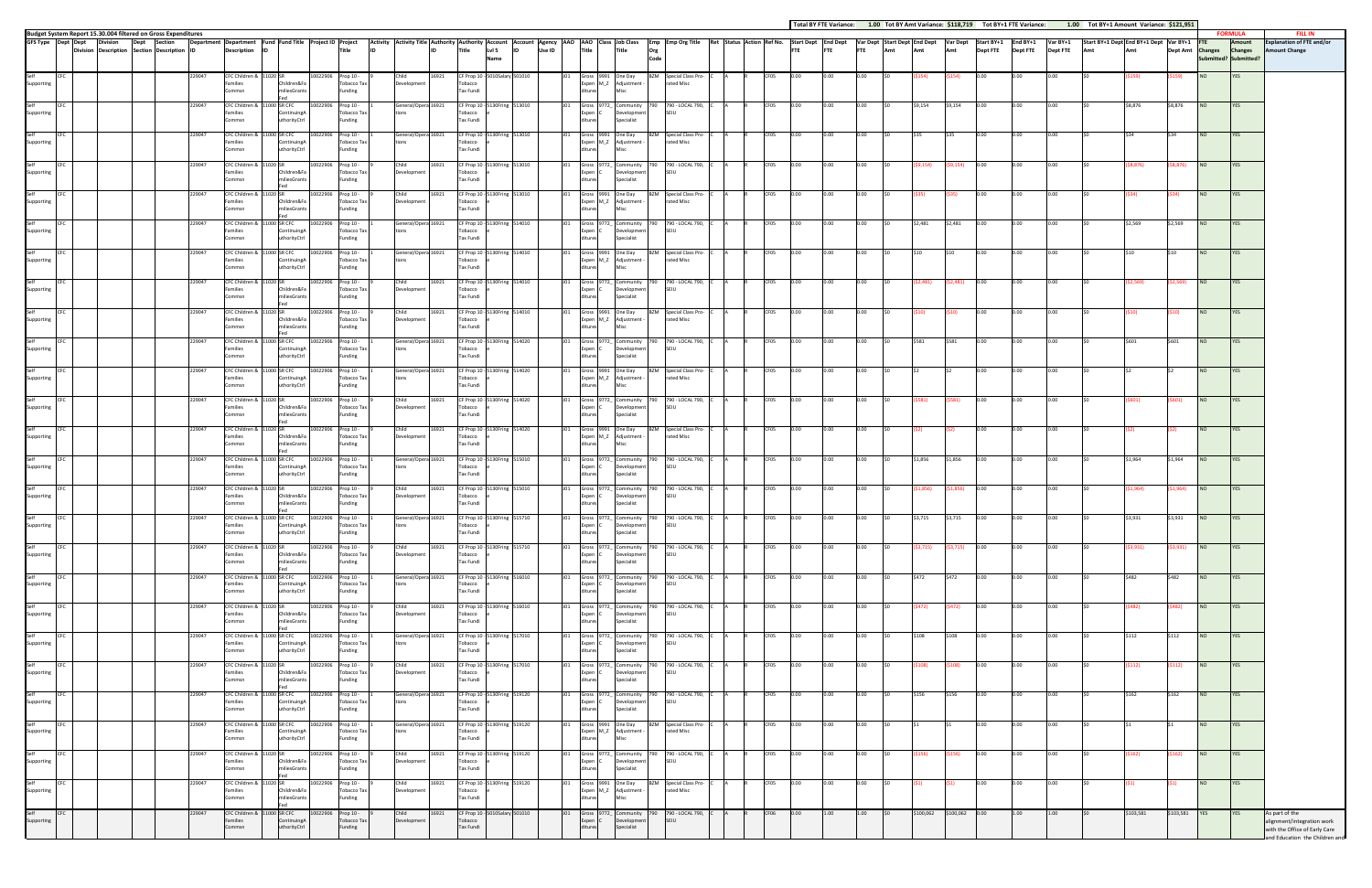|                                          |                                                                                                                                 |         |                  |                                                                 |                                                                                               |                    |                                                           |                                                                                                                                                                                                                                |                |                                                                                        |                 |                                       |                                                           |             |                                                                                             |  |              |                  |      |              |      |           |                            | Total BY FTE Variance: 1.00 Tot BY Amt Variance: \$118,719 Tot BY+1 FTE Variance: |              |                             | 1.00 Tot BY+1 Amount Variance: \$121,951 |           |                  |                        |                                                                     |                                                                                                                                  |
|------------------------------------------|---------------------------------------------------------------------------------------------------------------------------------|---------|------------------|-----------------------------------------------------------------|-----------------------------------------------------------------------------------------------|--------------------|-----------------------------------------------------------|--------------------------------------------------------------------------------------------------------------------------------------------------------------------------------------------------------------------------------|----------------|----------------------------------------------------------------------------------------|-----------------|---------------------------------------|-----------------------------------------------------------|-------------|---------------------------------------------------------------------------------------------|--|--------------|------------------|------|--------------|------|-----------|----------------------------|-----------------------------------------------------------------------------------|--------------|-----------------------------|------------------------------------------|-----------|------------------|------------------------|---------------------------------------------------------------------|----------------------------------------------------------------------------------------------------------------------------------|
| GFS Type Dept Dept                       | Budget System Report 15.30.004 filtered on Gross Expenditures<br><b>Division</b><br>Division Description Section Description ID | Section |                  | <b>Description</b>                                              | Department Department Fund Fund Title Project ID Project<br><b>ID</b>                         |                    | Title                                                     | Activity Activity Title Authority Authority Account Account Agency AAO AAO Class JobClass Emp Emp Org Title Ret Status Action Ref No. Start Dept End Dept Var Dept Start Dept Var Dept Var Dept Var Dept Var Dept Start BY+1 E |                | Name                                                                                   |                 |                                       |                                                           | Org<br>Code |                                                                                             |  |              |                  |      |              |      |           |                            |                                                                                   |              | Var BY+1<br><b>Dept FTE</b> | Start BY+1 Dept End BY+1 Dept Var BY+1   |           | Dept Amt Changes |                        | <b>FORMULA</b><br>Amount<br><b>Changes</b><br>Submitted? Submitted? | <b>FILL IN</b><br><b>Explanation of FTE and/or</b><br><b>Imount Change</b>                                                       |
| Self<br><b>CFC</b><br>Supporting         |                                                                                                                                 |         | 229047           | CFC Children & 11000 SR CFC<br>amilies<br>Commsn                | Continuing<br>uthorityCtrl                                                                    |                    | 10022906 Prop 10 -<br>Tobacco Tax<br>Funding              | Child<br>Development                                                                                                                                                                                                           | 16921          | CF Prop 10 - 5010Salary 501010<br>Tobacco<br>Tax Fundi                                 |                 | Expen M_Z                             | Gross 9991 One Day<br>Adjustment -                        |             | <b>BZM</b> Special Class Pro-<br>rated Misc                                                 |  | CF06         |                  |      |              |      |           |                            | 0.00                                                                              |              |                             |                                          |           | \$400            | <b>NO</b>              | YES                                                                 | Families Commission is re-<br>organizing its 9772 positions<br>programmatic support staff) to                                    |
| Self<br>Supporting                       |                                                                                                                                 |         | 229047           | CFC Children &<br>Families<br>Commsn                            | 11020 SR<br>Children&Fa<br>miliesGrants                                                       | 10022906           | Prop 10 -<br>Tobacco Tax<br>Funding                       | Child<br>Development                                                                                                                                                                                                           | 16921          | CF Prop 10 - 5010Salary 501010<br>obacco<br>Tax Fundi                                  |                 | Gross 9772_<br>Expen C                | Community<br>Developmen<br>Specialist                     |             | 790 790 - LOCAL 790,<br>SEIU                                                                |  | CF06         |                  |      |              |      |           | 00.062                     |                                                                                   |              |                             |                                          | 03,581)   |                  | <b>YES</b>             |                                                                     | over the activities (programs)<br>that need more support. In<br>aggregate there are no FTE or<br>amount change in this position. |
| Self<br>Supporting                       |                                                                                                                                 |         | 229047           | CFC Children &<br>amilies<br>Commsn                             | Children&Fa<br>niliesGrants                                                                   | 0022906            | Prop 10 -<br><b>Tobacco Tax</b><br>Funding                | Child<br>Development                                                                                                                                                                                                           | 16921          | CF Prop 10 - 5010Salary 501010<br>obacco<br>Tax Fundi                                  |                 | Expen M_Z                             | Gross 9991 One Day<br>Adjustment -                        |             | Special Class Pro-<br>rated Misc                                                            |  | CF06         |                  |      |              |      |           |                            |                                                                                   |              |                             |                                          |           |                  | NO                     | YES                                                                 |                                                                                                                                  |
| Self<br>Supporting                       |                                                                                                                                 |         | 29047            | CFC Children &<br>Families<br>Commsn                            | 11000 SR CFC<br>ContinuingA<br>uthorityCtrl                                                   | 10022906           | Prop 10 -<br><b>Tobacco Tax</b><br>Funding                | Child<br>Development                                                                                                                                                                                                           | 16921          | CF Prop 10 - 5130Fring 513010<br>Tobacco<br>Tax Fundi                                  |                 | Expen C                               | Gross 9772_ Community<br>Development<br>Specialist        | 790 -       | 790 - LOCAL 790,<br>SFIU                                                                    |  | CF06         | 0.00             |      | 0.00         |      | \$22,883  | \$22,883                   | 0.00                                                                              | 0.00         | 0.00                        |                                          | \$22,188  | \$22,188         | <b>NO</b>              | YES                                                                 |                                                                                                                                  |
| Self<br>Supporting                       |                                                                                                                                 |         | 229047           | CFC Children &<br>Families<br>Commsn                            | 11000 SR CFC<br>ContinuingA<br>uthorityCtrl                                                   | 10022906           | Prop 10 -<br><b>Tobacco Tax</b><br>Funding                | Child<br>Development                                                                                                                                                                                                           | 16921          | CF Prop 10 - 5130Fring 513010<br>Tobacco<br>Tax Fundi                                  |                 |                                       | Gross 9991 One Day<br>Expen M_Z Adjustment                |             | <b>BZM</b> Special Class Pro-<br>rated Misc                                                 |  | CF06         | 0.001            |      | 0.00         |      |           | <b>S88</b>                 | 0.00                                                                              | 0.00         | 0.00                        |                                          |           |                  | NO                     | YES                                                                 |                                                                                                                                  |
| Self<br>Supporting                       |                                                                                                                                 |         | 229047           | CFC Children &<br>Families<br>Commsn                            | 11020 SR<br>Children&Fa<br>niliesGrants                                                       |                    | 10022906 Prop 10 -<br><b>Tobacco Tax</b><br>Funding       | Child<br>Development                                                                                                                                                                                                           | 16921          | CF Prop 10 - 5130Fring 513010<br>Tobacco<br>Tax Fundi                                  |                 | Expen (                               | Gross 9772_ Community<br><b>Development</b><br>Specialist |             | 790 790 - LOCAL 790,<br>SFIU                                                                |  | CF06         |                  |      |              |      |           |                            |                                                                                   |              |                             |                                          | \$22,188) | (\$22,188)       | <b>NO</b>              | YES                                                                 |                                                                                                                                  |
| Self<br>Supporting                       |                                                                                                                                 |         | 229047           | CFC Children &<br>Families<br>Commsn                            | 11020 SR<br>Children&Fa<br>miliesGrants                                                       | 10022906           | Prop 10 -<br>Tobacco Tax<br>Funding                       | Child<br>Development                                                                                                                                                                                                           | 16921          | CF Prop 10 - 5130Fring 513010<br>Tobacco<br>Tax Fundi                                  |                 |                                       | Gross 9991 One Day<br>Expen M_Z Adjustment -              |             | BZM Special Class Pro-<br>rated Misc                                                        |  | CF06         | ი.იი             |      | 0.00         |      |           |                            | $0.00 -$                                                                          | 0.00         | $0.00 -$                    |                                          |           |                  | N <sub>O</sub>         | YES                                                                 |                                                                                                                                  |
| Self<br>Supporting                       |                                                                                                                                 |         | 229047           | CFC Children &<br>Families<br>Commsn                            | 1000 SR CFC<br>Continuing<br>uthorityCtrl                                                     | 10022906           | Prop 10 -<br><b>Tobacco Tax</b><br>Funding                | Child<br>Development                                                                                                                                                                                                           | 16921          | CF Prop 10 - 5130Fring 514010<br>Tobacco<br>Tax Fundi                                  |                 | 101<br>Expen C                        | Gross 9772 Community<br>Development<br>Specialist         |             | 790 - LOCAL 790,<br>SEIU                                                                    |  | CF06         | 0.00             |      |              |      | \$6.204   | \$6,204                    | 0.00                                                                              | 0.00         | 0.00                        |                                          | \$6,422   | \$6,422          | NO                     | YES                                                                 |                                                                                                                                  |
| Self<br>Supporting<br>Self<br><b>CFC</b> |                                                                                                                                 |         | 229047<br>229047 | CFC Children &<br>Families<br>Commsn<br>CFC Children & 11020 SR | 11000 SR CFC<br>ContinuingA<br>uthorityCtrl                                                   | 10022906           | Prop 10 -<br>Tobacco Tax<br>Funding<br>10022906 Prop 10 - | Child<br>Development<br>Child                                                                                                                                                                                                  | 16921<br>16921 | CF Prop 10 - 5130Fring 514010<br>Tobacco<br>Tax Fundi<br>CF Prop 10 - 5130Fring 514010 |                 |                                       | Gross 9991 One Day<br>Expen M_Z Adjustment -              |             | <b>BZM</b> Special Class Pro-<br>rated Misc<br>Gross 9772_ Community 790 790 - LOCAL 790, C |  | CF06<br>CF06 | 0.00<br>0.00     |      | 0.00<br>0.00 |      |           | <b>S24</b><br>\$6,204)     | 0.00<br>0.00                                                                      | 0.00<br>0.00 | 0.00<br>0.00                |                                          | \$6,422)  | (\$6,422)        | <b>NO</b><br><b>NO</b> | YES<br>YES                                                          |                                                                                                                                  |
| Supporting<br>Self                       |                                                                                                                                 |         | 229047           | Families<br>Commsn<br>CFC Children &                            | Children&Fa<br>miliesGrants<br>11020 SR                                                       | 10022906           | <b>Tobacco Tax</b><br>Funding<br>Prop 10 -                | Development<br>Child                                                                                                                                                                                                           | 16921          | Tobacco<br>Tax Fundi<br>CF Prop 10 - 5130Fring 514010                                  |                 | Expen C                               | Development<br>Specialist<br>Gross 9991 One Day           |             | SEIU<br><b>BZM</b> Special Class Pro-                                                       |  | CF06         |                  |      |              |      |           |                            | n.nn                                                                              |              | 0.00                        |                                          |           |                  | I NO                   | YES                                                                 |                                                                                                                                  |
| Supporting<br>Self                       |                                                                                                                                 |         | 29047            | Families<br>Commsn<br>CFC Children &                            | Children&Fa<br>niliesGrant:<br>1000 SR CFC                                                    | 0022906            | Tobacco Tax<br>Funding<br>Prop 10 -                       | Development<br>Child                                                                                                                                                                                                           | 16921          | obacco<br>Tax Fundi<br>CF Prop 10 - 5                                                  | 130Fring 514020 | Expen M_Z                             | Adjustment -<br>Gross 9772_ Community                     |             | rated Misc<br>790 - LOCAL 790,                                                              |  | CF06         |                  |      | 0.00         |      | \$1.450   | \$1,450                    | 0.00                                                                              | 0.00         | 0.00                        |                                          | \$1.502   | \$1,502          | N <sub>O</sub>         | YES                                                                 |                                                                                                                                  |
| Supporting<br>Self                       |                                                                                                                                 |         | 229047           | Families<br>Commsn<br>CFC Children &                            | ContinuingA<br>uthorityCtrl<br>11000 SR CFC                                                   | 10022906           | Tobacco Tax<br>Funding<br>Prop 10 -                       | Development<br>Child                                                                                                                                                                                                           | 16921          | Tobacco<br>Tax Fundi<br>CF Prop 10 - 5130Fring 514020                                  |                 | Expen C                               | Development<br>Specialist<br>Gross 9991 One Day           |             | SEIU<br><b>BZM</b> Special Class Pro-                                                       |  | CF06         | ი იი             |      | 0.00         |      |           |                            | 0.00                                                                              | 0.00         | 0.00                        |                                          |           |                  | NO                     | YES                                                                 |                                                                                                                                  |
| Supporting<br>Self                       |                                                                                                                                 |         | 229047           | Families<br>Commsn<br>CFC Children &                            | ContinuingA<br>uthorityCtrl<br>1020 SR                                                        |                    | <b>Tobacco Tax</b><br>Funding<br>10022906 Prop 10 -       | Development<br>Child                                                                                                                                                                                                           | 16921          | Tobacco<br>Tax Fundi<br>CF Prop 10 - 5130Fring 514020                                  |                 |                                       | Expen M_Z Adjustment -<br>Gross 9772_ Community           |             | rated Misc<br>790 790 - LOCAL 790,                                                          |  | CF06         | 0.00             |      |              |      |           | (\$1,450)                  | 0.00                                                                              | 0.00         | 0.00                        |                                          | \$1,502)  | (\$1,502)        | <b>NO</b>              | YES                                                                 |                                                                                                                                  |
| Supporting<br>Self                       |                                                                                                                                 |         | 229047           | Families<br>Commsn<br>CFC Children &                            | Children&Fa<br>niliesGrants<br>11020 SR                                                       |                    | Tobacco Tax<br>Funding<br>10022906 Prop 10 -              | Development<br>Child                                                                                                                                                                                                           | 16921          | Tobacco<br>Tax Fundi<br>CF Prop 10 - 5130Fring 514020                                  |                 | Expen I                               | <b>Development</b><br>Specialist<br>Gross 9991 One Day    |             | SFIU<br><b>BZM</b> Special Class Pro-                                                       |  | CF06         | 0.00             | 0.00 | 0.00         |      |           |                            | 0.00                                                                              | 0.00         | 0.00                        |                                          |           |                  | I NO                   | YES                                                                 |                                                                                                                                  |
| Supporting<br>Self<br><b>CFC</b>         |                                                                                                                                 |         | 229047           | amilies<br>Commsn<br>CFC Children & 11000 SR CFC                | Children&Fa<br>miliesGrants                                                                   | 10022906 Prop 10 - | Tobacco Tax<br>Funding                                    | Development<br>Child                                                                                                                                                                                                           | 16921          | obacco<br>Tax Fundi<br>CF Prop 10 - 5130Fring 515010                                   |                 | Expen M_Z                             | Adjustment -                                              |             | rated Misc<br>J01 Gross 9772_ Community 790 790 - LOCAL 790, C                              |  | CF06         | 0.00             | 0.00 | 0.00         |      | \$4,639   | \$4,639                    | 0.00                                                                              | 0.00         | 0.00                        |                                          | \$4,909   | \$4,909          | <b>NO</b>              | YES                                                                 |                                                                                                                                  |
| Supporting<br>Self<br>CFC<br>Supporting  |                                                                                                                                 |         | 229047           | Commsn<br>CFC Children & 11020 SR<br>Families                   | uthorityCtrl<br>Children&Fa                                                                   | 10022906 Prop 10 - | Tobacco Ta<br>Funding<br><b>Tobacco Tax</b>               | elopmen<br>Child<br>Development                                                                                                                                                                                                | 16921          | Tobacco<br><b>Tax Fundi</b><br>CF Prop 10 - 5130Fring 515010<br>Tobacco                |                 | ditures<br>J01<br>Expen C             | ciopine<br>Specialist<br>Development                      |             | Gross 9772_ Community 790 790 - LOCAL 790, C<br><b>SEIU</b>                                 |  | CF06         | 0.00             | 0.00 | 0.00         | ISO  |           | $(54,639)$ $(54,639)$ 0.00 |                                                                                   | 0.00         | 0.00                        | S <sub>0</sub>                           | (\$4,909) | $(54,909)$ NO    |                        | <b>YES</b>                                                          |                                                                                                                                  |
| Self CFC<br>Supporting                   |                                                                                                                                 |         | 229047           | Commsn<br>Families                                              | miliesGrants<br>CFC Children & 11000 SR CFC 10022906 Prop 10 -<br>ContinuingA                 |                    | Funding<br><b>Tobacco Tax</b>                             | Child<br>Development                                                                                                                                                                                                           |                | Tax Fundi<br>16921 CF Prop 10 - 5130Fring 515710<br>Tobacco                            |                 | ditures<br>Expen C                    | Specialist<br>Development                                 |             | J01 Gross 9772 Community 790 790 - LOCAL 790, C<br><b>SEIU</b>                              |  |              | R CF06 0.00 0.00 |      | $0.00$ \$0   |      |           | \$9,288 \$9,288 0.00       |                                                                                   | 0.00         | 0.00                        | \$0                                      | \$9,827   | \$9,827 NO       |                        | YES <b>NO</b>                                                       |                                                                                                                                  |
| Self<br>CFC<br>Supporting                |                                                                                                                                 |         | 229047           | Commsn<br>CFC Children & 11020 SR<br>Families                   | uthorityCtrl<br>Children&Fa                                                                   | 10022906 Prop 10 - | Funding<br>Tobacco Tax                                    | Child<br>Development                                                                                                                                                                                                           | 16921          | Tax Fundi<br>CF Prop 10 - 5130Fring 515710<br>Tobacco                                  |                 | ditures<br>Expen C                    | Specialist<br>Development                                 |             | J01 Gross 9772_ Community 790 790 - LOCAL 790, C<br>SEIU                                    |  | CF06 0.00    |                  | 0.00 | 0.00         | ISO. |           | $(59,288)$ $(59,288)$ 0.00 |                                                                                   | 0.00         | 0.00                        | \$0                                      | (\$9,827) | $(59,827)$ NO    |                        | YES                                                                 |                                                                                                                                  |
| Self<br>CFC<br>Supporting                |                                                                                                                                 |         | 229047           | Commsn<br>CFC Children & 11000 SR CFC<br>Families               | miliesGrants<br>Fed<br>ContinuingA                                                            | 10022906 Prop 10 - | Funding<br><b>Tobacco Tax</b>                             | Child<br>Development                                                                                                                                                                                                           | 16921          | Tax Fundi<br>CF Prop 10 - 5130Fring 516010<br>Tobacco                                  |                 | ditures<br>J <sub>01</sub><br>Expen C | Specialist<br>Development                                 |             | Gross 9772_ Community 790 790 - LOCAL 790, C<br>SEIU                                        |  | CF06         | 0.00             | 0.00 | 0.00         |      | \$1,181   | \$1,181                    | 0.00                                                                              | 0.00         | 0.00                        |                                          | \$1,205   | \$1,205          | NO <sub>1</sub>        | <b>YES</b>                                                          |                                                                                                                                  |
| Self<br>CFC<br>Supporting                |                                                                                                                                 |         | 229047           | Commsn<br>CFC Children & 11020 SR<br>Families                   | uthorityCtrl<br>Children&Fa                                                                   | 10022906 Prop 10 - | Funding<br><b>Tobacco Tax</b>                             | Child<br>Development                                                                                                                                                                                                           | 16921          | Tax Fundi<br>CF Prop 10 - 5130Fring 516010<br>Tobacco                                  |                 | ditures<br>Expen C                    | Specialist<br>Development                                 |             | J01 Gross 9772 Community 790 790 - LOCAL 790, C<br><b>SEIU</b>                              |  | CF06         | 0.00             | 0.00 | 0.00         | SO.  | (51, 181) | $(51,181)$ 0.00            |                                                                                   | 0.00         | 0.00                        |                                          | (\$1,205) | $(51,205)$ NO    |                        | YES                                                                 |                                                                                                                                  |
| Self<br><b>CFC</b><br>Supporting         |                                                                                                                                 |         | 229047           | Commsn<br>CFC Children & 11000 SR CFC<br>Families               | miliesGrants<br>ContinuingA                                                                   | 10022906 Prop 10 - | Funding<br>Tobacco Tax                                    | Child<br>Development                                                                                                                                                                                                           | 16921          | Tax Fundi<br>CF Prop 10 - 5130Fring 517010<br>Tobacco                                  |                 | ditures<br>J01<br>Expen C             | Specialist<br>Development                                 |             | Gross 9772_ Community 790 790 - LOCAL 790, C<br><b>SEIU</b>                                 |  | CF06         | 0.00             | 0.00 | 0.00         |      | \$270     | \$270                      | 0.00                                                                              | 0.00         | 0.00                        |                                          | \$280     | \$280            | NO                     | <b>YES</b>                                                          |                                                                                                                                  |
| Self<br><b>CFC</b><br>Supporting         |                                                                                                                                 |         | 229047           | Commsn<br>Families<br>Commsn                                    | uthorityCtrl<br>CFC Children & 11000 SR CFC 10022906 Prop 10 -<br>ContinuingA<br>uthorityCtrl |                    | Funding<br><b>Tobacco Tax</b><br>Funding                  | Child<br>Development                                                                                                                                                                                                           |                | Tax Fundi<br>16921 CF Prop 10 - 5130Fring 517010<br>Tobacco<br>Tax Fundi               |                 | ditures<br>ditures                    | Specialist<br>Expen M_Z Adjustment -<br>Misc              |             | J01 Gross 9991 One Day BZM Special Class Pro- C<br>rated Misc                               |  |              | CF06 0.00 0.00   |      | 0.00         | \$0  | <b>S1</b> | <b>IS1</b>                 | 0.00                                                                              | 0.00         | 0.00                        | 50                                       | \$1       | $\mathsf{S}1$    | <b>NO</b>              | <b>YES</b>                                                          |                                                                                                                                  |
| Self<br><b>CFC</b><br>Supporting         |                                                                                                                                 |         | 229047           | CFC Children & 11020 SR<br>Families<br>Commsn                   | Children&Fa<br>miliesGrants                                                                   | 10022906 Prop 10 - | Tobacco Tax<br>Funding                                    | Child<br>Development                                                                                                                                                                                                           | 16921          | CF Prop 10 - 5130Fring 517010<br>Tobacco<br>Tax Fundi                                  |                 | Expen C<br>ditures                    | Development<br>Specialist                                 |             | J01 Gross 9772_ Community 790 790 - LOCAL 790, C<br>SEIU                                    |  | CF06 0.00    |                  | 0.00 | 0.00         |      | (\$270)   | (\$270)                    | 0.00                                                                              | 0.00         | 0.00                        |                                          | (\$280)   | (5280)           | <b>NO</b>              | <b>YES</b>                                                          |                                                                                                                                  |
| Self<br>CFC<br>Supporting                |                                                                                                                                 |         | 229047           | CFC Children & 11020 SR<br>Families<br>Commsn                   | Fed<br>Children&Fa<br>miliesGrants                                                            | 10022906 Prop 10 - | Tobacco Tax<br>Funding                                    | Child<br>Development                                                                                                                                                                                                           | 16921          | CF Prop 10 - 5130Fring 517010<br>Tobacco<br>Tax Fundi                                  |                 | J01<br>ditures                        | Gross 9991 One Day<br>Expen M_Z Adjustment -<br>Misc      |             | BZM Special Class Pro-<br>rated Misc                                                        |  | CF06         | 0.00             | 0.00 | 0.00         |      |           |                            | 0.00                                                                              | 0.00         | 0.00                        |                                          |           |                  | NO                     | <b>YES</b>                                                          |                                                                                                                                  |
| Self<br><b>CFC</b><br>Supporting         |                                                                                                                                 |         | 229047           | CFC Children & 11000 SR CFC<br>Families<br>Commsn               | ContinuingA<br>uthorityCtrl                                                                   | 10022906 Prop 10 - | Tobacco Tax<br>Funding                                    | Child<br>Development                                                                                                                                                                                                           | 16921          | CF Prop 10 - 5130Fring 519120<br>Tobacco<br>Tax Fundi                                  |                 | J01<br>Expen C<br>ditures             | Development<br>Specialist                                 |             | Gross 9772_ Community 790 790 - LOCAL 790, C<br><b>SEIU</b>                                 |  | CF06         | 0.00             | 0.00 | 0.00         |      | \$391     | \$391                      | 0.00                                                                              | 0.00         | 0.00                        |                                          | \$405     | \$405            | <b>NO</b>              | YES                                                                 |                                                                                                                                  |
|                                          |                                                                                                                                 |         |                  |                                                                 |                                                                                               |                    |                                                           |                                                                                                                                                                                                                                |                |                                                                                        |                 |                                       |                                                           |             |                                                                                             |  |              |                  |      |              |      |           |                            |                                                                                   |              |                             |                                          |           |                  |                        |                                                                     |                                                                                                                                  |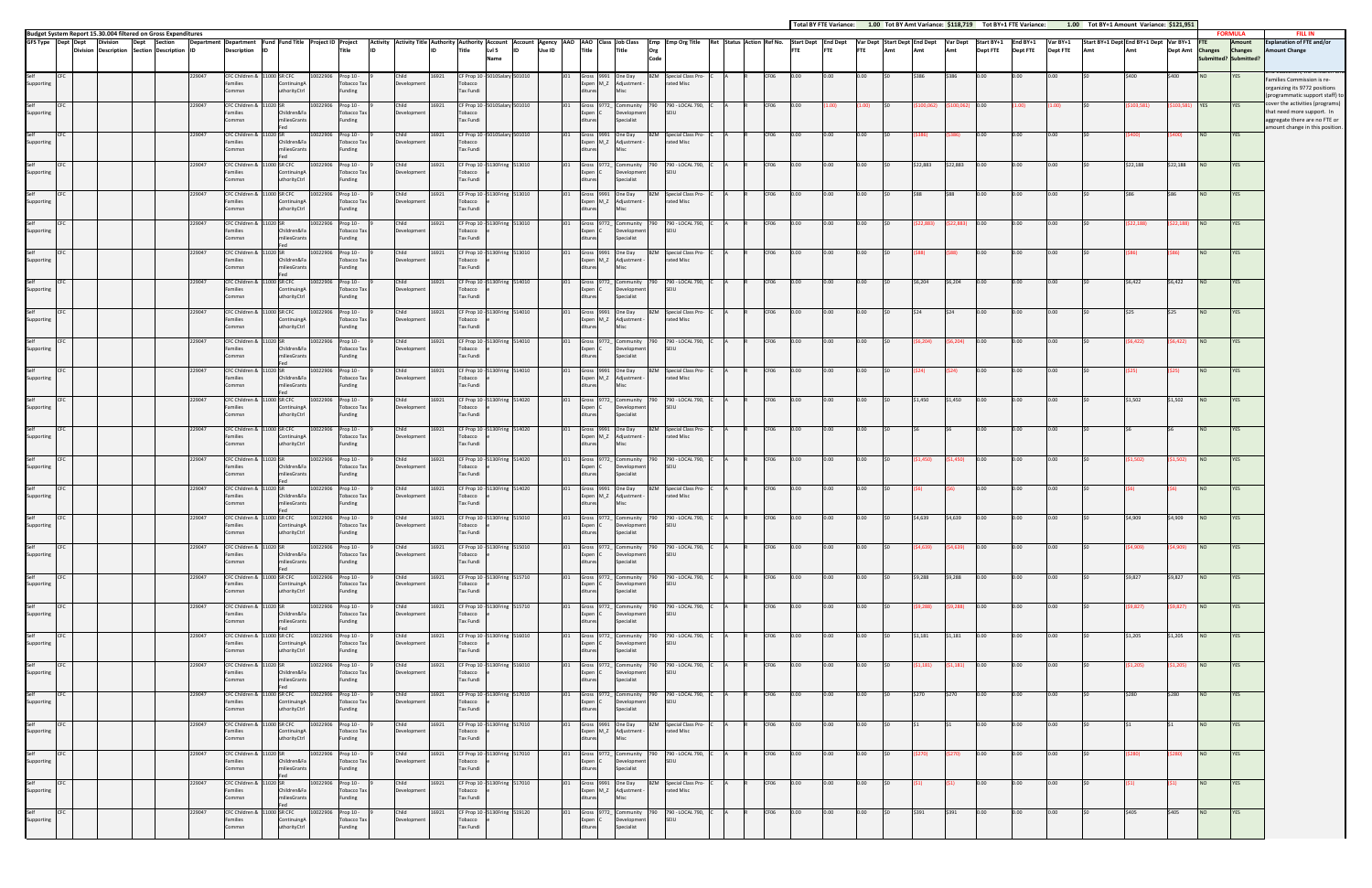|                        |                             |                                                                                  |        |                                                                      |              |                                    |                    |                                            |                                                           |       |                                                               |                          |        |                       |                               |                                                                             |                                                                                                                                                            |      |            |            |            |                                                                    |           |                            |                 |                 |                 | Total BY FTE Variance: 1.00 Tot BY Amt Variance: \$118,719 Tot BY+1 FTE Variance: 1.00 Tot BY+1 Amount Variance: \$121,951 |            |                  |                 | <b>FORMULA</b>                         |                                                                                                 |
|------------------------|-----------------------------|----------------------------------------------------------------------------------|--------|----------------------------------------------------------------------|--------------|------------------------------------|--------------------|--------------------------------------------|-----------------------------------------------------------|-------|---------------------------------------------------------------|--------------------------|--------|-----------------------|-------------------------------|-----------------------------------------------------------------------------|------------------------------------------------------------------------------------------------------------------------------------------------------------|------|------------|------------|------------|--------------------------------------------------------------------|-----------|----------------------------|-----------------|-----------------|-----------------|----------------------------------------------------------------------------------------------------------------------------|------------|------------------|-----------------|----------------------------------------|-------------------------------------------------------------------------------------------------|
|                        | GFS Type Dept Dept Division | Budget System Report 15.30.004 filtered on Gross Expenditures<br>Dept<br>Section |        | Department Department Fund Fund Title Project ID Project             |              |                                    |                    |                                            |                                                           |       |                                                               |                          |        |                       |                               |                                                                             | Activity Activity Title Authority Authority Account Account Agency AAO AAO Class Job Class Emp Emp Org Title Ret Status Action Ref No. Start Dept End Dept |      |            |            |            | Var Dept Start Dept End Dept Var Dept Start BY+1 End BY+1 Var BY+1 |           |                            |                 |                 |                 | Start BY+1 Dept End BY+1 Dept Var BY+1                                                                                     |            |                  |                 | Amount                                 | <b>FILL IN</b><br><b>Explanation of FTE and/or</b>                                              |
|                        |                             | Division Description Section Description ID                                      |        | <b>Description</b>                                                   | ID           |                                    |                    | <b>Title</b>                               |                                                           |       | Title                                                         | LvI <sub>5</sub><br>Name | Use ID | Title                 |                               | Title<br>Org                                                                | Code                                                                                                                                                       |      | <b>FTE</b> | <b>FTE</b> | <b>FTE</b> | Amt                                                                | Amt       | Amt                        | <b>Dept FTE</b> | <b>Dept FTE</b> | <b>Dept FTE</b> |                                                                                                                            | Amt        | Dept Amt Changes |                 | <b>Changes</b><br>ubmitted? Submitted? | <b>Amount Change</b>                                                                            |
| Self<br>Supporting     | CFC                         |                                                                                  | 229047 | CFC Children &<br>amilies<br>ommsn                                   | 1000 SR CFC  | Continuing/<br>uthorityCtrl        | 10022906           | Prop 10 -<br><b>Tobacco Tax</b><br>Funding | Child<br>Development                                      | 16921 | CF Prop 10 - 5130Fring 519120<br>Tobacco<br>Tax Fundi         |                          |        |                       |                               | Gross 9991 One Day<br>Expen M_Z Adjustment                                  | Special Class Pro-<br>rated Misc                                                                                                                           |      |            |            |            |                                                                    |           |                            |                 |                 |                 |                                                                                                                            |            |                  |                 |                                        |                                                                                                 |
| Self<br>Supporting     |                             |                                                                                  | 229047 | CFC Children &<br>amilies<br>Commsn                                  |              | Children&Fa<br>iliesGrants         | 0022906            | Prop 10 -<br>Tobacco Tax<br>Funding        | Child<br>Development                                      | 16921 | CF Prop 10 - 5130Fring 519120<br>Tobacco<br><b>Tax Fundi</b>  |                          |        |                       |                               | Gross 9772_ Community<br>Developmen<br>Specialist                           | 790 - LOCAL 790,<br><b>SEIU</b>                                                                                                                            | CF06 | 0.00       |            | 0.00       |                                                                    |           |                            |                 |                 | 0.00            |                                                                                                                            |            |                  | NO              | YES                                    |                                                                                                 |
| Self<br>Supporting     | <b>CFC</b>                  |                                                                                  | 229047 | CFC Children & 11020 SR<br>amilies<br>ommsn                          |              | Children&Fa<br>miliesGrants        | 10022906 Prop 10 - | <b>Tobacco Tax</b><br>Funding              | Child<br>Development                                      | 16921 | CF Prop 10 - 5130Fring 519120<br>Tobacco<br><b>Tax Fundi</b>  |                          |        | JO1                   |                               | Gross 9991 One Day<br>Expen M_Z Adjustment -<br>Misc                        | <b>BZM</b> Special Class Pro-<br>rated Misc                                                                                                                | CF06 | 0.00       |            | 0.00       |                                                                    |           |                            |                 |                 | 0.00            |                                                                                                                            |            |                  | NO              | YES                                    |                                                                                                 |
| Self<br>Supporting     | CFC                         |                                                                                  | 229047 | CFC Children &<br>amilies<br>Commsn                                  | 1000 SR CFC  | Continuing/<br><b>uthorityCtrl</b> | 10022906 Prop 10 - | Tobacco Tax<br>Funding                     | Systems Of<br>Change                                      | 16921 | CF Prop 10 - 5010Salary 501010<br>obacco<br>Tax Fundi         |                          |        | Expen IO              | Gross 9774_ Senior            | Community<br>Developmer                                                     | 790 - LOCAL 790,<br><b>SFILL</b>                                                                                                                           |      |            |            |            |                                                                    | \$115,849 | \$115,849                  |                 |                 |                 |                                                                                                                            | \$119,923  | \$119,923        | <b>YES</b>      |                                        | As part of the<br>alignment/integration work<br>with the Office of Early Care                   |
| Self<br>Supporting     |                             |                                                                                  | 229047 | CFC Children &<br>$r$ amilies                                        | 1000 SR CFC  | ContinuingA<br><b>ithorityCtrl</b> | 10022906           | Prop 10 -<br>Tobacco Tax<br>Funding        | Systems Of<br>Change                                      | 16921 | CF Prop 10 - 5010Salary 501010<br>Tobacco<br>Tax Fundi        |                          |        |                       | Gross 9991                    | Specialist I<br>One Day<br>Expen M_Z Adjustment -                           | Special Class Pro-<br>rated Misc                                                                                                                           | CF07 | 0.00       |            | 0.00       |                                                                    |           |                            |                 |                 |                 |                                                                                                                            |            | \$463            |                 |                                        | and Education, the Children and<br>Families Commission is moving<br>one of its 9774 position    |
| Self<br>Supporting     | CFC                         |                                                                                  | 229047 | ommsn<br>CFC Children &<br>amilies                                   |              | Children&Fa                        | 10022906           | Prop 10 -<br><b>Tobacco Tax</b>            | Child<br>Development                                      | 16921 | CF Prop 10 -<br>Tobacco                                       | 010Salary 501010         |        |                       | Gross 9774_ Senior<br>Expen C | Community                                                                   | 790 - LOCAL 790,<br>SEIU                                                                                                                                   | CF07 |            |            |            |                                                                    |           | 15.849                     |                 |                 |                 |                                                                                                                            | \$119,923) | 3119,923) YES    |                 | YES                                    | program officer) to solely<br>oversee an activity (program).<br>n aggregate there are no FTE or |
| Self<br>Supporting     |                             |                                                                                  | 229047 | Commsn<br>CFC Children &<br>amilies                                  |              | miliesGrants<br>Children&Fa        | 10022906           | Funding<br>Prop 10 -<br>Tobacco Tax        | Child<br>Development                                      | 16921 | <b>Tax Fundi</b><br>CF Prop 10 - 5010Salary 501010<br>Tobacco |                          |        |                       |                               | Developmen<br>Specialist I<br>Gross 9991 One Day<br>Expen M_Z Adjustment -  | <b>BZM</b> Special Class Pro-<br>rated Misc                                                                                                                | CF07 | 0.00       |            | 0.00       |                                                                    |           |                            |                 |                 | 0.00            |                                                                                                                            | \$463)     | (\$463)          | NO              | YES                                    | amount change in this position.                                                                 |
| Self                   | <b>CFC</b>                  |                                                                                  | 229047 | Commsn<br>CFC Children &                                             | 11000 SR CFC | iliesGrants                        | 10022906 Prop 10 - | Funding                                    | Systems Of                                                | 16921 | Tax Fundi<br>CF Prop 10 - 5130Fring 513010                    |                          |        | <b>JO1</b>            | Gross 9774_ Senior            | Misc<br>790                                                                 | 790 - LOCAL 790,                                                                                                                                           | CF07 | 0.00       | 0.00       | 0.00       |                                                                    | \$26,494  | \$26,494                   | 0.00            | 0.00            | 0.00            |                                                                                                                            | \$25,689   | \$25,689         | <b>NO</b>       | YES                                    |                                                                                                 |
| Supporting<br>Self     | CEC.                        |                                                                                  | 229047 | amilies<br>ommsn<br>CFC Children &                                   | 1000 SR CFC  | ontinuingA<br><b>uthorityCtrl</b>  | 10022906           | Tobacco Tax<br>Funding<br>Prop 10 -        | Change<br>Systems Of                                      | 16921 | obacco<br>Tax Fundi<br>CF Prop 10 - 5130Fring 513010          |                          |        | Expen                 |                               | Community<br>Developmer<br>Specialist I<br>Gross 9991 One Day               | SEIU<br>Special Class Pro-                                                                                                                                 | CF07 | 0.00       | 2.00       | 0.00       |                                                                    |           | \$102                      | $0.00 -$        |                 | 0.00            |                                                                                                                            |            |                  | NO.             | YES                                    |                                                                                                 |
| Supporting<br>Self     |                             |                                                                                  | 229047 | amilies<br>ommsn<br>CFC Children &                                   |              | continuing/<br>uthorityCtrl        | 0022906            | <b>Tobacco Tax</b><br>Funding<br>Prop 10 - | Change                                                    | 16921 | Tobacco<br>Tax Fundi<br>CF Prop 10 - 5130Fring 513010         |                          |        |                       | Gross 9774_ Senior            | Expen M_Z Adjustment -<br><b>Misc</b>                                       | rated Misc<br>790 - LOCAL 790,                                                                                                                             |      |            |            | 0.00       |                                                                    | 26.494)   | 26.494)                    |                 |                 |                 |                                                                                                                            | (25,689    | ;25,689)         | NO              | YES                                    |                                                                                                 |
| Supporting             |                             |                                                                                  |        | amilies<br>Commsn                                                    |              | Children&Fa<br>niliesGrants        |                    | Tobacco Tax<br>Funding                     | Development                                               |       | Tobacco<br>Tax Fundi                                          |                          |        |                       | Expen C                       | Community<br>Developmen<br>Specialist I                                     | SEIU                                                                                                                                                       |      |            |            |            |                                                                    |           |                            |                 |                 |                 |                                                                                                                            |            |                  |                 |                                        |                                                                                                 |
| Self<br>Supporting     |                             |                                                                                  | 229047 | FC Children &<br>amilies<br>ommsn                                    |              | Children&Fa<br>niliesGrants        | 0022906            | Prop 10 -<br><b>Tobacco Tax</b><br>Funding | Child<br>Development                                      | 16921 | CF Prop 10 - 5130Fring 513010<br>Tobacco<br><b>Tax Fundi</b>  |                          |        |                       |                               | Gross 9991 One Day<br>Expen M_Z Adjustment -<br>Misc                        | <b>BZM</b> Special Class Pro-<br>rated Misc                                                                                                                | CF07 | 0.00       |            | 0.00       |                                                                    |           |                            |                 |                 | 0.00            |                                                                                                                            |            |                  | NO              | YES                                    |                                                                                                 |
| Self<br>Supporting     | CFC                         |                                                                                  | 229047 | CFC Children &<br>amilies<br>Commsn                                  | 1000 SR CFC  | ContinuingA<br>thorityCtrl         | 10022906           | Prop 10 -<br>Tobacco Tax<br>Funding        | Systems Of<br>Change                                      | 16921 | CF Prop 10 - 5130Fring 514010<br>obacco<br>Tax Fundi          |                          |        | JO1<br>Expen C        | Gross 9774_ Senior            | 790<br>Community<br>Developmer<br>Specialist I                              | 790 - LOCAL 790,<br>SEIU                                                                                                                                   | CF07 | 0.00       | 0.00       | 0.00       |                                                                    | \$7,182   | \$7,182                    | 0.00            | 0.00            | 0.00            |                                                                                                                            | \$7,435    | \$7,435          | <b>NO</b>       | YES                                    |                                                                                                 |
| Self<br>Supporting     | CEC.                        |                                                                                  | 229047 | CFC Children &<br>ramilies<br>ommsn                                  | 11000 SR CFC | ContinuingA<br>thorityCtrl         | 10022906           | Prop 10 -<br><b>Tobacco Tax</b><br>Funding | Systems Of<br>Change                                      | 16921 | CF Prop 10 - 5130Fring 514010<br>Tobacco<br>Tax Fundi         |                          |        |                       |                               | Gross 9991 One Day<br>Expen M_Z Adjustment -                                | Special Class Pro-<br>37M<br>rated Misc                                                                                                                    | CF07 | 0.00       | າ.ດດ       | 0.00       |                                                                    |           | <b>S28</b>                 | 0.00            | 0.00            | 0.00            |                                                                                                                            |            |                  |                 | <b>YES</b>                             |                                                                                                 |
| Self<br>Supporting     | CFC                         |                                                                                  | 229047 | CFC Children &<br>Families<br>Commsn                                 | 1020 SR      | Children&Fa<br>niliesGrants        | 10022906           | Prop 10 -<br><b>Tobacco Tax</b><br>Funding | Child<br>Development                                      | 16921 | CF Prop 10 - 5130Fring 514010<br>Tobacco<br>Tax Fundi         |                          |        | Expen C               | Gross 9774_ Senior            | Community<br>Developmen                                                     | 790 - LOCAL 790,<br>SEIU                                                                                                                                   | CF07 | 0.00       |            | 0.00       |                                                                    | \$7,182)  | 57,182)                    |                 | 0.00            | 0.00            |                                                                                                                            | (\$7,435)  | (\$7,435)        | <b>NO</b>       | <b>YES</b>                             |                                                                                                 |
| Self<br>Supporting     |                             |                                                                                  | 229047 | CFC Children &<br>amilies<br>Commsn                                  |              | Children&Fa<br>niliesGrants        | 0022906            | Prop 10 -<br>Tobacco Tax<br>Funding        | Child<br>Development                                      | 16921 | CF Prop 10 - 5130Fring 514010<br>Tobacco<br>Tax Fundi         |                          |        |                       |                               | inecialist I<br>Gross 9991 One Day<br>Expen M_Z Adjustment -<br>Misc        | 3ZM Special Class Pro-<br>rated Misc                                                                                                                       | CFO7 |            |            |            |                                                                    |           |                            |                 |                 |                 |                                                                                                                            |            | S29).            | NO              | YES                                    |                                                                                                 |
| Self<br>Supporting     | <b>CFC</b>                  |                                                                                  | 229047 | CFC Children & 11000 SR CFC 10022906 Prop 10 - 14<br>Families        |              | ContinuingA                        |                    | <b>Tobacco Tax</b>                         | Systems Of 16921 CF Prop 10 - 5130 Fring 514020<br>Change |       | Tobacco e                                                     |                          |        |                       | Expen C                       | Community                                                                   | 101 Gross 9774 Senior 790 790 LOCAL 790, C A R CF07 0.00 0.00<br>SEIU                                                                                      |      |            |            |            | $0.00$ \$0                                                         |           | $$1,680$ $$1,680$ 0.00     |                 | 0.00            | 0.00            | \$0                                                                                                                        | \$1,739    | \$1,739 NO       |                 | <b>YES</b>                             |                                                                                                 |
| Self CFC<br>Supporting |                             |                                                                                  | 229047 | Commsn<br>CFC Children & 11000 SR CFC<br>Families                    |              | uthorityCtrl<br>ContinuingA        | 10022906 Prop 10 - | Funding<br>Tobacco Tax                     | Systems Of<br>Change                                      | 16921 | <b>Tax Fundi</b><br>CF Prop 10 - 5130Fring 514020<br>Tobacco  |                          |        | ditures<br>J01        |                               | Development<br>Specialist I<br>Gross 9991 One Day<br>Expen M_Z Adjustment - | BZM Special Class Pro-<br>rated Misc                                                                                                                       | CF07 | 0.00       | 0.00       | 0.00       | ISO.                                                               |           | \$6                        | 0.00            | 0.00            | 0.00            |                                                                                                                            |            |                  | NO <sub>1</sub> | <b>YES</b>                             |                                                                                                 |
| Self CFC<br>Supporting |                             |                                                                                  | 229047 | Commsn<br>CFC Children & 11020 SR<br>Families                        |              | uthorityCtrl<br>Children&Fa        | 10022906 Prop 10 - | Funding<br>Tobacco Tax                     | Child<br>Development                                      | 16921 | Tax Fundi<br>CF Prop 10 - 5130Fring 514020<br>Tobacco         |                          |        | ditures<br>J01        |                               | Misc<br>Gross 9774_ Senior<br>Expen C Community                             | 790 790 - LOCAL 790, C<br>SEIU                                                                                                                             | CF07 | 0.00       | 0.00       | 0.00       |                                                                    | (51,680)  | $(51,680)$ 0.00            |                 | 0.00            | 0.00            |                                                                                                                            | (51, 739)  | $(51,739)$ NO    |                 | <b>YES</b>                             |                                                                                                 |
| Self<br>Supporting     | <b>CFC</b>                  |                                                                                  | 229047 | Commsn<br>CFC Children & 11020 SR                                    |              | miliesGrants                       | 10022906 Prop 10 - | Funding                                    | Child                                                     | 16921 | <b>Tax Fundi</b><br>CF Prop 10 - 5130Fring 514020             |                          |        | ditures<br>JO1        |                               | Development<br>Specialist I<br>Gross 9991 One Day                           | BZM Special Class Pro- C                                                                                                                                   | CF07 | 0.00       | 0.00       | 0.00       |                                                                    |           |                            | 0.00            | 0.00            | 0.00            |                                                                                                                            |            |                  | NO <sub>1</sub> | <b>YES</b>                             |                                                                                                 |
| Self CFC               |                             |                                                                                  | 229047 | Families<br>Commsn<br>CFC Children & 11000 SR CFC 10022906 Prop 10 - |              | Children&Fa<br>miliesGrants<br>Fed |                    | Tobacco Tax<br>Funding                     | Development<br>Systems Of 16921                           |       | Tobacco<br>Tax Fundi<br>CF Prop 10 - 5130Fring 515010         |                          |        | ditures               |                               | Expen M_Z Adjustment -<br><b>Misc</b><br>J01 Gross 9774_ Senior             | rated Misc<br>790 790 - LOCAL 790, C                                                                                                                       | CF07 | 0.00       | 0.00       | 0.00       | \$0                                                                | \$4,639   | \$4,639                    | 0.00            | 0.00            | 0.00            |                                                                                                                            | \$4,909    | \$4,909          | <b>NO</b>       | <b>YES</b>                             |                                                                                                 |
| Supporting<br>Self     | <b>CFC</b>                  |                                                                                  | 229047 | Families<br>Commsn<br>CFC Children & 11020 SR                        |              | ContinuingA<br>uthorityCtrl        | 10022906 Prop 10 - | Tobacco Tax<br>Funding                     | Change<br>Child                                           | 16921 | Tobacco<br><b>Tax Fundi</b><br>CF Prop 10 - 5130Fring 515010  |                          |        | ditures<br>J01        |                               | Expen C Community<br>Development<br>Specialist I<br>Gross 9774_ Senior      | <b>SEIU</b><br>790 790 - LOCAL 790, C                                                                                                                      | CF07 | 0.00       | 0.00       | 0.00       | \$0                                                                |           | $(54,639)$ $(54,639)$ 0.00 |                 | 0.00            | 0.00            | ISO.                                                                                                                       | (54,909)   | $(54,909)$ NO    |                 | <b>YES</b>                             |                                                                                                 |
| Supporting             |                             |                                                                                  |        | Families<br>Commsn                                                   |              | Children&Fa<br>miliesGrants        |                    | <b>Tobacco Tax</b><br>Funding              | Development                                               |       | Tobacco<br>Tax Fundi                                          |                          |        | ditures               | Expen C                       | Community<br>Development<br>Specialist I                                    | <b>SEIU</b>                                                                                                                                                |      |            |            |            |                                                                    |           |                            |                 |                 |                 |                                                                                                                            |            |                  |                 |                                        |                                                                                                 |
| Self CFC<br>Supporting |                             |                                                                                  | 229047 | CFC Children & 11000 SR CFC<br>Families<br>Commsn                    |              | ContinuingA<br>uthorityCtrl        | 10022906 Prop 10 - | Tobacco Tax<br>Funding                     | Systems Of 16921<br>Change                                |       | CF Prop 10 - 5130Fring 515710<br>Tobacco<br>Tax Fundi         |                          |        | ditures               | Expen C                       | J01 Gross 9774_ Senior<br>Community<br>Development<br>Specialist I          | 790 790 - LOCAL 790, C A<br><b>SEIU</b>                                                                                                                    |      | CF07 0.00  | 0.00       | 0.00       | \$0                                                                |           | \$9,288 \$9,288 0.00       |                 | 0.00            | 0.00            | I SO                                                                                                                       | \$9,827    | \$9,827 NO       |                 | <b>YES</b>                             |                                                                                                 |
| Self CFC<br>Supporting |                             |                                                                                  | 229047 | CFC Children & 11020 SR<br>Families<br>Commsn                        |              | Children&Fa<br>miliesGrants        | 10022906 Prop 10 - | Tobacco Tax<br>Funding                     | Child<br>Development                                      | 16921 | CF Prop 10 - 5130Fring 515710<br>Tobacco<br><b>Tax Fundi</b>  |                          |        | J01<br>ditures        |                               | Gross 9774_ Senior<br>Expen C Community<br>Development<br>Specialist I      | 790 790 - LOCAL 790, C<br><b>SEIU</b>                                                                                                                      | CF07 | 0.00       | 0.00       | 0.00       |                                                                    | (\$9,288) | (\$9,288)                  | 0.00            | 0.00            | 0.00            |                                                                                                                            | (\$9,827)  | $(59,827)$ NO    |                 | <b>YES</b>                             |                                                                                                 |
| Self<br>Supporting     | CFC                         |                                                                                  | 229047 | CFC Children & 11000 SR CFC 10022906 Prop 10 -<br>Families<br>Commsn |              | ContinuingA<br>uthorityCtrl        |                    | Tobacco Tax<br>Funding                     | Systems Of 16921<br>Change                                |       | CF Prop 10 - 5130Fring 516010<br>Tobacco<br><b>Tax Fundi</b>  |                          |        | <b>JO1</b><br>ditures |                               | Gross 9774_ Senior<br>Expen C Community<br>Development                      | 790 790 - LOCAL 790, C /<br>SEIU                                                                                                                           |      | CF07 0.00  | 0.00       | 0.00       | SO.                                                                | \$1,181   | \$1,181 0.00               |                 | 0.00            | 0.00            |                                                                                                                            | \$1,205    | \$1,205          | NO <sub>1</sub> | <b>YES</b>                             |                                                                                                 |
| Self<br>Supporting     | <b>CFC</b>                  |                                                                                  | 229047 | CFC Children & 11020 SR<br>Families<br>Commsn                        |              | Children&Fa<br>miliesGrants        | 10022906 Prop 10 - | <b>Tobacco Tax</b><br>Funding              | Child<br>Development                                      | 16921 | CF Prop 10 - 5130Fring 516010<br>Tobacco<br>Tax Fundi         |                          |        | J01<br>ditures        | Expen C                       | Specialist I<br>Gross 9774_ Senior<br>Community<br>Development              | 790 790 - LOCAL 790, C<br><b>SEIU</b>                                                                                                                      | CF07 | 0.00       | 0.00       | 0.00       | ISO.                                                               | (51, 181) | (51, 181)                  | 0.00            | 0.00            | 0.00            |                                                                                                                            | (51, 205)  | (51, 205)        | NO <sub>1</sub> | <b>YES</b>                             |                                                                                                 |
| Self CFC<br>Supporting |                             |                                                                                  | 229047 | CFC Children & 11000 SR CFC<br>Families<br>Commsn                    |              | ContinuingA<br>uthorityCtrl        | 10022906 Prop 10 - | Tobacco Tax<br>Funding                     | Systems Of<br>Change                                      | 16921 | CF Prop 10 - 5130Fring 517010<br>Tobacco<br>Tax Fundi         |                          |        | J01                   | Expen C                       | Specialist I<br>Gross 9774_ Senior<br>Community<br>Development              | 790 790 - LOCAL 790, C<br>SEIU                                                                                                                             | CF07 | 0.00       | 0.00       | 0.00       |                                                                    | \$313     | \$313                      | 0.00            | 0.00            | 0.00            |                                                                                                                            | \$324      | \$324            | NO <sub>1</sub> | <b>YES</b>                             |                                                                                                 |
|                        |                             |                                                                                  |        |                                                                      |              |                                    |                    |                                            |                                                           |       |                                                               |                          |        |                       |                               | Specialist I                                                                |                                                                                                                                                            |      |            |            |            |                                                                    |           |                            |                 |                 |                 |                                                                                                                            |            |                  |                 |                                        |                                                                                                 |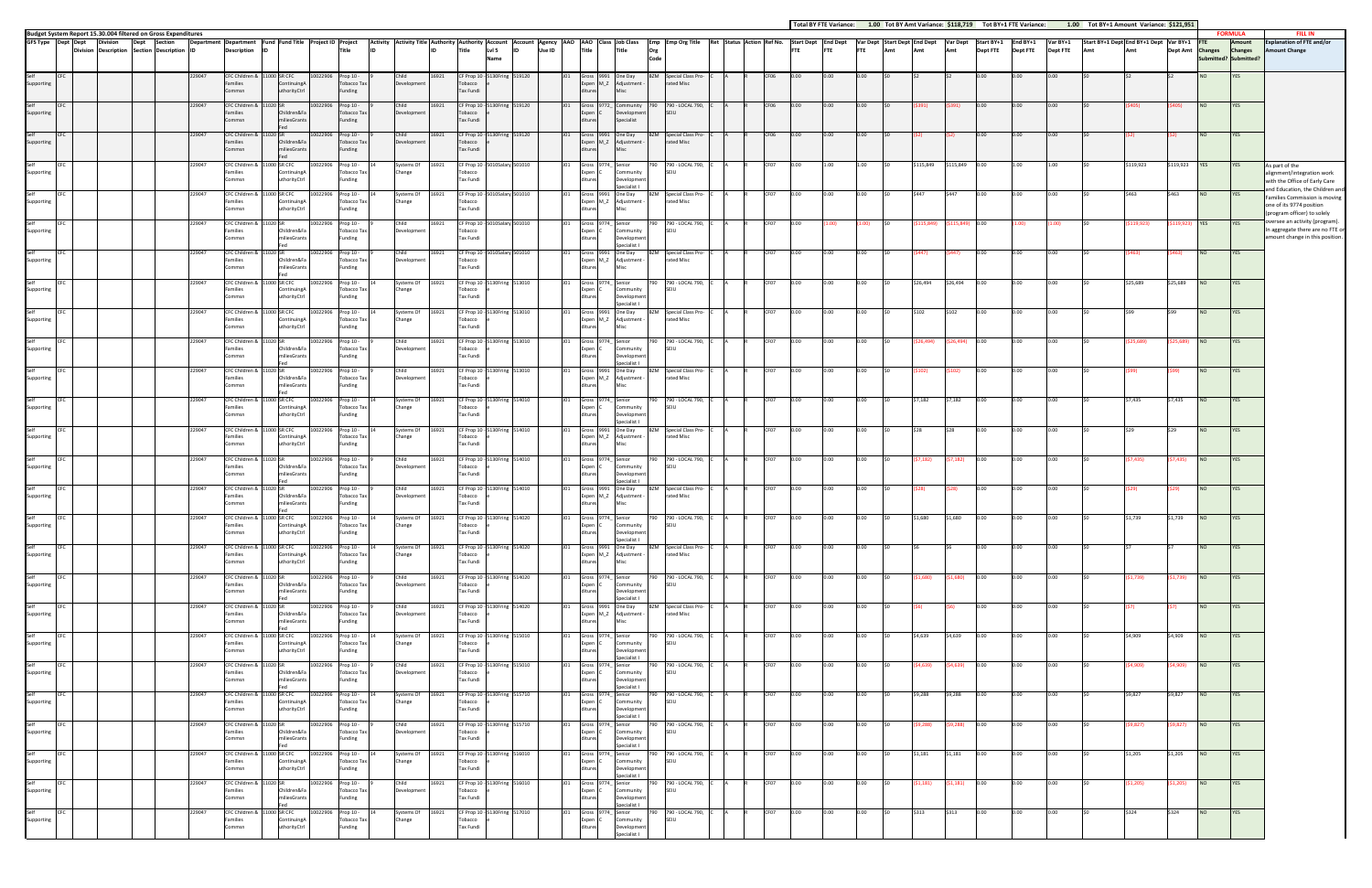|                                  |                                                                                                                                         |         |                                                                                      |                                             |                        |                                                    |                            |                                                                     |                |                                       |        |     |                                |                                                                             |      |                                                                                                                                                                  |                  |      |            |             |     |           |                        | Total BY FTE Variance: 1.00 Tot BY Amt Variance: \$118,719 Tot BY+1 FTE Variance:       |                             |                             | 1.00 Tot BY+1 Amount Variance: \$121,951 |            |                |                  |                                            |                                                                                                                          |
|----------------------------------|-----------------------------------------------------------------------------------------------------------------------------------------|---------|--------------------------------------------------------------------------------------|---------------------------------------------|------------------------|----------------------------------------------------|----------------------------|---------------------------------------------------------------------|----------------|---------------------------------------|--------|-----|--------------------------------|-----------------------------------------------------------------------------|------|------------------------------------------------------------------------------------------------------------------------------------------------------------------|------------------|------|------------|-------------|-----|-----------|------------------------|-----------------------------------------------------------------------------------------|-----------------------------|-----------------------------|------------------------------------------|------------|----------------|------------------|--------------------------------------------|--------------------------------------------------------------------------------------------------------------------------|
| GFS Type Dept Dept               | Budget System Report 15.30.004 filtered on Gross Expenditures<br><b>Division</b><br>Dept<br>Division Description Section Description ID | Section | Department Department Fund Fund Title Project ID Project<br><b>Description</b><br>ID |                                             |                        | Title                                              |                            | Title                                                               | LvI 5          |                                       | Use ID |     | Title                          | Title                                                                       | Org  | Activity   Activity Title   Authority   Authority   Account   Account   Agency   AAO   Class   Job Class   Emp   Emp Org Title   Ret   Status   Action   Ref No. |                  |      | <b>FTE</b> | <b>IFTE</b> | Amt | Amt       | Amt                    | Start Dept End Dept Var Dept Start Dept End Dept Var Dept Start BY+1<br><b>Dept FTE</b> | End BY+1<br><b>Dept FTE</b> | Var BY+1<br><b>Dept FTE</b> | Start BY+1 Dept End BY+1 Dept Var BY+1   |            |                | Dept Amt Changes | <b>FORMULA</b><br>Amount<br><b>Changes</b> | <b>FILL IN</b><br><b>Explanation of FTE and/or</b><br><b>Amount Change</b>                                               |
|                                  |                                                                                                                                         | 229047  | CFC Children & 11000 SR CFC                                                          |                                             | 10022906 Prop 10 -     |                                                    | Systems Of                 | 16921                                                               |                | Name<br>CF Prop 10 - 5130Fring 517010 |        |     |                                | Gross 9991 One Day                                                          | Code | <b>BZM</b> Special Class Pro-                                                                                                                                    |                  |      |            |             |     |           |                        |                                                                                         |                             |                             |                                          |            |                | <b>NO</b>        | Submitted? Submitted?<br>YES               |                                                                                                                          |
| Supporting<br>Self               |                                                                                                                                         | 229047  | amilies<br>Commsn<br>CFC Children & 11020 SR                                         | Continuing:<br>uthorityCtrl                 | 10022906               | <b>Tobacco Tax</b><br>Funding<br>Prop 10 -         | Change<br>Child            | Tax Fundi<br>16921                                                  | obacco         | CF Prop 10 - 5130Fring 517010         |        |     | Gross 9774_ Senior             | Expen M_Z Adjustment                                                        | 790. | ated Misc<br>790 - LOCAL 790,                                                                                                                                    | CF <sub>07</sub> | 0.00 |            | 0.00        |     |           | 313)                   | 0.00                                                                                    | 0.00                        | 0.00                        |                                          |            | S324)          | NO               | <b>YES</b>                                 |                                                                                                                          |
| Supporting                       |                                                                                                                                         |         | Families<br>ommsn                                                                    | Children&Fa<br>niliesGrant:                 |                        | <b>Tobacco Tax</b><br><b>Funding</b>               | Development                | obacco<br>Tax Fundi                                                 |                |                                       |        |     |                                | Community<br>Developmen<br>Specialist I                                     |      | SFIU                                                                                                                                                             |                  |      |            |             |     |           |                        |                                                                                         |                             |                             |                                          |            |                |                  |                                            |                                                                                                                          |
| Self<br>Supporting               |                                                                                                                                         | 229047  | CFC Children & 11020 SR<br>Families<br>ommsn                                         | Children&F<br>niliesGran                    | 0022906                | Prop 10 -<br><b>Tobacco Tax</b><br><b>Funding</b>  | Child<br>Development       | 16921<br>Tobacco<br>Tax Fundi                                       |                | CF Prop 10 - 5130Fring 517010         |        |     |                                | Gross 9991 One Day<br>Expen M_Z Adjustment -                                |      | <b>BZM</b> Special Class Pro-<br>rated Misc                                                                                                                      | CF07             | 0.00 | 0.00       | 0.00        |     |           |                        | 0.00                                                                                    | 0.00                        | 0.00                        |                                          |            |                | <b>NO</b>        | YES                                        |                                                                                                                          |
| Supporting                       |                                                                                                                                         | 229047  | CFC Children &<br>Families<br>Commsn                                                 | 11000 SR CFC<br>ContinuingA<br>uthorityCtrl | 0022906                | Prop 10 -<br><b>Tobacco Tax</b><br>Funding         | Systems Of<br>Change       | 16921<br>Tobacco<br>Tax Fundi                                       |                | CF Prop 10 - 5130Fring 519120         |        |     | Gross 9774_ Senior<br>Expen C  | Community<br>Developmen                                                     | 790  | 790 - LOCAL 790,<br>SFIU                                                                                                                                         | CF07             | າ.ດດ |            |             |     | 5453      | \$453                  | 0.00                                                                                    | 0.00                        | 0.00                        |                                          |            | \$469          | <b>NO</b>        | YES                                        |                                                                                                                          |
| Self<br>Supporting               |                                                                                                                                         | 229047  | CFC Children & 11000 SR CFC<br>Families<br>Commsn                                    | Continuing<br>uthorityCtrl                  | 10022906               | Prop 10 -<br><b>Tobacco Tax</b><br>Funding         | Systems Of<br>Change       | 16921<br>Tobacco<br>Tax Fundi                                       |                | CF Prop 10 - 5130Fring 519120         |        |     |                                | Specialist I<br>Gross 9991 One Day<br>Expen M_Z Adjustment                  |      | <b>BZM</b> Special Class Pro-<br>rated Misc                                                                                                                      | CF07             | 0.00 |            |             |     |           |                        | 0.00                                                                                    | 0.00                        | 0.00                        |                                          |            |                | <b>NO</b>        | YES                                        |                                                                                                                          |
| Supporting                       |                                                                                                                                         | 229047  | CFC Children & 11020 SR<br>amilies                                                   | Children&Fa                                 | 10022906               | Prop 10 -<br>Tobacco Tax                           | Child<br>Developmen        | 16921                                                               | obacco         | CF Prop 10 - 5130Fring 519120         |        |     | Gross 9774 Senior<br>xpen l    | Community                                                                   | 790. | 790 - LOCAL 790,                                                                                                                                                 | CF07             | 0.00 |            | 0.00        |     |           |                        | $0.00 -$                                                                                | 0.00                        | 0.00                        |                                          |            |                | NO               | YES                                        |                                                                                                                          |
| Self<br>Supporting               |                                                                                                                                         | 229047  | Commsn<br>CFC Children & 11020 SR<br>Families                                        | iliesGrant:<br>Children&F                   | 10022906               | Funding<br>Prop 10 -<br>Tobacco Tax                | Child<br>Development       | Tax Fundi<br>16921<br>Tobacco                                       |                | CF Prop 10 - 5130Fring 519120         |        |     |                                | Developmen<br>Specialist I<br>Gross 9991 One Day<br>Expen M_Z Adjustment -  | BZM  | Special Class Pro-<br>rated Misc                                                                                                                                 | CF07             | າ.ດດ |            | 0.00        |     |           |                        | 0.00                                                                                    | 0.00                        | 0.00                        |                                          |            |                | NO               | <b>YES</b>                                 |                                                                                                                          |
| Self                             |                                                                                                                                         | 229047  | Commsn<br>CFC Children &                                                             | niliesGrant:<br>1020 SR                     | 0022906                | Funding<br>Prop 10 -                               | Child                      | Tax Fundi<br>16921                                                  | CF Prop 10 -   | 010Salary 501010                      |        |     | Gross 9774_ Senior             |                                                                             |      | 790 - LOCAL 790,                                                                                                                                                 | CF08             |      |            |             |     |           |                        |                                                                                         |                             | (2.00)                      |                                          | 239,847)   | 239.847        | <b>YES</b>       | <b>YES</b>                                 | Due to the continuing grant                                                                                              |
| Supporting                       |                                                                                                                                         | 229047  | Families<br>Commsn<br>CFC Children &                                                 | Children&Fa<br>miliesGran                   | 0022906                | <b>Tobacco Tax</b><br>Funding<br>Prop 10 -         | Development<br>Child       | Tobacco<br><b>Tax Fundi</b><br>16921                                | CF Prop 10 -   | 10Salary 501010                       |        |     | Expen                          | Community<br>Developmen<br>Specialist I<br>Gross 9991 One Day               |      | <b>SFIU</b><br>Special Class Pro-                                                                                                                                | CF08             |      |            |             |     |           |                        | 0.00                                                                                    | 2.00                        |                             |                                          |            |                | <b>NO</b>        | <b>YES</b>                                 | clean-up activities, the 9774<br>positions are continuing the<br>same grant/program but under<br>a new project codes. In |
| Supporting<br>Self               |                                                                                                                                         | 229047  | Families<br>Commsn<br>CFC Children & 11020 SR                                        | Children&F<br>niliesGrant:                  | 0035577                | <b>Tobacco Tax</b><br>Funding<br><b>CFC IMPACT</b> | Development<br>Child       | Tobacco<br>Tax Fundi<br>16921                                       | CF Prop 10 - 5 | 010Salary 501010                      |        |     | Gross 9774_ Senior             | Expen M_Z Adjustment<br>Misc                                                |      | ated Misc<br>790 - LOCAL 790,                                                                                                                                    | CF08             | 0.00 | 0.50       | 0.50        |     | \$57,925  | \$57,925               | 0.00                                                                                    | 0.50                        | 0.50                        |                                          | \$59,962   | \$59,962       | <b>YES</b>       | <b>YES</b>                                 | aggregate there are no FTE or<br>amount change in this position.<br>Although, there is a slight                          |
| Supporting                       |                                                                                                                                         |         | Families<br>`ommsn                                                                   | Children&Fa<br>miliesGrant:                 |                        | 2020 Local                                         | Development                | <b>Tax Fundi</b>                                                    | obacco         |                                       |        |     | Expen (                        | Community<br>Developmen<br>Specialist L                                     |      | SEIU                                                                                                                                                             |                  |      |            |             |     |           |                        |                                                                                         |                             |                             |                                          |            |                |                  |                                            | rounding error.                                                                                                          |
| Self<br>Supporting               |                                                                                                                                         | 229047  | CFC Children & 11020 SR<br>Families<br>Commsn                                        | Children&F<br>niliesGrant                   | 10035577               | <b>CFC IMPACT</b><br>2020 Local                    | Child<br>Development       | 16921<br>Tobacco<br><b>Tax Fundi</b>                                | CF Prop 10 -   | 10Salary 501010                       |        |     |                                | Gross 9991 One Day<br>Expen M_Z Adjustment -                                | B7M  | Special Class Pro-<br>rated Misc                                                                                                                                 | CF08             | 0.00 |            |             |     | \$224     | \$224                  | 0.00                                                                                    | 0.00                        | 0.00                        |                                          | \$231      | \$231          | NO               | YES                                        |                                                                                                                          |
| Supporting                       |                                                                                                                                         | 229047  | CFC Children &<br>Families<br>Commsn                                                 | 11020 SR<br>Children&Fa<br>miliesGrant      | 0035578 CFC IMPACT     | 2020 HUB                                           | Child<br>Development       | 16921<br>Tobacco<br><b>Tax Fundi</b>                                | CF Prop 10 -   | 10Salary 501010                       |        |     | Gross 9774_ Senior             | Community<br>Developmer                                                     | 790  | 790 - LOCAL 790,<br>SFIU                                                                                                                                         | CF08             | 0.00 |            |             |     | \$115,849 | \$115,849              | 0.00                                                                                    | 1.00                        | 1.00                        |                                          | \$119,923  | \$119,923      | <b>YES</b>       | YES                                        |                                                                                                                          |
| self<br>Supporting               |                                                                                                                                         | 229047  | CFC Children & 11020 SR<br>Families<br>Commsn                                        | Children&Fa<br>miliesGrant                  | 0035578 CFC IMPACT     | 2020 HUB                                           | Child<br>Development       | 16921<br>Tobacco<br><b>Tax Fundi</b>                                |                | CF Prop 10 - 5010Salary 501010        |        |     |                                | Specialist<br>Gross 9991 One Day<br>Expen M_Z Adjustment -<br>Misc          | BZM  | Special Class Pro-<br>rated Misc                                                                                                                                 | CF08             | 0.00 |            |             |     |           | \$447                  | 0.00                                                                                    | 0.00                        | 0.00                        |                                          | \$463      | \$463          | <b>NO</b>        | YES                                        |                                                                                                                          |
| Supporting                       |                                                                                                                                         | 229047  | CFC Children & 11020 SR<br>amilies<br>Commsn                                         | Children&Fa<br>iliesGrant:                  | 10035579 CFC FY20-21   | <b>CSPP QRIS</b>                                   | Child<br><b>Developmen</b> | 16921<br>obacco<br><b>Tax Fundi</b>                                 | CF Prop 10 -   | 010Salary 501010                      |        |     | Gross 9774_ Senior<br>Expen IC | Community<br>Developmen                                                     | 790  | 790 - LOCAL 790,<br>SFIU                                                                                                                                         | CF08             | 0.00 | 0.25       | 0.25        |     | \$28,963  | \$28,963               | 0.00                                                                                    | 0.25                        | 0.25                        |                                          | \$29,980   | \$29,980       | <b>YES</b>       | <b>YES</b>                                 |                                                                                                                          |
| Self<br>Supporting               |                                                                                                                                         | 229047  | CFC Children & 11020 SR<br>amilies                                                   | Children&Fa                                 | 0035579 CFC FY20-21    | <b>CSPP QRIS</b>                                   | Child<br>Development       | 16921<br>Tobacco                                                    |                | CF Prop 10 - 5010Salary 501010        |        |     |                                | Specialist L<br>Gross 9991 One Day<br>Expen M_Z Adjustment -                |      | <b>BZM</b> Special Class Pro-<br>rated Misc                                                                                                                      | CF08             | 0.00 | 0.00       | 0.00        |     | 5112      | \$112                  | 0.00                                                                                    | 0.00                        | 0.00                        |                                          | S116       | \$116          | NO               | YES                                        |                                                                                                                          |
| <b>CFC</b><br>Self<br>Supporting |                                                                                                                                         | 229047  | CFC Children & 11020 SR<br>Families                                                  | miliesGrants<br>Children&Fa                 | 10035580 CFC FY20-21 9 | QCC QRIS                                           | Child<br>Development       | <b>Tax Fundi</b><br>16921 CF Prop 10 - 5010Salary 501010<br>Tobacco |                |                                       |        |     | Expen                          | J01 Gross 9774 Senior<br>Community                                          |      | 790 790 - LOCAL 790, C G R CF08 0.00<br>SEIU                                                                                                                     |                  |      | 0.25       | 0.25        | \$0 |           | \$28,963 \$28,963 0.00 |                                                                                         | 0.25                        | 0.25                        | 50                                       | \$29,980   | \$29,980 YES   |                  | <b>YES</b>                                 |                                                                                                                          |
| Self<br>CFC                      |                                                                                                                                         | 229047  | Commsn<br>CFC Children & 11020 SR                                                    | miliesGrants                                | 10035580 CFC FY20-21   |                                                    | Child                      | Tax Fundi<br>16921                                                  |                | CF Prop 10 - 5010Salary 501010        |        | J01 |                                | Development<br>Specialist I<br>Gross 9991 One Day                           |      | BZM Special Class Pro-                                                                                                                                           | CF08             | 0.00 | 0.00       | 0.00        |     | \$112     | \$112                  | 0.00                                                                                    | 0.00                        | 0.00                        | S <sub>0</sub>                           | \$116      | \$116          | <b>NO</b>        | YES                                        |                                                                                                                          |
| Supporting<br>Self<br><b>CFC</b> |                                                                                                                                         | 229047  | Families<br>Commsn<br>CFC Children & 11020 SR                                        | Children&Fa<br>miliesGrants                 | 10022906 Prop 10 -     | QCC QRIS                                           | Development<br>Child       | Tobacco<br><b>Tax Fundi</b><br>16921                                |                | CF Prop 10 - 5130Fring 513010         |        | J01 |                                | Expen M_Z Adjustment -<br>Misc<br>Gross 9774_ Senior                        |      | rated Misc<br>790 790 - LOCAL 790, C                                                                                                                             | CF08             | 0.00 | 0.00       | 0.00        |     | \$52,987) | $(552,987)$ 0.00       |                                                                                         | 0.00                        | 0.00                        |                                          | (\$51,379) | $(551,379)$ NO |                  | <b>YES</b>                                 |                                                                                                                          |
| Supporting<br>Self<br><b>CFC</b> |                                                                                                                                         | 229047  | Families<br>Commsn                                                                   | Children&Fa<br>miliesGrants                 | 10022906 Prop 10 -     | Tobacco Tax<br>Funding                             | Development<br>Child       | Tobacco<br>Tax Fundi<br>16921                                       |                | CF Prop 10 - 5130Fring 513010         |        | JO1 | Expen C                        | Community<br>Development<br>Specialist I<br>Gross 9991 One Day              |      | <b>SEIU</b>                                                                                                                                                      | CF08             | 0.00 | 0.00       | 0.00        |     |           |                        | 0.00                                                                                    | 0.00                        | 0.00                        |                                          |            | S198)          | <b>NO</b>        |                                            |                                                                                                                          |
| Supporting                       |                                                                                                                                         |         | CFC Children & 11020 SR<br>Families<br>Commsn                                        | Children&Fa<br>miliesGrants                 |                        | Tobacco Tax<br>Funding                             | Development                | Tobacco<br>Tax Fundi                                                |                |                                       |        |     |                                | Expen M_Z Adjustment -<br>Misc                                              |      | <b>BZM</b> Special Class Pro-<br>rated Misc                                                                                                                      |                  |      |            |             |     |           | 5204) -                |                                                                                         |                             |                             |                                          |            |                |                  | <b>YES</b>                                 |                                                                                                                          |
| Self<br><b>CFC</b><br>Supporting |                                                                                                                                         | 229047  | CFC Children & 11020 SR<br>Families<br>Commsn                                        | Children&Fa<br>miliesGrants                 | 10035577 CFC IMPACT    | 2020 Local                                         | Child<br>Development       | 16921<br>Tobacco<br>Tax Fundi                                       |                | CF Prop 10 - 5130Fring 513010         |        | J01 | Expen C                        | Gross 9774_ Senior<br>Community<br>Development<br>Specialist I              |      | 790 790 - LOCAL 790, C<br>SEIU                                                                                                                                   | CF08             | 0.00 | 0.00       | 0.00        |     |           | \$13,247 \$13,247 0.00 |                                                                                         | 0.00                        | 0.00                        |                                          | \$12,845   | \$12,845 NO    |                  | <b>YES</b>                                 |                                                                                                                          |
| Self<br><b>CFC</b><br>Supporting |                                                                                                                                         | 229047  | CFC Children & 11020 SR<br>Families<br>Commsn                                        | Children&Fa<br>miliesGrants                 | 10035577 CFC IMPACT    | 2020 Local                                         | Child<br>Development       | 16921<br>Tobacco<br>Tax Fundi                                       |                | CF Prop 10 - 5130Fring 513010         |        | JO1 |                                | Gross 9991 One Day<br>Expen M_Z Adjustment -<br>Misc                        |      | BZM Special Class Pro- C<br>rated Misc                                                                                                                           | CF08             | 0.00 | 0.00       | 0.00        |     | \$51      | \$51                   | 0.00                                                                                    | 0.00                        | 0.00                        | \$0                                      | \$49       | \$49           | <b>NO</b>        | YES                                        |                                                                                                                          |
| Self<br><b>CFC</b><br>Supporting |                                                                                                                                         | 229047  | CFC Children & 11020 SR<br>Families<br>Commsn                                        | Children&Fa<br>miliesGrants                 | 10035578 CFC IMPACT    | 2020 HUB                                           | Child<br>Development       | 16921<br>Tobacco<br>Tax Fundi                                       |                | CF Prop 10 - 5130Fring 513010         |        | J01 | Expen C                        | Gross 9774_ Senior<br>Community<br>Development                              |      | 790 790 - LOCAL 790, C<br>SEIU                                                                                                                                   | CF08             | 0.00 | 0.00       | 0.00        |     | \$26,494  | \$26,494               | 0.00                                                                                    | 0.00                        | 0.00                        |                                          | \$25,689   | \$25,689 NO    |                  | <b>YES</b>                                 |                                                                                                                          |
| Self<br><b>CFC</b><br>Supporting |                                                                                                                                         | 229047  | CFC Children & 11020 SR<br>Families<br>Commsn                                        | Children&Fa<br>miliesGrants                 | 10035578 CFC IMPACT    | 2020 HUB                                           | Child<br>Development       | 16921<br>Tobacco<br>Tax Fundi                                       |                | CF Prop 10 - 5130Fring 513010         |        | J01 |                                | Specialist I<br>Gross 9991 One Day<br>Expen M_Z Adjustment -<br><b>Misc</b> |      | BZM Special Class Pro-<br>rated Misc                                                                                                                             | CF08             | 0.00 | 0.00       | 0.00        |     | \$102     | \$102                  | 0.00                                                                                    | 0.00                        | 0.00                        |                                          | \$99       | \$99           | <b>NO</b>        | YES                                        |                                                                                                                          |
| Self<br><b>CFC</b><br>Supporting |                                                                                                                                         | 229047  | CFC Children & 11020 SR<br>Families                                                  | Children&Fa                                 | 10035579 CFC FY20-21   | <b>CSPP QRIS</b>                                   | Child<br>Development       | 16921<br>Tobacco                                                    |                | CF Prop 10 - 5130Fring 513010         |        | J01 | Expen C                        | Gross 9774_ Senior<br>Community                                             |      | 790 790 - LOCAL 790,<br><b>SEIU</b>                                                                                                                              | CF08             | 0.00 | 0.00       | 0.00        |     | \$6,623   | \$6,623                | 0.00                                                                                    | 0.00                        | 0.00                        |                                          | \$6,422    | \$6,422        | <b>NO</b>        | <b>YES</b>                                 |                                                                                                                          |
| Self<br><b>CFC</b><br>Supporting |                                                                                                                                         | 229047  | Commsn<br>CFC Children & 11020 SR<br>Families                                        | miliesGrants<br>Children&Fa                 | 10035579 CFC FY20-21   | <b>CSPP QRIS</b>                                   | Child<br>Development       | Tax Fundi<br>16921<br>Tobacco                                       |                | CF Prop 10 - 5130Fring 513010         |        | J01 |                                | Development<br>Specialist I<br>Gross 9991 One Day<br>Expen M_Z Adjustment - |      | BZM Special Class Pro-<br>rated Misc                                                                                                                             | CF08             | 0.00 | 0.00       | 0.00        |     | \$26      | \$26                   | 0.00                                                                                    | 0.00                        | 0.00                        |                                          | \$25       | \$25           | <b>NO</b>        | YES                                        |                                                                                                                          |
| Self<br><b>CFC</b>               |                                                                                                                                         | 229047  | Commsn<br>CFC Children & 11020 SR                                                    | miliesGrants                                | 10035580 CFC FY20-21   |                                                    | Child                      | Tax Fundi<br>16921                                                  |                | CF Prop 10 - 5130Fring 513010         |        |     |                                | Misc<br>J01 Gross 9774_ Senior                                              |      | 790 790 - LOCAL 790, C                                                                                                                                           | CF08             | 0.00 | 0.00       | 0.00        |     | \$6,623   | \$6,623 0.00           |                                                                                         | 0.00                        | 0.00                        |                                          | \$6,422    | \$6,422        | <b>NO</b>        | <b>YES</b>                                 |                                                                                                                          |
| Supporting                       |                                                                                                                                         |         | Families<br>Commsn                                                                   | Children&Fa<br>miliesGrants                 |                        | QCC QRIS                                           | Development                | Tobacco<br>Tax Fundi                                                |                |                                       |        |     | Expen C                        | Community<br>Developmen<br>Specialist I                                     |      | SEIU                                                                                                                                                             |                  |      |            |             |     |           |                        |                                                                                         |                             |                             |                                          |            |                |                  |                                            |                                                                                                                          |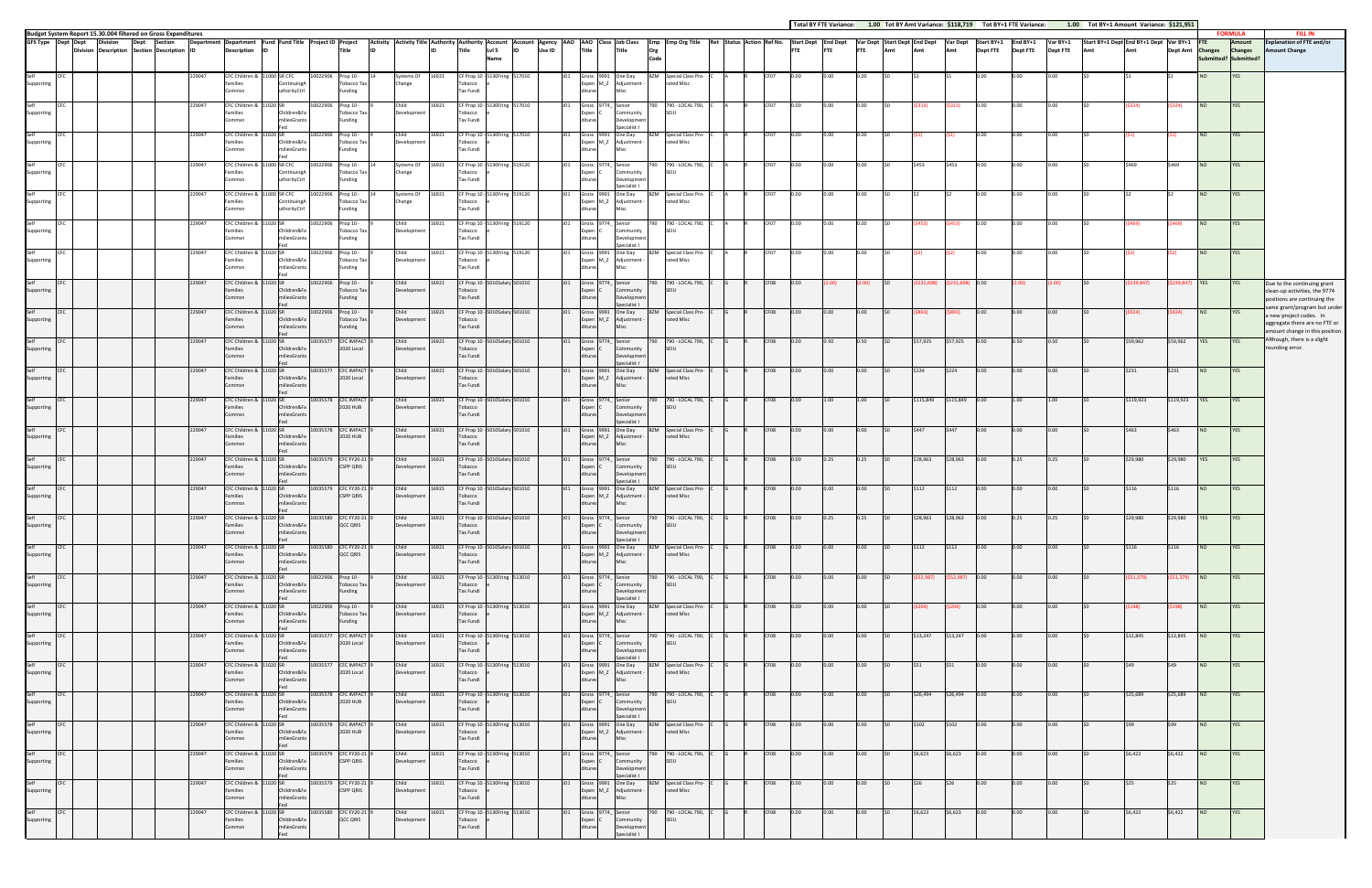|                    |                    |                 |                                                                                  |        |                                                          |                                         |          |                                              |                      |       |                                                                                                                                                                                                                               |                 |                    |                                                                             |             |                                                             |  |      |          |      |            |      |                      |                 |                 |                 |                 | Total BY FTE Variance: 1.00 Tot BY Amt Variance: \$118,719 Tot BY+1 FTE Variance: 1.00 Tot BY+1 Amount Variance: \$121,951 |          |                          |                 |                          |                                                    |
|--------------------|--------------------|-----------------|----------------------------------------------------------------------------------|--------|----------------------------------------------------------|-----------------------------------------|----------|----------------------------------------------|----------------------|-------|-------------------------------------------------------------------------------------------------------------------------------------------------------------------------------------------------------------------------------|-----------------|--------------------|-----------------------------------------------------------------------------|-------------|-------------------------------------------------------------|--|------|----------|------|------------|------|----------------------|-----------------|-----------------|-----------------|-----------------|----------------------------------------------------------------------------------------------------------------------------|----------|--------------------------|-----------------|--------------------------|----------------------------------------------------|
|                    | GFS Type Dept Dept | <b>Division</b> | Budget System Report 15.30.004 filtered on Gross Expenditures<br>Dept<br>Section |        | Department Department Fund Fund Title Project ID Project |                                         |          |                                              |                      |       | Activity Interview Trile Authority Authority Account  Account  Account  Agency  AAO  AAO  Class  Job Class  Emp  Emp Org Title  Ret  Status  Action  Ref No.  Start Dept  End Dept  Start Dept  Start Dept  Start Dept  Start |                 |                    |                                                                             |             |                                                             |  |      |          |      |            |      |                      |                 |                 |                 |                 | Start BY+1 Dept End BY+1 Dept Var BY+1                                                                                     |          |                          |                 | <b>FORMULA</b><br>Amount | <b>FILL IN</b><br><b>Explanation of FTE and/or</b> |
|                    |                    |                 | Division Description Section Description ID                                      |        | <b>Description</b>                                       |                                         |          | Title                                        |                      |       | LvI <sub>5</sub><br>Title<br>Name                                                                                                                                                                                             | Use ID          | <b>Title</b>       | Title                                                                       | Org<br>Code |                                                             |  |      | FTE      | FTE  | <b>FTE</b> | Amt  | Amt                  | Amt             | <b>Dept FTE</b> | <b>Dept FTE</b> | <b>Dept FTE</b> |                                                                                                                            | Amt      | Dept Amt Changes Changes |                 | ubmitted? Submitted?     | <b>Amount Change</b>                               |
| Supporting         |                    |                 |                                                                                  | 229047 | CFC Children &<br>Families<br>ommsn                      | Children&Fa<br>hiliesGrants             |          | 10035580 CFC FY20-21<br>QCC QRIS             | Child<br>Development | 16921 | CF Prop 10 - 5130Fring 513010<br>Tobacco<br>Tax Fundi                                                                                                                                                                         |                 |                    | Gross 9991 One Day<br>Expen M_Z Adjustment -                                | BZM         | Special Class Pro-<br>rated Misc                            |  |      |          |      |            |      |                      |                 |                 |                 |                 |                                                                                                                            |          |                          | N <sub>O</sub>  |                          |                                                    |
| Supporting         |                    |                 |                                                                                  | 229047 | CFC Children &<br>amilies<br>Commsn                      | Children&Fa<br>niliesGrants             | 10022906 | Prop 10 -<br>Tobacco Tax<br>Funding          | Child<br>Development | 16921 | CF Prop 10 - 5130Fring 514010<br>Tobacco<br>Tax Fundi                                                                                                                                                                         |                 | Expen C            | Gross 9774_ Senior<br>Community<br>Developmen<br>Specialist I               | 790         | 790 - LOCAL 790,<br>SEILL                                   |  | CF08 | D.OO.    | 0.00 | 0.00       |      |                      | (14,366         | 0.00            | 0.00            | 0.00            |                                                                                                                            | (14,871  | 614,871)                 | NO <sub>1</sub> | <b>YES</b>               |                                                    |
| Self<br>Supporting |                    |                 |                                                                                  | 229047 | CFC Children &<br>amilies<br>Commsn                      | 020 SR<br>Children&Fa<br>miliesGrants   |          | 10022906 Prop 10 -<br>Tobacco Tax<br>Funding | Child<br>Development | 16921 | CF Prop 10 - 5130Fring 514010<br>Tobacco<br>Tax Fundi                                                                                                                                                                         |                 | ditures            | Gross 9991 One Day<br>Expen M_Z Adjustment -<br>Misc                        |             | BZM Special Class Pro-<br>rated Misc                        |  | CF08 | 0.00     | 0.00 |            |      |                      |                 | 0.00            |                 | 0.00            |                                                                                                                            |          |                          | NO.             | <b>YES</b>               |                                                    |
| Self<br>Supporting |                    |                 |                                                                                  | 229047 | CFC Children &<br>amilies<br>Commsn                      | Children&Fa<br>niliesGrants             | 10035577 | <b>CFC IMPACT</b><br>2020 Local              | Child<br>Development | 16921 | CF Prop 10 - 5130Fring 514010<br>obacco<br>Tax Fundi                                                                                                                                                                          |                 | Expen<br>ditures   | Gross 9774_ Senior<br>Community<br>Developmer                               | 790.        | 790 - LOCAL 790,                                            |  | CF08 | n.nn.    | 0.00 |            |      | \$3,591              | \$3,591         |                 |                 |                 |                                                                                                                            | \$3,718  | \$3,718                  | NO              | <b>YES</b>               |                                                    |
| Supporting         |                    |                 |                                                                                  | 229047 | CFC Children 8<br>amilies<br>ommsn                       | Children&Fa<br>niliesGrants             | 0035577  | <b>CFC IMPACT</b><br>2020 Local              | Child<br>Development | 16921 | CF Prop 10 - 5130Fring 514010<br>Tobacco<br>Tax Fundi                                                                                                                                                                         |                 |                    | Specialist I<br>Gross 9991 One Day<br>Expen M_Z Adjustment -                | BZM         | Special Class Pro-<br>rated Misc                            |  | CF08 | 00.0     | 0.00 | 0.00       |      |                      |                 | 0.00            | 0.00            | 0.00            |                                                                                                                            |          |                          | NO              |                          |                                                    |
| Supporting         | CFC.               |                 |                                                                                  | 229047 | CFC Children &<br>Families<br>Commsn                     | 1020 SR<br>Children&Fa<br>miliesGrants  | 10035578 | <b>CFC IMPACT</b><br>2020 HUB                | Child<br>Development | 16921 | CF Prop 10 - 5130Fring 514010<br>Tobacco<br>Tax Fundi                                                                                                                                                                         |                 | Expen<br>ditures   | Gross 9774_ Senior<br>Community<br>Developmen                               |             | 790 790 - LOCAL 790,<br>SEIU                                |  | CF08 | 0.00     | 0.00 | 10.00      |      | \$7,182              | \$7,182         | 0.00            | 0.00            | 0.00            |                                                                                                                            | \$7,435  | \$7,435                  | <b>NO</b>       | <b>YES</b>               |                                                    |
| Supporting         |                    |                 |                                                                                  | 229047 | CFC Children &<br>Families                               | Children&Fa                             | 10035578 | <b>CFC IMPACT</b><br>2020 HUB                | Child<br>Development | 16921 | CF Prop 10 - 5130Fring 514010<br>Tobacco                                                                                                                                                                                      |                 |                    | Specialist I<br>Gross 9991 One Day<br>Expen M_Z Adjustment -                | <b>BZM</b>  | Special Class Pro-<br>rated Misc                            |  | CF08 |          |      |            |      |                      |                 |                 |                 |                 |                                                                                                                            |          |                          |                 |                          |                                                    |
| Self<br>Supporting |                    |                 |                                                                                  | 229047 | Commsn<br>CFC Children &<br>amilies                      | niliesGrants<br>1020 SR<br>Children&Fa  |          | 10035579 CFC FY20-21<br><b>CSPP QRIS</b>     | Child<br>Development | 16921 | Tax Fundi<br>CF Prop 10 - 5130Fring 514010<br>Tobacco                                                                                                                                                                         |                 | Expen              | Gross 9774_ Senior<br>Community                                             |             | 790 790 - LOCAL 790,<br>SFIU                                |  | CF08 | 0.00     | 0.00 |            |      | \$1,796              | \$1,796         | 0.00            | 0.00            | 0.00            |                                                                                                                            | \$1,859  | \$1,859                  | <b>NO</b>       | <b>YES</b>               |                                                    |
| Self<br>Supporting |                    |                 |                                                                                  | 229047 | Commsn<br>CFC Children &<br>Families                     | miliesGrants<br>1020 SR<br>Children&Fa  | 10035579 | <b>CFC FY20-21</b><br><b>CSPP QRIS</b>       | Child<br>Development | 16921 | Tax Fundi<br>CF Prop 10 - 5130Fring 514010<br>Tobacco                                                                                                                                                                         |                 | ditures            | Developmen<br>Specialist I<br>Gross 9991 One Day<br>Expen M_Z Adjustment -  | <b>BZM</b>  | Special Class Pro-<br>rated Misc                            |  | CF08 | 0.00     | 0.00 |            |      |                      |                 |                 |                 | ი იი            |                                                                                                                            |          |                          | NO.             | <b>YES</b>               |                                                    |
| Supporting         |                    |                 |                                                                                  | 229047 | ommsn<br>CFC Children &<br>amilies                       | niliesGrants<br>1020 SR<br>Children&Fa  | 0035580  | <b>CFC FY20-21</b><br>QCC QRIS               | Child<br>Development | 16921 | Tax Fundi<br>CF Prop 10 - 5130Fring 514010<br>Tobacco                                                                                                                                                                         |                 | ditur<br>Expen (   | Gross 9774_ Senior<br>Community                                             | 790         | 790 - LOCAL 790,<br>SFIU                                    |  | CF08 | D.OO     | 0.00 | 0.00       |      | \$1.796              | \$1,796         | 0.00            | 0.00            | $0.00\,$        |                                                                                                                            | \$1,859  | \$1,859                  | <b>NO</b>       | <b>YES</b>               |                                                    |
|                    |                    |                 |                                                                                  | 229047 | Commsn<br>CFC Children &<br>Families                     | miliesGrants<br>Children&Fa             | 0035580  | <b>CFC FY20-21</b><br>QCC QRIS               | Child                | 16921 | Tax Fundi<br>CF Prop 10 - 5130Fring 514010<br>Tobacco                                                                                                                                                                         |                 | ditures            | Development<br>Specialist L<br>Gross 9991 One Day<br>Expen M_Z Adjustment - | <b>BZM</b>  | Special Class Pro-<br>rated Misc                            |  | CF08 |          |      |            |      |                      |                 |                 |                 |                 |                                                                                                                            |          |                          | NO.             | YES                      |                                                    |
| Supporting         |                    |                 |                                                                                  | 229047 | Commsn<br>CFC Children &                                 | miliesGrants<br>020 SR                  |          | 10022906 Prop 10 -                           | Development<br>Child | 16921 | Tax Fundi<br>CF Prop 10 - 5130Fring 514020                                                                                                                                                                                    |                 | ditures            | Misc<br>Gross 9774_ Senior                                                  |             | 790 790 - LOCAL 790,                                        |  | CF08 | 0.00     | 0.00 |            |      |                      | 3,360)          | 0.00            |                 | 0.00            |                                                                                                                            | \$3,478) | (\$3,478)                | <b>NO</b>       | <b>YES</b>               |                                                    |
| Supporting<br>Self |                    |                 |                                                                                  | 229047 | amilies<br>Commsn<br>CFC Children &                      | Children&Fa<br><b>niliesGrants</b>      | 10022906 | obacco Tax<br>Funding<br>Prop 10 -           | Development<br>Child | 16921 | obacco<br>Tax Fundi<br>CF Prop 10 - 5130Fring 514020                                                                                                                                                                          |                 | Expen<br>ditures   | Community<br>Developmen<br>Specialist L<br>Gross 9991 One Day               | <b>BZM</b>  | SFIU<br>Special Class Pro-                                  |  | CF08 | D.OO     | 0.00 | 0.00       |      |                      | i13) -          | 0.00            | 0.00            | 0.00            |                                                                                                                            |          |                          | NO              | <b>YES</b>               |                                                    |
| Supporting<br>Self | <b>CFC</b>         |                 |                                                                                  | 229047 | amilies<br>ommsn<br>CFC Children &                       | Children&Fa<br>niliesGrants<br>1020 SR  | 10035577 | Tobacco Tax<br>unding<br><b>CFC IMPACT</b>   | Development<br>Child | 16921 | Tobacco<br>Tax Fundi<br>CF Prop 10 - 5130Fring 514020                                                                                                                                                                         |                 |                    | Expen M_Z Adjustment -<br>Gross 9774_ Senior                                |             | rated Misc<br>790 790 - LOCAL 790,                          |  | CF08 | $0.00\,$ | 0.00 |            |      | \$840                | \$840           | 0.00            |                 | 0.00            |                                                                                                                            |          | \$870                    | <b>NO</b>       |                          |                                                    |
| Supporting         |                    |                 |                                                                                  | 229047 | amilies<br>`ommsn<br>FC Children &                       | Children&Fa<br>miliesGrants             | 10035577 | 2020 Local<br><b>CFC IMPACT</b>              | Development<br>Child | 16921 | Tobacco<br>Tax Fundi<br>CF Prop 10 - 5130Fring 514020                                                                                                                                                                         |                 | Expen (<br>ditures | Community<br>Developmen<br>Specialist I<br>Gross 9991 One Day               | <b>BZM</b>  | SFIU<br>Special Class Pro-                                  |  | CF08 |          |      |            |      |                      |                 |                 |                 |                 |                                                                                                                            |          |                          |                 |                          |                                                    |
| Supporting         |                    |                 |                                                                                  |        | amilies<br>Commsn                                        | Children&Fa<br>miliesGrants             |          | 2020 Local                                   | Development          |       | Tobacco<br>Tax Fundi                                                                                                                                                                                                          |                 | ditures            | Expen M_Z Adjustment -                                                      |             | rated Misc                                                  |  |      |          |      |            |      |                      |                 |                 |                 |                 |                                                                                                                            |          |                          |                 |                          |                                                    |
| Self<br>Supporting | <b>CFC</b>         |                 |                                                                                  | 229047 | CFC Children & 11020 SR<br>Families<br>Commsn            | Children&Fa<br>miliesGrants             |          | 10035578 CFC IMPACT 9<br>2020 HUB            | Child<br>Development |       | 16921 CF Prop 10 -5130Fring 514020 0 101 Gross 9774_Senior 790 790 - LOCAL 790, C G R CF08 0.00<br>Tobacco<br>Tax Fundi                                                                                                       |                 | Expen C<br>ditures | Community<br>Development<br>Specialist I                                    |             | SEIU                                                        |  |      |          | 0.00 | 0.00       | 50   | \$1,680 \$1,680 0.00 |                 |                 | 0.00            | 0.00            | 50                                                                                                                         | \$1,739  | \$1,739 NO               |                 | <b>YES</b>               |                                                    |
| Self<br>Supporting | CFC                |                 |                                                                                  | 229047 | CFC Children &<br>Families<br>Commsn                     | 11020 SR<br>Children&Fa<br>miliesGrants |          | 10035578 CFC IMPACT<br>2020 HUB              | Child<br>Development | 16921 | CF Prop 10 - 5130Fring 514020<br>Tobacco<br>Tax Fundi                                                                                                                                                                         | J <sub>01</sub> | ditures            | Gross 9991 One Day<br>Expen M_Z Adjustment -<br>Misc                        |             | BZM Special Class Pro-<br>rated Misc                        |  | CF08 | 0.00     | 0.00 | 0.00       |      |                      |                 | 0.00            | 0.00            | 0.00            |                                                                                                                            |          |                          | NO              | YES                      |                                                    |
| Self<br>Supporting | CFC                |                 |                                                                                  | 229047 | CFC Children & 11020 SR<br>Families<br>Commsn            | Children&Fa<br>miliesGrants             |          | 10035579 CFC FY20-21<br><b>CSPP QRIS</b>     | Child<br>Development | 16921 | CF Prop 10 - 5130Fring 514020<br>Tobacco<br>Tax Fundi                                                                                                                                                                         |                 | Expen C<br>ditures | Gross 9774_ Senior<br>Community<br>Development<br>Specialist I              |             | 790 790 - LOCAL 790,<br>SEIU                                |  | CF08 | 0.00     | 0.00 | 0.00       |      | \$420                | \$420           | 0.00            | 0.00            | 0.00            |                                                                                                                            | \$434    | \$434                    | <b>NO</b>       | YES                      |                                                    |
| Self<br>Supporting | CFC                |                 |                                                                                  | 229047 | CFC Children & 11020 SR<br>Families<br>Commsn            | Children&Fa<br>miliesGrants             |          | 10035579 CFC FY20-21 9<br><b>CSPP QRIS</b>   | Child<br>Development | 16921 | CF Prop 10 - 5130Fring 514020<br>Tobacco<br>Tax Fundi                                                                                                                                                                         | J01             | ditures            | Expen M_Z Adjustment -<br>Misc                                              |             | Gross 9991 One Day BZM Special Class Pro- C G<br>rated Misc |  | CF08 | 0.00     | 0.00 | 0.00       | ISO. |                      |                 | 0.00            | 0.00            | 0.00            |                                                                                                                            | 52       |                          | NO <sub>1</sub> | YES                      |                                                    |
| Self<br>Supporting | <b>CFC</b>         |                 |                                                                                  | 229047 | CFC Children & 11020 SR<br>Families<br>Commsn            | Children&Fa<br>miliesGrants             |          | 10035580 CFC FY20-21 9<br>QCC QRIS           | Child<br>Development | 16921 | CF Prop 10 - 5130Fring 514020<br>Tobacco<br>Tax Fundi                                                                                                                                                                         |                 | Expen C<br>ditures | Gross 9774_ Senior<br>Community<br>Development<br>Specialist I              |             | 790 790 - LOCAL 790, C<br>SEIU                              |  | CF08 | 0.00     | 0.00 | 0.00       |      | \$420                | \$420           | 0.00            | 0.00            | 0.00            |                                                                                                                            | \$434    | \$434                    | <b>NO</b>       | YES                      |                                                    |
| Self<br>Supporting | CFC                |                 |                                                                                  | 229047 | CFC Children & 11020 SR<br>Families<br>Commsn            | Children&Fa<br>miliesGrants             |          | 10035580 CFC FY20-21 9<br>QCC QRIS           | Child<br>Development | 16921 | CF Prop 10 - 5130Fring 514020<br>Tobacco<br>Tax Fundi                                                                                                                                                                         | J01             | ditures            | Expen M_Z Adjustment -                                                      |             | Gross 9991 One Day BZM Special Class Pro- C C<br>rated Misc |  | CF08 | 0.00     | 0.00 | 0.00       |      |                      |                 | 0.00            | 0.00            | 0.00            |                                                                                                                            |          |                          | <b>NO</b>       | <b>YES</b>               |                                                    |
| Self<br>Supporting | <b>CFC</b>         |                 |                                                                                  | 229047 | CFC Children & 11020 SR<br>Families<br>Commsn            | Children&Fa<br>miliesGrants             |          | 10022906 Prop 10 -<br>Tobacco Tax<br>Funding | Child<br>Development | 16921 | CF Prop 10 - 5130Fring 515010<br>Tobacco<br>Tax Fundi                                                                                                                                                                         | J01             | Expen C<br>ditures | Gross 9774_ Senior<br>Community<br>Development<br>Specialist I              |             | 790 790 - LOCAL 790, C<br><b>SEIU</b>                       |  | CF08 | 0.00     | 0.00 | 0.00       |      | \$9,278)             | $(59,278)$ 0.00 |                 | 0.00            | 0.00            |                                                                                                                            | \$9,818) | (\$9,818)                | <b>NO</b>       | YES                      |                                                    |
| Self<br>Supporting | CFC                |                 |                                                                                  | 229047 | CFC Children & 11020 SR<br>Families<br>Commsn            | Children&Fa<br>miliesGrants             |          | 10035577 CFC IMPACT<br>2020 Local            | Child<br>Development | 16921 | CF Prop 10 - 5130Fring 515010<br>Tobacco<br>Tax Fundi                                                                                                                                                                         |                 | Expen C<br>ditures | Gross 9774_ Senior<br>Community<br>Development                              |             | 790 790 - LOCAL 790,<br><b>SEIU</b>                         |  | CF08 | 0.00     | 0.00 | 0.00       |      | \$2,320              | \$2,320         | 0.00            | 0.00            | 0.00            |                                                                                                                            | \$2,455  | \$2,455                  | <b>NO</b>       | <b>YES</b>               |                                                    |
| Self<br>Supporting | <b>CFC</b>         |                 |                                                                                  | 229047 | CFC Children & 11020 SR<br>Families<br>Commsn            | Children&Fa<br>miliesGrants             |          | 10035578 CFC IMPACT 9<br>2020 HUB            | Child<br>Development | 16921 | CF Prop 10 - 5130Fring 515010<br>Tobacco<br>Tax Fundi                                                                                                                                                                         | J01             | Expen C<br>ditures | Specialist I<br>Community<br>Development                                    |             | Gross 9774 Senior 790 790 - LOCAL 790, C G<br>SEIU          |  | CF08 | 0.00     | 0.00 | 0.00       | ISO. | \$4,639              | \$4,639         | 0.00            | 0.00            | 0.00            | ISO.                                                                                                                       | \$4,909  | \$4,909                  | NO <sub>1</sub> | <b>YES</b>               |                                                    |
| Self<br>Supporting | CFC                |                 |                                                                                  | 229047 | CFC Children & 11020 SR<br>Families<br>Commsn            | Children&Fa<br>miliesGrants             |          | 10035579 CFC FY20-21 9<br><b>CSPP QRIS</b>   | Child<br>Development | 16921 | CF Prop 10 - 5130Fring 515010<br>Tobacco<br>Tax Fundi                                                                                                                                                                         | J01             | Expen C<br>ditures | Specialist I<br>Gross 9774_ Senior<br>Community<br>Development              |             | 790 790 - LOCAL 790, C<br>SEIU                              |  | CF08 | 0.00     | 0.00 | 0.00       |      | \$1,160              | \$1,160         | 0.00            | 0.00            | 0.00            |                                                                                                                            | \$1,227  | \$1,227                  | <b>NO</b>       | <b>YES</b>               |                                                    |
| Self<br>Supporting | CFC                |                 |                                                                                  | 229047 | CFC Children & 11020 SR<br>Families                      | Children&Fa<br><b>niliesGrants</b>      |          | 10035580 CFC FY20-21<br>QCC QRIS             | Child<br>Development | 16921 | CF Prop 10 - 5130Fring 515010<br>Tobacco<br>Tax Fundi                                                                                                                                                                         | J01             | Expen C            | Specialist I<br>Gross 9774_ Senior<br>Community<br>evelopmer                |             | 790 790 - LOCAL 790, C<br><b>SFIU</b>                       |  | CF08 | $0.00\,$ | 0.00 | 0.00       |      | \$1,160              | \$1,160         | 0.00            | 0.00            | 0.00            |                                                                                                                            | \$1,227  | \$1,227                  | <b>NO</b>       | YES                      |                                                    |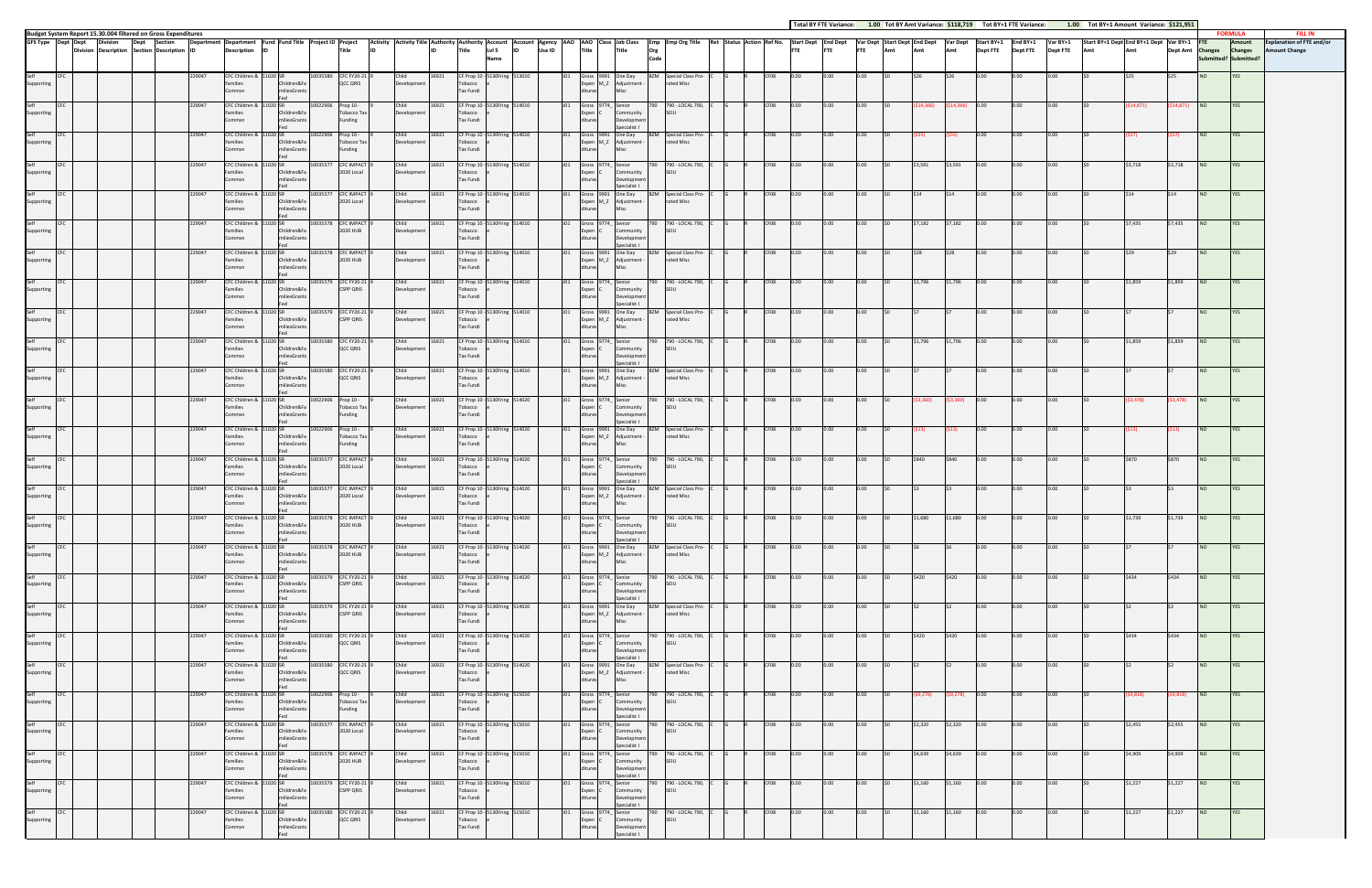| Budget System Report 15.30.004 filtered on Gross Expenditures<br><b>FORMULA</b><br>Department Department Fund Fund Title Project ID Project<br>Activity Nativity Title Authority Authority Account  Account  Account  Agency  AAO  AAO  Class  Job Class  Emp  Emp Org Title  Ret  Status  Activin  Ref No.  Start Dept  End Dept  Start Dept  Start Dept  Start Dept  Start<br>GFS Type Dept Dept<br>Var BY+1<br>Start BY+1 Dept End BY+1 Dept Var BY+1<br><b>Division</b><br>Dept<br>Section<br><b>Title</b><br><b>Description</b><br>Title<br>Lvl 5<br>Use ID<br>Division Description Section Description ID<br><b>IID</b><br>Title<br><b>FTE</b><br>Amt<br><b>Dept FTE</b><br><b>Dept FTE</b><br><b>Dept FTE</b><br>Dept Amt Changes<br>Title<br>Org<br><b>FTE</b><br>Amt<br>Amt<br>Submitted? Submitted?<br>Code<br>Name<br>10022906 Prop 10 -<br>16921<br>229047<br>CFC Children & 11020 SR<br>CF Prop 10 - 5130Fring 515710<br>790 - LOCAL 790,<br>CF08<br>NO <sub>1</sub><br>YES<br>Gross 9774 Senior<br>9.654)<br>Families<br>Tobacco Tax<br>Development<br>Tobacco<br>Community<br>SFIU<br>Children&Fa<br>Expen C<br>Tax Fundi<br>Developmen<br>Commsn<br>iliesGrant:<br>Funding<br>Specialist I<br><b>CFC IMPACT</b><br>CF Prop 10 - 5130Fring 515710<br>CF08<br>\$4,644<br>\$4,914<br>\$4,914<br>229047<br>CFC Children & 11020 SR<br>10035577<br>Child<br>16921<br>790 - LOCAL 790,<br>\$4,644<br>0.00<br><b>NO</b><br>YES<br>Gross 9774 Senior<br>790.<br>ი იი<br>0.00<br>0.00<br>0.00<br>0.00<br>2020 Local<br>Development<br>SEIU<br>Families<br>Children&Fa<br>Tobacco<br>Community<br>Expen C<br>miliesGrant:<br><b>Tax Fundi</b><br>Developmer<br>`ommsn<br>Specialist L<br>229047<br>CFC Children & 11020 SR<br>10035578 CFC IMPACT<br>Child<br>16921<br>CF Prop 10 - 5130Fring 515710<br>J01<br>Gross 9774_ Senior<br>790 - LOCAL 790,<br>CF08<br>\$9,827<br>\$9,827<br>790<br>0.00<br>0.00<br>0.00<br>\$9,288<br>\$9,288<br>0.00<br>0.00<br>0.00<br><b>NO</b><br>2020 HUB<br>Families<br>Children&Fa<br>Development<br>Tobacco<br>Community<br>SFIU<br>Expen C<br><b>Tax Fundi</b><br>commsn<br>niliesGrant<br>Developmer | <b>FILL IN</b><br>Amount<br><b>Explanation of FTE and/or</b><br><b>Changes</b><br><b>Amount Change</b><br>YES |
|-------------------------------------------------------------------------------------------------------------------------------------------------------------------------------------------------------------------------------------------------------------------------------------------------------------------------------------------------------------------------------------------------------------------------------------------------------------------------------------------------------------------------------------------------------------------------------------------------------------------------------------------------------------------------------------------------------------------------------------------------------------------------------------------------------------------------------------------------------------------------------------------------------------------------------------------------------------------------------------------------------------------------------------------------------------------------------------------------------------------------------------------------------------------------------------------------------------------------------------------------------------------------------------------------------------------------------------------------------------------------------------------------------------------------------------------------------------------------------------------------------------------------------------------------------------------------------------------------------------------------------------------------------------------------------------------------------------------------------------------------------------------------------------------------------------------------------------------------------------------------------------------------------------------------------------------------------------------------------------------------------------------------------------------------------------------------------------------------------------------------------------------------|---------------------------------------------------------------------------------------------------------------|
|                                                                                                                                                                                                                                                                                                                                                                                                                                                                                                                                                                                                                                                                                                                                                                                                                                                                                                                                                                                                                                                                                                                                                                                                                                                                                                                                                                                                                                                                                                                                                                                                                                                                                                                                                                                                                                                                                                                                                                                                                                                                                                                                                 |                                                                                                               |
|                                                                                                                                                                                                                                                                                                                                                                                                                                                                                                                                                                                                                                                                                                                                                                                                                                                                                                                                                                                                                                                                                                                                                                                                                                                                                                                                                                                                                                                                                                                                                                                                                                                                                                                                                                                                                                                                                                                                                                                                                                                                                                                                                 |                                                                                                               |
| Supporting<br>Self<br>Supporting<br>Self<br>Supporting                                                                                                                                                                                                                                                                                                                                                                                                                                                                                                                                                                                                                                                                                                                                                                                                                                                                                                                                                                                                                                                                                                                                                                                                                                                                                                                                                                                                                                                                                                                                                                                                                                                                                                                                                                                                                                                                                                                                                                                                                                                                                          |                                                                                                               |
|                                                                                                                                                                                                                                                                                                                                                                                                                                                                                                                                                                                                                                                                                                                                                                                                                                                                                                                                                                                                                                                                                                                                                                                                                                                                                                                                                                                                                                                                                                                                                                                                                                                                                                                                                                                                                                                                                                                                                                                                                                                                                                                                                 |                                                                                                               |
|                                                                                                                                                                                                                                                                                                                                                                                                                                                                                                                                                                                                                                                                                                                                                                                                                                                                                                                                                                                                                                                                                                                                                                                                                                                                                                                                                                                                                                                                                                                                                                                                                                                                                                                                                                                                                                                                                                                                                                                                                                                                                                                                                 |                                                                                                               |
|                                                                                                                                                                                                                                                                                                                                                                                                                                                                                                                                                                                                                                                                                                                                                                                                                                                                                                                                                                                                                                                                                                                                                                                                                                                                                                                                                                                                                                                                                                                                                                                                                                                                                                                                                                                                                                                                                                                                                                                                                                                                                                                                                 |                                                                                                               |
|                                                                                                                                                                                                                                                                                                                                                                                                                                                                                                                                                                                                                                                                                                                                                                                                                                                                                                                                                                                                                                                                                                                                                                                                                                                                                                                                                                                                                                                                                                                                                                                                                                                                                                                                                                                                                                                                                                                                                                                                                                                                                                                                                 |                                                                                                               |
|                                                                                                                                                                                                                                                                                                                                                                                                                                                                                                                                                                                                                                                                                                                                                                                                                                                                                                                                                                                                                                                                                                                                                                                                                                                                                                                                                                                                                                                                                                                                                                                                                                                                                                                                                                                                                                                                                                                                                                                                                                                                                                                                                 |                                                                                                               |
| Specialist I<br><b>CFC FY20-21</b><br>CF Prop 10 - 5130Fring 515710<br>790 - LOCAL 790,<br>229047<br>10035579<br>16921<br>CF08<br>\$2,322<br>\$2,322<br>\$2.457<br>\$2,457<br><b>NO</b><br>YES<br>CFC Children &<br>11020 SR<br>Child<br>Gross 9774 Senior<br>790<br>0.00<br>0.00<br>0.00<br>0.00<br>0.00<br>0.00                                                                                                                                                                                                                                                                                                                                                                                                                                                                                                                                                                                                                                                                                                                                                                                                                                                                                                                                                                                                                                                                                                                                                                                                                                                                                                                                                                                                                                                                                                                                                                                                                                                                                                                                                                                                                               |                                                                                                               |
| Children&Fa<br><b>CSPP QRIS</b><br>Development<br>Tobacco<br>Community<br>Supporting<br>Families<br>Expen C<br>SEIU<br><b>Tax Fundi</b><br>miliesGrant:<br>Developmen<br>Commsn<br>Specialist I                                                                                                                                                                                                                                                                                                                                                                                                                                                                                                                                                                                                                                                                                                                                                                                                                                                                                                                                                                                                                                                                                                                                                                                                                                                                                                                                                                                                                                                                                                                                                                                                                                                                                                                                                                                                                                                                                                                                                 |                                                                                                               |
| Self<br>229047<br>CFC Children & 11020 SR<br>10035580 CFC FY20-21<br>16921<br>CF Prop 10 - 5130Fring 515710<br>790 790 - LOCAL 790, C<br>CF08<br>\$2,322<br>\$2,322<br>\$2,457<br>\$2,457<br><b>CFC</b><br>Child<br>Gross 9774_ Senior<br>0.00<br>0.00<br>0.00<br>0.00<br>0.00<br>NO<br>YES<br>QCC QRIS<br>Development<br>Tobacco<br>SFIU<br>Supporting<br>Families<br>Children&Fa<br>Expen C<br>Community                                                                                                                                                                                                                                                                                                                                                                                                                                                                                                                                                                                                                                                                                                                                                                                                                                                                                                                                                                                                                                                                                                                                                                                                                                                                                                                                                                                                                                                                                                                                                                                                                                                                                                                                      |                                                                                                               |
| <b>Tax Fundi</b><br>miliesGrant:<br>Commsn<br>Developmen<br>Specialist I                                                                                                                                                                                                                                                                                                                                                                                                                                                                                                                                                                                                                                                                                                                                                                                                                                                                                                                                                                                                                                                                                                                                                                                                                                                                                                                                                                                                                                                                                                                                                                                                                                                                                                                                                                                                                                                                                                                                                                                                                                                                        |                                                                                                               |
| Child<br>CF Prop 10 - 5130Fring 516010<br>790 790 - LOCAL 790,<br>CF08<br>229047<br>CFC Children & 11020 SR<br>Prop 10 -<br>16921<br>0.00<br>2,410)<br>YES<br>Self<br>10022906<br>Gross 9774 Senior<br>0.00<br>0.00<br>52,362)<br>\$2,410)<br><b>NO</b><br>Families<br>Tobacco Tax<br>Development<br>SEIU<br>Supporting<br>Children&Fa<br>Tobacco<br>Community<br>Expen C                                                                                                                                                                                                                                                                                                                                                                                                                                                                                                                                                                                                                                                                                                                                                                                                                                                                                                                                                                                                                                                                                                                                                                                                                                                                                                                                                                                                                                                                                                                                                                                                                                                                                                                                                                       |                                                                                                               |
| niliesGrants<br>Funding<br>Tax Fundi<br>Commsn<br>Developmen<br>Specialist I                                                                                                                                                                                                                                                                                                                                                                                                                                                                                                                                                                                                                                                                                                                                                                                                                                                                                                                                                                                                                                                                                                                                                                                                                                                                                                                                                                                                                                                                                                                                                                                                                                                                                                                                                                                                                                                                                                                                                                                                                                                                    |                                                                                                               |
| 229047<br>CFC Children & 11020 SR<br>10035577<br><b>CFC IMPACT</b><br>16921<br>CF Prop 10 - 5130Fring 516010<br>790 - LOCAL 790,<br>CF08<br>Self<br>Child<br>Gross 9774 Senior<br>0.00<br>0.00<br>\$603<br>\$603<br>NO<br><b>YES</b><br>790.<br>0.00<br>0.00<br>S591<br>0.00<br>2020 Local<br>Development<br>SEIU<br>Families<br>Children&F<br>Tobacco<br>Community<br>Supporting                                                                                                                                                                                                                                                                                                                                                                                                                                                                                                                                                                                                                                                                                                                                                                                                                                                                                                                                                                                                                                                                                                                                                                                                                                                                                                                                                                                                                                                                                                                                                                                                                                                                                                                                                               |                                                                                                               |
| <b>Tax Fundi</b><br>Developmer<br>Commsn<br>niliesGrant:<br>Specialist I                                                                                                                                                                                                                                                                                                                                                                                                                                                                                                                                                                                                                                                                                                                                                                                                                                                                                                                                                                                                                                                                                                                                                                                                                                                                                                                                                                                                                                                                                                                                                                                                                                                                                                                                                                                                                                                                                                                                                                                                                                                                        |                                                                                                               |
| CF08<br>229047<br>10035578 CFC IMPACT<br>Child<br>16921<br>CF Prop 10 - 5130Fring 516010<br>790 790 - LOCAL 790, C<br>\$1,205<br>\$1,205<br><b>NO</b><br>Self<br>CFC<br>CFC Children & 11020 SR<br>Gross 9774_ Senior<br>0.00<br>0.00<br>0.00<br>\$1,181<br>\$1,181<br>0.00<br>0.00<br>0.00<br>YES<br>Families<br>Children&Fa<br>2020 HUB<br>Development<br>Tobacco<br>Expen C<br>Community<br>SEIU<br>Supporting<br><b>Tax Fundi</b><br>miliesGrant:<br>Developmen<br>Commsn                                                                                                                                                                                                                                                                                                                                                                                                                                                                                                                                                                                                                                                                                                                                                                                                                                                                                                                                                                                                                                                                                                                                                                                                                                                                                                                                                                                                                                                                                                                                                                                                                                                                   |                                                                                                               |
| Specialist I<br>790 - LOCAL 790,<br>229047<br>CFC Children & 11020 SR<br>10035579<br><b>CFC FY20-21</b><br>16921<br>CF Prop 10-5130Fring 516010<br>Gross 9774 Senior<br>CF08<br>Child<br>\$301<br>NO<br>YES<br>\$295                                                                                                                                                                                                                                                                                                                                                                                                                                                                                                                                                                                                                                                                                                                                                                                                                                                                                                                                                                                                                                                                                                                                                                                                                                                                                                                                                                                                                                                                                                                                                                                                                                                                                                                                                                                                                                                                                                                            |                                                                                                               |
| <b>CSPP QRIS</b><br>Community<br>Supporting<br>Families<br>Children&Fa<br>Development<br>Tobacco<br>SFIU<br>Expen C<br>Tax Fundi<br>Developmen<br>Commsn<br>niliesGrant:                                                                                                                                                                                                                                                                                                                                                                                                                                                                                                                                                                                                                                                                                                                                                                                                                                                                                                                                                                                                                                                                                                                                                                                                                                                                                                                                                                                                                                                                                                                                                                                                                                                                                                                                                                                                                                                                                                                                                                        |                                                                                                               |
| Specialist I<br>790 790 - LOCAL 790, C<br>Self<br>229047<br>CFC Children & 11020 SR<br>10035580 CFC FY20-21<br>Child<br>16921<br>CF Prop 10 - 5130Fring 516010<br>Gross 9774_ Senior<br>CF08<br>\$295<br>0.00<br>0.00<br>0.00<br>\$301<br>NO<br>YES<br>0.00<br>0.00<br>0.00<br>\$295<br>5301                                                                                                                                                                                                                                                                                                                                                                                                                                                                                                                                                                                                                                                                                                                                                                                                                                                                                                                                                                                                                                                                                                                                                                                                                                                                                                                                                                                                                                                                                                                                                                                                                                                                                                                                                                                                                                                    |                                                                                                               |
| Families<br>Children&Fa<br>QCC QRIS<br>Development<br>Tobacco<br>Community<br>SEIU<br>Supporting<br>Expen C<br><b>Tax Fundi</b><br>miliesGrants<br>Developmen<br>Commsn                                                                                                                                                                                                                                                                                                                                                                                                                                                                                                                                                                                                                                                                                                                                                                                                                                                                                                                                                                                                                                                                                                                                                                                                                                                                                                                                                                                                                                                                                                                                                                                                                                                                                                                                                                                                                                                                                                                                                                         |                                                                                                               |
| Specialist L<br>229047<br>CFC Children & 11020 SR<br>Prop 10 -<br>Child<br>16921<br>CF Prop 10 - 5130Fring 517010<br>790 - LOCAL 790,<br>CF08<br>10022906<br>Gross 9774 Senior<br>0.00<br>0.00<br>0.00<br>0.00<br>NO<br><b>YES</b><br>Self<br>790.<br>0.00<br>0.00                                                                                                                                                                                                                                                                                                                                                                                                                                                                                                                                                                                                                                                                                                                                                                                                                                                                                                                                                                                                                                                                                                                                                                                                                                                                                                                                                                                                                                                                                                                                                                                                                                                                                                                                                                                                                                                                              |                                                                                                               |
| SEIU<br>Families<br>Children&Fa<br>Tobacco Tax<br>Development<br>Tobacco<br>Expen C<br>Community<br>Supporting<br><b>Tax Fundi</b><br>Commsn<br>niliesGrant:<br>Funding<br>Developmen                                                                                                                                                                                                                                                                                                                                                                                                                                                                                                                                                                                                                                                                                                                                                                                                                                                                                                                                                                                                                                                                                                                                                                                                                                                                                                                                                                                                                                                                                                                                                                                                                                                                                                                                                                                                                                                                                                                                                           |                                                                                                               |
| Specialist I<br>Gross 9991 One Day<br>229047<br>CFC Children &<br>11020 SR<br>10022906<br>Prop 10 -<br>Child<br>16921<br>CF Prop 10 - 5130Fring 517010<br>BZM<br>Special Class Pro-<br>CF08<br>0.00<br>0.00<br>YES<br>Self<br>0.00<br>0.00<br><b>NO</b><br>Children&Fa<br><b>Tobacco Tax</b><br>Expen M_Z Adjustment<br>rated Misc                                                                                                                                                                                                                                                                                                                                                                                                                                                                                                                                                                                                                                                                                                                                                                                                                                                                                                                                                                                                                                                                                                                                                                                                                                                                                                                                                                                                                                                                                                                                                                                                                                                                                                                                                                                                              |                                                                                                               |
| Development<br>Supporting<br>Families<br>Tobacco<br><b>Tax Fundi</b><br>Funding<br>Commsn<br>miliesGran                                                                                                                                                                                                                                                                                                                                                                                                                                                                                                                                                                                                                                                                                                                                                                                                                                                                                                                                                                                                                                                                                                                                                                                                                                                                                                                                                                                                                                                                                                                                                                                                                                                                                                                                                                                                                                                                                                                                                                                                                                         |                                                                                                               |
| Self<br>229047<br>CFC Children & 11020 SR<br>10035577 CFC IMPACT<br>16921<br>CF Prop 10 - 5130Fring 517010<br>790 - LOCAL 790,<br>CF08<br>0.00<br>162<br>\$162<br><b>NO</b><br>Child<br>Gross 9774_ Senior<br>790<br>0.00<br>\$156<br>\$156<br>0.00<br>0.00<br>0.OO .<br>0.00<br>Families<br>2020 Local<br>Development<br>Tobacco<br>Expen C<br>SFIU<br>Supporting<br>Children&Fa<br>Community                                                                                                                                                                                                                                                                                                                                                                                                                                                                                                                                                                                                                                                                                                                                                                                                                                                                                                                                                                                                                                                                                                                                                                                                                                                                                                                                                                                                                                                                                                                                                                                                                                                                                                                                                  | YES                                                                                                           |
| miliesGrant:<br><b>Tax Fundi</b><br>Developmen<br>Commsn<br>Specialist I                                                                                                                                                                                                                                                                                                                                                                                                                                                                                                                                                                                                                                                                                                                                                                                                                                                                                                                                                                                                                                                                                                                                                                                                                                                                                                                                                                                                                                                                                                                                                                                                                                                                                                                                                                                                                                                                                                                                                                                                                                                                        |                                                                                                               |
| 10035577 CFC IMPACT<br>16921<br>CF Prop 10 - 5130Fring 517010<br>Gross 9991 One Day<br>CF08<br>YES<br>229047<br>CFC Children & 11020 SR<br>Child<br><b>BZM</b> Special Class Pro-<br>0.00<br>0.00<br>NO<br>Expen M_Z Adjustment -<br>Children&Fa<br>2020 Local<br>rated Misc<br>Supporting<br>Families<br>Development<br>Tobacco                                                                                                                                                                                                                                                                                                                                                                                                                                                                                                                                                                                                                                                                                                                                                                                                                                                                                                                                                                                                                                                                                                                                                                                                                                                                                                                                                                                                                                                                                                                                                                                                                                                                                                                                                                                                                |                                                                                                               |
| Tax Fundi<br>niliesGrant:<br>Commsn<br><b>Misc</b>                                                                                                                                                                                                                                                                                                                                                                                                                                                                                                                                                                                                                                                                                                                                                                                                                                                                                                                                                                                                                                                                                                                                                                                                                                                                                                                                                                                                                                                                                                                                                                                                                                                                                                                                                                                                                                                                                                                                                                                                                                                                                              |                                                                                                               |
| 229047<br>10035578 CFC IMPACT<br>16921<br>CF Prop 10 - 5130Fring 517010<br>790 - LOCAL 790, C<br>CF08<br>CEC Children & 11020 SR<br>Child<br>Gross 9774 Senior<br>S313<br>0.00<br>0.00<br>0.00<br>\$324<br>NO<br>Self<br>790<br>0.00<br>0.00<br>0.00<br>\$313<br>324<br>2020 HUB<br>Development<br>SFIU<br>Families<br>Children&Fa<br>Tobacco<br>Community<br>Supporting<br>Expen C                                                                                                                                                                                                                                                                                                                                                                                                                                                                                                                                                                                                                                                                                                                                                                                                                                                                                                                                                                                                                                                                                                                                                                                                                                                                                                                                                                                                                                                                                                                                                                                                                                                                                                                                                             | YES                                                                                                           |
| miliesGrants<br><b>Tax Fundi</b><br>Developmen<br>commsn<br>Specialist I<br>Child 16921 CF Prop 10 - 5130 Fring 517010<br>J01 Gross 9991 One Day BZM Special Class Pro- C G R CF08 0.00 0.00<br>Self                                                                                                                                                                                                                                                                                                                                                                                                                                                                                                                                                                                                                                                                                                                                                                                                                                                                                                                                                                                                                                                                                                                                                                                                                                                                                                                                                                                                                                                                                                                                                                                                                                                                                                                                                                                                                                                                                                                                            |                                                                                                               |
| <b>CFC</b><br>229047<br>10035578 CFC IMPACT 9<br>$0.00$ \$0<br><b>NO</b><br>CFC Children & 11020 SR<br>0.00<br>0.00<br>0.00<br>\$1<br>\$1<br>\$0<br>YES<br>2020 HUB<br>Expen M_Z Adjustment -<br>rated Misc<br>Families<br>Children&Fa<br>Tobacco<br>Supporting<br>Development<br>miliesGrants<br><b>Tax Fundi</b><br>Misc<br>Commsn                                                                                                                                                                                                                                                                                                                                                                                                                                                                                                                                                                                                                                                                                                                                                                                                                                                                                                                                                                                                                                                                                                                                                                                                                                                                                                                                                                                                                                                                                                                                                                                                                                                                                                                                                                                                            |                                                                                                               |
| 790 - LOCAL 790, 0<br>Self<br>229047<br>CFC Children & 11020 SR<br>10035579 CFC FY20-21<br>16921<br>CF Prop 10 - 5130Fring 517010<br>Gross 9774 Senior<br>CF08<br>0.00<br>0.00<br>0.00<br>Child<br>790<br>0.00<br>0.00<br>\$78<br><b>S78</b><br>0.00<br>NO<br>YES                                                                                                                                                                                                                                                                                                                                                                                                                                                                                                                                                                                                                                                                                                                                                                                                                                                                                                                                                                                                                                                                                                                                                                                                                                                                                                                                                                                                                                                                                                                                                                                                                                                                                                                                                                                                                                                                               |                                                                                                               |
| Supporting<br><b>CSPP QRIS</b><br>Expen C<br>Community<br>SEIU<br>Families<br>Children&Fa<br>Development<br>Tobacco<br><b>Tax Fundi</b><br>Commsn<br>miliesGrants<br>ditures<br>Development                                                                                                                                                                                                                                                                                                                                                                                                                                                                                                                                                                                                                                                                                                                                                                                                                                                                                                                                                                                                                                                                                                                                                                                                                                                                                                                                                                                                                                                                                                                                                                                                                                                                                                                                                                                                                                                                                                                                                     |                                                                                                               |
| Specialist I<br>Self<br><b>CFC</b><br>CF Prop 10 - 5130Fring 517010<br>229047<br>CFC Children & 11020 SR<br>10035580 CFC FY20-21<br>16921<br>J01 Gross 9774 Senior<br>790 790 - LOCAL 790, C<br>CF08<br>0.00<br>0.00<br>0.00<br>0.00<br>NO <sub>1</sub><br><b>YES</b><br>Child<br>0.00<br>ISO<br>\$78<br>\$78<br>0.00<br>\$0<br>\$81<br>\$81                                                                                                                                                                                                                                                                                                                                                                                                                                                                                                                                                                                                                                                                                                                                                                                                                                                                                                                                                                                                                                                                                                                                                                                                                                                                                                                                                                                                                                                                                                                                                                                                                                                                                                                                                                                                    |                                                                                                               |
| Supporting<br>QCC QRIS<br>SEIU<br>Families<br>Children&Fa<br>Development<br>Tobacco<br>Expen C<br>Community<br>miliesGrants<br>Tax Fundi<br>Development<br>Commsn<br>ditures                                                                                                                                                                                                                                                                                                                                                                                                                                                                                                                                                                                                                                                                                                                                                                                                                                                                                                                                                                                                                                                                                                                                                                                                                                                                                                                                                                                                                                                                                                                                                                                                                                                                                                                                                                                                                                                                                                                                                                    |                                                                                                               |
| Specialist I<br>Self<br>CFC Children & 11020 SR<br>CF Prop 10 - 5130Fring 519120<br>Gross 9774_ Senior<br>CF08<br><b>CFC</b><br>229047<br>10022906 Prop 10 -<br>Child<br>16921<br>790 790 - LOCAL 790, C<br>0.00<br>0.00<br>0.00<br>0.00<br>YES<br>J01<br>0.00<br>0.00<br>\$937)<br>NO<br>\$906)<br>\$906)<br>5937) —                                                                                                                                                                                                                                                                                                                                                                                                                                                                                                                                                                                                                                                                                                                                                                                                                                                                                                                                                                                                                                                                                                                                                                                                                                                                                                                                                                                                                                                                                                                                                                                                                                                                                                                                                                                                                           |                                                                                                               |
| Expen C<br>Tobacco Tax<br>SEIU<br>Supporting<br>Families<br>Children&Fa<br>Development<br>Tobacco<br>Community<br>Commsn<br>miliesGrants<br>Tax Fundi<br>Development<br>Funding<br>Specialist I                                                                                                                                                                                                                                                                                                                                                                                                                                                                                                                                                                                                                                                                                                                                                                                                                                                                                                                                                                                                                                                                                                                                                                                                                                                                                                                                                                                                                                                                                                                                                                                                                                                                                                                                                                                                                                                                                                                                                 |                                                                                                               |
| Self<br>229047<br>CFC Children & 11020 SR<br>10022906 Prop 10 -<br>16921<br>CF Prop 10 - 5130Fring 519120<br>J01 Gross 9991 One Day<br>BZM Special Class Pro- C<br>CF08<br>0.00<br>YES<br><b>CFC</b><br>Child<br>0.00<br>0.00<br>0.00<br>0.00<br>0.00<br><b>NO</b><br>-53) -<br>Expen M_Z Adjustment -<br>Supporting<br>Families<br>Children&Fa<br>Tobacco Tax<br>Development<br>Tobacco<br>rated Misc                                                                                                                                                                                                                                                                                                                                                                                                                                                                                                                                                                                                                                                                                                                                                                                                                                                                                                                                                                                                                                                                                                                                                                                                                                                                                                                                                                                                                                                                                                                                                                                                                                                                                                                                          |                                                                                                               |
| miliesGrants<br>Tax Fundi<br>Commsn<br>Funding                                                                                                                                                                                                                                                                                                                                                                                                                                                                                                                                                                                                                                                                                                                                                                                                                                                                                                                                                                                                                                                                                                                                                                                                                                                                                                                                                                                                                                                                                                                                                                                                                                                                                                                                                                                                                                                                                                                                                                                                                                                                                                  |                                                                                                               |
| Self<br>229047<br>CFC Children & 11020 SR<br>10035577 CFC IMPACT<br>16921<br>CF Prop 10 - 5130Fring 519120<br>Gross 9774_ Senior<br>CF08<br>\$234<br><b>NO</b><br><b>CFC</b><br>Child<br>790 790 - LOCAL 790, C<br>0.00<br>0.00<br>0.00<br>\$226<br>\$226<br>0.00<br>0.00<br>0.00<br>\$234<br>YES<br>J01<br>SO.<br>ISO.<br>Expen C Community<br>Supporting<br>Families<br>Children&Fa<br>2020 Local<br>Development<br>Tobacco<br><b>SEIU</b>                                                                                                                                                                                                                                                                                                                                                                                                                                                                                                                                                                                                                                                                                                                                                                                                                                                                                                                                                                                                                                                                                                                                                                                                                                                                                                                                                                                                                                                                                                                                                                                                                                                                                                    |                                                                                                               |
| <b>Tax Fundi</b><br>Commsn<br>miliesGrants<br>ditures<br>Development<br>Specialist I                                                                                                                                                                                                                                                                                                                                                                                                                                                                                                                                                                                                                                                                                                                                                                                                                                                                                                                                                                                                                                                                                                                                                                                                                                                                                                                                                                                                                                                                                                                                                                                                                                                                                                                                                                                                                                                                                                                                                                                                                                                            |                                                                                                               |
| Self<br><b>CFC</b><br>229047<br>CFC Children & 11020 SR<br>10035577 CFC IMPACT 9<br>Child<br>16921<br>CF Prop 10 - 5130Fring 519120<br>J01 Gross 9991 One Day BZM Special Class Pro-<br>CF08<br>0.00<br>0.00<br>0.00<br><b>NO</b><br><b>YES</b><br>0.00<br>0.00<br>0.00<br>Expen M_Z Adjustment -<br>Supporting<br>Families<br>Children&Fa<br>2020 Local<br>Development<br>Tobacco<br>rated Misc                                                                                                                                                                                                                                                                                                                                                                                                                                                                                                                                                                                                                                                                                                                                                                                                                                                                                                                                                                                                                                                                                                                                                                                                                                                                                                                                                                                                                                                                                                                                                                                                                                                                                                                                                |                                                                                                               |
| miliesGrants<br>Tax Fundi<br>Commsn<br>Misc<br>ditures                                                                                                                                                                                                                                                                                                                                                                                                                                                                                                                                                                                                                                                                                                                                                                                                                                                                                                                                                                                                                                                                                                                                                                                                                                                                                                                                                                                                                                                                                                                                                                                                                                                                                                                                                                                                                                                                                                                                                                                                                                                                                          |                                                                                                               |
| Self<br><b>CFC</b><br>10035578 CFC IMPACT<br>16921<br>CF Prop 10 - 5130Fring 519120<br>Gross 9774_ Senior<br>790 790 - LOCAL 790, C<br>CF08<br>\$469<br><b>YES</b><br>229047<br>CFC Children & 11020 SR<br>Child<br>0.00<br>0.00<br>0.00<br>\$453<br>\$453<br>0.00<br>0.00<br>0.00<br>NO <sub>1</sub><br>\$469<br>Expen C<br>Supporting<br>Families<br>2020 HUB<br>Development<br>SEIU<br>Children&Fa<br>Tobacco<br>Community                                                                                                                                                                                                                                                                                                                                                                                                                                                                                                                                                                                                                                                                                                                                                                                                                                                                                                                                                                                                                                                                                                                                                                                                                                                                                                                                                                                                                                                                                                                                                                                                                                                                                                                   |                                                                                                               |
| Tax Fundi<br>Commsn<br>miliesGrants<br>ditures<br>Development<br>Specialist I<br>Self<br>Gross 9991 One Day<br><b>CFC</b><br>229047<br>CFC Children & 11020 SR<br>10035578 CFC IMPACT<br>Child<br>16921<br>CF Prop 10 - 5130Fring 519120<br><b>BZM</b> Special Class Pro-<br>CF08<br>0.00<br><b>NO</b><br>YES<br>J01<br>0.00<br>0.00<br>0.00<br>0.00<br>0.00                                                                                                                                                                                                                                                                                                                                                                                                                                                                                                                                                                                                                                                                                                                                                                                                                                                                                                                                                                                                                                                                                                                                                                                                                                                                                                                                                                                                                                                                                                                                                                                                                                                                                                                                                                                    |                                                                                                               |
| Expen M_Z Adjustment -<br>Supporting<br>Families<br>Children&Fa<br>2020 HUB<br>Development<br>Tobacco<br>rated Misc<br>miliesGrants<br>Tax Fundi<br>Misc<br>Commsn                                                                                                                                                                                                                                                                                                                                                                                                                                                                                                                                                                                                                                                                                                                                                                                                                                                                                                                                                                                                                                                                                                                                                                                                                                                                                                                                                                                                                                                                                                                                                                                                                                                                                                                                                                                                                                                                                                                                                                              |                                                                                                               |
| Gross 9774_ Senior<br>Self<br>229047<br>CFC Children & 11020 SR<br>10035579 CFC FY20-21<br>16921<br>CF Prop 10 - 5130Fring 519120<br>790 790 - LOCAL 790, C<br>CF08<br>\$118<br>CFC<br>Child<br>0.00<br>0.00<br>0.00<br>\$114<br>\$114<br>0.00<br>0.00<br>0.00<br>\$118<br><b>NO</b><br>YES<br>J01                                                                                                                                                                                                                                                                                                                                                                                                                                                                                                                                                                                                                                                                                                                                                                                                                                                                                                                                                                                                                                                                                                                                                                                                                                                                                                                                                                                                                                                                                                                                                                                                                                                                                                                                                                                                                                              |                                                                                                               |
| Expen C<br>Supporting<br>Children&Fa<br><b>CSPP QRIS</b><br>Development<br>Community<br><b>SEIU</b><br>Families<br>Tobacco<br><b>Tax Fundi</b><br>Commsn<br>miliesGrants<br>Development<br>ditures                                                                                                                                                                                                                                                                                                                                                                                                                                                                                                                                                                                                                                                                                                                                                                                                                                                                                                                                                                                                                                                                                                                                                                                                                                                                                                                                                                                                                                                                                                                                                                                                                                                                                                                                                                                                                                                                                                                                              |                                                                                                               |
| Specialist I<br>Self CFC<br>229047<br>CFC Children & 11020 SR<br>10035580 CFC FY20-21<br>Child<br>16921<br>CF Prop 10 - 5130Fring 519120<br>J01 Gross 9774 Senior<br>790 790 - LOCAL 790, C<br>CF08<br>0.00<br>0.00<br>0.00<br>\$114<br>0.00<br>0.00<br>\$118<br>\$118<br><b>NO</b><br><b>YES</b><br>\$114<br>0.00                                                                                                                                                                                                                                                                                                                                                                                                                                                                                                                                                                                                                                                                                                                                                                                                                                                                                                                                                                                                                                                                                                                                                                                                                                                                                                                                                                                                                                                                                                                                                                                                                                                                                                                                                                                                                              |                                                                                                               |
| QCC QRIS<br>Expen C<br><b>SEIU</b><br>Supporting<br>Families<br>Children&Fa<br>Development<br>Tobacco<br>Community<br>Tax Fundi<br>miliesGrants<br>Developmen<br>Commsn<br>Specialist I                                                                                                                                                                                                                                                                                                                                                                                                                                                                                                                                                                                                                                                                                                                                                                                                                                                                                                                                                                                                                                                                                                                                                                                                                                                                                                                                                                                                                                                                                                                                                                                                                                                                                                                                                                                                                                                                                                                                                         |                                                                                                               |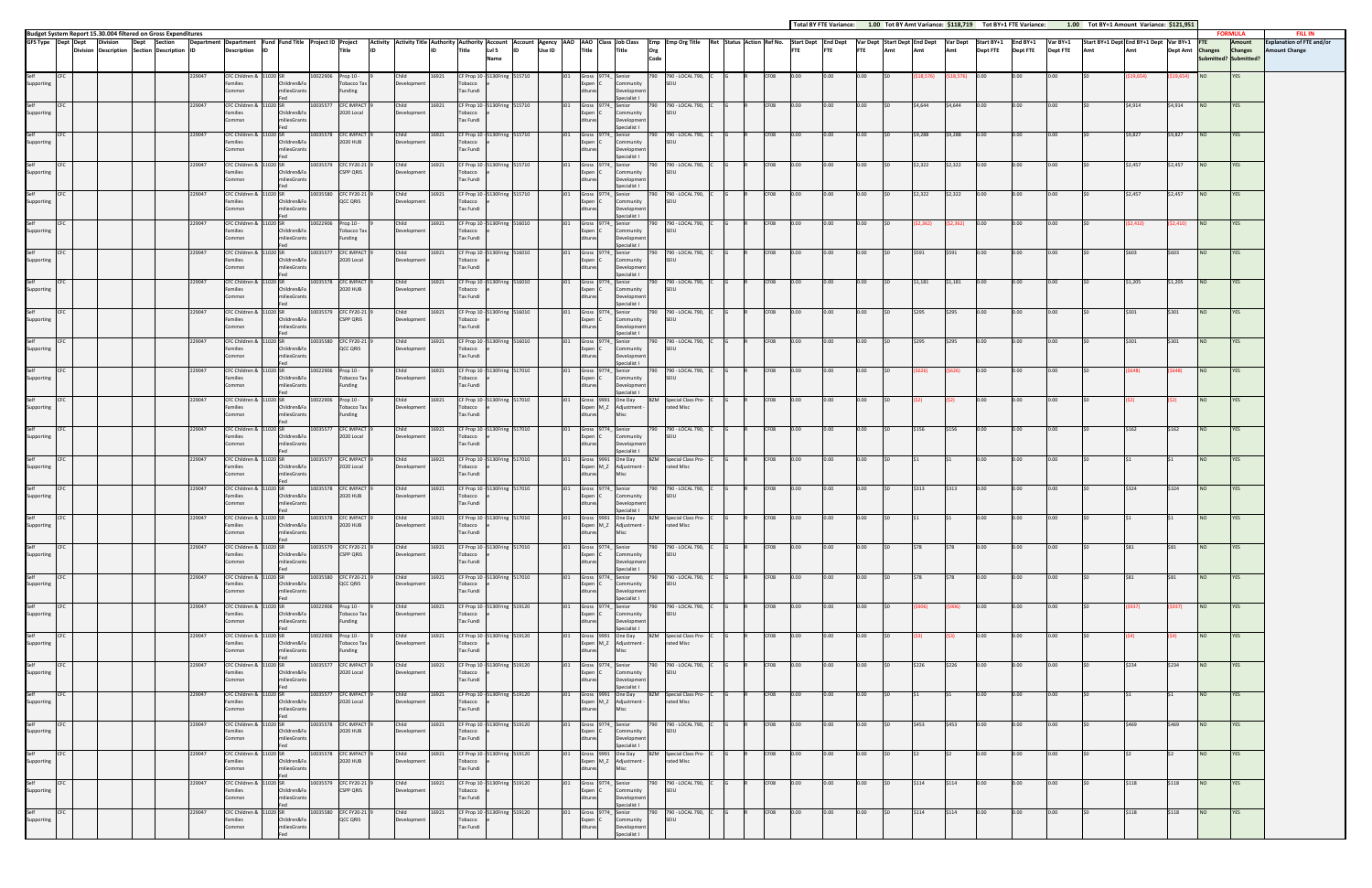|                    | GFS Type Dept Dept | <b>Division</b><br>Division Description Section Description ID | Dept | Section |        | Department Department Fund Fund Title Project ID Project<br>Description ID |       |                                             |                    | Title                                               | Activity Activity Title Authority Authority Account Account Agency AAO AAO Class I Job Class | lıd   | Title                                                        | LvI <sub>5</sub><br>Name | lıd              | Use ID |            | <b>Title</b>                               |      | Title                                                 | Org<br>Code | Emp Emp Org Title                           | Ret Status Action Ref No. |      |      | <b>Start Dept</b> End Dept<br><b>FTE</b> | <b>FTE</b> | FTE   | Var Dept Start Dept End Dept<br>Amt | Amt       | Var Dept<br>Amt | Start BY+1<br><b>Dept FTE</b> |
|--------------------|--------------------|----------------------------------------------------------------|------|---------|--------|----------------------------------------------------------------------------|-------|---------------------------------------------|--------------------|-----------------------------------------------------|----------------------------------------------------------------------------------------------|-------|--------------------------------------------------------------|--------------------------|------------------|--------|------------|--------------------------------------------|------|-------------------------------------------------------|-------------|---------------------------------------------|---------------------------|------|------|------------------------------------------|------------|-------|-------------------------------------|-----------|-----------------|-------------------------------|
| Self<br>Supporting |                    |                                                                |      |         | 229047 | CFC Children &<br>Families<br>Commsn                                       |       | 11000 SR CFC<br>ContinuingA<br>uthorityCtrl | 10022906           | Prop 10 -<br>Tobacco Tax<br>Funding                 | Family<br>Support                                                                            | 16921 | CF Prop 10<br>Tobacco<br>Tax Fundi                           | 5010Salary 501010        |                  |        | J01        | Gross<br>Expen C<br>ditures                | 9775 | Senior<br>Community<br>Development                    | 790         | 790 - LOCAL 790,<br>SEIU                    |                           |      | CF09 | 0.00                                     | 0.60       | 0.60  |                                     | \$82,445  | \$82,445        |                               |
| Self<br>Supporting | CFC                |                                                                |      |         | 229047 | CFC Children &<br>Families<br>Commsn                                       |       | 11000 SR CFC<br>ContinuingA<br>uthorityCtrl | 10022906           | Prop 10 -<br>Tobacco Tax<br>Funding                 | Family<br>Support                                                                            | 16921 | CF Prop 10 -<br>Tobacco<br>Tax Fundi                         | 5010Salary 501010        |                  |        | <b>JO1</b> | Gross 9991<br>Expen M_Z<br>ditures         |      | pecialist II<br>One Day<br>Adjustment<br>Misc         |             | <b>BZM</b> Special Class Pro-<br>rated Misc |                           |      | CF09 | 0.00                                     | 0.00       | 0.00  |                                     | \$318     | \$318           | 0.00                          |
| Self<br>Supporting |                    |                                                                |      |         | 229047 | CFC Children &<br>Families<br>Commsn                                       | 100   | SR CFC<br>ContinuingA<br>uthorityCtrl       | 10022906           | Prop 10 -<br>Tobacco Tax<br>Funding                 | <b>Evaluation</b>                                                                            | 16921 | CF Prop 10<br>Tobacco<br>Tax Fundi                           | 5010Salary 501010        |                  |        | JO1        | Gross 9775<br>Expen C<br>ditures           |      | Senior<br>Community<br>Developmen                     |             | 790 - LOCAL 790,<br>SEIU                    |                           |      | CF09 | 0.00                                     | (0.60)     | 0.60) |                                     | 82,445)   | 82,445)         |                               |
| Self<br>Supporting | <b>CFC</b>         |                                                                |      |         | 229047 | CFC Children &<br>Families                                                 | 11000 | SR CFC<br>ContinuingA                       | 10022906           | Prop 10 -<br>Tobacco Tax                            | Evaluation                                                                                   | 16921 | CF Prop 10<br>Tobacco                                        | 5010Salary 501010        |                  |        | J01        | Gross<br>Expen M_Z                         | 9991 | Specialist II<br>One Day<br>Adjustment                | <b>BZM</b>  | Special Class Pro-<br>rated Misc            |                           |      | CF09 | 0.00                                     | 0.00       | 0.00  | \$0                                 | (5318)    | \$318)          | 0.00                          |
| Self<br>Supporting | <b>CFC</b>         |                                                                |      |         | 229047 | Commsn<br>CFC Children 8<br>Families                                       | 11000 | uthorityCtrl<br>SR CFC<br>ContinuingA       | 10022906           | Funding<br>Prop 10 -<br><b>Tobacco Tax</b>          | Family<br>Support                                                                            | 16921 | <b>Tax Fundi</b><br>CF Prop 10<br>Tobacco                    | 5130Fring 513010         |                  |        | J01        | ditures<br>Gross<br>Expen C                | 9775 | Misc<br>Senior<br>Community                           | 790         | 790 - LOCAL 790.<br>SEIU                    |                           |      | CF09 | 0.00                                     | 0.00       | 0.00  | sn.                                 | \$18,457  | \$18,457        | 0.00                          |
| Self<br>Supporting | CFC                |                                                                |      |         | 229047 | Commsn<br>CFC Children & 11000 SR CFC<br>Families                          |       | <b>ithorityCtrl</b><br>ContinuingA          | 10022906           | Funding<br>Prop 10 -<br>Tobacco Tax                 | Family<br>Support                                                                            | 16921 | Tax Fundi<br>CF Prop 10 -<br>Tobacco                         | 5130Fring 513010         |                  |        | J01        | ditures<br>Gross 9991<br>Expen M_Z         |      | Developmen<br>pecialist II<br>One Day<br>Adjustment - |             | <b>BZM</b> Special Class Pro-<br>rated Misc |                           |      | CF09 | 0.00                                     | 0.00       | 0.00  | \$0                                 | \$71      | \$71            | 0.00                          |
| Self<br>Supporting | <b>CFC</b>         |                                                                |      |         | 229047 | Commsn<br>CFC Children &<br>Families                                       |       | uthorityCtrl<br>11000 SR CFC<br>ContinuingA | 10022906           | Funding<br>Prop 10 -<br>Tobacco Tax                 | Evaluation                                                                                   | 16921 | Tax Fundi<br>CF Prop 10 -<br>Tobacco                         | 5130Fring 513010         |                  |        | <b>JO1</b> | ditures<br>Gross 9775_<br>Expen C          |      | Misc<br>Senior<br>Community                           | 790         | 790 - LOCAL 790,<br>SEIU                    |                           |      | CF09 | 0.00                                     | 0.00       | 0.00  |                                     | \$18,457) | \$18,457)       |                               |
| Self               |                    |                                                                |      |         | 229047 | Commsn<br>CFC Children & 11000 SR CFC                                      |       | uthorityCtrl                                | 10022906           | Funding<br>Prop 10 -                                | Evaluation                                                                                   | 16921 | Tax Fundi<br>CF Prop 10 -                                    | 5130Fring 513010         |                  |        | J01        | ditures<br>Gross 9991                      |      | Developmen<br>Specialist II<br>One Day                | <b>BZM</b>  | Special Class Pro-                          |                           |      | CF09 | 0.00                                     | 0.00       | 0.00  |                                     | (\$71)    | 571)            | 0.00                          |
| Supporting<br>Self | CFC                |                                                                |      |         | 229047 | Families<br>Commsn<br>CFC Children &                                       | 11000 | ContinuingA<br><b>thorityCtrl</b><br>SR CFC | 10022906           | <b>Tobacco Tax</b><br>Funding<br>Prop 10 -          | Family                                                                                       | 16921 | Tobacco<br><b>Tax Fundi</b><br>CF Prop 10                    |                          | 130Fring 514010  |        | JO1        | Expen M_Z<br>ditures<br>Gross              | 9775 | Adjustment<br>Misc<br>Senior                          | 790         | rated Misc<br>790 - LOCAL 790,              |                           |      | CF09 | 0.00                                     | 0.00       | 0.00  | sn.                                 | \$5,111   | \$5,111         | 0.00                          |
| Supporting<br>Self | CFC                |                                                                |      |         | 229047 | Families<br>Commsn<br>CFC Children &                                       | 100   | ContinuingA<br>uthorityCtrl<br>SR CFC       | 10022906           | Tobacco Tax<br>Funding<br>Prop 10 -                 | Support<br>Family                                                                            | 16921 | Tobacco<br>Tax Fundi<br>CF Prop 10                           |                          | 130Fring 514010  |        | J01        | Expen<br>ditures<br>Gross 9991             |      | Community<br>Development<br>pecialist II<br>One Day   | BZM         | SEIU<br>Special Class Pro-                  |                           |      | CF09 | 0.00                                     | 0.00       | 0.00  | \$0                                 | \$20      | \$20            | 0.00                          |
| Supporting         |                    |                                                                |      |         |        | Families<br>Commsn                                                         |       | ContinuingA<br>uthorityCtrl                 |                    | <b>Tobacco Tax</b><br>Funding                       | Support                                                                                      |       | Tobacco<br>Tax Fundi                                         |                          |                  |        |            | Expen M_Z<br>ditures                       |      | Adjustment -<br>Misc                                  |             | rated Misc                                  |                           |      |      |                                          |            |       |                                     |           |                 |                               |
| Self<br>Supporting | CFC                |                                                                |      |         | 229047 | CFC Children &<br>Families<br>Commsn                                       |       | 1000 SR CFC<br>ContinuingA<br>uthorityCtrl  | 10022906           | Prop 10 -<br>Tobacco Tax<br>Funding                 | Evaluation                                                                                   | 16921 | CF Prop 10<br>Tobacco<br>Tax Fundi                           | 5130Fring                | 514010           |        | J01        | Gross 9775_<br>Expen C<br>ditures          |      | Senior<br>Community<br>Developmen<br>Specialist II    | 790         | 790 - LOCAL 790,<br>SEIU                    |                           |      | CF09 | 0.00                                     | 0.00       | 0.00  |                                     | \$5,111)  | 55,111)         | 0.00                          |
| Self<br>Supporting | CFC                |                                                                |      |         | 229047 | CFC Children & 11000 SR CFC<br>Families<br>Commsn                          |       | ContinuingA<br>uthorityCtrl                 |                    | 10022906 Prop 10 -<br>Tobacco Tax<br>Funding        | Evaluation                                                                                   | 16921 | CF Prop 10 - 5130Fring 514010<br>Tobacco<br><b>Tax Fundi</b> |                          |                  |        | <b>JO1</b> | Gross 9991 One Day<br>Expen M_Z<br>ditures |      | Adjustment<br>Misc                                    |             | <b>BZM</b> Special Class Pro-<br>rated Misc |                           |      | CF09 | 0.00                                     | 0.00       | 0.00  | \$0                                 | (\$20)    | \$20)           | 0.00                          |
| Self<br>Supporting | CFC                |                                                                |      |         | 229047 | CFC Children &<br>Families<br>Commsn                                       | 11000 | SR CFC<br>ontinuingA<br>uthorityCtrl        | 10022906           | Prop 10 -<br>Tobacco Tax<br>Funding                 | Family<br>Support                                                                            | 16921 | CF Prop 10<br>Tobacco<br>Tax Fundi                           | 5130Fring                | 514020           |        | <b>JO1</b> | Gross 9775_<br>Expen C<br>ditures          |      | Senior<br>Community<br>Development<br>pecialist II    | 790         | 790 - LOCAL 790,<br>SEIU                    |                           |      | CF09 | 0.00                                     | 0.00       | 0.00  | \$0                                 | \$1,195   | \$1,195         | 0.00                          |
| Self<br>Supporting | CFC                |                                                                |      |         | 229047 | CFC Children &<br>Families<br>Commsn                                       |       | 11000 SR CFC<br>ContinuingA<br>uthorityCtrl | 10022906           | Prop 10 -<br><b>Tobacco Tax</b><br>Funding          | Family<br>Support                                                                            | 16921 | CF Prop 10<br>Tobacco<br>Tax Fundi                           |                          | 130Fring 514020  |        | J01        | Gross 9991<br>Expen M_Z<br>ditures         |      | One Day<br>Adjustment -<br>Misc                       |             | <b>BZM</b> Special Class Pro-<br>rated Misc |                           |      | CF09 | 0.00                                     | 0.00       | 0.00  | \$0                                 | IS5       |                 | 0.00                          |
| Self<br>Supporting | CFC                |                                                                |      |         | 229047 | CFC Children &<br>Families<br>Commsn                                       |       | 1000 SR CFC<br>ContinuingA<br>uthorityCtrl  | 10022906           | Prop 10 -<br><b>Tobacco Tax</b><br>Funding          | Evaluation                                                                                   | 16921 | CF Prop 10<br>Tobacco<br>Tax Fundi                           | 5130Fring                | 514020           |        | <b>JO1</b> | Gross 9775_<br>Expen C<br>ditures          |      | Senior<br>Community<br>Development                    | 790         | 790 - LOCAL 790,<br>SEIU                    |                           |      | CF09 | 0.00                                     | 0.00       | 0.00  | \$0                                 | (51, 195) | \$1,195)        | 0.00                          |
| Self<br>Supporting | CFC                |                                                                |      |         | 229047 | CFC Children & 11000 SR CFC<br>Families<br>Commsn                          |       | ContinuingA<br>uthorityCtrl                 | 10022906           | Prop 10 -<br>Tobacco Tax<br>Funding                 | Evaluation                                                                                   | 16921 | CF Prop 10<br>Tobacco<br>Tax Fundi                           | 5130Fring 514020         |                  |        | J01        | Gross 9991<br>Expen M_Z<br>ditures         |      | pecialist II<br>One Day<br>Adjustment<br>Misc         | B7M         | Special Class Pro-<br>rated Misc            |                           |      | CF09 | 0.00                                     | 0.00       | 0.00  |                                     | (\$5)     |                 | 0.00                          |
| Self<br>Supporting | CFC                |                                                                |      |         | 229047 | CFC Children & 11000 SR CFC<br>Families                                    |       | ContinuingA                                 | 10022906 Prop 10 - | Tobacco Tax                                         | Family<br>Support                                                                            | 16921 | CF Prop 10 - 5130Fring 515010<br>Tobacco                     |                          |                  |        | J01        | Gross 9775_ Senior<br>Expen C              |      | Community                                             |             | 790 790 - LOCAL 790, C A<br>SEIU            |                           | CF09 |      | 0.00                                     | 0.00       | 0.00  | \$0                                 | \$2,783   | \$2,783         | 0.00                          |
| Self<br>Supporting | CFC                |                                                                |      |         | 229047 | Commsn<br>CFC Children &<br>Families                                       |       | uthorityCtrl<br>11000 SR CFC<br>ContinuingA | 10022906           | Funding<br>Prop 10 -<br>Tobacco Tax                 | Evaluation                                                                                   | 16921 | <b>Tax Fundi</b><br>CF Prop 10<br>Tobacco                    |                          | 5130Fring 515010 |        | <b>JO1</b> | ditures<br>Gross 9775_<br>Expen C          |      | Development<br>Specialist II<br>Senior<br>Community   | 790         | 790 - LOCAL 790,<br>SEIU                    |                           |      | CF09 | 0.00                                     | 0.00       | 0.00  | \$0                                 | (52,783)  | \$2,783)        | 0.00                          |
| Self<br>Supporting | CFC                |                                                                |      |         | 229047 | Commsn<br>CFC Children &<br>Families                                       |       | uthorityCtrl<br>11000 SR CFC<br>ContinuingA | 10022906           | Funding<br>Prop 10 -<br><b>Tobacco Tax</b>          | Family<br>Support                                                                            | 16921 | Tax Fundi<br>CF Prop 10<br>Tobacco                           | 5130Fring 515710         |                  |        | J01        | ditures<br>Gross 9775_<br>Expen C          |      | Development<br>Specialist II<br>Senior<br>Community   |             | 790 790 - LOCAL 790,<br>SEIU                |                           |      | CF09 | 0.00                                     | 0.00       | 0.00  | \$0                                 | \$5,573   | \$5,573         | 0.00                          |
| Self<br>Supporting | CFC                |                                                                |      |         | 229047 | Commsn<br>CFC Children & 11000 SR CFC<br>Families                          |       | uthorityCtrl<br>ContinuingA                 | 10022906           | Funding<br>Prop 10 -<br><b>Tobacco Tax</b>          | Evaluation                                                                                   | 16921 | Tax Fundi<br>CF Prop 10 - 5130Fring 515710<br>Tobacco        |                          |                  |        | <b>JO1</b> | ditures<br>Gross 9775_<br>Expen C          |      | Development<br>Specialist II<br>Senior<br>Community   |             | 790 790 - LOCAL 790,<br>SEIU                |                           |      | CF09 | 0.00                                     | 0.00       | 0.00  | \$0                                 | (\$5,573) | \$5,573)        | 0.00                          |
| Self               | CFC                |                                                                |      |         | 229047 | Commsn<br>CFC Children & 11000 SR CFC                                      |       | uthorityCtrl                                | 10022906           | Funding<br>Prop 10 -                                | Family                                                                                       | 16921 | Tax Fundi<br>CF Prop 10 - 5130Fring 516010                   |                          |                  |        | J01        | ditures<br>Gross 9775_                     |      | Development<br>Specialist II<br>Senior                | 790         | 790 - LOCAL 790,                            |                           |      | CF09 | 0.00                                     | 0.00       | 0.00  | \$0                                 | \$709     | \$709           | 0.00                          |
| Supporting<br>Self | CFC                |                                                                |      |         | 229047 | Families<br>Commsn<br>CFC Children & 11000 SR CFC                          |       | ContinuingA<br>uthorityCtrl                 | 10022906           | Tobacco Tax<br>Funding<br>Prop 10 -                 | Support<br>Evaluation                                                                        | 16921 | Tobacco<br><b>Tax Fundi</b><br>CF Prop 10 - 5130Fring 516010 |                          |                  |        | JO1        | Expen C<br>ditures<br>Gross 9775_          |      | Community<br>Development<br>Specialist II<br>Senior   | 790         | SEIU<br>790 - LOCAL 790,                    |                           |      | CF09 | 0.00                                     | 0.00       | 0.00  | \$0                                 | (\$709)   | \$709)          | 0.00                          |
| Supporting<br>Self | CFC                |                                                                |      |         | 229047 | Families<br>Commsn<br>CFC Children &                                       |       | ContinuingA<br>uthorityCtrl<br>1000 SR CFC  | 10022906           | Tobacco Tax<br>Funding<br>Prop 10 -                 | Family                                                                                       | 16921 | Tobacco<br>Tax Fundi<br>CF Prop 10                           |                          | 130Fring 517010  |        | J01        | Expen C<br>ditures<br>Gross 9775_          |      | Community<br>Development<br>Specialist II<br>Senior   | 790         | SEIU<br>790 - LOCAL 790,                    |                           |      | CF09 | 0.00                                     | 0.00       | 0.00  | \$0                                 | \$222     | \$222           | 0.00                          |
| Supporting         |                    |                                                                |      |         |        | Families<br>Commsn                                                         |       | ContinuingA<br>uthorityCtrl                 |                    | Tobacco Tax<br>Funding                              | Support                                                                                      |       | Tobacco<br>Tax Fundi                                         |                          |                  |        |            | Expen C<br>ditures                         |      | Community<br>Development<br>Specialist II             |             | SEIU                                        |                           |      |      |                                          |            |       |                                     |           |                 |                               |
| Self<br>Supporting | CFC                |                                                                |      |         | 229047 | CFC Children &<br>Families<br>Commsn                                       |       | 11000 SR CFC<br>ContinuingA<br>uthorityCtrl | 10022906           | Prop 10 -<br>Tobacco Tax<br>Funding                 | Family<br>Support                                                                            | 16921 | CF Prop 10 - 5130Fring 517010<br>Tobacco<br>Tax Fundi        |                          |                  |        | J01        | Gross 9991 One Day<br>Expen M_Z<br>ditures |      | Adjustment -<br>Misc                                  | BZM         | Special Class Pro-<br>rated Misc            |                           |      | CF09 | 0.00                                     | 0.00       | 0.00  | \$0                                 |           |                 | 0.00                          |
| Self<br>Supporting | CFC                |                                                                |      |         | 229047 | CFC Children & 11000 SR CFC<br>Families<br>Commsn                          |       | ContinuingA<br>uthorityCtrl                 |                    | 10022906 Prop 10 -<br><b>Tobacco Tax</b><br>Funding | Evaluation                                                                                   | 16921 | CF Prop 10 - 5130Fring 517010<br>Tobacco<br>Tax Fundi        |                          |                  |        | J01        | Gross 9775_ Senior<br>Expen C<br>ditures   |      | Community<br>Development<br>Specialist II             |             | 790 790 - LOCAL 790, C<br>SEIU              |                           |      | CF09 | 0.00                                     | 0.00       | 0.00  | \$0                                 | (5222)    | \$222)          | 0.00                          |
| Self<br>Supporting | CFC                |                                                                |      |         | 229047 | CFC Children & 11000 SR CFC<br>Families<br>Commsn                          |       | ContinuingA<br><b>ithorityCtrl</b>          | 10022906           | Prop 10 -<br>Tobacco Tax<br>Funding                 | Evaluation                                                                                   | 16921 | CF Prop 10<br>Tobacco<br>Tax Fundi                           | 5130Fring 517010         |                  |        | J01        | Gross 9991 One Day<br>Expen M_Z<br>litures |      | Adjustment<br>Misc                                    | 3ZM         | Special Class Pro-<br>rated Misc            |                           |      | CF09 | 0.00                                     | 0.00       | 0.00  | \$0                                 | (51)      | \$1)            | 0.00                          |

**Budget System Report 15.30.004 filtered on Gross Expenditures** 

|                 | Total BY FTE Variance:        |            |                                     | 1.00 Tot BY Amt Variance: \$118,719 |                        |                               | Tot BY+1 FTE Variance:      | 1.00                 |                                               | Tot BY+1 Amount Variance: \$121,951 |                 |                                                       |                                                   |                                                                                                                         |
|-----------------|-------------------------------|------------|-------------------------------------|-------------------------------------|------------------------|-------------------------------|-----------------------------|----------------------|-----------------------------------------------|-------------------------------------|-----------------|-------------------------------------------------------|---------------------------------------------------|-------------------------------------------------------------------------------------------------------------------------|
| tart Dept<br>TE | <b>End Dept</b><br><b>FTE</b> | <b>FTE</b> | Var Dept Start Dept End Dept<br>Amt | Amt                                 | <b>Var Dept</b><br>Amt | Start BY+1<br><b>Dept FTE</b> | End BY+1<br><b>Dept FTE</b> | Var BY+1<br>Dept FTE | Start BY+1 Dept End BY+1 Dept Var BY+1<br>Amt | Amt                                 | <b>Dept Amt</b> | <b>FTE</b><br><b>Changes</b><br>Submitted? Submitted? | <b>FORMULA</b><br><b>Amount</b><br><b>Changes</b> | <b>FILL IN</b><br><b>Explanation of FTE and/or</b><br><b>Amount Change</b>                                              |
| .00.            | 0.60                          | 0.60       | \$0                                 | \$82,445                            | \$82,445               | 0.00                          | 0.60                        | 0.60                 | \$0                                           | \$85,344                            | \$85,344        | <b>YES</b>                                            | YES                                               | As part of the<br>alignment/integration work<br>with the Office of Early Care                                           |
| .00             | 0.00                          | 0.00       | \$0                                 | \$318                               | \$318                  | 0.00                          | 0.00                        | 0.00                 | \$0                                           | \$329                               | \$329           | NO                                                    | <b>YES</b>                                        | and Education, the Children and<br>Families Commission is moving<br>one of its 9775 position (senior                    |
| .00             | (0.60)                        | (0.60)     | \$0                                 | ( \$82,445)                         | (582, 445)             | 0.00                          | (0.60)                      | (0.60)               | \$0                                           | ( \$85, 344)                        | ( \$85, 344)    | YES                                                   | YES                                               | program officer) to provide<br>more oversight in the largest<br>activity (program). In<br>aggregate there are no FTE or |
| .00.            | 0.00                          | 0.00       | \$0                                 | (5318)                              | (5318)                 | 0.00                          | 0.00                        | 0.00                 | \$0                                           | (\$329)                             | (5329)          | $_{\sf NO}$                                           | YES                                               | amount change in this position.                                                                                         |
| .00.            | 0.00                          | 0.00       | \$0                                 | \$18,457                            | \$18,457               | 0.00                          | 0.00                        | 0.00                 | \$0                                           | \$17,870                            | \$17,870        | $NO$                                                  | YES                                               |                                                                                                                         |
| .00.            | 0.00                          | 0.00       | \$0                                 | \$71                                | \$71                   | 0.00                          | 0.00                        | 0.00                 | \$0                                           | \$69                                | \$69            | NO                                                    | <b>YES</b>                                        |                                                                                                                         |
| .00.            | 0.00                          | 0.00       | \$0                                 | ( \$18,457)                         | (518, 457)             | 0.00                          | 0.00                        | 0.00                 | \$0                                           | (\$17,870)                          | (\$17,870)      | <b>NO</b>                                             | YES                                               |                                                                                                                         |
| .00.            | 0.00                          | 0.00       | \$0                                 | (571)                               | (571)                  | 0.00                          | 0.00                        | 0.00                 | \$0                                           | (\$69)                              | (\$69)          | NO                                                    | YES                                               |                                                                                                                         |
| .00.            | 0.00                          | 0.00       | \$0                                 | \$5,111                             | \$5,111                | 0.00                          | 0.00                        | 0.00                 | \$0                                           | \$5,292                             | \$5,292         | <b>NO</b>                                             | <b>YES</b>                                        |                                                                                                                         |
| .00             | 0.00                          | 0.00       | \$0                                 | \$20                                | \$20                   | 0.00                          | 0.00                        | 0.00                 | \$0                                           | \$20                                | \$20            | NO                                                    | <b>YES</b>                                        |                                                                                                                         |
| .00.            | 0.00                          | 0.00       | \$0                                 | (55, 111)                           | (55, 111)              | 0.00                          | 0.00                        | 0.00                 | \$0                                           | (55, 292)                           | (55, 292)       | NO                                                    | YES                                               |                                                                                                                         |
| .00.            | 0.00                          | 0.00       | \$0                                 | (\$20)                              | (\$20)                 | 0.00                          | 0.00                        | 0.00                 | \$0                                           | (\$20)                              | (\$20)          | NO                                                    | YES                                               |                                                                                                                         |
| .00.            | 0.00                          | 0.00       | \$0                                 | \$1,195                             | \$1,195                | 0.00                          | 0.00                        | 0.00                 | \$0                                           | \$1,237                             | \$1,237         | <b>NO</b>                                             | YES                                               |                                                                                                                         |
| .00             | 0.00                          | 0.00       | \$0                                 | \$5                                 | \$5                    | 0.00                          | 0.00                        | 0.00                 | \$0                                           | \$5                                 | \$5             | NO                                                    | <b>YES</b>                                        |                                                                                                                         |
| .00.            | 0.00                          | 0.00       | \$0                                 | (51, 195)                           | (51, 195)              | 0.00                          | 0.00                        | 0.00                 | \$0                                           | (51, 237)                           | (51, 237)       | NO                                                    | YES                                               |                                                                                                                         |
|                 |                               |            |                                     |                                     |                        |                               |                             |                      |                                               |                                     |                 |                                                       |                                                   |                                                                                                                         |
| .00             | 0.00                          | 0.00       | \$0                                 | (\$5)                               | (\$5)                  | 0.00                          | 0.00                        | 0.00                 | \$0                                           | (\$5)                               | (\$5)           | NO                                                    | <b>YES</b>                                        |                                                                                                                         |
| .00             | 0.00                          | 0.00       | \$0                                 | \$2,783                             | \$2,783                | 0.00                          | 0.00                        | 0.00                 | \$0                                           | \$2,945                             | \$2,945         | NQ                                                    | YES                                               |                                                                                                                         |
| 00.             | 0.00                          | 0.00       | \$0                                 | (52, 783)                           | (52, 783)              | 0.00                          | 0.00                        | 0.00                 | \$0                                           | (52, 945)                           | (52, 945)       | NO                                                    | YES                                               |                                                                                                                         |
| .00             | 0.00                          | 0.00       | \$0                                 | \$5,573                             | \$5,573                | 0.00                          | 0.00                        | 0.00                 | \$0                                           | \$5,896                             | \$5,896         | NQ                                                    | YES                                               |                                                                                                                         |
| .00             | 0.00                          | 0.00       | \$0                                 | (55, 573)                           | (55, 573)              | 0.00                          | 0.00                        | 0.00                 | \$0                                           | (55,896)                            | ( \$5,896)      | NO                                                    | YES                                               |                                                                                                                         |
| .00             | 0.00                          | 0.00       | \$0                                 | \$709                               | \$709                  | 0.00                          | 0.00                        | 0.00                 | \$0                                           | \$723                               | \$723           | NQ                                                    | YES                                               |                                                                                                                         |
| 00.             | 0.00                          | 0.00       | \$0                                 | (5709)                              | (5709)                 | 0.00                          | 0.00                        | 0.00                 | \$0                                           | (5723)                              | (5723)          | NO                                                    | YES                                               |                                                                                                                         |
| 00.             | 0.00                          | 0.00       | \$0                                 | \$222                               | \$222                  | 0.00                          | 0.00                        | 0.00                 | \$0                                           | \$230                               | \$230           | NO                                                    | YES                                               |                                                                                                                         |
| .00.            | 0.00                          | 0.00       | \$0                                 | \$1                                 | \$1                    | 0.00                          | 0.00                        | 0.00                 | \$0                                           | \$1                                 | \$1             | NO                                                    | YES                                               |                                                                                                                         |
| .00             | 0.00                          | 0.00       | \$0                                 | (5222)                              | (5222)                 | 0.00                          | 0.00                        | 0.00                 | \$0                                           | (5230)                              | (5230)          | NQ                                                    | YES                                               |                                                                                                                         |
| 00.             | 0.00                          | 0.00       | \$0                                 | (51)                                | (51)                   | 0.00                          | 0.00                        | 0.00                 | \$0                                           | (51)                                | (51)            | NO                                                    | YES                                               |                                                                                                                         |
|                 |                               |            |                                     |                                     |                        |                               |                             |                      |                                               |                                     |                 |                                                       |                                                   |                                                                                                                         |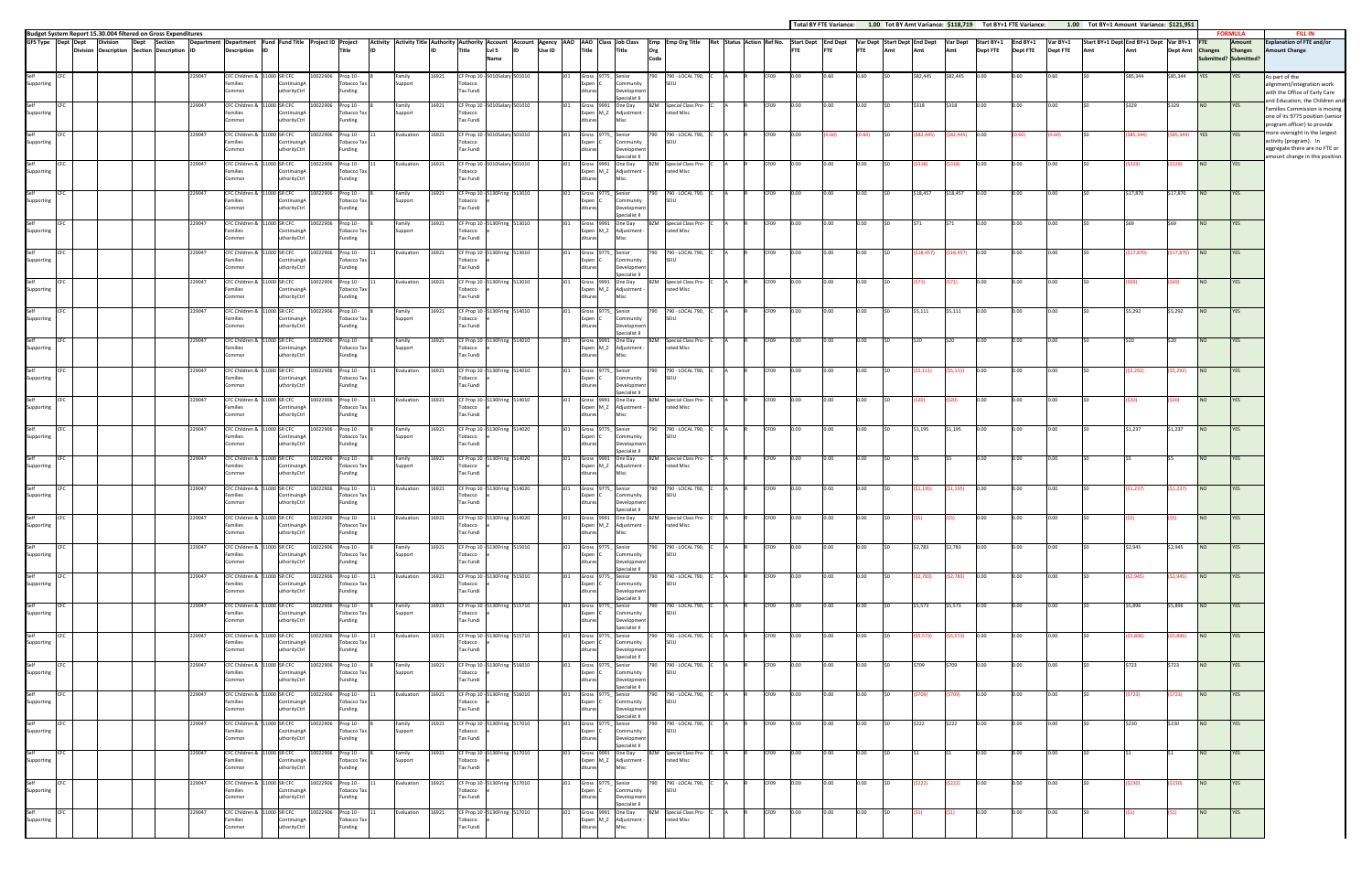|                 | Total BY FTE Variance:        |            |                                     | 1.00 Tot BY Amt Variance: \$118,719 |                        |                               | Tot BY+1 FTE Variance:      | 1.00                        |     | Tot BY+1 Amount Variance: \$121,951           |                 |                                                       |                                            |                                                                                                                              |
|-----------------|-------------------------------|------------|-------------------------------------|-------------------------------------|------------------------|-------------------------------|-----------------------------|-----------------------------|-----|-----------------------------------------------|-----------------|-------------------------------------------------------|--------------------------------------------|------------------------------------------------------------------------------------------------------------------------------|
| tart Dept<br>TE | <b>End Dept</b><br><b>FTE</b> | <b>FTE</b> | Var Dept Start Dept End Dept<br>Amt | Amt                                 | <b>Var Dept</b><br>Amt | Start BY+1<br><b>Dept FTE</b> | End BY+1<br><b>Dept FTE</b> | Var BY+1<br><b>Dept FTE</b> | Amt | Start BY+1 Dept End BY+1 Dept Var BY+1<br>Amt | <b>Dept Amt</b> | <b>FTE</b><br><b>Changes</b><br>Submitted? Submitted? | <b>FORMULA</b><br>Amount<br><b>Changes</b> | <b>FILL IN</b><br><b>Explanation of FTE and/or</b><br><b>Amount Change</b>                                                   |
| .00.            | 0.00                          | 0.00       | \$0                                 | \$323                               | \$323                  | 0.00                          | 0.00                        | 0.00                        | \$0 | \$334                                         | \$334           | <b>NO</b>                                             | YES                                        |                                                                                                                              |
| .00.            | 0.00                          | 0.00       | \$0                                 | \$1                                 | $\frac{1}{2}$          | 0.00                          | 0.00                        | 0.00                        | \$0 | \$1                                           | \$1             | <b>NO</b>                                             | YES                                        |                                                                                                                              |
| .00.            | 0.00                          | 0.00       | \$0                                 | (5323)                              | (\$323)                | 0.00                          | 0.00                        | 0.00                        | \$0 | ( \$334)                                      | (5334)          | $NO$                                                  | YES                                        |                                                                                                                              |
| .00.            | 0.00                          | 0.00       | \$0                                 | (51)                                | (51)                   | 0.00                          | 0.00                        | 0.00                        | \$0 | (51)                                          | (\$1)           | NO                                                    | YES                                        |                                                                                                                              |
| .00             | 0.40                          | 0.40       | \$0                                 | \$54,963                            | \$54,963               | 0.00                          | 0.40                        | 0.40                        | \$0 | \$56,896                                      | \$56,896        | <b>YES</b>                                            | YES                                        | As part of the<br>alignment/integration work<br>with the Office of Early Care                                                |
| .00.            | 0.00                          | 0.00       | \$0                                 | \$212                               | \$212                  | 0.00                          | 0.00                        | 0.00                        | \$0 | \$219                                         | \$219           | <b>NO</b>                                             | YES                                        | and Education, the Children and<br>Families Commission is moving<br>one of its 9775 position (senior                         |
| .00             | (0.40)                        | (0.40)     | \$0                                 | ( \$54, 963)                        | ( \$54, 963)           | 0.00                          | (0.40)                      | (0.40)                      | \$0 | ( \$56, 896)                                  | (\$56,896)      | YES                                                   | YES                                        | program officer) to solely<br>manage and support a growing<br>activity (program). In aggregate<br>there are no FTE or amount |
| .00.            | 0.00                          | 0.00       | \$0                                 | (5212)                              | (5212)                 | 0.00                          | 0.00                        | 0.00                        | \$0 | (5219)                                        | (5219)          | NO                                                    | YES                                        | change in this position.                                                                                                     |
| .00.            | 0.00                          | 0.00       | \$0                                 | \$12,305                            | \$12,305               | 0.00                          | 0.00                        | 0.00                        | \$0 | \$11,913                                      | \$11,913        | <b>NO</b>                                             | YES                                        |                                                                                                                              |
| .00             | 0.00                          | 0.00       | \$0                                 | \$47                                | \$47                   | 0.00                          | 0.00                        | 0.00                        | \$0 | \$46                                          | \$46            | <b>NO</b>                                             | <b>YES</b>                                 |                                                                                                                              |
| .00             | 0.00                          | 0.00       | \$0                                 | (\$12,305)                          | (\$12,305)             | 0.00                          | 0.00                        | 0.00                        | \$0 | (511, 913)                                    | (511, 913)      | $_{\rm NO}$                                           | YES                                        |                                                                                                                              |
| .00.            | 0.00                          | 0.00       | \$0                                 | (\$47)                              | \$47)                  | 0.00                          | 0.00                        | 0.00                        | \$0 | (\$46)                                        | (546)           | <b>NO</b>                                             | YES                                        |                                                                                                                              |
| .00             | 0.00                          | 0.00       | \$0                                 | \$3,408                             | \$3,408                | 0.00                          | 0.00                        | 0.00                        | \$0 | \$3,527                                       | \$3,527         | <b>NO</b>                                             | YES                                        |                                                                                                                              |
| .00.            | 0.00                          | 0.00       | \$0                                 | \$13                                | \$13                   | 0.00                          | 0.00                        | 0.00                        | \$0 | \$14                                          | \$14            | <b>NO</b>                                             | YES                                        |                                                                                                                              |
| .00.            | 0.00                          | 0.00       | \$0                                 | ( \$3,408)                          | ( \$3,408)             | 0.00                          | 0.00                        | 0.00                        | \$0 | (53, 527)                                     | (53, 527)       | $_{\rm NO}$                                           | YES                                        |                                                                                                                              |
| .00             | 0.00                          | 0.00       | \$0                                 | (513)                               | (513)                  | 0.00                          | 0.00                        | 0.00                        | \$0 | (514)                                         | (514)           |                                                       |                                            |                                                                                                                              |
| 00.             | 0.00                          | 0.00       | \$0                                 | \$797                               | \$797                  | 0.00                          | 0.00                        | 0.00                        | \$0 | \$825                                         | \$825           |                                                       |                                            |                                                                                                                              |
| 00.             | 0.00                          | 0.00       | \$0                                 | \$3                                 | \$3                    | 0.00                          | 0.00                        | 0.00                        | \$0 | \$3                                           | \$3             |                                                       |                                            |                                                                                                                              |
| .00.            | 0.00                          | 0.00       | \$0                                 | (5797)                              | (5797)                 | 0.00                          | 0.00                        | 0.00                        | \$0 | ( \$825)                                      | (5825)          |                                                       |                                            |                                                                                                                              |
| 00.             | 0.00                          | 0.00       | \$0                                 | (53)                                | (53)                   | 0.00                          | 0.00                        | 0.00                        | \$0 | (53)                                          | (53)            |                                                       |                                            |                                                                                                                              |
| 00.             | 0.00                          | 0.00       | \$0                                 | \$1,856                             | \$1,856                | 0.00                          | 0.00                        | 0.00                        | \$0 | \$1,964                                       | \$1,964         |                                                       |                                            |                                                                                                                              |
| 00.             | 0.00                          | 0.00       | \$0                                 | (51,856)                            | (51, 856)              | 0.00                          | 0.00                        | 0.00                        | \$0 | (51,964)                                      | (51,964)        |                                                       |                                            |                                                                                                                              |
| 00.             | 0.00                          | 0.00       | \$0                                 | \$3,715                             | \$3,715                | 0.00                          | 0.00                        | 0.00                        | \$0 | \$3,931                                       | \$3,931         |                                                       |                                            |                                                                                                                              |
| 00.             | 0.00                          | 0.00       | \$0                                 | (53, 715)                           | (53, 715)              | 0.00                          | 0.00                        | 0.00                        | \$0 | (53,931)                                      | (53,931)        |                                                       |                                            |                                                                                                                              |
| 00.             | 0.00                          | 0.00       | \$0                                 | \$472                               | \$472                  | 0.00                          | 0.00                        | 0.00                        | \$0 | \$482                                         | \$482           |                                                       |                                            |                                                                                                                              |
| 00.             | 0.00                          | 0.00       | \$0                                 | (5472)                              | (5472)                 | 0.00                          | 0.00                        | 0.00                        | \$0 | (5482)                                        | (5482)          |                                                       |                                            |                                                                                                                              |
|                 |                               |            |                                     |                                     |                        |                               |                             |                             |     |                                               |                 |                                                       |                                            |                                                                                                                              |

Budget System Report 15.30.004 filtered on Gross Expenditures - FORMULA FILL IN<br>GFS Type Depend Description Description |Department Department |Pend Title |Project Deproject Dependiture |Project Deproject Defore the Activ **GFS Type Dept Dept Division Division Description Dept SectionSection Description Department IDDepartment Description Fund ID Fund Title Project ID Project Title Account Lvl 5 Name Account ID Agency Use ID AAO AAO Title Class Job Class Title Emp Org Code Emp Org Title Ret Status Action Ref No. Start Dept FTE End Dept FTE Var Dept FTE Start Dept Amt End Dept Amt Var Dept Amt Start BY+1 Dept FTE** SelfSupporting CFC 229047 CFC Children & Families Commsn11000 SR CFC ContinuingA uthorityCtrl 0022906 Prop 10 -Tobacco Tax Funding 8 Family Support 16921 CF Prop 10 ‐ 5130Fring 519120 J01 Grossobacco Tax Fundi Expen ditures9775\_ Senior CCommunity evelopmente<br>Preferintente cialist II 790 790 ‐ LOCAL 790, SEIU C A R CF09 0.00Selfupporting CFC 229047 CFCCFC Children & Families Commsn11000 SR CFC ContinuingA uthorityCtr rop 10 -Tobacco Tax Funding 8 Family Support 16921 CF Prop 10 ‐ **obacco**  Tax Fundi 5130Fring 519120 Expen M\_Z Adjustment ‐ ditures9991One Day MiscBZM Special Class Pro‐ rated Misc C A R CF09 0.00SelfSupporting CFC 229047 CFCCFC Children & Families Commsn11000 SR CFC ContinuingA uthorityCtrl Prop 10 -Tobacco Tax Funding valuation  $CF$  Prop  $10$ obacco Tax Fundi 5130Fring 519120 J01 GrossGross Expen ditures9775\_ Cienior Community Developme alist II 790 790 ‐ LOCAL 790, SEIU C A R CF09 0.00Selfpporting CFC 229047 CFCC Children & 11000 SR CFC Families CommsnContinuingA uthorityCtr 0022906 Prop 10 -Tobacco Tax Funding  $l$ aluation 16921 CF Prop 10 - 5130Fring 519120 J01 Gross<br>Tobacco e Exper Tax Fundi Expen ditures 9991 M\_Z One Day Adjustment ‐ Misc BZM Special Class Pro‐ rated Misc C A R CF09 0.00SelfSupporting CFC 229047 CFCCFC Childre amilies Commsn11000 SRR CFC ContinuingA uthorityCtr 10022906 Prop 10 ‐ Tobacco Tax Funding 10 Child Health 16921 CF Prop 10 ‐ F Prop 10<br>obacco Tax Fundi 5010Salary 501010 J01 Gross Expen ditures9775\_ CSenior Community Development pecialist II 790 790 ‐ LOCAL 790, SEIU C A R CF10 0.00Selforting CFC 229047 CFCCFC Children & Families Commsn11000 SR CFC ContinuingA uthorityCtr  $Pron 10 -$ Tobacco Tax Funding 10 Child Health 16921 CF Prop 10 ‐ Tobacco Tax Fundi 5010Salary 501010 J01 Gross Expen 9991 M\_Z One Day Adjustment ‐ dituresMiscBZM Special Class Pro‐ rated Misc C A R CF10 0.00Selforting CFC 229047 CFCCFC Children & Families Commsn11000 SR CFC ntinuingA uthorityCtr  $2906$  Prop 10 – Tobacco Tax Funding 14 Systems Of Change 16921 CF Prop 10 Tobacco Tax Fundi Gross Expen ditures9775\_ CSenior Community Developme .<br>Secialist II 790 790 ‐ LOCAL 790, SEIU  $C<sub>F10</sub>$ SelfSupporting CFC 229047 CFCCFC Children & Families Commsn11000 SR CFC ContinuingA uthorityCtrl 2906 Prop 10 -Tobacco Tax Funding stems Of January<br>Pange 16921  $CF$  Prop 10  $·$ Tobacco Tax Fundi 5010Salary 501010 J01 Gross Expen 9991 M\_Z One Day Adjustment ‐ dituresMiscBZM Special Class Pro‐ rated Misc C A R CF10 0.00SelfSupporting CFC 229047 CFCCFC Children & Families Commsn11000 SR CFC ContinuingA uthorityCtr 2906 Prop 10 -Tobacco Tax Funding 10 Child Health 16921 CF Prop 10 ‐ Tobacco Tax Fundi 5130Fring 513010 J01 Gross.<br>Expen ditures9775\_ SeniorC Community Developme .<br>Sialiet II 790 790 ‐ LOCAL 790, SEIU C A R CF10 0.00SelfSupporting CFC 229047 CFCCFC Children & Families Commsn11000 SR CFC Continuing. uthorityCtrl 22906 Prop 10 -Tobacco Tax Funding 10 Child Health 16921 CF Prop 10 ‐ Tobacco Tax Fundi 5130Fring 513010 J01 Gross Expen M\_Z ditures9991 One Day 。<br>Adjustment **Misc** BZM Special Class Pro‐ rated Misc  $CF10$ SelfSupporting 229047 CFC Children & Families Commsn 11000 SR CFC ContinuingA uthorityCtr 10022906 Prop 10 ‐ Tobacco Tax Funding 14 Systems Of 16921 CF<br>Change To CF Prop 10 - 5130Fring 513010 J01 Gross<br>Tobacco e Exper Tax Fundi Expen 9775\_ C Senior dituresCommunity Developme Specialist II 790 790 ‐ LOCAL 790, SEIU  $CF10$ SelfSupporting CFC 229047 CFCCFC Children Families Commsn 11000 SR CFC ContinuingA uthorityCtr 10022906 Prop 10 ‐ Tobacco Tax Funding 14 Systems Of Change 16921 Prop 10 ‐ Tobacco 5130Fring e 513010 J01 GrossTax Fundi Gross 9991 One Day<br>Expen M\_Z Adjustment dituresMisc BZM Special Class Pro‐ rated Misc C A R CF10 0.00SelfSupporting CFC 229047 CFCCFC Children 8 Families Commsn 11000 SR CFC ContinuingA uthorityCtr 122906 Prop 10 -Tobacco Tax Funding hild Health Health 16921 CF Prop 10 ‐ 5130Fring 514010 J01 Grossn<br>Thacco Tax Fundi Expen ditures9775\_ C Senior Community Developme ecialist II 790 790 ‐ LOCAL 790, SEIU $C$ F<sub>10</sub> 0.00SelfSupporting CFC 229047 CFC Children & Families Commsn 11000 SR CFC Continuing uthorityCtrl 22906 Prop 10 -Tobacco Tax Funding 10 Child Health 16921 CF Prop 10 ‐ Tobacco Tax Fundi 5130Fring 514010 J01 GrossGross 9991 One Day<br>Expen M Z Adjustment dituresMisc BZM Special Class Pro‐ rated Misc C A R CF10 0.00Self**Supporting** CFC 229047 CFC Children & Families Commsn 11000 SR CFC Continuing uthorityCtr 2906 Prop 10 -Tobacco Tax Funding 14 Systems Of Change 16921 Prop 10 ‐ 5130Fring 514010 J01 GrossTobacco Tax Fundi Expen ditures9775\_ Senior CCommunity .<br>velopme ecialist II 790 790 ‐ LOCAL 790, SEIUC A R CF10 0.00Selforting CFC 229047 CFC Children & Families Commsn 11000 SR CFC Continuing uthorityCtrl 22906 Prop 10 -Tobacco Tax Funding ystems Of ange 16921 CF Prop 10 ‐ 5130Fring 514010 J01 GrossTobacco Tax Fundi Gross 9991 One Day<br>Expen M\_Z Adjustment dituresMisc BZM Special Class Pro‐ rated Misc C A R CF10 0.00 0.00 0.00 \$0 (\$13) (\$13) 0.00 0.00 0.00 \$0 (\$14) (\$14) Selforting 229047 Children & FamiliesCommsn 11000 SR CFC Continuing orityCtrl 22906 Prop 10 -Tobacco Tax Funding 10 Child Health 16921 CF Prop 10 ‐ Tobacco Tax Fundi CF Prop 10 - 5130Fring 514020 514020 J01 Gross Expen 9775\_ C Senior Community ditureslopm ecialist II 790 790 ‐ LOCAL 790, SEIU $CF10$  0.00 0.00 \$0 \$797 \$797 0.00 0.00 0.00 \$0 \$825 \$825 SelfSupporting CFC 229047 CFCCFC Children Families Commsn 11000 SR CFC Continuing orityCtr Prop 10 -Tobacco Tax Funding 10 Child Health 16921 CF Prop 10 ‐  $\overline{\text{base}}$  Tax Fundi 5130Fring 514020 J01 GrossGross 9991 One Day<br>Expen M\_Z Adjustment dituresMisc BZM Special Class Pro‐ rated Misc C A R CF10 0.000.00 |0.00 |\$0 |\$3 |\$3 |0.00 |0.00 |0.00 |\$0 |\$3 |\$3 Selforting CFC 229047 CFC Children & amilies Commsn 11000 SR CFC **Continuing** orityCtr Prop 10 -Tobacco Tax Funding 14 Systems Of Change 16921 Prop 10 ‐ 5130Fring 514020 J01 Grossbacco Tax Fundi e.<br>Expen ditures9775\_ Senior CCommunity elopm secialist II 790 790 ‐ LOCAL 790, SEIUC A R CF10 0.00 0.00 0.00 \$0 (\$797) (\$797) 0.00 0.00 0.00 \$0 (\$825) (\$825) SelfSupporting CFC 229047 CFCCFC Children Families Commsn 11000 SR CFC Continuing.<br>uthorityCtr horityCtr Prop 10 -Tobacco Tax Funding ystems Of ange 16921 CF Prop 10 -Tobacco Tax Fundi 130Fring 514020 e514020 J01 Gross Expen ditures 9991 M\_Z One Day Adjustment ‐ Misc BZM Special Class Pro‐ rated Misc C A R CF10 0.000.00 |0.00 |\$0 |(\$3) |(\$3) |0.00 |0.00 |0.00 |\$0 |(\$3) |(\$3) Selforting CFC 229047 CFC Children & amilies Commsn11000 SR CFC Continuing orityCtrl Prop 10 -Tobacco Tax Funding  $10$  Health 16921 CF Prop 10 - 5 Tobacco Tax Fundi 5130Fring 515010 J01 Grosse 9775\_ Senior Expen dituresC**Community** Development Specialist II 790 790 ‐ LOCAL 790, SEIU C A R CF10 0.00 0.00 0.00 \$0 \$1,856 \$1,856 0.00 0.00 0.00 \$0 \$1,964 \$1,964 SelfSupporting CFC 229047 CFCCFC Childr Families Commsn11000 SR CFC ContinuingA uthorityCtrl Prop 10 -Tobacco Tax ınding ystems Of ange 16921 CF Prop 10 ‐ obacco Tax Fundi 5130Fring 515010 J01 Gross Expen ditures9775\_ Senior C**Community** elopm ecialist II 790 790 ‐ LOCAL 790, SEIUC A R CF10 0.000.00 **0.00 \$0 (\$1,856) (\$1,856) 0.00 0.00 0.00** \$0 (\$1,964) (\$1,964) SelfSupporting CFC 229047 CFC Children & amilies Commsn11000 SR CFC Continuing uthorityCtr Prop 10 -Tobacco Tax Funding iild Health CF Prop 10 -Tobacco Tax Fundi 5130Fring 515710 J01 Gross Expen ditures9775\_ Senior CCommunity م<br>Debt ialist II 790 790 ‐ LOCAL 790, SEIU C A R CF10 0.00 0.00 0.00 \$0 \$3,715 \$3,715 0.00 0.00 0.00 \$0 \$3,931 \$3,931 SelfSupporting CFC 229047 CFCCFC Children Families Commsn11000 SR CFC ContinuingA uthorityCtrl 0022906 Prop 10 -Tobacco Tax Funding stems Of ange 16921 CF Prop 10 ‐ Tobacco Tax Fundi 5130Fring 515710 J01 GrossGross Expen ditures9775\_ Senior CCommunity velopme alist II 790 790 ‐ LOCAL 790, SEIU C A R CF10 0.000.00 |0.00 |\$0 |(\$3,715) (\$3,715) |0.00 |0.00 |\$0 |\$0 |(\$3,931) |(\$3,931) SelfSupporting CFC 229047 CFCCFC Children 8 Families Commsn11000 SR CFC ontinuing uthorityCtr 10022906 Prop 10 ‐ Tobacco Tax Funding 10 Child Health 16921 CF Prop 10 ‐ bacco Tax Fundi 5130Fring 516010 J01 Gross 9775\_ Senior Expen dituresCmmunity relopment .<br>Cialist II 790 790 ‐ LOCAL 790, SEIU C A R CF10 0.00 0.00 0.00 \$0 \$472 \$472 0.00 0.00 0.00 \$0 \$482 \$482 SelfSupporting CFC 229047 CFC Children & Families Commsn 11000 SR CFC Continuing uthorityCtr 0022906 Prop 10 -Tobacco Tax Funding stems Of ange 16921 Prop 10 ‐ 5130Fring 516010 J01 GrossTobacco Tax Fundi Expen 9775\_ CSeniormmunity relopme 790 790 ‐ LOCAL 790, SEIU C A R CF10 0.000.00 |0.00 |\$0 |(\$472) (\$472) |0.00 |0.00 |0.00 |\$0 |\$182) |(\$482)

ditures

Specialist II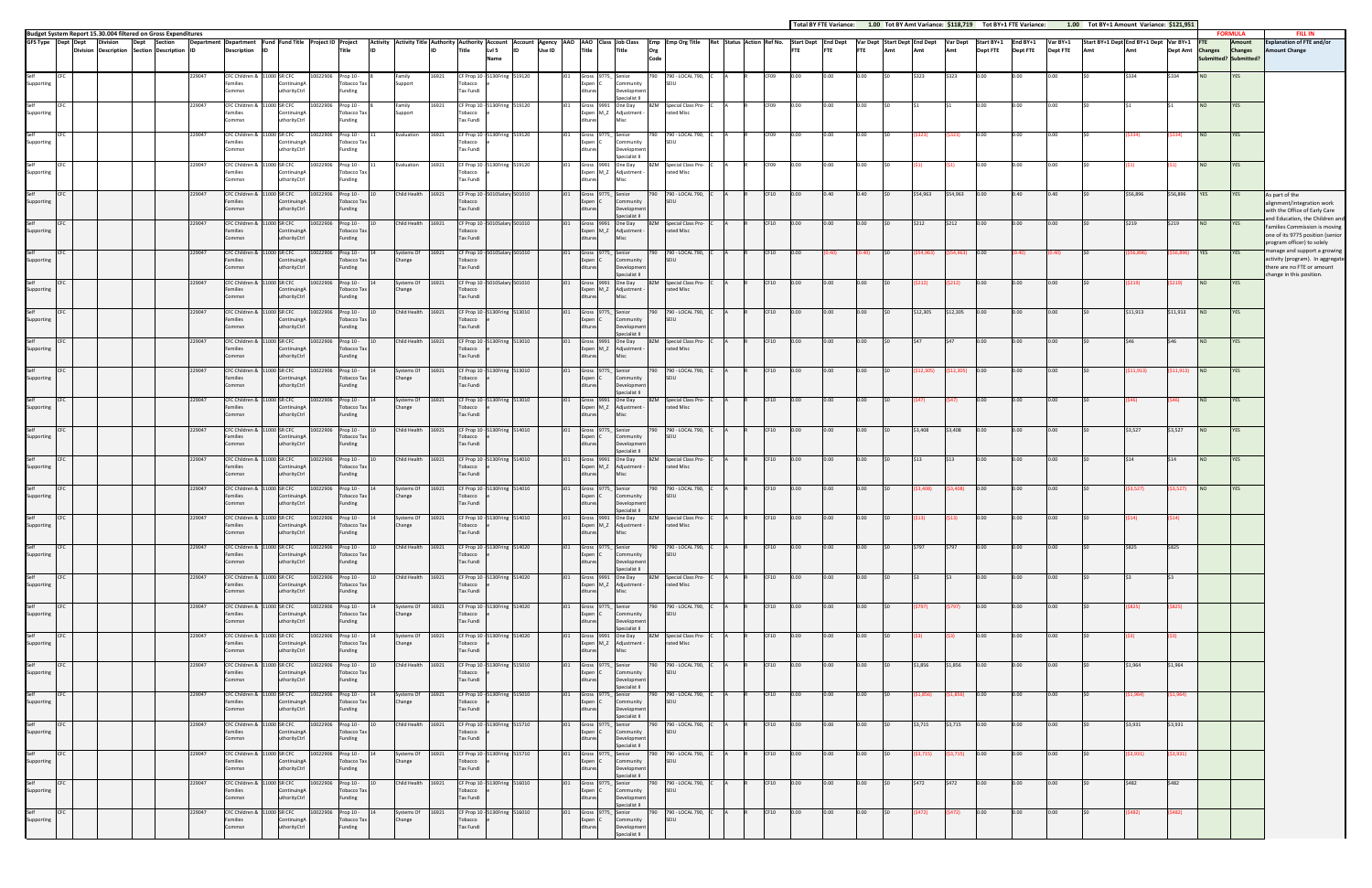|                    |                    |                 |                                                                    |                  |                                                                                |                                                            |                     |                                                                |                                                                                            |       |                                                                                       |                  |        |                                   |                                                                            |             |                                                                          |  |            |              |              |                  |                                     |                        |                               | Total BY FTE Variance: 1.00 Tot BY Amt Variance: \$118,719 Tot BY+1 FTE Variance: |                             | 1.00 Tot BY+1 Amount Variance: \$121,951 |                                        |                  |                  |                                                  |                                                                                                              |
|--------------------|--------------------|-----------------|--------------------------------------------------------------------|------------------|--------------------------------------------------------------------------------|------------------------------------------------------------|---------------------|----------------------------------------------------------------|--------------------------------------------------------------------------------------------|-------|---------------------------------------------------------------------------------------|------------------|--------|-----------------------------------|----------------------------------------------------------------------------|-------------|--------------------------------------------------------------------------|--|------------|--------------|--------------|------------------|-------------------------------------|------------------------|-------------------------------|-----------------------------------------------------------------------------------|-----------------------------|------------------------------------------|----------------------------------------|------------------|------------------|--------------------------------------------------|--------------------------------------------------------------------------------------------------------------|
|                    |                    |                 | Budget System Report 15.30.004 filtered on Gross Expenditures      |                  |                                                                                |                                                            |                     |                                                                |                                                                                            |       |                                                                                       |                  |        |                                   |                                                                            |             |                                                                          |  |            |              |              |                  |                                     |                        |                               |                                                                                   |                             |                                          |                                        |                  |                  | <b>FORMULA</b>                                   | <b>FILL IN</b>                                                                                               |
|                    | GFS Type Dept Dept | <b>Division</b> | <b>Section</b><br>Dept<br>Division Description Section Description |                  | Department Department Fund Fund Title Project ID Project<br><b>Description</b> | <b>ID</b>                                                  |                     | <b>Title</b><br>lın.                                           | Activity Activity Title Authority Authority Account Account Agency AAO AAO Class Job Class |       | Lvl 5<br>Title<br>Name                                                                |                  | Use ID | Title                             | Title                                                                      | Org<br>Code | Emp Emp Org Title Ret Status Action Ref No. Start Dept End Dept          |  | <b>FTE</b> |              | <b>FTE</b>   | <b>FTE</b>       | Var Dept Start Dept End Dept<br>Amt | <b>Var Dept</b><br>Amt | Start BY+1<br><b>Dept FTE</b> | End BY+1<br><b>Dept FTE</b>                                                       | Var BY+1<br><b>Dept FTE</b> |                                          | Start BY+1 Dept End BY+1 Dept Var BY+1 | Dept Amt Changes |                  | Amount<br><b>Changes</b><br>ubmitted? Submitted? | Explanation of FTE and/or<br>mount Change                                                                    |
| iupporting         |                    |                 |                                                                    | 229047           | CFC Children & 11000 SR CFC<br>amilies<br>Commsn                               | Continuing<br>uthorityCtrl                                 | 10022906            | Prop 10 -<br>Tobacco Tax<br>Funding                            | Child Health 16921                                                                         |       | CF Prop 10 - 5130Fring 517010<br>bacco<br>Tax Fundi                                   |                  |        | xpen<br>ures                      | mmunity<br>evelopmen<br>ecialist II                                        |             | 790 - LOCAL 790,<br>SEIU                                                 |  |            |              |              |                  |                                     |                        |                               |                                                                                   |                             |                                          |                                        |                  |                  |                                                  |                                                                                                              |
| Self<br>Supporting | CFC.               |                 |                                                                    | 229047           | Families<br>Commsn                                                             | CFC Children & 11000 SR CFC<br>Continuing/<br>uthorityCtrl | 10022906            | Prop 10 -<br>Tobacco Tax<br>Funding                            | Child Health                                                                               | 16921 | CF Prop 10 -<br>Tobacco<br><b>Tax Fundi</b>                                           | 130Fring 517010  |        | Gross 9991<br>Expen M_Z<br>itures | One Day<br>Adjustment                                                      |             | Special Class Pro-<br>rated Misc                                         |  | CF10       | 0.00         |              | 0.00             |                                     |                        |                               |                                                                                   |                             |                                          |                                        |                  |                  | YES                                              |                                                                                                              |
| Self<br>Supporting | CEC                |                 |                                                                    | 229047           | amilies<br>commsn                                                              | CFC Children & 11000 SR CFC<br>Continuing<br>uthorityCtrl  | 10022906            | Prop 10 -<br>Tobacco Tax<br>unding                             | Systems Of<br>Change                                                                       | 16921 | CF Prop 10 - 5130Fring 517010<br>obacco<br>Tax Fundi                                  |                  |        | Gross 9775<br>Expen C<br>ures     | Senior<br>ommunity<br>Developmen<br>necialist II                           | 79N.        | 790 - LOCAL 790,<br>SEIU                                                 |  | CF10       | $0.00 -$     | n nn         | 0.00             |                                     | S148).                 | $0.00 -$                      | $0.00 -$                                                                          | n nn                        |                                          | 153).                                  | 153).            | N <sub>O</sub>   | <b>YFS</b>                                       |                                                                                                              |
| Self<br>Supporting | CFC.               |                 |                                                                    | 229047           | Families<br>Commsn                                                             | CFC Children & 11000 SR CFC<br>ContinuingA<br>uthorityCtrl | 10022906            | Prop 10 -<br>Tobacco Tax<br>Funding                            | Systems Of<br>Change                                                                       | 16921 | CF Prop 10 - 5130Fring 517010<br>Tobacco<br>Tax Fundi                                 |                  |        | <b>Itures</b>                     | Gross 9991 One Day<br>Expen M_Z Adjustment                                 | B7M         | Special Class Pro-<br>rated Misc                                         |  | CF10       | 0.00         |              | 0.00             |                                     |                        | $0.00 -$                      | $0.00 -$                                                                          |                             |                                          |                                        |                  | NO.              | <b>YES</b>                                       |                                                                                                              |
| Self<br>Supporting | CFC                |                 |                                                                    | 229047           | CFC Children &<br><b>Families</b><br>Commsn                                    | 11000 SR CFC<br>Continuing/<br>uthorityCtrl                | 0022906             | Prop 10 -<br>Tobacco Tax<br>Funding                            | Child Health                                                                               | 16921 | CF Prop 10 - 5130Fring 519120<br>Tobacco<br><b>Tax Fundi</b>                          |                  |        | Gross 9775<br>Expen C<br>ditures  | Senior<br>Community<br><b>Development</b><br>Specialist II                 | 790         | 790 - LOCAL 790,<br>SEIU                                                 |  | CF10       | 0.00         | 0.00         | 0.00             | \$215                               | \$215                  | 0.00                          | 0.00                                                                              | 0.00                        |                                          | \$222                                  | \$222            | <b>NO</b>        | YES                                              |                                                                                                              |
| Self<br>Supporting | <b>CFC</b>         |                 |                                                                    | 229047           | CFC Children & 11000 SR CFC<br>amilies<br>Commsn                               | ntinuing<br>uthorityCtrl                                   | 10022906            | Prop 10 -<br><b>Tobacco Tax</b><br>Funding                     | Child Health 16921                                                                         |       | CF Prop 10 - 5130Fring 519120<br>obacco<br>Tax Fundi                                  |                  |        | Gross 9991<br>Expen M Z           | One Day<br>Adjustment                                                      |             | <b>BZM</b> Special Class Pro-<br>rated Misc                              |  | CF10       | 0.00         | 0.00         | 0.00             |                                     |                        | 0.00                          | 0.00                                                                              | 0.00                        |                                          |                                        |                  | NO               | YES                                              |                                                                                                              |
| Self<br>Supporting | CFC                |                 |                                                                    | 229047           | Families<br>Commsn                                                             | CFC Children & 11000 SR CFC<br>ContinuingA<br>uthorityCtrl | 10022906            | Prop 10 -<br>Tobacco Tax<br>unding                             | Systems Of<br>Change                                                                       | 16921 | CF Prop 10 - 5130Fring 519120<br>Tobacco<br>Tax Fundi                                 |                  |        | Expen C<br>tures                  | Gross 9775_ Senior<br>Community<br>Developmen<br>Specialist II             | 790         | 790 - LOCAL 790,<br>SEIU                                                 |  | CF10       | 0.00         | $0.00 -$     | 0.00             |                                     | 3215)                  | 0.00                          | 0.00                                                                              | 0.00                        |                                          | 222)                                   |                  | NO               | <b>YES</b>                                       |                                                                                                              |
| Self<br>Supporting | CFC.               |                 |                                                                    | 229047           | amilies<br>Commsn                                                              | CFC Children & 11000 SR CFC<br>Continuing/<br>uthorityCtrl | 10022906            | Prop 10 -<br><b>Tobacco Ta:</b><br>unding                      | Systems Of<br>ange                                                                         | 16921 | CF Prop 10 - 5130Fring 519120<br>bacco<br>Tax Fundi                                   |                  |        | xpen M_Z                          | Gross 9991 One Day<br>Adjustment                                           | R7M         | Special Class Pro-<br>rated Misc                                         |  | CF10       | 0.00         | lo oo        | 0.00             |                                     |                        | 0.00                          | 0.00                                                                              | 0.00                        |                                          |                                        |                  | NO               | YES                                              |                                                                                                              |
| Self<br>Supporting | CFC                |                 |                                                                    | 29047            | Families<br>Commsn                                                             | CFC Children & 11000 SR CFC<br>ContinuingA<br>uthorityCtrl | 10022906            | Prop 10 -<br>Tobacco Tax<br>unding                             | General/Opera 16921                                                                        |       | CF Prop 10 - 5<br>Tobacco<br>Tax Fundi                                                | 0Salary 505010   |        | litures                           | Gross TEMP Temporary -<br>Expen M_E Miscellaneou                           | <b>BFM</b>  | <b>BEM - Special Clas</b><br><b>Exempt Misc</b>                          |  |            | 0.00         |              | 0.60             | \$66,000                            | \$66,000               |                               |                                                                                   | 0.60                        |                                          | \$68,000                               | \$68,000         |                  |                                                  | o move forward with the<br>Office of Early Care and<br>Education in alignment, the<br>Children and Families  |
| Self<br>Supporting | <b>CFC</b>         |                 |                                                                    | 229047           | CFC Children & 11000 SR CFC<br>Families<br>Commsn                              | Continuing<br>uthorityCtrl                                 | 0022906             | Prop 10 -<br><b>Tobacco Tax</b><br><b>Funding</b>              | Child<br>Development                                                                       | 16921 | CF Prop 10 - 5<br>Tobacco<br>Tax Fundi                                                | 010Salary 505010 |        | itures                            | Gross TEMP Temporary -<br>Expen M E Miscellaneou                           | <b>BFM</b>  | <b>BEM - Special Clas</b><br><b>Exempt Misc</b>                          |  |            | 0.00         | 0.40         | 0.40             | \$44,000                            | \$44,000               | 0.00                          | 0.40                                                                              | 0.40                        |                                          | \$45,000                               | \$45,000         | <b>YES</b>       | <b>YES</b>                                       | Commission will be hiring<br>temporary employees to<br>manage, support, and guide<br>both departments in the |
| Supporting         | CFC                |                 |                                                                    | 29047            | CFC Children & 11000 SR CFC<br>Families<br>Commsn                              | ontinuine<br>uthorityCtrl                                  | 10022906            | Prop 10 -<br><b>Tobacco Tax</b><br>Funding                     | General/Opera 16921                                                                        |       | CF Prop 10 - 5<br>obacco<br>Tax Fundi                                                 | 130Fring 514010  |        | Expen M E<br>tures                | Gross TEMP Temporary -<br>Miscellaneou                                     | <b>BFM</b>  | <b>BEM - Special Clas</b><br><b>Exempt Misc</b>                          |  |            | 0.00         | $0.00 -$     | 0.00             | \$4,092                             | \$4,092                | 0.00                          | 0.00                                                                              |                             |                                          | \$4,216                                | \$4,216          | NO.              | <b>YFS</b>                                       | ntegration work. These<br>temporary positions will be<br>unded by non-general fund                           |
| Self<br>Supporting | CFC<br><b>CFC</b>  |                 |                                                                    | 29047            | Families<br>Commsn                                                             | CFC Children & 11000 SR CFC<br>ContinuingA<br>uthorityCtrl | 10022906            | Prop 10 -<br>Tobacco Tax<br><b>Funding</b>                     | Child<br>Developmen                                                                        | 16921 | CF Prop 10 -<br>Tobacco<br>Tax Fundi                                                  | 130Fring 514010  |        | Expen M_E<br>itures               | Gross TEMP Temporary -<br>Miscellaneou                                     | <b>BFM</b>  | BEM - Special Cla<br><b>Exempt Misc</b>                                  |  |            | 0.00<br>0.00 | 0.00         | 0.00             | \$2,728                             | \$2,728                | 0.00                          | 0.00                                                                              | 0.00<br>0.00                |                                          | \$2,790                                | \$2,790          | <b>NO</b><br>NO. | YES                                              | dollars.                                                                                                     |
| Supporting<br>Self |                    |                 |                                                                    | 229047           | Families<br>Commsn                                                             | CFC Children & 11000 SR CFC<br>Continuing/<br>uthorityCtrl | 10022906            | Prop 10 -<br>Tobacco Tax<br>unding                             | General/Opera 16921<br>Child                                                               |       | CF Prop 10 - 5130Fring 514020<br>obacco<br>Tax Fundi                                  |                  |        | Expen M_E                         | Gross TEMP Temporary -<br>Miscellaneou                                     |             | BEM BEM - Special Clas<br><b>Exempt Misc</b>                             |  |            |              | n nn         | 0.00             | \$957                               | \$957                  | 0.00                          | 0.00                                                                              |                             |                                          |                                        | 5986             |                  | YES                                              |                                                                                                              |
| Supporting         | CFC<br>CFC         |                 |                                                                    | 229047<br>229047 | Families<br>Commsn<br>CFC Children & 11000 SR CFC                              | CFC Children & 11000 SR CFC<br>Continuing/<br>uthorityCtrl | 10022906<br>0022906 | Prop 10 -<br><b>Tobacco Tax</b><br><b>Funding</b><br>Prop 10 - | Development<br>General/Opera 16921                                                         | 16921 | CF Prop 10 -5130Fring 514020<br>Tobacco<br>Tax Fundi<br>CF Prop 10 - 5130Fring 517010 |                  | 101    |                                   | Gross TEMP Temporary -<br>Expen M_E Miscellaneou<br>Gross TEMP Temporary - | <b>RFM</b>  | <b>BEM</b> BEM - Special Clas<br><b>Exempt Misc</b><br>BEM - Special Cla |  |            | 0.00<br>0.00 | 0.OO<br>0.00 | 0.00<br>$0.00 -$ | \$638<br>\$178                      | \$638<br>\$178         | 0.00<br>0.00                  | 0.00<br>0.00                                                                      | 0.00<br>ln nn               |                                          | \$653<br>\$184                         | \$653<br>\$184   | NO<br><b>NO</b>  | YES<br>YES                                       |                                                                                                              |
| Supporting         |                    |                 |                                                                    |                  | Families<br>Commsn                                                             | Continuing<br>uthorityCtrl                                 |                     | <b>Fobacco Ta</b><br>unding                                    | Child                                                                                      |       | bacco<br>Tax Fundi                                                                    |                  |        | Expen M_E                         | Miscellaneou                                                               |             | <b>Exempt Misc</b>                                                       |  |            |              |              |                  |                                     |                        |                               |                                                                                   |                             |                                          | \$122                                  |                  |                  |                                                  |                                                                                                              |
| Supporting         | <b>CFC</b>         |                 |                                                                    | 29047            | Families<br>Commsn                                                             | CFC Children & 11000 SR CFC<br>ontinuing<br>uthorityCtrl   | 10022906            | Prop 10 -<br><b>Tobacco Tax</b><br>Funding                     | Development                                                                                | 16921 | CF Prop 10 - 5130Fring 517010<br>obacco<br>Tax Fundi                                  |                  |        | Expen M E                         | Gross TEMP Temporary -<br>Miscellaneou                                     |             | <b>BEM - Special Clas</b><br>Exempt Misc                                 |  |            |              |              | 0.00             |                                     | \$119                  |                               |                                                                                   |                             |                                          |                                        | \$122            |                  | <b>YES</b>                                       |                                                                                                              |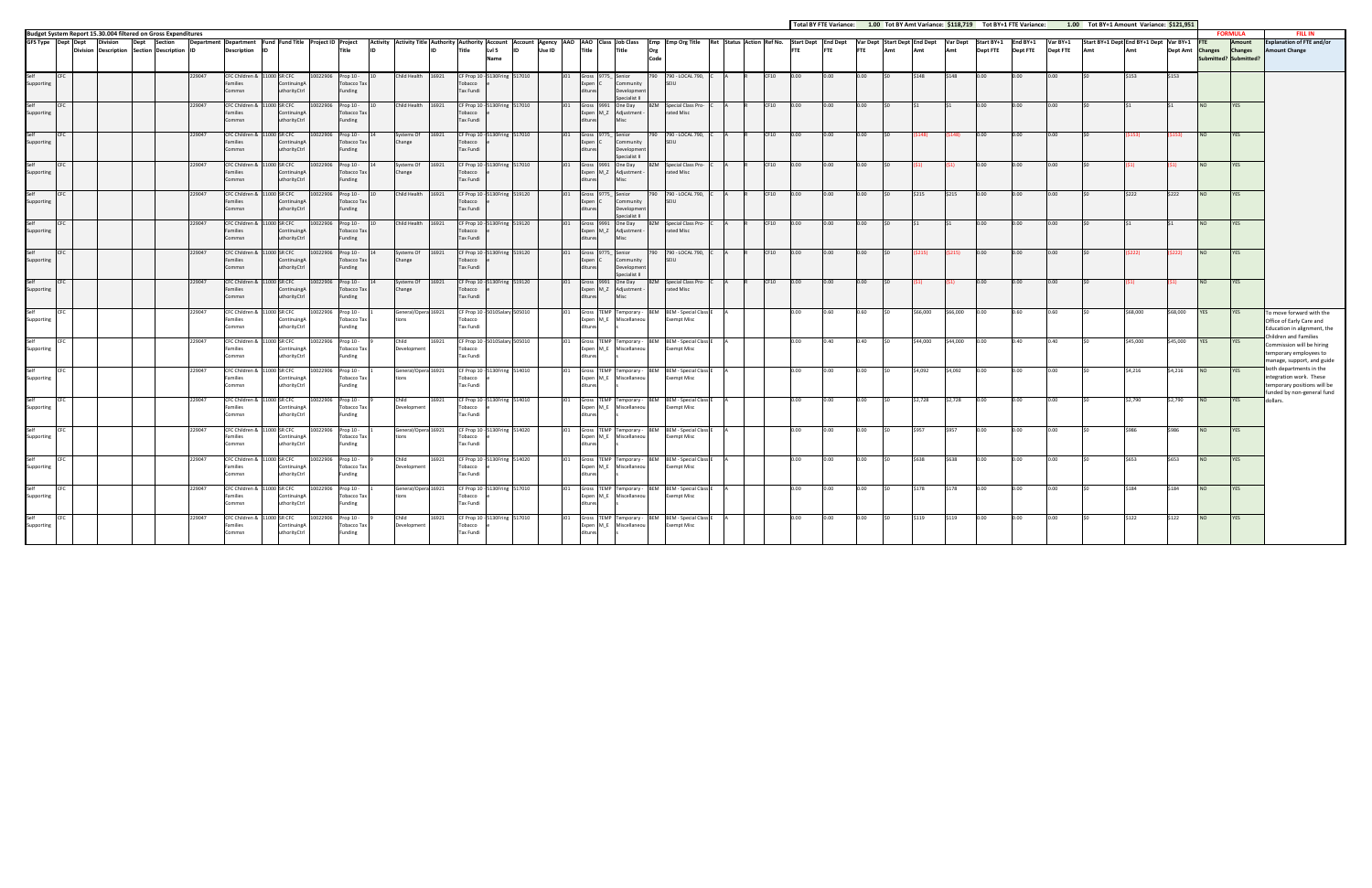| <b>Row Labels</b>  |           | Dept BY Dept BY+1 |
|--------------------|-----------|-------------------|
| CFC-ADM            | O         | 0                 |
| CFC-CAT            | O         | O                 |
| CFC-CHF            | O         | O                 |
| CFC-CON            | (22, 705) | (25, 472)         |
| CFC-DPH            | O         | O                 |
| CFC-HRD            | O         | O                 |
| CFC-HSA            | n         | O                 |
| CFC-HSS            | 104       | 150               |
| CFC-TIS            | O         | (2,016)           |
| CHF-CFC            | O         | O                 |
| HSA-CFC            | ŋ         | n                 |
| MYR-CFC            | n         | O                 |
| WOM-CFC            | n         | O                 |
| <b>Grand Total</b> | (22, 601) | (27, 338)         |

| <b>Children and Families Commission (CFC)</b> |
|-----------------------------------------------|
| 15.20.012 3.b.2 IDS Balancing                 |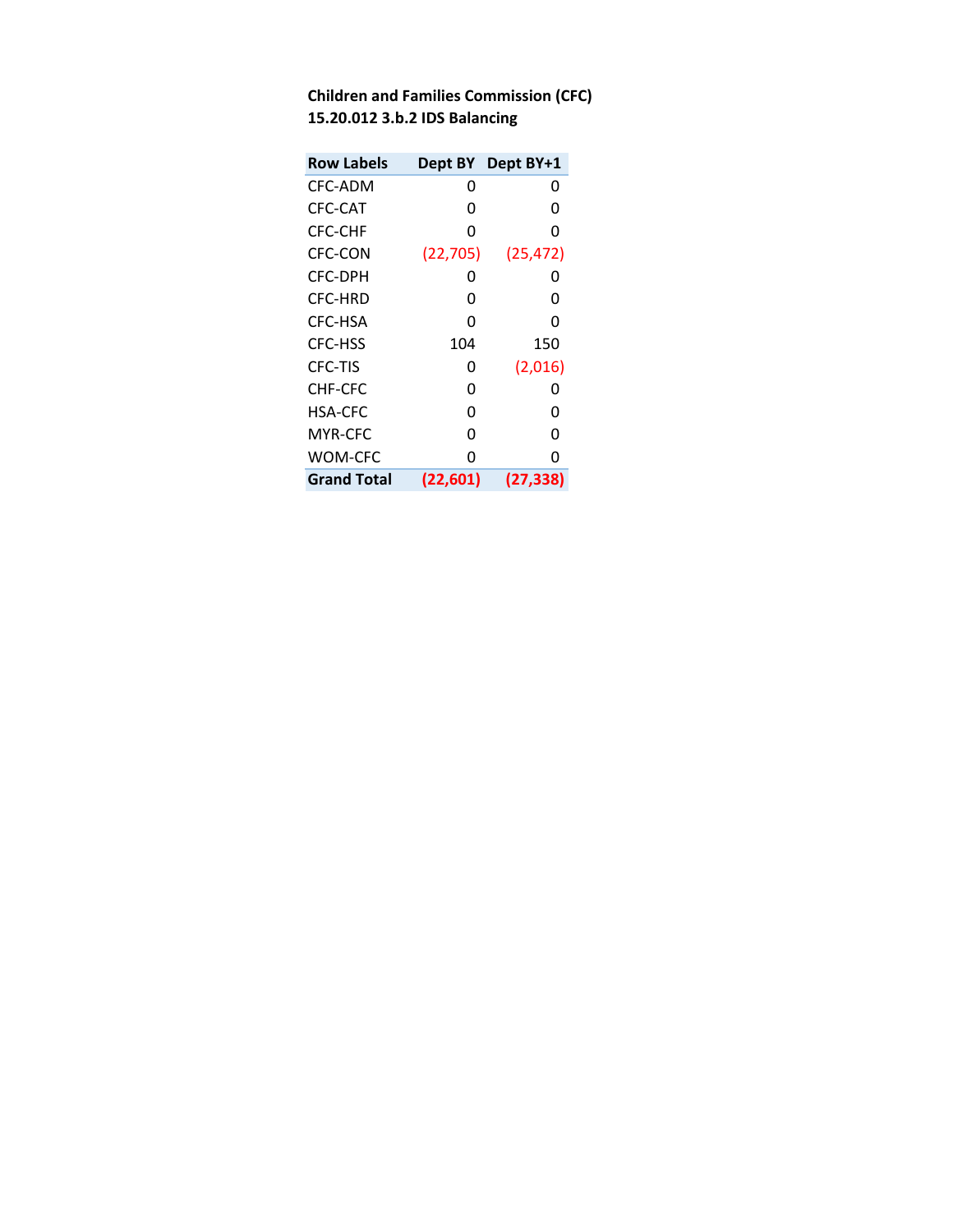**First 5 San Francisco Children and Families Commission (CFC) 2020‐21 High Level Organization Chart**

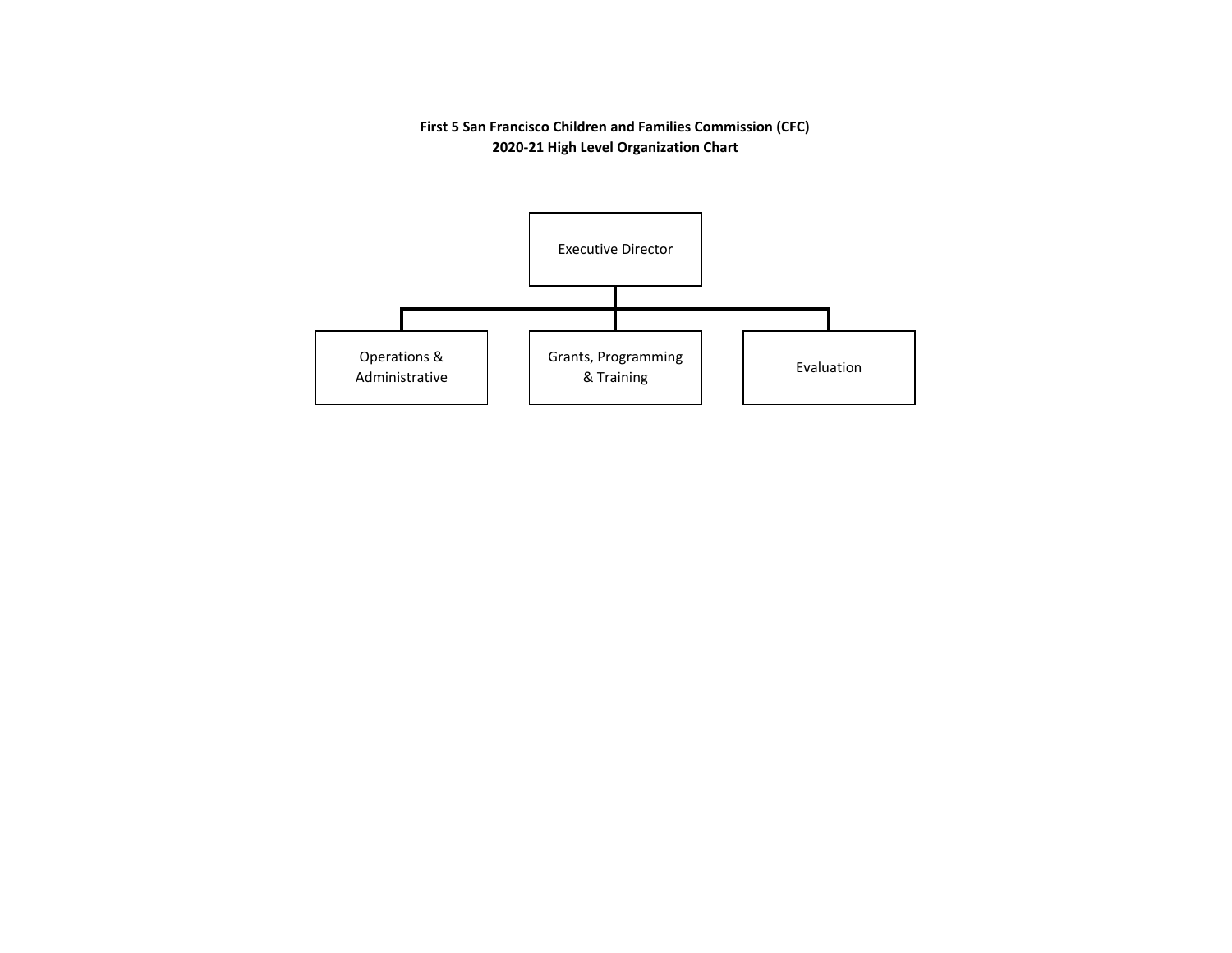**First 5 San Francisco Children and Families Commission (CFC) 2020‐21 High Level (with Details) Organization Chart**